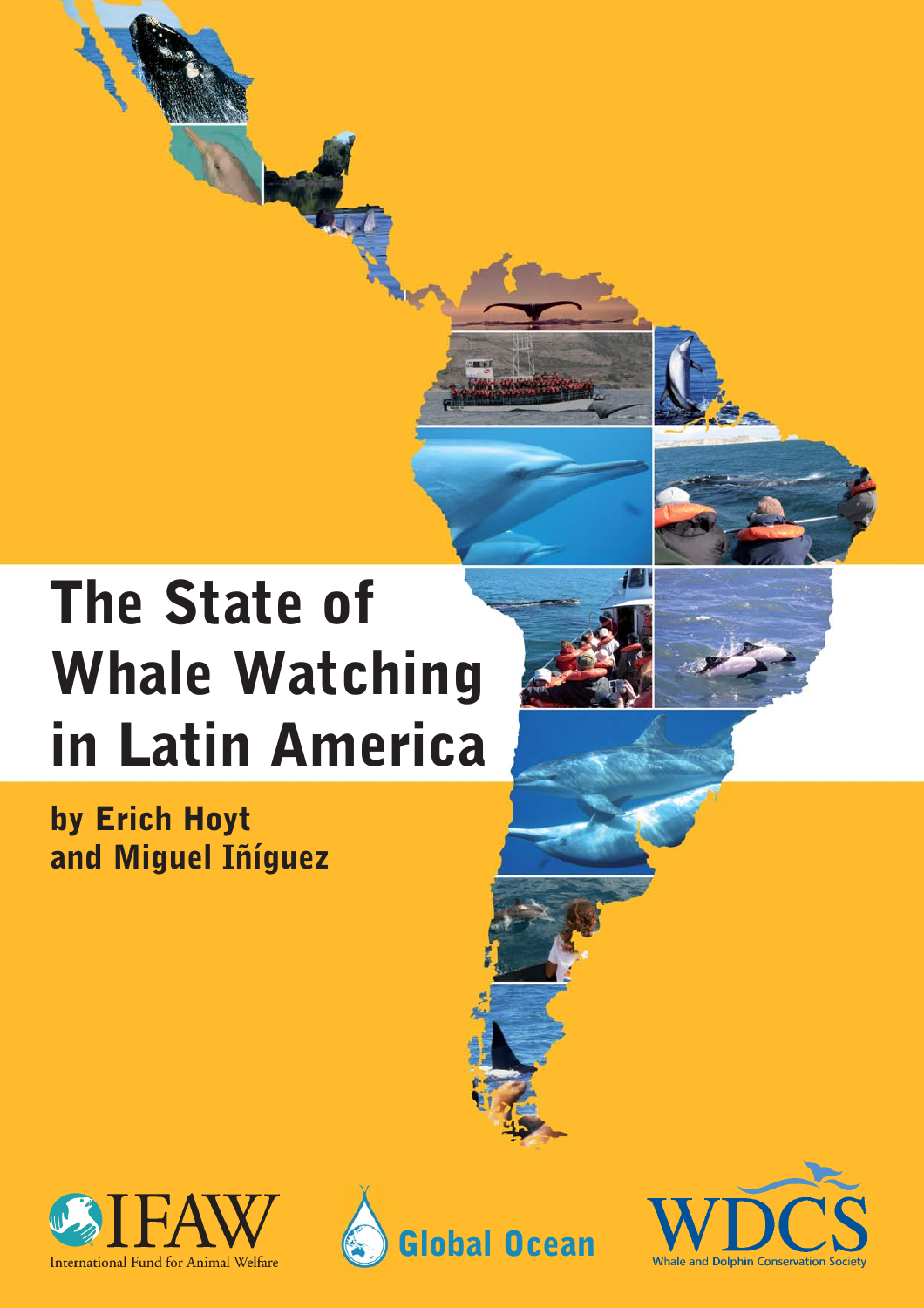# The State of Whale Watching in Latin America

#### by Erich Hoyt and Miguel Iñíguez

#### **WDCS** IFAW Global Ocean

Citation: Hoyt, E. and Iñíguez, M. 2008. The State of Whale Watching in Latin America. WDCS, Chippenham, UK; IFAW, Yarmouth Port, USA; and Global Ocean, London, 60pp.

© Erich Hoyt and Miguel Iñíguez 2008

#### Design and layout by Roman Richter.

Front cover photographs: Fernando Trujillo, Duncan Murrell, José Martins, Jr., Miguel Iñíguez

This report is also available in Spanish and French.

For more information or a downloadable PDF of this report in English, Spanish, or French, contact erich.hoyt@mac.com.

> ISBN: 1 901386 32 5 Spanish version: 1 901386 43 0 French version: 1 901386 68 6

#### WDCS, the Whale and Dolphin Conservation Society

Brookfield House 38 St. Paul Street Chippenham, Wiltshire SN15 1LJ United Kingdom www.wdcs.org

WDCS is a company registered by guarantee. Registered in England No. 2737421. Registered Charity No. 1014705. WDCS also has offices in Argentina, Australia, Germany and USA.

#### International Fund for Animal Welfare (IFAW)

International Headquarters 290 Summer Street Yarmouth Port, MA 02675-1734 USA www.ifaw.org

IFAW has offices in Australia, Belgium, Canada, China, Dubai, France, Germany, India, Japan, Kenya, México, the Netherlands, Russia, South Africa, and the United Kingdom. IFAW's Latin American office is Tecoyotitla No. 274, Colonia Florida, Delegacion Alvaro Obregon, CP 01030, México DF, México.

> Global Ocean is a non-profit organisation based in the UK www.globalocean.eu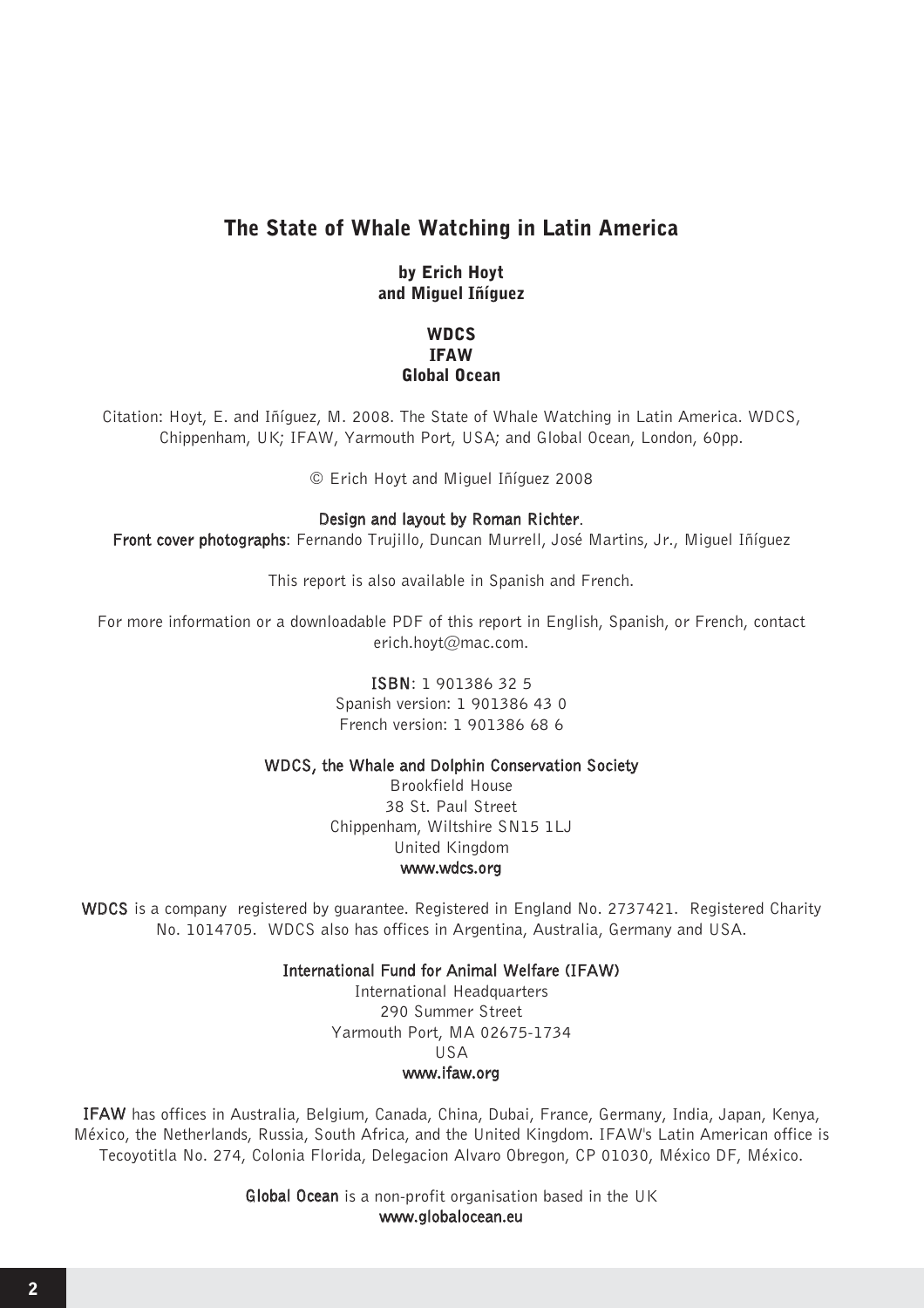# **Contents**

| <b>Executive Summary</b>                                                                         | $\overline{4}$ |
|--------------------------------------------------------------------------------------------------|----------------|
| Senior Author's Note and Acknowledgments                                                         | 5              |
| Guide to Terms Used and Explanations of Data Presented                                           | $\overline{7}$ |
| Part 1: Whale Watching in Latin America: The Big Picture                                         | 9              |
| Introduction                                                                                     | $\circ$        |
| Boat-based Whale Watching                                                                        | 9              |
| Land-based Whale Watching                                                                        | 11             |
| Whale Watch Communities                                                                          | 11             |
| <b>Whale Festivals</b>                                                                           | 12             |
| Whale Watch Workshops                                                                            | 14             |
| Regional Economic Impact Assessment                                                              | 18             |
|                                                                                                  |                |
| Part 2: Country by Country Assessments throughout Latin America                                  | 20             |
|                                                                                                  |                |
| México                                                                                           | 20             |
| Case Study 1. Whale Watching in the Lagoons of Baja                                              | 24             |
| Guatemala                                                                                        | 25             |
| <b>Belize</b>                                                                                    | 26             |
| El Salvador                                                                                      | 27             |
| Honduras                                                                                         | 28             |
| Nicaragua                                                                                        | 29             |
| Costa Rica                                                                                       | 30             |
| Panamá                                                                                           | 32             |
| Colombia                                                                                         | 33             |
| Venezuela                                                                                        | 35             |
| Ecuador                                                                                          | 37             |
| Perú                                                                                             | 40             |
| Case Study 2. The Peruvian Experiment: Blueprint for Creating New Whale Watching in Coastal Perú | 41             |
| <b>Bolivia</b>                                                                                   | 43             |
| Guyana                                                                                           | 43             |
| Suriname                                                                                         | 44             |
| French Guiana                                                                                    | 45             |
| Brazil                                                                                           | 45             |
| Uruguay                                                                                          | 48             |
| Argentina                                                                                        | 49             |
| Case Study 3. Puerto Pirámides, Argentina: Wind-swept Whale Watch Town                           | 52             |
| Chile                                                                                            | 53             |
| Case Study 4. Antarctic Whale Watching Tourism: Capturing the Antarctic Market                   | 55             |
| Conclusion                                                                                       | 57             |
|                                                                                                  |                |
| <b>References</b>                                                                                | 58             |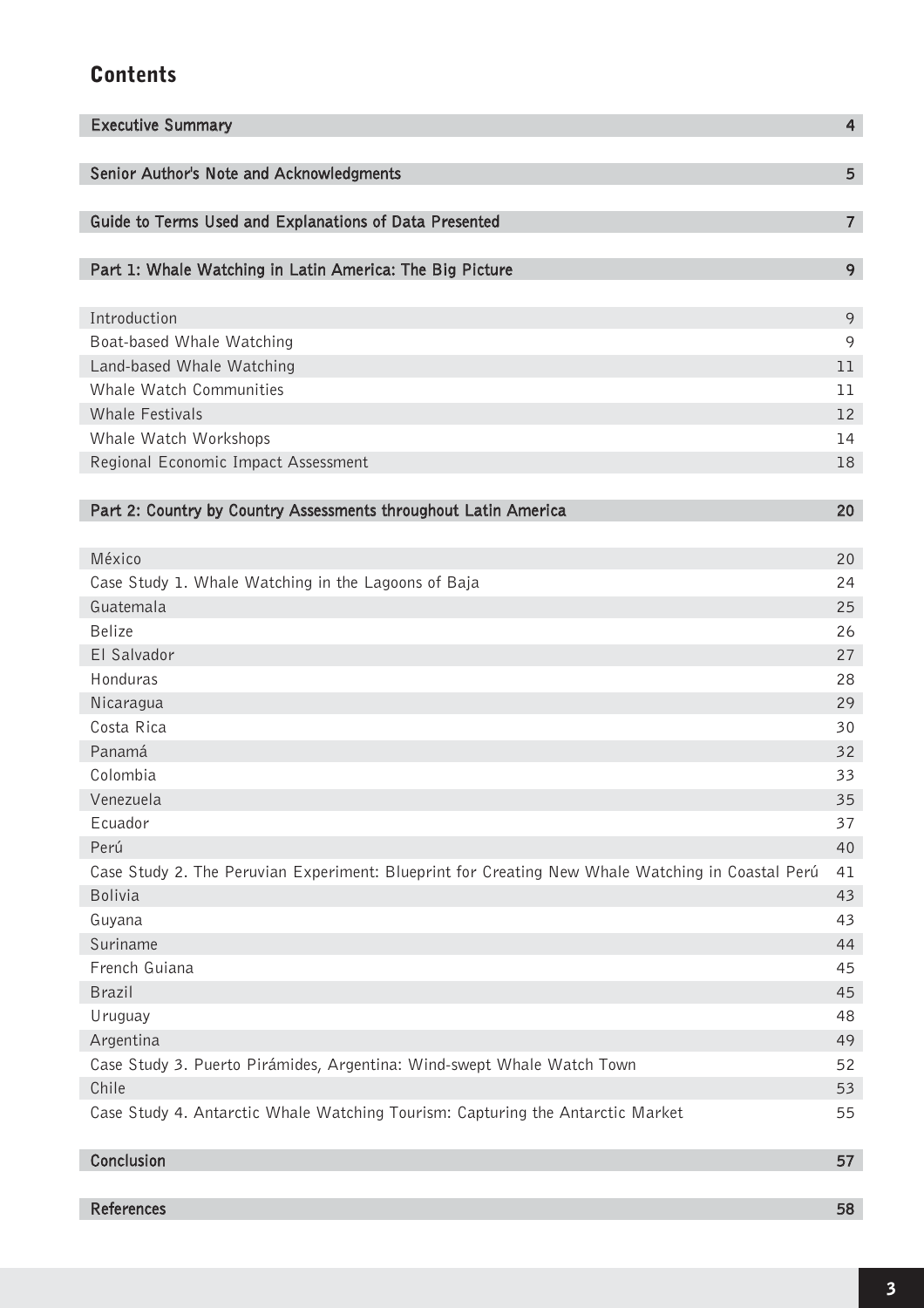# Executive Summary

In local communities throughout Latin America, whale watching is making a vital socioeconomic contribution. It has been nearly 10 years since whale watching has been assessed throughout this region (for the year 1998, in Hoyt 2001), although individual countries and communities are making their own important assessments in Argentina, México, Costa Rica and Venezuela. The present study has collected and analyzed data from a wide variety of sources, including surveys, to present a detailed picture of whale watching numbers, expenditure and socioeconomic benefits in each country within the region.

In summary, whale watching in Latin America has shown strong, steady growth since 1998, increasing at an average rate of 11.3% per year (1998-2006). This is three times the rate of world tourism and 4.7 times the rate of Latin American tourism over approximately the same period. Currently, 885,679 people per year are going whale watching in Latin America, spending USD \$79.4 million in direct expenditure (ticket prices) and USD \$278.1 million in total expenditure.

However, according to surveys conducted by Marisol Rivera and her colleagues (2007) at four key whale watch locations in México, tourists would be willing to pay substantially more for their whale watch tours. These "willingness to pay" studies are important in terms of identifying the "consumer surplus" which is a way to estimate how valuable whale watching is, beyond the basic tourist expenditure. At Laguna San Ignacio, for example, whale watchers said they were willing to pay USD \$100 for a tour that only cost them USD \$40, giving a substantial consumer surplus of USD \$60 per whale watcher. A consumer surplus of more than twice the actual cost of a whale watch trip was also found in Massachusetts, USA, in 1996.

The tourist expenditure on whale watching goes to 91 communities in 18 countries, nearly all of which are outside the main cities and industrial centers of Latin America. In 1998, there were only 56 communities offering whale watching in 8 countries attracting 376,484 people, so the 2006 numbers show strong, steady growth. There are at least 786 whale watch operations using a minimum of 1,189 boats of all sizes, an average of 1.5 boats per operator.

In addition to whale watch tours, whale festivals and workshops are being held all across Latin America. There are currently 12 annual festivals in 5 countries, attracting 46,000 people and bringing in an estimated USD \$1,995,200. In 2006-07, 22

workshops related to whale watching were also held, costing USD \$216,433.

Argentina currently has the most whale watchers, 244,432 per year, followed by Brazil (228,946), México (169,904), Costa Rica (105,617) and Ecuador (42,900).

In the decade since whale watching numbers in Latin America were last recorded (1998), the cumulative total number of whale watchers in Latin America has reached an estimated 6.4 million people.

Five countries in Latin America experienced very rapid double digit annual growth over the period 1998 to 2006: Costa Rica (74.5%), Chile (19.5%), Ecuador (17.8%), Colombia (17.6%) and Argentina (14.3%).

In one country, Costa Rica, with 74.5% average annual increase between 1998 and 2006, growth was so rapid as to produce concerns about possible future oversupply, price wars and too many boats around whales. It will require careful management. With the exception of a few areas in Argentina, Ecuador and México, whale watching is still relatively young in Latin America and much has been learned by seeing the positive examples of Península Valdés, Argentina, and the gray whale lagoons of México, as well as the mistakes in North America and elsewhere.

The whale watch opportunities in Latin America are outstanding and diverse: blue whales off Chile and México; southern right whales nudging the shores off Argentina, Uruguay and Brazil; and rivers and nearshore waters all over the continent populated with various dolphins. Some 64 species of whales, dolphins and porpoises (cetaceans)  $-75%$  of the 86 known cetacean species - are found around Latin America and most of them are the subject of one or more whale watch tours.

More than in most areas around the world, whale watching in Latin America is managed within marine protected areas (MPAs). All the countries have research programs, many of them photo-ID and other types of research associated with whale watch operations. Seven countries have whale watch regulations. Thirteen countries are members of the International Whaling Commission (IWC) and many of them have delegates who contribute actively on whale watching and whale and dolphin research. All Latin American countries (with the exception of the territory of French Guiana) have signed the Convention on Biological Diversity (CBD) which advocates the sustainable use of wildlife resources through whale watching and other wildlife tourism.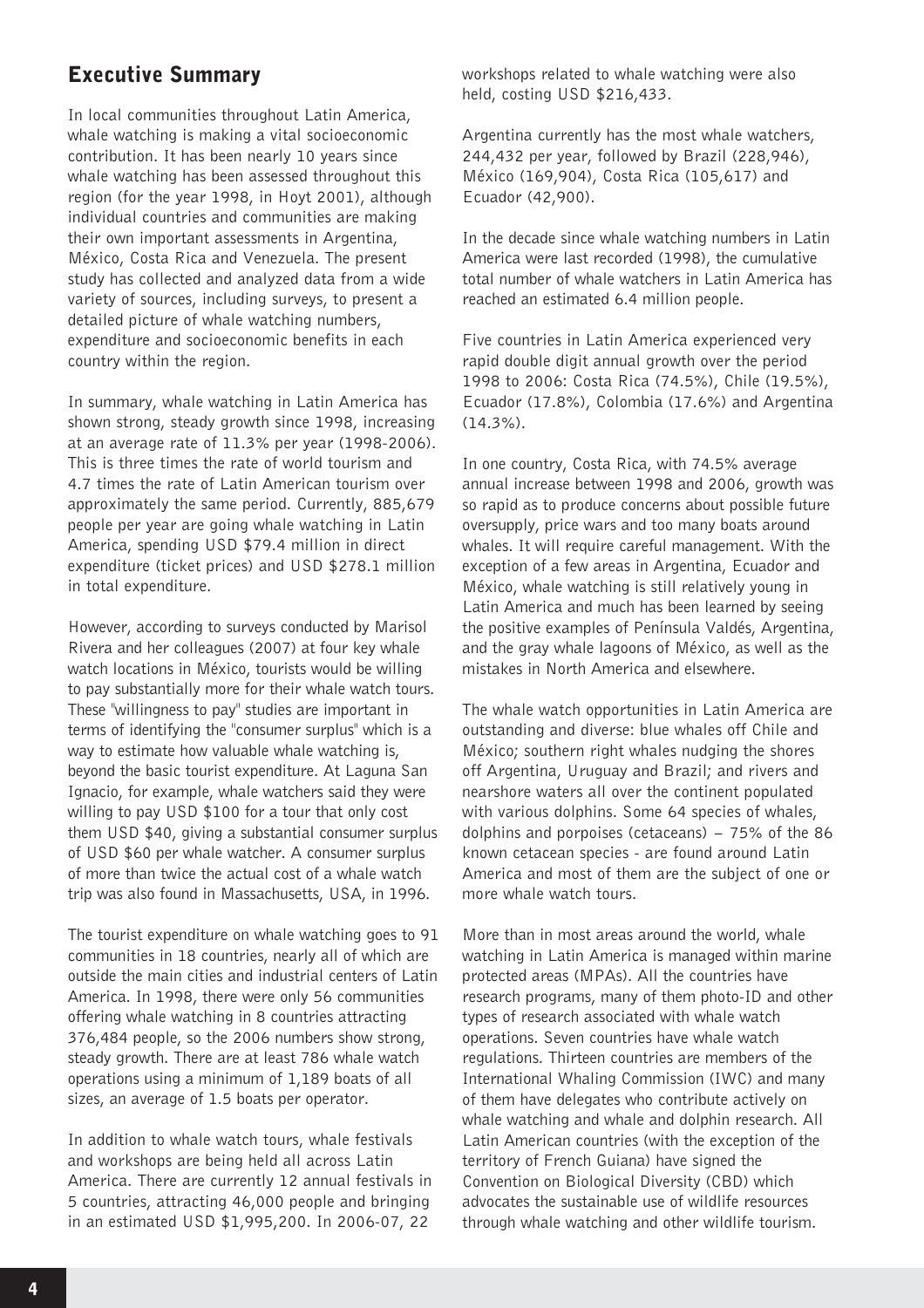# Senior Author's Note and Acknowledgments

The numbers presented in this report are best estimates based on data collected from operators, tourism ministries and researchers. As much as possible, multiple sources were obtained to verify numbers, although often the numbers were contradictory. The "comfort zone" with the data is that every effort has been made to present conservative numbers. Thus, the numbers reported represent a reasonable minimum estimate of the current level of whale watching activity and the gross output or turnover of the industry in Latin America.

It is important at the outset to say what this report is not. It is not intended to present the total economic value of whale watching. To do that, it would be necessary to account for costs in the industry, including expenses and loss of opportunity, termed opportunity costs, and to look at how whale watching has affected every sector of local economies. Only a few such studies have been undertaken in individual communities (e.g., in México) and they are cited. Instead this report tries to estimate the growth of whale watching in the region, benchmarked against previous reports, based on the numbers of whale watchers. In addition, as an indication of the importance of whale watching in each area, calculations are made of direct expenditure (the number of tickets sold) and indirect expenditure (considered to be the nonticket expenditure incurred in order to go whale watching). The definition used here for indirect expenditure differs from that generally used in economic research. However, going back to the first reports on whale watching in the early 1980s, indirect expenditure has been defined in this narrow way for whale watchers. For consistency, we have kept that definition. The total expenditure from whale watchers is an indication of gross expenditure from whale watch tourists paid to operators and to the community to see whales and dolphins but it does not equate to profit arising or to net revenue.

Whale watch numbers and expenditure are easily understood gross measurements of the importance of an industry and are widely understood by the public, journalists, politicians and government ministries. They are less useful in terms of showing communities how they could increase their profits or whether it makes sense to expand capacity or raise prices. The few studies which are cited are a start but we need more socioeconomic research in the region to help whale watching become truly sustainable and as valuable as it could be for local communities, for governments eager to encourage

tourism and inflow of foreign capital, and, indirectly in terms of conservation benefits, for the whales and dolphins themselves.

Many people must be acknowledged in the research for this report. First and foremost is Miguel Iñíguez whose patience, hard work and persistence and always friendly demeanor make him the best colleague that could be imagined.

The excellent work and helpful assistance of Marisol Rivera Planter in México was absolutely essential. She went far beyond her job description to help. Thanks are also due to the many anonymous tour operators from every country who filled out survey forms and contributed substantial amounts of data.

Special thanks are also due to the following, listed alphabetically by country. Argentina: Vanesa Tossenberger, Cecilia Gasparrou, Marta Hevia, Jimena Belgrano and Cristián de Haro (Fundación Cethus), Prefectura Naval Argentina, Eduardo Iglesias, Javier Figueroa, Lorena Prieto, Cota Cero Buceo, Diego Taboada, Mariano Sironi and Roxana Schteinbarg (ICB), Gabriel Cartagenova, Jorge Combina, Claudia Combina, Chantal Torlaschi, Laura Vaz, Lorena Leonett, Mauricio Failla, Milko Schvartzman, Antonio Torrejón, Daniel Pascualini and Noemí Corral (Gerencia Administradora Península Valdés), Juan Copello, Oscar Comes, Sebastián Romero, Alessandra Viggiano Marra, Fondo Argentino de Cooperación Horizontal staff. Brazil: José Truda Palazzo, Jr., Karina Groch and Audrey Correa (Projeto Baleia Franca), Jose Martins, Jr. (Projeto Golfinho Rotador), Pablo Faget, Paulo Flores, Julio Cesar, Regis Pinto de Lima, Ze Luis, Paulo Sapienza, Fabiano Stocco. In Chile: Elsa Cabrera and Bárbara Galletti (CCC), María José Pérez Alvarez and Rodrigo Moraga Zúñiga (Fundación Eutropia), Rodrigo Hucke-Gaete (Universidad Austral de Chile and Centro Ballena Azul), Raúl Herrera, Ignacio Valdés Ossa, Juan Alcayaga, Julio Carmona, Pablo Negri, Roberto Andrade. From Colombia: Fernando Trujillo (Fundación Omacha), Lilián Flórez-González, Juan Capella and Patricia Falk (Fundación Yubarta), Jimena Nieto Carrasco, Sarita Kendall, Cesar Isaza Vásquez. Costa Rica: Fundación Vida Marina, Javier Rodríguez Fonseca (PROMAR), Jenny Asch, José Joaquín Calvo Domingo, Lenin Oviedo, Mario Coto Hidalgo, Andrea Montero Cordero (Fundación Keto), Marco Loaiza "Taboga". Ecuador: Cristina Castro (Pacific Whale Foundation Ecuador), Mariela Salguero, Ben Haase, Raúl García, Michel Guerrero. El Salvador: Armando Navarrete Soriano (ICMARES). Guatemala: Franklin Herrera (CONAP), Eduardo Capmany. Honduras: Sandra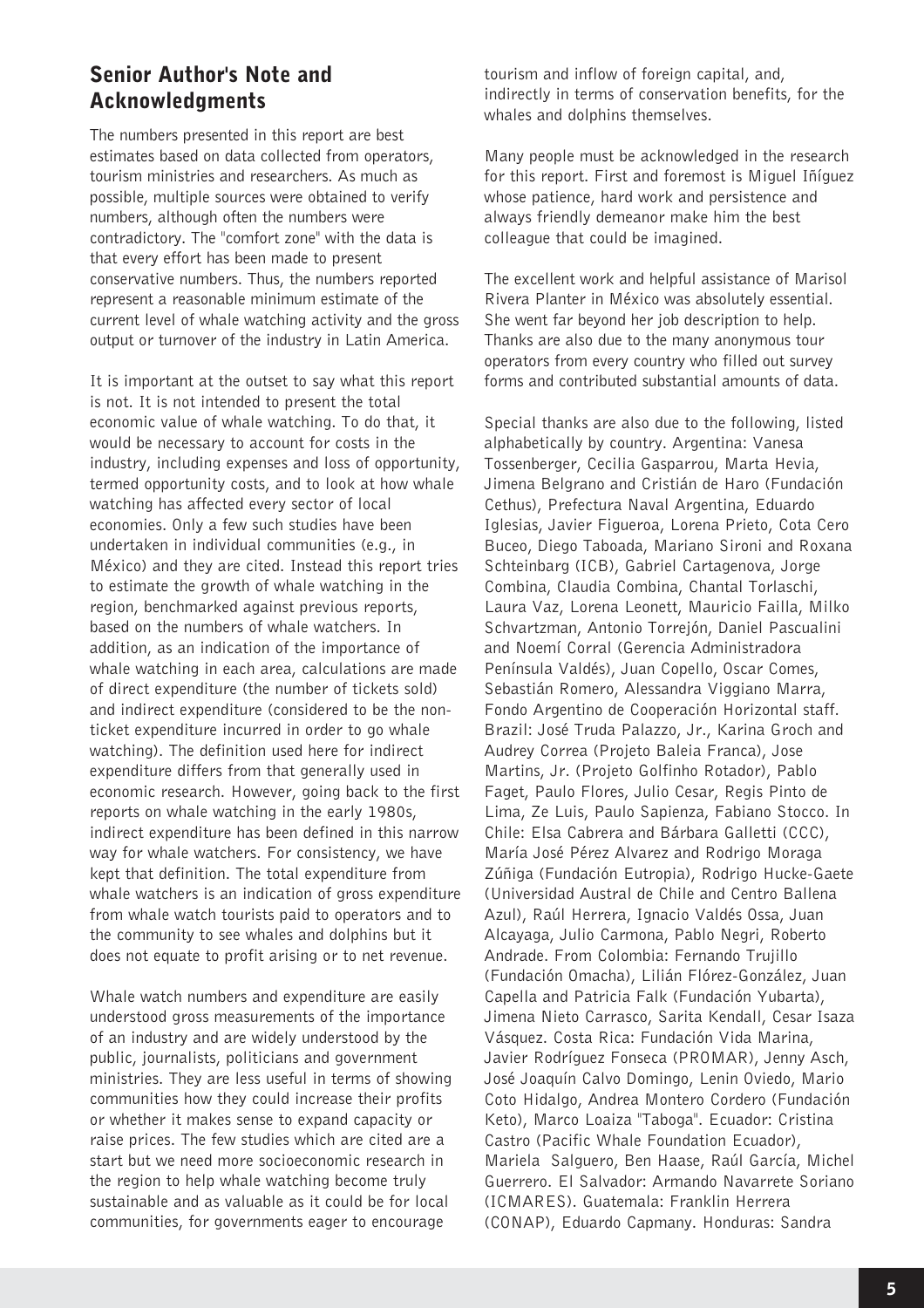Andraka, Gabriela Pineda. México: Beatriz Bugeda and Marcela Romero (IFAW), Jorge Urbán, Astrid Frisch, José Angel Sánchez Pacheco, Lorenzo Rojas Bracho, Karel Beets Vigil. Nicaragua: Dip. Edwin Castro Rivera, María Antonieta Rivas Leclair, Raomír Manzanarez, Milton G. Camacho Bonilla. Panamá: Claudio Carrasco, Gabriel Despaigne, Katiuska Martínez, José Julio Casas, Estela de Vargas, Pantaleón Fernández, Alexis Peña, Benjamín Walker (MarViva), Héctor Guzmán (Smithsonian Institute), Anna Núñez, Iker Lasa Tribaldos, Laura May Collado. Perú: Stefan Austermühle. Suriname, French Guiana, Guyana: Monique Pool, Carlos Drews (WWF), Marie Felix, Laurent Kelle. Uruguay: Rodrigo García Píngaro (OCC), Antonio D'Ambrosio (Ministerio de Turismo y Deporte del Uruguay). Venezuela: Jaime Bolaños (SeaVida). For Antarctica: Rodolfo Werner Kinkelin, Jim Barnes, Marisol Vereda, Ricardo Roura, Sarah Dolman, Rob Lott.

Additional thanks for important leads and other information to Gema Rodríguez (Acciónatura) and

Melissa Singh, Janna Sears and Naomi Rose (Humane Society International). Advice and support came from Nicolas Entrup. I would like to acknowledge the work of Simon O'Connor and others at Economists@Large for their excellent reports on whale watching in Australia and New Zealand.

Huge gratitude for the superb design and layout in the three language editions goes to Roman Richter. Translations were skillfully prepared by Cecilia Gasparrou (Spanish) and Anne Crowder (French).

This project could not have been undertaken without the collaboration of WDCS, IFAW and Global Ocean. For this smooth partnership, I must thank Patrick Ramage, Beatriz Bugeda and Kelvin Alie (IFAW), Melanie Salmon (Global Ocean) and Chris Butler-Stroud and Andy Bool (WDCS), and of course Miguel Iñíguez (Fundación Cethus).

Erich Hoyt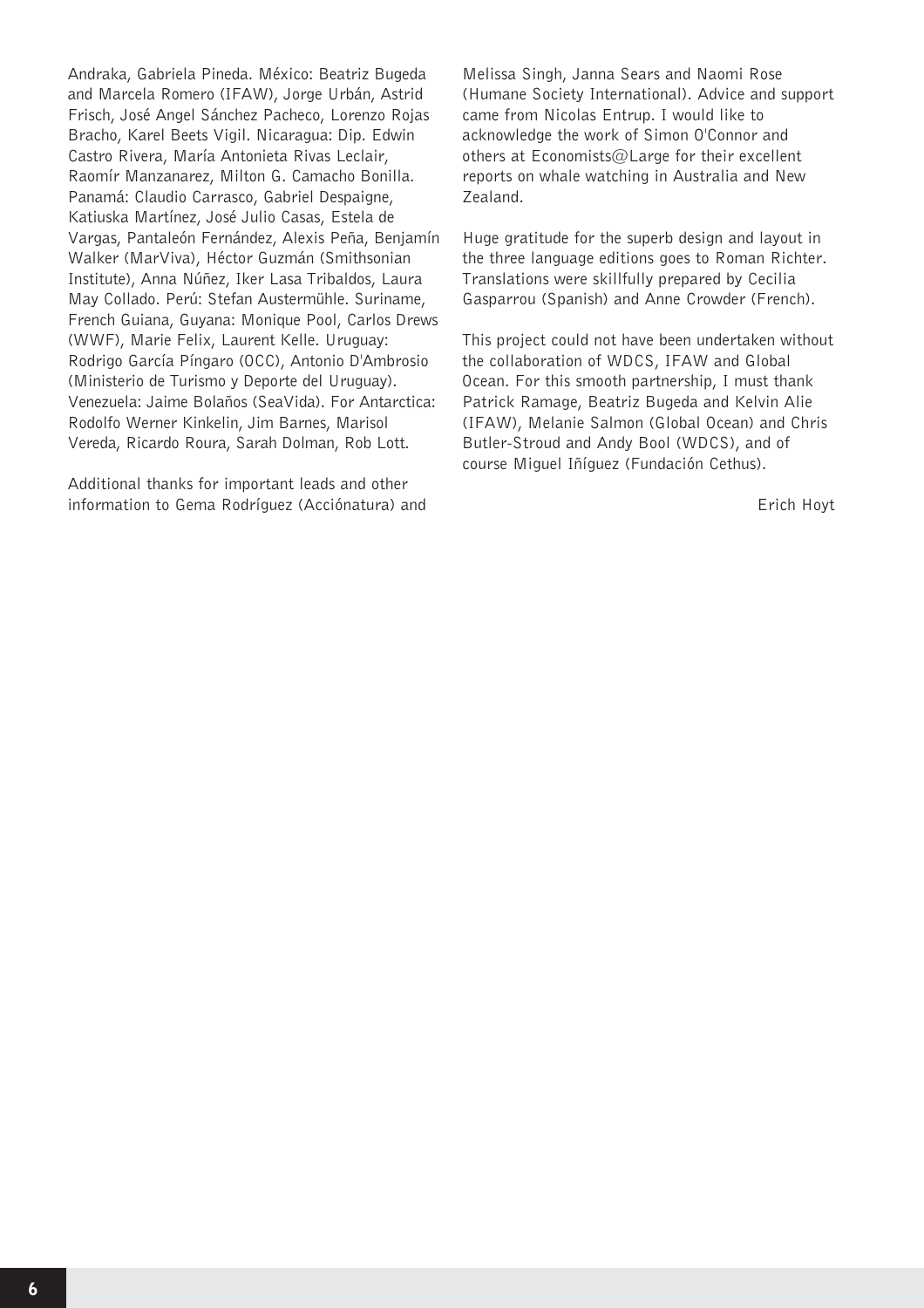# Guide to Terms Used and Explanations of Data Presented

Whale watching (WW): Commercial tours by boat, land or air to see any of the 86 species of whales, dolphins and porpoises in their natural habitat.

Country profiles for each country include data on Population, Total Area, GDP/PPP, and Real Growth Rate extracted from Infoplease, www.infoplease.com, except as noted below. All monetary sums are in US dollars (USD).

Country Name: English-language name of country with the country's own name for itself, immediately below.

Population: Latest population figures.

Total Area: Size of country.

Tourist Arrivals: Annual number of visits by air, sea, and overland. Includes both leisure/holiday and business visits, but not same-day excursions, only overnight. Please note that data on arrivals are extracted from the World Tourism Organization (WTO 2007) for the most recent year available, 2005. The percentage change is shown with comparison to the previous year, 2004. Some countries report only incomplete statistics but wherever possible preference is given to visitors by country of origin. Arrivals represent the number of visits to a country, so a single visitor re-entering a country will be counted each time as a separate arrival.

GDP/PPP: Gross domestic product, or the value of all goods and services produced within a country in a given year. GDP dollar estimates, derived from Purchasing Power Parity (PPP) calculations, are arguably more useful when comparing generalized differences in living standards on the whole between nations because PPP takes into account the relative cost of living and the inflation rates of the countries, rather than using just exchange rates which may distort the real differences in income. GDP/PPP per capita: Gross domestic product

derived from the Purchasing Power Parity divided by population of the country.

Real growth rate: The growth rate of the economy per capita.

Environmental Performance Index: The 2008 Environmental Peformance Index (EPI), compiled by the Yale Center for Environmental Law and Policy (http://epi.yale.edu/Home) ranks 149 countries on 25 indicators tracked across six established policy categories: environmental health, air pollution, water resources, biodiversity and habitat, productive natural resources and climate change. The EPI identifies broadly-accepted targets for environmental performance and measures how close each country comes to these goals. As a quantitative gauge of pollution control and natural resource management results, the Index offers a tool for improving policymaking and shifting environmental decisionmaking onto firmer analytic foundations.

Main WW Species: This category refers to main species watched  $-$  the species regularly seen on commercial whale watch trips. It is not a complete list of species for a country, nor is it always the most common species found in a country's waters. Year WW began: The year whale watching with some commercial aspect started in the country's waters.

Types of WW: This category broadly defines the types of whale watching that occur, and is drawn from the following list  $-$  large whales, dolphins, porpoises, boat-based, cruise ships, air, land-based, educational, photo-ID research. Educational and photo-ID research refers to activities specifically carried on in conjunction with commercial whale watching.

WW Numbers & Visitor Expenditure: Tables for each country charting the growth of whale watching from 1991 to 2006. Larger numbers for expenditure in previous periods (1991, 1994 and 1998) included international air fares if they were part of a package price but with the emphasis of this report on impact in each country, international air fares are not included. In some cases, therefore, the total expenditure will not show as great an increase as might be expected by the increase in whale watch numbers. Statistics for the year 1991, 1994 and 1998 are from Hoyt (2001). 2006 statistics were collected for this report. 2006 currency conversions were made to US dollars (USD) using rates prevailing on Dec. 15, 2007. Please note that 1991, 1994 and 1998 expenditure was converted to dollars at exchange rates prevailing at the time the earlier data were collected.

WWs: Number of whale watchers. These are estimates based on information collected from tour operators, tourism departments, researchers, and a few published accounts. Where possible, estimates have been obtained by several routes and the most conservative or reliable result used. Please note that the numbers of whale watchers, just as the numbers of overall tourists above, represent "watches" or "visits" rather than the number of whale watchers or visitors. Inotherwords, a person who goes whale watching twice will be counted twice. However, it is thought that the number of whale watches, or whale watch events, is only marginally higher than the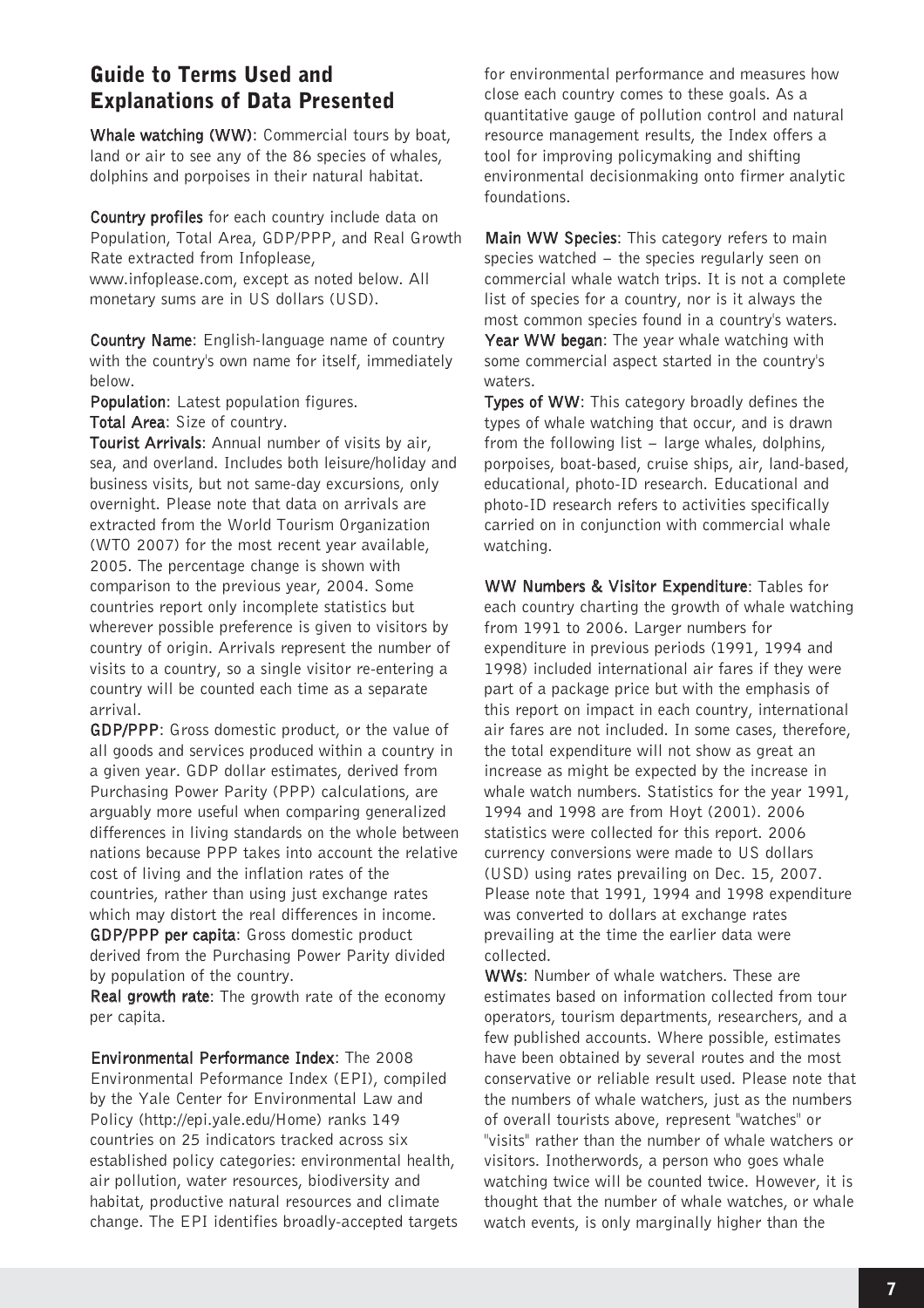number of visitors (whale watchers). There may also be under-reporting of whale watch numbers by operators who have a financial interest in reporting low numbers, either due to possible taxation or anticipated problems with government managers, even though confidentiality was promised for this report.

Average annual growth rate %: These calculations are based on the numbers of whale watches only, not the expenditure, and reveal the average annual percentage increase over the period. This calculation produces numbers which are truer indicators of growth because they are free from inflationary factors and exchange rate fluctuations. This practice of relying upon whale watches as the most reliable indicator of consumer demand is followed by earlier reports (Hoyt 2001; IFAW 2005). Also referred to as the "average annual percentage growth rate" or "average annual rate of increase".

Direct expenditure: Estimated amounts spent on whale watch tours for the year. In most cases, these are based on minimum or average unit cost (ticket price) of the tours  $-$  the direct cost of going whale watching. However, package tours, which have all costs included and may be multi-day trips, are also considered as direct expenditure. For direct and indirect expenditure, assessments have been made for the motivation of whale watchers taking the tours, the distance and cost of travel, whether overnight stay was necessary, when they decided to take the trip (on site, the day before, or before leaving home) and how important cetaceans were in deciding to take the trip. The higher the portion of visitors representing dedicated whale watchers, the more the expenditure can be counted. In some cases, such as the Amazon, Antarctica and the Galápagos, only a percentage (10 to 50%) of the total number of visits and visitor expenditure is counted. For package whale watch tours in which all costs are included, that figure is used (minus international air fare) for the direct expenditure, plus an estimate provided by the operator of any additional visitor spend to arrive at total expenditure. In a few cases where data for calendar year 2006 expenditure were unavailable, 2005 or split year 2006-07 expenditure was used. Indirect expenditure: Additional money spent by whale watchers in the course of going whale watching, including food, travel, accommodation, film, special clothing, and souvenirs, but not international air travel. No multipliers are used; instead, figures are collected from surveys and may be actual estimates from operators, tourism departments or calculated from current daily spends for domestic and international tourists for given

areas of a country. This is the original term used in whale watch studies since the early 1980s to describe the additional funds spent by whale watchers. In most economic studies, however, "indirect expenditure" refers to the expenditure that tour operators and other businesses make when they buy goods and services as inputs to their activities. For consistency with earlier whale watch reports, however, we use the original terminology adopted for whale watching.

Total expenditure: The sum of direct and indirect expenditure.

Minimal: This means that some whale watching activity is going on but that the amount of whale watching or the associated expenditure is small, sporadic and difficult to measure precisely.

Ops (Operators): Number of companies, cooperatives or individuals offering tours with at least some whale and dolphin watching. Boats: Number of boats with at least some whale or dolphin watching.

% Counted: Marine nature tours or general cruises with some whale watching component are counted in the approximate percentage that whales or dolphins are a key part of the visitor motivation, attraction and experience of the trip. Some trips merit counting only in a percentage of 10-50%. In that case, the numbers of passengers as well as their direct and indirect expenditure is counted at the same percentage level.

Unit Price: Average or typical ticket price for whale or dolphin watching in USD \$.

WW Socioeconomic Profile: The socioeconomic profile reveals information on the kinds and origins of tourists going whale watching, the operators and the trips that they offer, as well as benefits that can be found in local communities. These profiles function as a series of colorful snapshots that provide sample insights into the many socioeconomic benefits from whale watching. Each socioeconomic profile distills the findings of existing socioeconomic studies that have touched upon whale watching from that area as well as the findings made through the survey and interview effort. WTO data are summarized for tourists coming from key countries and world regions (market share percentage), and some notes are given about trends from 2001 to 2005 (World Tourism Organization 2007). All items not cited are based on research for this report.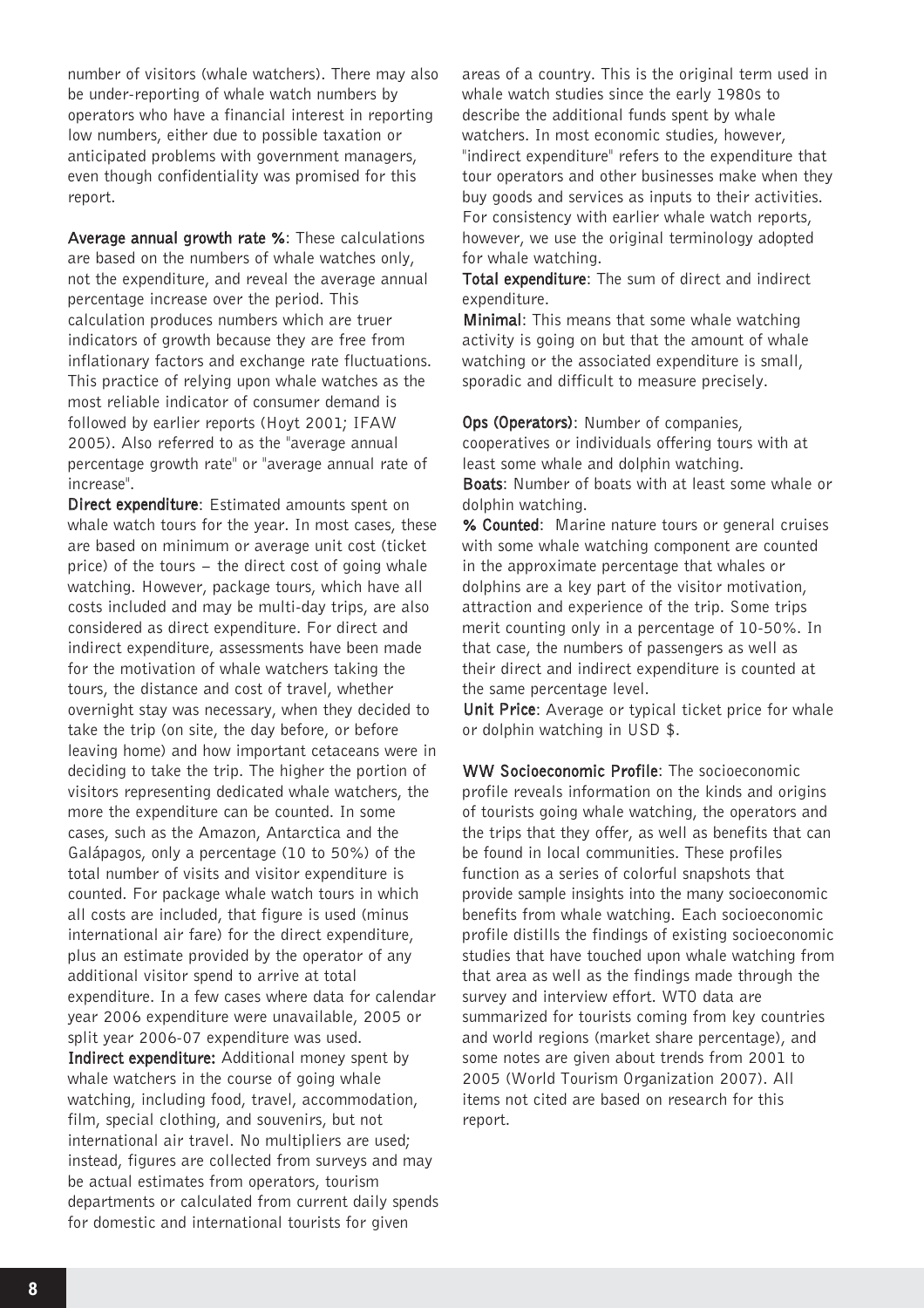# Introduction

This report focuses on the 20 countries of Latin America with whale, dolphin and porpoise (cetacean) populations along their coasts, offshore and in their rivers. It covers all of continental South America, Central America and México, but not the island nations and territories of the Caribbean. 18 of the 20 countries<sup>1</sup> have at least some commercial whale watching.

The interest in all aspects of whales and dolphins is deep and growing in Latin America: from local researchers, marine park and protected area managers, local and national conservation groups (NGOs), local communities and government officials and ministries at various levels. Most of the countries have laws to protect cetaceans although only 7 have specific laws regulating whale watching (Table 1). As of March 2008, 13 countries were members of the International Whaling Commission (IWC): Argentina, Belize, Brazil, Chile, Costa Rica, Ecuador, Guatemala, México, Nicaragua, Panamá, Perú, Suriname and Uruguay. 95% of all whale watching in Latin America occurs in the IWC countries; only Colombia, Venezuela and Bolivia have significant amounts of whale watching outside the IWC.

Latin America has some of the world's most outstanding yet diverse whale and dolphin watching and marine nature locations:

- $\circ$  The gray whale lagoons of México are unique in the world - nearly enclosed salt-water lagoons in the desert where gray whales come to mate and raise their calves in full view of spectators.
- $\circ$  Ecuador has the magnificent Galápagos a good place to see dolphins and sperm whales although they are only a small part of the attraction in this natural laboratory of evolution.
- $\circ$  Costa Rica has whales and dolphins living on both the Pacific and Atlantic (Caribbean) sides of its coasts with outstanding tropical forest parks and protected areas in between.
- $\circ$  Coastal Brazil has important marine protected areas (MPAs) for humpback and southern right whales, and spinner, bottlenose and tucuxi dolphins.
- $\circ$  The Amazon has up to three species of river dolphins (Inia geoffrensis, Inia boliviensis and Sotalia fluviatilis) inhabiting interior parts of six countries: Brazil, Colombia, Ecuador, Perú, Bolivia and Venezuela.
- $\circ$  Argentina has the wild, rugged Peninsula Valdés, a mecca for whale watchers in search of southern right whales spyhopping and orcas hunting sea lions and elephant seals along the coast.
- $\circ$  The southern fjords of Chile have several species of rare, endemic South American dolphins. Chile and particularly Argentina are also gateways to the Antarctic, reaping the benefits from more than 37,000 high-paying tourists, most of whom spend several days in the country before their trip.

The goal of this report is to chart the growth of whale watching in all its different forms, and to uncover the socioeconomic value that this growth is producing in nearly every Latin American country. First we will talk about the various forms.

# Boat-based Whale Watching

Most whale watching worldwide as well as in Latin America is boat-based. In 1998, 72% of the world's whale watchers used boats, while 28% was landbased and only 0.001% was aerial whale watching from planes and helicopters. In Latin America as of 2006, based on the numbers of people going whale watching, 86.3% was boat-based.

| Country       | Ops       | <b>Boats</b> | <b>Communities</b> | MPAs with cetaceans $(+)$ proposed)          | Laws for WW | <b>IWC</b> member | Party to CBD |
|---------------|-----------|--------------|--------------------|----------------------------------------------|-------------|-------------------|--------------|
| México        | 206       | 426          | 14                 | $EEZ$ sanctuary $+$<br>$5 + 1$ proposed MPAs | Yes         | Yes               | Yes          |
| Guatemala     |           |              |                    |                                              | No          | Yes               | Yes          |
| <b>Belize</b> | 4         |              |                    | $3 + 1$ proposed MPAs                        | No          | Yes               | Yes          |
| El Salvador   |           |              |                    |                                              | No          | No                | Yes          |
| Honduras      | $\bigcap$ |              |                    |                                              | No          | No                | Yes          |
| Nicaragua     | 4         | 23           |                    | 1 MPA                                        | No          | Yes               | Yes          |

#### Table 1. Whale Watch Attributes of Latin American Countries

 $1$  The 20 "countries" are actually 19 countries and 1 territory: French Guiana.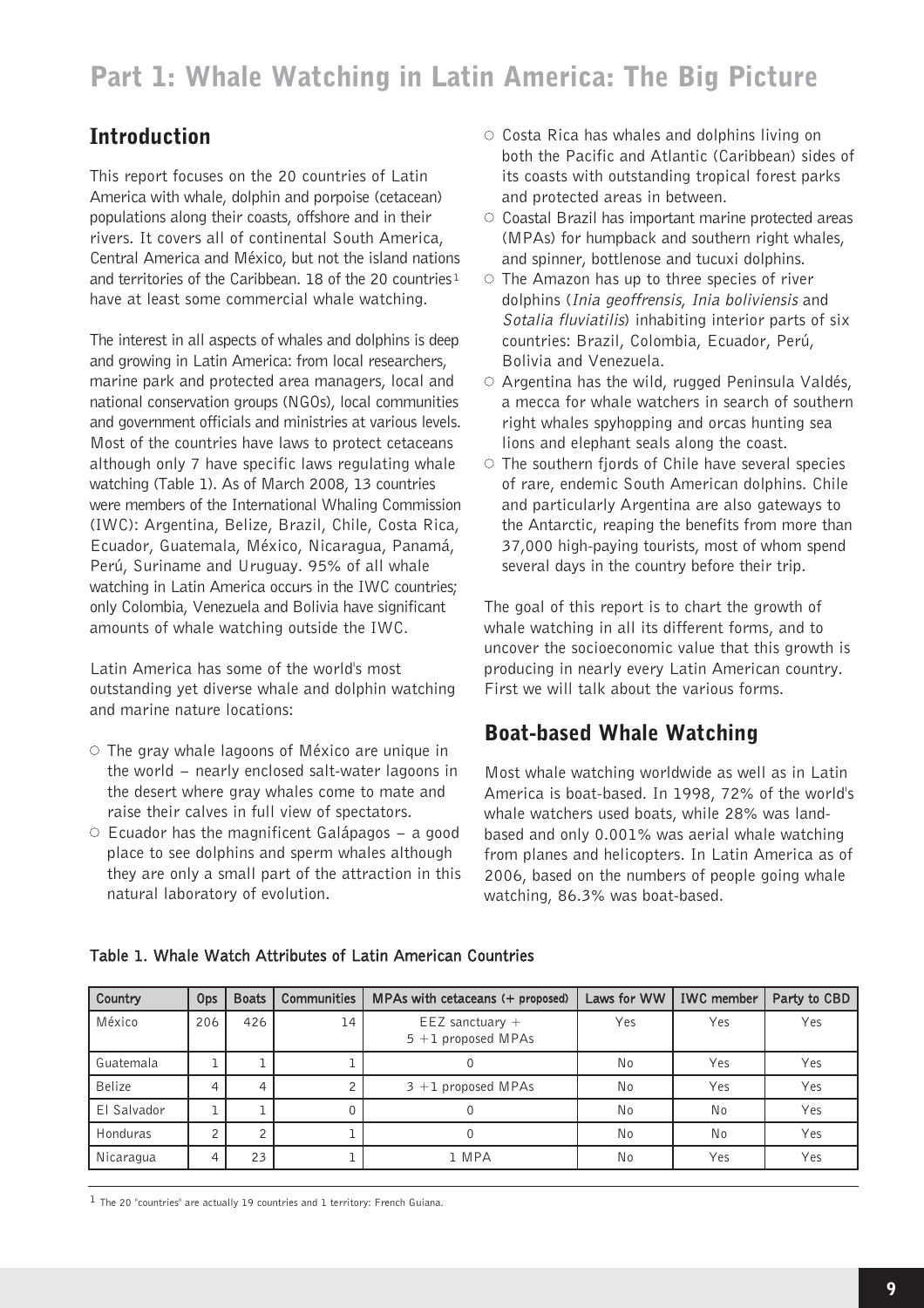| Country        | Ops      | <b>Boats</b> | <b>Communities</b> | MPAs with cetaceans (+ proposed)                                 | Laws for WW    | <b>IWC</b> member | Party to CBD |
|----------------|----------|--------------|--------------------|------------------------------------------------------------------|----------------|-------------------|--------------|
| Costa Rica     | 52       | 76           | 9                  | 5 MPAs                                                           | Yes            | Yes               | Yes          |
| Panamá         | 81       | 81           | 6                  | 4 MPAs                                                           | Yes            | Yes               | Yes          |
| Colombia       | 36       | 125          | 7                  | $2 + 1$ proposed MPAs                                            | No             | No                | Yes          |
| Venezuela      | 123      | 132          | 9                  | $1 + 1$ proposed MPAs                                            | No             | No                | Yes          |
| Ecuador        | 119      | 119          | 6                  | EEZ sanctuary $+$ 4 MPAs                                         | Yes            | Yes               | Yes          |
| Perú           | 10       | 12           | 3                  | $2 + 1$ proposed MPAs                                            | No             | Yes               | Yes          |
| <b>Bolivia</b> | 3        | 3            | 1                  | 1 MPA                                                            | No             | No                | Yes          |
| Guyana         | $\Omega$ | $\Omega$     | $\Omega$           | $\Omega$                                                         | No             | No                | Yes          |
| Suriname       | 4        | 4            |                    | $\mathbf 0$                                                      | No             | Yes               | Yes          |
| French Guiana  | $\Omega$ | $\Omega$     | $\Omega$           | 0                                                                | No             | No                | No           |
| Brazil         | 44       | 62           | 13                 | 17 MPAs                                                          | Yes            | Yes               | Yes          |
| Uruguay        | 5        | 5            | 1                  | 3 proposed MPAs                                                  | Yes            | Yes               | Yes          |
| Argentina      | 32       | 53           | 9                  | $16+1$ proposed MPAs                                             | Yes            | Yes               | Yes          |
| Chile          | 59       | 60           | $\overline{7}$     | proposed $EEZ +$<br>$6 + 2$ proposed MPAs                        | No             | Yes               | Yes          |
| Total          | 786      | 1189         | 91                 | 2 EEZ sanctuaries + 1 proposed EEZ<br>67 MPAs + 11 proposed MPAs | $\overline{7}$ | 13                | 19           |

Source: Based on data and calculations for this report; MPA (marine protected area) data are from Hoyt (2005a). EEZ = Exclusive Economic Zone; IWC = International Whaling Commission; CBD = Convention on Biological Diversity.

Whale watch boats can be divided into several developmental stages which often mirror the particular stage of whale watching in a given community. In the first stage, the boats are fishing boats or whatever boats may be locally available to be adapted for whale watching; business arrangements for the tours are often improvised. The second stage shows modifications to existing craft to accommodate passengers including seats, deck space for photographers, rain and sun cover, and toilet facilities. The third stage, as whale watching becomes more successful, is an investment in custom-built boats, usually with greater capacity, longer range and improved comfort in terms of handling the sea. These boats may be faster (to get out to the whales) and have a greater range; they may also have video, audio (including hydrophones for underwater listening) and better facilities to entertain and educate whale watchers on their way to and from seeing the whales.

There are at least 1,189 boats used for whale watching all over Latin America (Table 1). This is a conservative estimate of the Latin American whale watch "fleet". As whale watching is fairly young in most of Latin America, many boats belong to the first stage: pangas, adapted fishing boats, inflatables adapted from research use in some cases. The second and third stage boats are largely found in México, Argentina, Chile and the Galápagos. Most of the boats are owned by single operators. There are an estimated 786 operators in Latin America, with an average of 1.5 boats per operator.

Will more and/or better boats lead to greater

financial returns for owners in local communities? Not necessarily. The cost of purchasing, building, or modifying an existing boat must be taken into account, as well as the extra running costs, additional advertising needed to fill the boat, and the time it takes to do all these things as well as a consideration of what the operator could be doing instead. At Puerto San Carlos and Puerto Adolfo López Mateos, México, for example, local boat owners have repeatedly asked for the permit structure to be relaxed to allow more and larger boats to be used for whale watching. But economist Tobias Schwoerer calculated that the additional capacity would tend to drive the price down and thus not increase net benefits. Instead Schwoerer (2007) advised the community to raise the price charged to whale watchers during the peak weekends in order to maximize earnings and manage peak demand. He also advised adopting a two-tier price structure for Mexicans and foreigners as has been adopted successfully in many national parks and protected areas.

Recent studies have focused on the impacts of whale watching from boats (e.g., Bejder et al. 2006, Lusseau et al. 2006, and Report of the Workshop on the Science for Sustainable Whalewatching 2004). From the socioeconomic perspective, because boats are the main mechanism used to transport visitors to whales, full consideration must be made to mitigate any and all impacts from boats on cetaceans and the marine environment. Such matters must be raised and examined when designing and building new boats,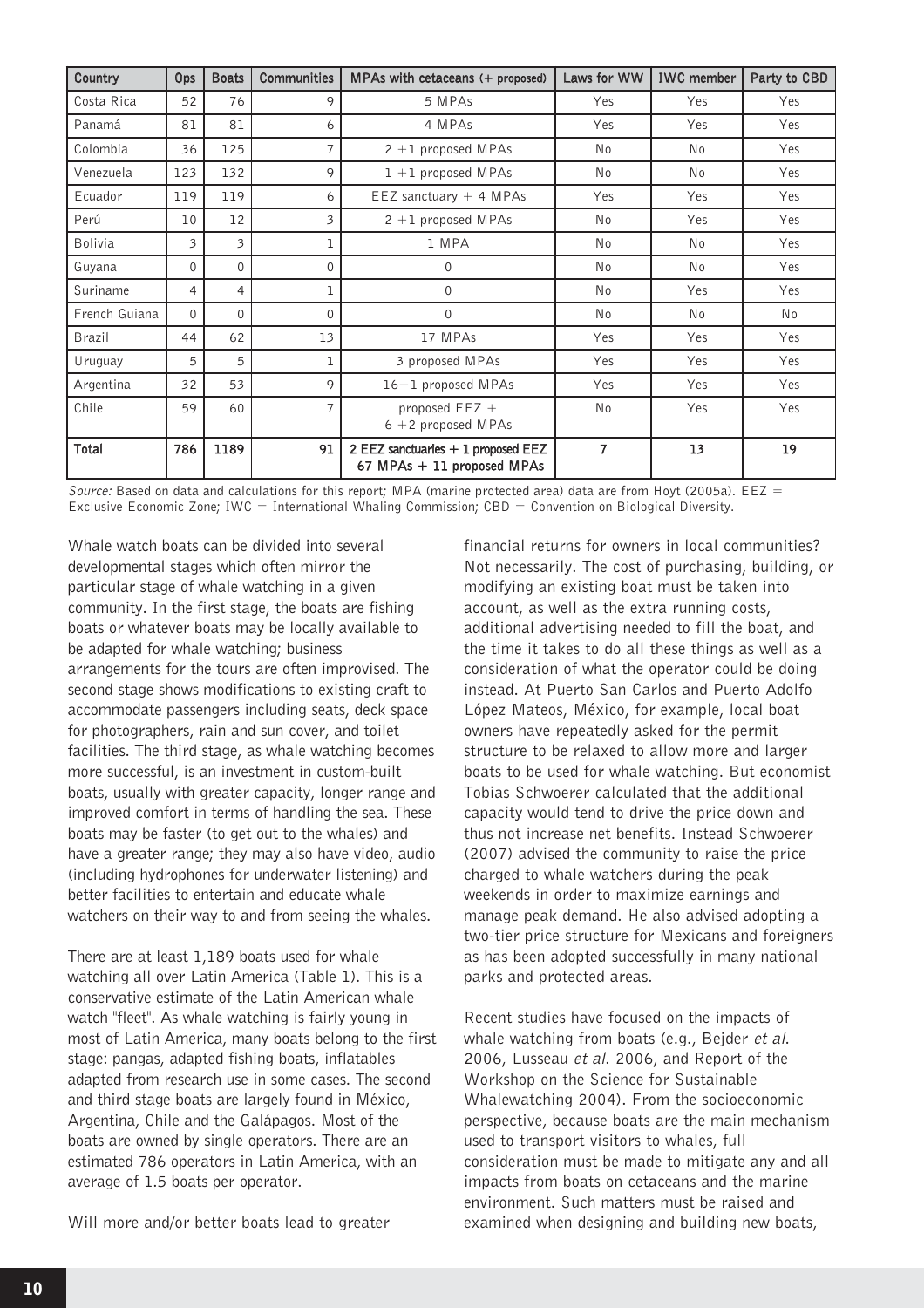debating the use of multiple small boats as opposed to single larger boats, and for determining track routes - where and when to take tourists to see whales, how to approach the whales and how long to stay. Ideally, whale watch areas should be established as part of a larger zoning plan that incorporates the idea of precautionary management of whales and dolphins and the marine environment. "One third time and space" rules are recommended, whereby one third of each whale watch day and one third of the area used by the whales and dolphins are closed to whale watch boats so the animals are left alone (Hoyt 2007a, b). This precautionary approach would help ensure whales do not habituate to boats and people and are not harmed by too much boat-based whale watching.

# Land-based Whale Watching

Land-based whale watching has a long tradition going back to the late 1940s when students in San Diego watched and counted gray whales from the rooftops of the University of California. By the 1980s, hundreds of thousands of whale watchers were watching from many headlands, lighthouses and lookouts along the California coast. Land-based whale watching has a considerable following in many countries: Australia, eastern Canada, South Africa and Ireland. In 1998, 28% of all whale watching worldwide was land-based (Hoyt 2001). Relatively little of this, however, was in Latin America, and even today land-based whale watching remains on a small scale in Latin America. An estimated 13.7% of all whale watching in Latin America in 2006 was land-based, most of it in Argentina.

The economic impact from land-based whale watching is much less per person than for boatbased whale watching. A frequent comment is that land-based watching is less reliable and too casual to arouse much interest or to capture significant revenue. However, in South Africa and Australia, for example, there are land-based whale watch tours with naturalist guides along with special events that can attract tens of thousands of people. Some of these are extended tours and provide opportunities for earning substantial income.

Land-based watching provides an alternative for those who don't want to go to sea and it can give many people a taste for whale or dolphin watching. It also works well in tandem with boat-based watching, extending what would be only a boat trip to an opportunity to make a package trip including both land and boat-based tours. The great advantage of land-based whale watching is that it doesn't add

to pressure on the whales and dolphins or the marine environment. In some areas, of course, large numbers of people could adversely affect the coastline, and this needs to be monitored and controlled, too, but for the most part, land-based whale watching is low-impact (Hoyt 2007a, b).

Land-based whale watching needs little investment except in some cases a vehicle to bring people to key areas along the coast. However, investment in land-based watching can reap benefits with established viewing platforms offering basic shelter, a built in hydrophone listening station (hydrophone permanently mounted offshore), telescopes, and the presence of a naturalist guide (Hoyt 2007a, b). In some areas of the world, whale watch centers have been built along the shore to offer a land-based whale watching viewing platform as well as a small museum or hands-on center with meeting room or theatre where visitors and the local community can learn more about whales and dolphins. This may not work in rural areas; consideration must be given to the kinds of tourists that are attracted and whether such a center would appeal to ecotourists. This idea has the potential to provide another "attraction" to bring people to an area.

# Whale Watch Communities

The number of communities involved in whale watching in Latin America as ports or destinations has climbed from 56 in 1998 to 91 in 2006. This report provides only a starting point indication of the value of whale watching in local communities in Latin America. The value to whale watch operators is suggested in the direct and total expenditure noted as gross output, or turnover. However, there is even greater benefit to local communities as this direct expenditure spreads through the community and is re-spent (IFAW 2005).

A prime example of this can be seen in Puerto López, Ecuador. Before the early 1990s it was a quiet fishing town with up to 3,000 visitors a year coming to the area around Machalilla National Park. In 1994, humpback whale watching started to increase, attracting 1,630 whale watchers, mostly to Machalilla National Park. By 1997, there were 5 hotels, 4 restaurants and 7 whale watch operators. The humpback whale festival which began in Puerto López in 1999 is largely credited with raising the numbers of park visitors. As of 2008, there were 32 hotels, 13 restaurants and 22 whale watch operators with 30 boats. Total number of dedicated whale watchers is currently 20,000 per season with 10,000 people attending the annual festival. The park now receives 30,000 visitors per year.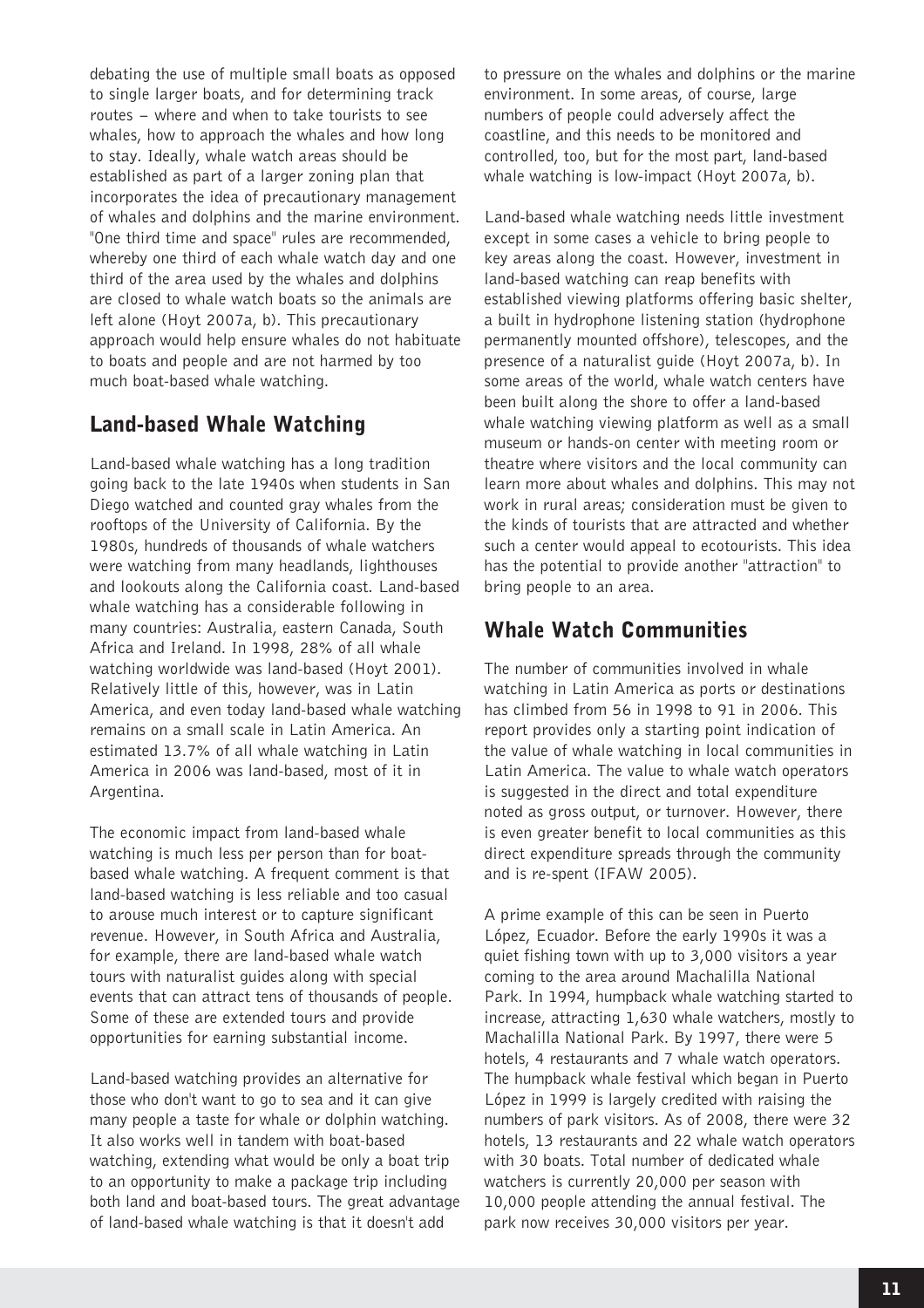There are similar stories based around Laguna San Ignacio and the twin communities of Bahía Magdalena in México's Baja peninsula (see p. 22-3) and Puerto Pirámides, Argentina (p. 51-3) and there are newer examples of rural communities that may develop in this way in Chile, Costa Rica and Brazil.

Another positive development is the number of whale watching communities located near protected areas. There are 67 MPAs with cetacean habitat in Latin America and 11 more proposed (Hoyt 2005a) (Table 1). On the evidence of Latin America, it would appear that whale watching conducted within the framework or guidance of a national or marine park or marine protected area (MPA) has the potential to be better managed, regulated, able to capture significant visitor expenditure and able to achieve higher quality in terms of the tour and visitor experience. Good examples are El Vizcaíno Biosphere Reserve and Loreto Bay National Marine Park in México, Península Valdés in Argentina, and Machalilla National Park in Ecuador.

Visitors to the National Marine Park of Fernando de Noronha, in Brazil, provide income through tourism to the people of the main island at Vila dos Remédios. Since the advent of the spinner dolphin trips in the 1980s, the community has grown tremendously with 20 new restaurants, 40 new tour companies, 20 new souvenir shops and 120 new hotels and motels serving the visiting public. None of these would exist without the popularity of the spinner dolphins.

Most whale watching communities are far outside the main economic centers of Latin America, so whale watching is effectively contributing to rural economic development and to the transfer of significant sums from foreign and urban locations to remote areas; examples include Patagonia, Baja, the southern fjords of Chile, the Amazon, and Bahía Drake, Costa Rica. The vision of rural communities as bridges to bring largely urban tourists to the sea and exposing them to whales, dolphins and the problems of the marine environment is alive in Latin America (Hoyt 2005b, c). Yet much more needs to be done to accomplish the goal of teaching people to respect and want to care for wild nature.

Whale watch communities can also offer huge benefits in terms of local educational activities. Some operators and local conservation groups have developed outreach programs in schools and the community, providing students the opportunity to see whales and dolphins, to learn sailing or other marine skills, and to experience firsthand the

feeling of stewardship of the sea. The interaction with the outside world provides the chance to practice those skills and in this way many local people become strong defenders of whales and dolphins and the marine environment.

# Whale Festivals

Whale and dolphin festivals have a special place in the hearts of Latin Americans (Table 2). They are staged at various scales attracting from as few as a 75-100 people to more than 10,000. Most last a day; one, for example in Santa Catarina State in Brazil, lasts a month. At least two in Baja California have been going on annually for about 15 years. Many feature whale watch tours but others occur out of season – giving special thanks for a good whale watch year or a preview for or opening to the next season. Festivals can be a rallying point for a local community, bringing locals together to show off their whales, their location and way of life to the outside world in a relaxed, fun atmosphere. More than anything, however, they are great community celebrations based around the charismatic power of whales and dolphins.

The socioeconomic value from whale festivals is diverse and extensive. The expenditure by the organizers can range up to USD \$50,000. The expenditure by participants is typically much smaller, but the benefits from the positive shared experience and exposure to whales and whale watching can often be felt for years to come through successful "branding" of a location as a place on everyone's "must visit" list. Festivals also have the power to launch a whale watch industry, with the best sort of word-of-mouth advertising for whales and dolphins, introducing people to the fun of whale watching. They can quickly take whale watching to a new level. The Humpback Whale Festival of Puerto López, Ecuador, situated in the Machalilla National Park, began in 1999. As mentioned on p. 11, the festival boosted the numbers of overall tourists from 3,000 in the early 1990s to a current level of 30,000 or more. Currently, an estimated 10,000 people a year attend the festival with 20,000 going whale watching throughout the prime humpback season.

In all, the 12 whale watch festivals in five countries attracted more than 46,000 participants in 2006- 07. Participants spent an estimated USD \$1,995,200 while organizers financed the events, spending USD \$128,200 (Table 2). Although these figures are incomplete, they suggest a substantial return on investment for local communities holding whale festivals.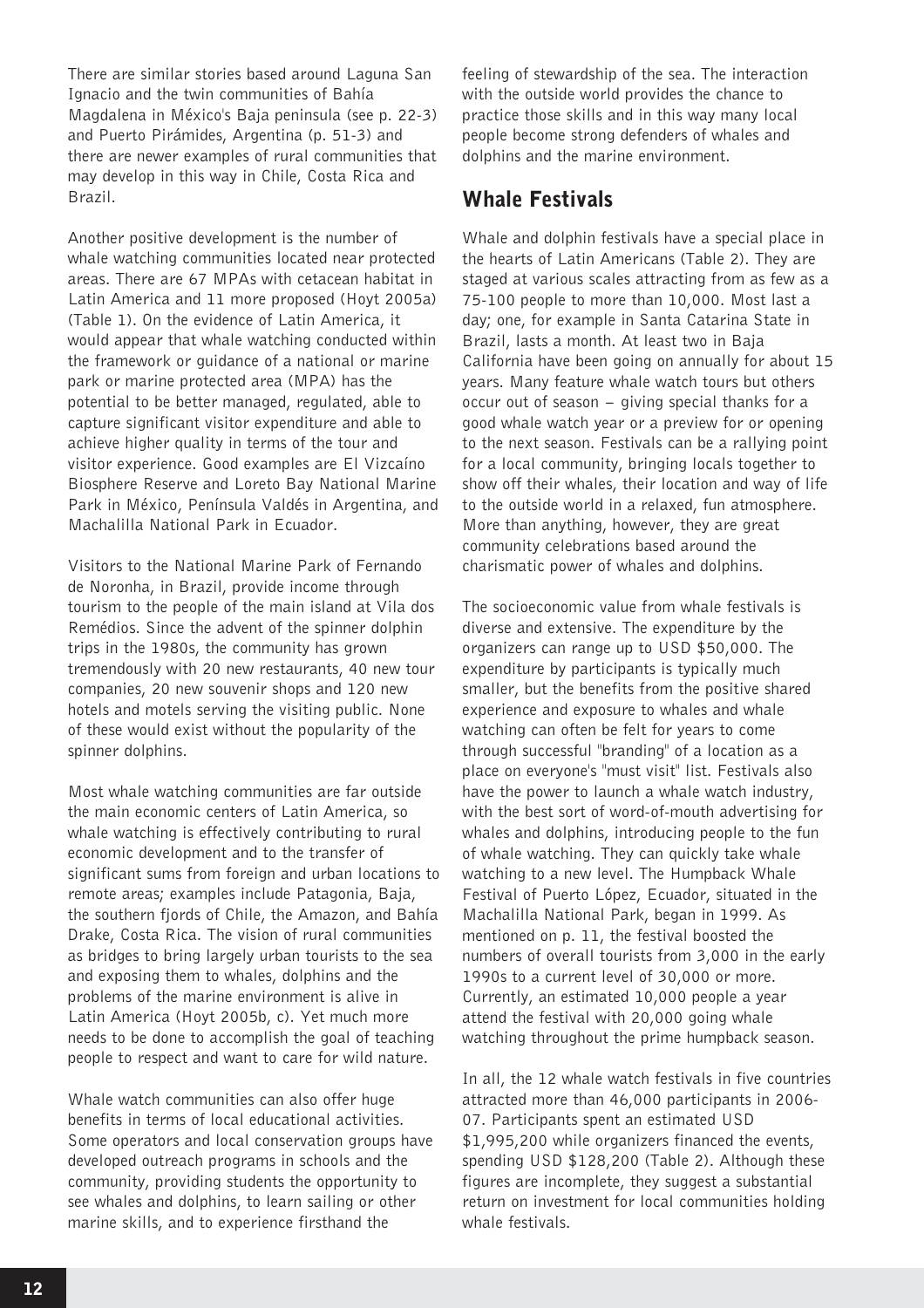### Table 2. Whale & Dolphin Festivals in Latin America (2006-07)

| Name                                                        | Place                                           | <b>Sponsors</b>                                                                                                                                          | Frequency                                                      | No. of<br>Participants                    | <b>Expenditure by</b><br><b>Organizers</b><br>USD (est. for<br>recent festival) <sup>2</sup> | Expenditure by<br>Participants<br>USD (est. for<br>recent festival) <sup>3</sup> |
|-------------------------------------------------------------|-------------------------------------------------|----------------------------------------------------------------------------------------------------------------------------------------------------------|----------------------------------------------------------------|-------------------------------------------|----------------------------------------------------------------------------------------------|----------------------------------------------------------------------------------|
| Argentina<br>National Day of<br>the Southern<br>Right Whale | Puerto<br>Pirámides                             | Town of Puerto<br>Pirámides                                                                                                                              | Annual in Sept.                                                | 1,000-1,500                               | \$2,000-3,000                                                                                | \$100,000                                                                        |
| Brazil<br>Humpback<br>Whale Cultural<br>Week                | Caravelas,<br>Bahía                             | Petrobras,<br>Aracruz<br>Cellulose,<br>Norsul Cia. de<br>Navegação                                                                                       | Annual<br>(since 2001)                                         | 5,000                                     | \$33,000                                                                                     | \$36,000                                                                         |
| Right Whale<br>Month                                        | Santa Catarina<br>State                         | Brazilian Right<br>Whale Project,<br>Petrobras                                                                                                           | Annual                                                         | Variable                                  | \$50,000                                                                                     | Not available                                                                    |
| Ecuador                                                     |                                                 |                                                                                                                                                          |                                                                |                                           |                                                                                              |                                                                                  |
| Humpback<br><b>Whales Festival</b>                          | Puerto López                                    | Puerto López -<br>Parque<br>Nacional<br>Machalilla,<br>Cámara de<br>turismo,<br>Gobierno<br>Municipal de<br>Puerto López,<br>Pacific Whale<br>Foundation | Annual<br>(since 1999)                                         | 10,000 (7,000<br>locals; 3,000<br>intl'l) | \$9,000                                                                                      | \$1,000,000                                                                      |
| Humpback<br><b>Whales Festival</b>                          | Puerto Cayo                                     | Parroquía<br>Puerto Cayo,<br>Cámara de<br>turismo,<br>Gobierno<br>Municipal de<br>Jipijapa                                                               | Annual                                                         | 3,000 (2,000<br>local; 1,000<br>int'l)    | \$4,000                                                                                      | \$120,000                                                                        |
| Humpback<br><b>Whales Festival</b>                          | Salinas                                         | Gobierno<br>Municipal de<br>Salinas,<br>Ministerio de<br>Turismo                                                                                         | Annual                                                         | 4,000 (2,000<br>local; 2,000<br>$int'$ )  | \$6,000                                                                                      | \$480,000                                                                        |
| Humpback<br><b>Whales Festival</b>                          | Sua                                             | Gobierno<br>Municipal de<br>Sua                                                                                                                          | Annual                                                         | 3,000 (2,000<br>local; 1,000<br>$int'$ )  | \$4,000                                                                                      | \$240,000                                                                        |
| México                                                      |                                                 |                                                                                                                                                          |                                                                |                                           |                                                                                              |                                                                                  |
| Bahía de<br><b>Banderas</b><br>Festival                     | Bahía de<br>Banderas,<br>Nayarít                | Nayarít State:<br>tourism board of<br>Bahía de<br>Banderas county                                                                                        | Annual, (since<br>late 90s)<br>includes Whale<br>Photo Contest | $<$ 100 (mainly<br>local people)          | minimal                                                                                      | Not available                                                                    |
| International<br>Gray Whale<br>Festival - San<br>Carlos     | Puerto San<br>Carlos,<br>Magdalena Bay,<br>Baja | Local tourism<br>companies                                                                                                                               | Annual since<br>1996 (3 days in<br>Feb.-Mar.)                  | 6,000 (70%<br>local; 30% int'l)           | \$11,200                                                                                     | \$17,700                                                                         |
| Cultural<br>Encounter                                       | Laguna San<br>Ignacio, Baja                     | ARIC Laguna<br>Baja (assoc. of<br>WW groups<br>working in the<br>lagoon)                                                                                 | Started in 2008<br>(3 days in Apr.);<br>may become<br>annual   | Not available                             | Not available                                                                                | Not available                                                                    |

 $^2$  Reported expenditure by organizers: the estimated funds that organizers and sponsors paid to arrange and hold the festival, including food, accommodation, rental of the venue.

 $^3$  Expenditure estimated by organizers based on admission fee, if any, food and souvenirs purchased during the festival, but not including the cost of travel and accommodation.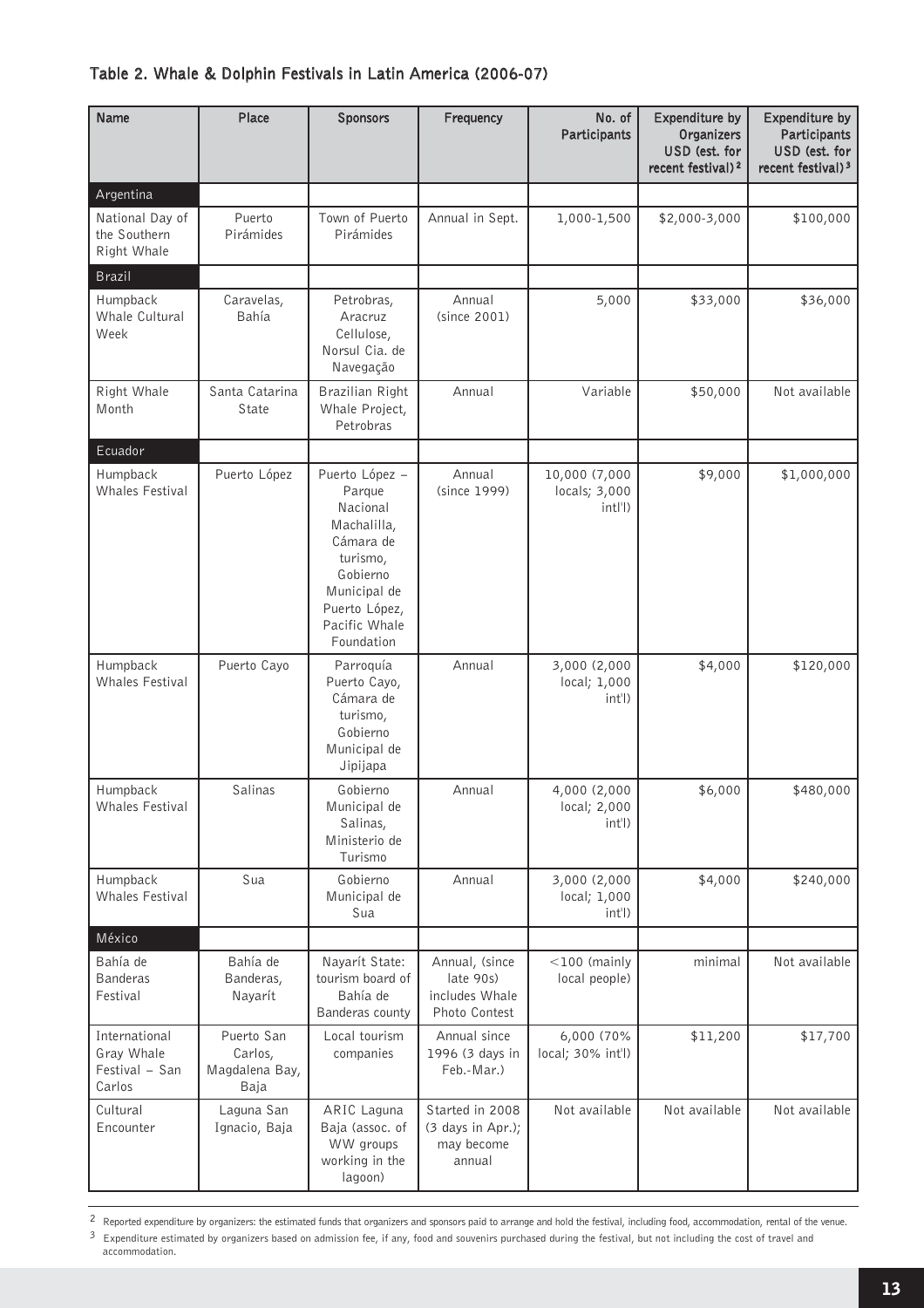| Name                                                                                                          | Place                                           | <b>Sponsors</b>                                       | Frequency                                | No. of<br>Participants                            | <b>Expenditure by</b><br><b>Organizers</b><br>USD (est. for<br>recent festival) | Expenditure by<br>Participants<br>USD (est. for<br>recent festival) |
|---------------------------------------------------------------------------------------------------------------|-------------------------------------------------|-------------------------------------------------------|------------------------------------------|---------------------------------------------------|---------------------------------------------------------------------------------|---------------------------------------------------------------------|
| International<br>Gray Whale<br>$Festival -$<br>López Mateos                                                   | Puerto López<br>Mateos, Estero<br>Soledad, Baja | <b>State Secretary</b><br>of Tourism &<br>State Govt. | Annual since<br>1994 (3 days in<br>Jan.) | Reported<br>$13,000 + (50\%$<br>local; 50% int'l) | Not available                                                                   | Not available                                                       |
| Uruguay                                                                                                       |                                                 |                                                       |                                          |                                                   |                                                                                 |                                                                     |
| 7th Southern<br>Right Whale<br>Week and 5th<br>National Pro-<br>tection Day of<br>the Southern<br>Right Whale | Piriapolis,<br>Punta del Este,<br>La Paloma     | <b>IFAW</b>                                           | Annual                                   | 1,500                                             | \$4,500                                                                         | \$1,500                                                             |

Source: Based on data obtained for this report.

# Whale Watch Workshops

Whale watch workshops, more specialized than whale festivals, also have a socioeconomic impact. In this category we are only including workshops focusing on whale or dolphin watching, organized for the benefit of whale watch operators or communities (e.g., this would include stranding workshops for communities). There are many additional workshops on various aspects of whale and dolphin research, as well as annual or biennial conferences held by Latin American marine mammal societies but these are not included here. For workshops, the number of participants is much smaller than for whale watch festivals, ranging from 22 to 150 (Table 3). Still, the best workshops, typically organized by conservation NGOs, have the power to launch or shape a whale watch industry in a community or a country, as they have done in a number of places, and to do so at a high level, ensuring that sustainable, high quality whale watching develops, that it can compete in the market, and that it is able to capture the maximum

value for the community. Whale watch operators are encouraged to train and hire naturalist guides on their boats, to offer broader, more ecological tours, to develop guidelines and regulations to protect the whales and the local environment - all provisions that enable tour operators to achieve and maintain a high quality tour product that can be sold for a higher price (Hoyt 2007a, b). In most cases, the funding for workshops has come from outside the Latin American region and is being transferred to local people which effectively provides widespread local benefits to encourage the development of sustainable tourism.

In 2006-07, 1,349 participants attended 29 workshops in 10 countries all over Latin America. Most of the workshops were free but participants often had to pay their own transportation and other costs to attend the meeting. The organization of these workshops cost the sponsors approximately USD \$216,433. In many cases, the funding came from outside of the country where funds were spent (Table 3).

| Name                                                                                        | Place                                       | <b>Sponsors</b>                                                                                                               | Date                        | No. of<br>Participants | Expenditure by<br>Organizers (est.)<br>USD <sup>4</sup> | Expenditure by<br><b>Participants</b><br>$(est.)$ USD <sup>5</sup> |
|---------------------------------------------------------------------------------------------|---------------------------------------------|-------------------------------------------------------------------------------------------------------------------------------|-----------------------------|------------------------|---------------------------------------------------------|--------------------------------------------------------------------|
| Argentina                                                                                   |                                             |                                                                                                                               |                             |                        |                                                         |                                                                    |
| 2 <sub>nd</sub><br>International<br>Summit for<br>Whale<br>Watching<br>Tourism<br>Operators | Puerto<br>Madryn and<br>Puerto<br>Pirámides | IWWA, Muluc Patagonia,<br>Banco del Chubut S.A.,<br>Aluar S.A.I.C.,<br>Yenelen, Cuyun-co,<br>Turismo SRL & local<br>operators | Jul. 31-<br>Aug. 4,<br>2006 | 75                     | \$10,000                                                | \$35,000                                                           |

Expenditure by organizers is the estimated funding that the organizers and sponsors paid to support the workshop, including participants' expenses, speaker fees, food, accommodation, rental of the venue.

<sup>5</sup> Expenditure by participants: the amount each participant spent to join the workshop, including travel, food, accommodation, as well as any fee required to participate in the workshop.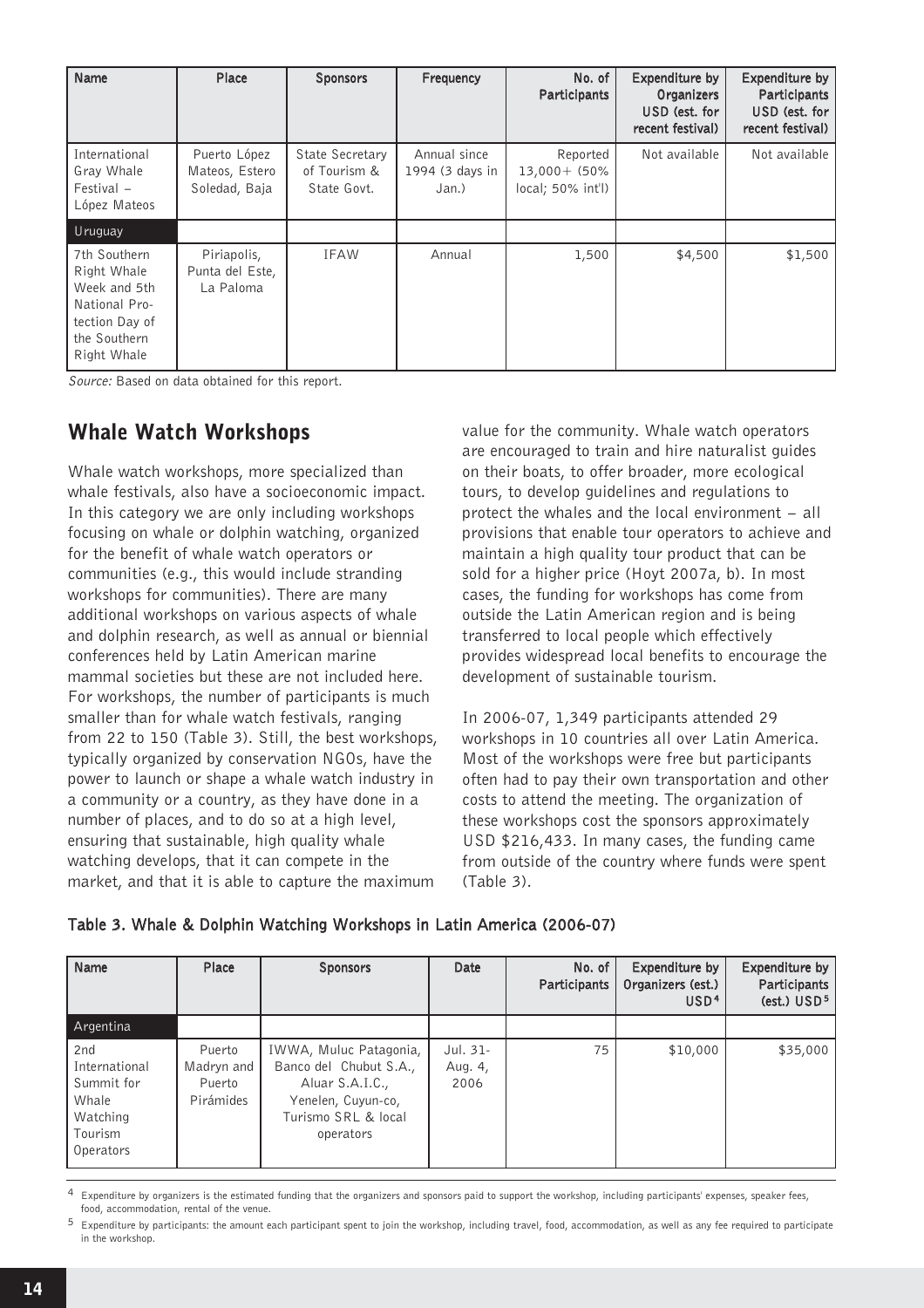| Name                                                                                           | Place                                                                         | <b>Sponsors</b>                                                                                                                                                 | Date                                                     | No. of<br>Participants                                              | Expenditure by<br>Organizers (est.)<br><b>USD</b> | Expenditure by<br>Participants<br>(est.) USD |
|------------------------------------------------------------------------------------------------|-------------------------------------------------------------------------------|-----------------------------------------------------------------------------------------------------------------------------------------------------------------|----------------------------------------------------------|---------------------------------------------------------------------|---------------------------------------------------|----------------------------------------------|
| 7th Encounter<br>of WW<br>Captains                                                             | Península<br>Valdés                                                           | IFAW, ICB and Pto.<br>Piramides Municipality                                                                                                                    | Sept.<br>2006                                            | 75                                                                  | \$2,500                                           | Not available                                |
| 8th Encounter<br>of WW<br>Captains                                                             | Península<br>Valdés                                                           | IFAW, ICB & Pto.<br>Pirámides Municipality                                                                                                                      | Sept.<br>2007                                            | 60                                                                  | \$2,000                                           | Not available                                |
| Brazil                                                                                         |                                                                               |                                                                                                                                                                 |                                                          |                                                                     |                                                   |                                              |
| 3rd<br>International<br>Summit for<br>Whale<br>Watching<br>Tourism<br>Operators                | Imbituba                                                                      | IWWA, Embratur, local<br>government and operators                                                                                                               | Sept. 15-<br>19, 2007                                    | 75                                                                  | \$10,000                                          | \$35,000                                     |
| Chile                                                                                          |                                                                               |                                                                                                                                                                 |                                                          |                                                                     |                                                   |                                              |
| Responsible<br>Whale watch<br>Workshop                                                         | La Serena                                                                     | FOAR (Fondo Argentino de<br>Cooperación Horizontal),<br>SERNATUR, Coquimbo<br>Town Hall, Fundación<br>Cethus, WDCS                                              | Dec. 2007                                                | 40                                                                  | \$11,000                                          | Not available                                |
| Guatemala                                                                                      |                                                                               |                                                                                                                                                                 |                                                          |                                                                     |                                                   |                                              |
| Whale Watch<br>Workshop                                                                        | Guatemala                                                                     | CONAP (Consejo Nacional<br>de Areas Protegidas),<br>WDCS, Fundación Cethus,<br>FONACON, Instituto<br>Guatemalteco de Turismo,<br>MonteCarlo Verde<br>Foundation | Apr. 2006                                                | 41                                                                  | \$7,300                                           | $\Omega$                                     |
| First<br>Symposium on<br>the Biology and<br>Conservation of<br>Cetaceans of<br>Central America | Antigua                                                                       | CONAP, WDCS, Fundación<br>Cethus                                                                                                                                | Oct. 2006                                                | 90                                                                  | \$5,320                                           | \$8,100                                      |
| Educational<br>Whale watching<br>Tour with<br>Journalists                                      | Guatemala                                                                     | CONAP                                                                                                                                                           | Apr. 2007                                                | 30                                                                  | \$1,000                                           | $\Omega$                                     |
| Stranding<br>Workshop                                                                          | Guatemala                                                                     | FOAR (Argentina), WDCS,<br>Fundación Cethus, CONAP                                                                                                              | Sept.<br>2007                                            | 30                                                                  | \$5,200                                           | $\Omega$                                     |
|                                                                                                |                                                                               |                                                                                                                                                                 |                                                          |                                                                     |                                                   |                                              |
| México<br>Bahía de<br><b>Banderas</b><br>Humpback<br>Whale<br>Symposium                        | Puerto<br>Vallarta/<br>Nuevo<br>Vallarta,<br>Bahía de<br>Banderas,<br>Nayarít | Ecotours de México                                                                                                                                              | Every 2-4<br>years since<br>2002;<br>next one<br>in 2008 | 40-100 (WW<br>tour ops,<br>researchers,<br>students,<br>govt. reps) | minimal                                           | $\Omega$                                     |
| <b>Big Whales</b><br>Disentanglement<br>Workshop                                               | Bahía de<br><b>Banderas</b>                                                   | Nat'l Marine Sanctuaries<br>Hawaii, Hotel Marival<br>Nuevo Vallarta, Instituto<br>Tecnológico de Bahía de<br>Banderas, SECTUR Nayarít                           | 2006                                                     | 50                                                                  | Not available                                     | $\Omega$                                     |
| Laguna San<br>Ignacio<br>Ecosystem<br>Science<br>Program<br>Workshop                           | Kuyima,<br>Laguna San<br>Ignacio                                              | Marisla A.C., Pacific Life,<br>Universidad Autónoma de<br>Baja California Sur<br>(UABCS), Ecoturismo<br>Kuyimá                                                  | 24 Feb.<br>2007                                          | Ecotour<br>operators,<br>fishers, local<br>residents                | Not available                                     | Not available                                |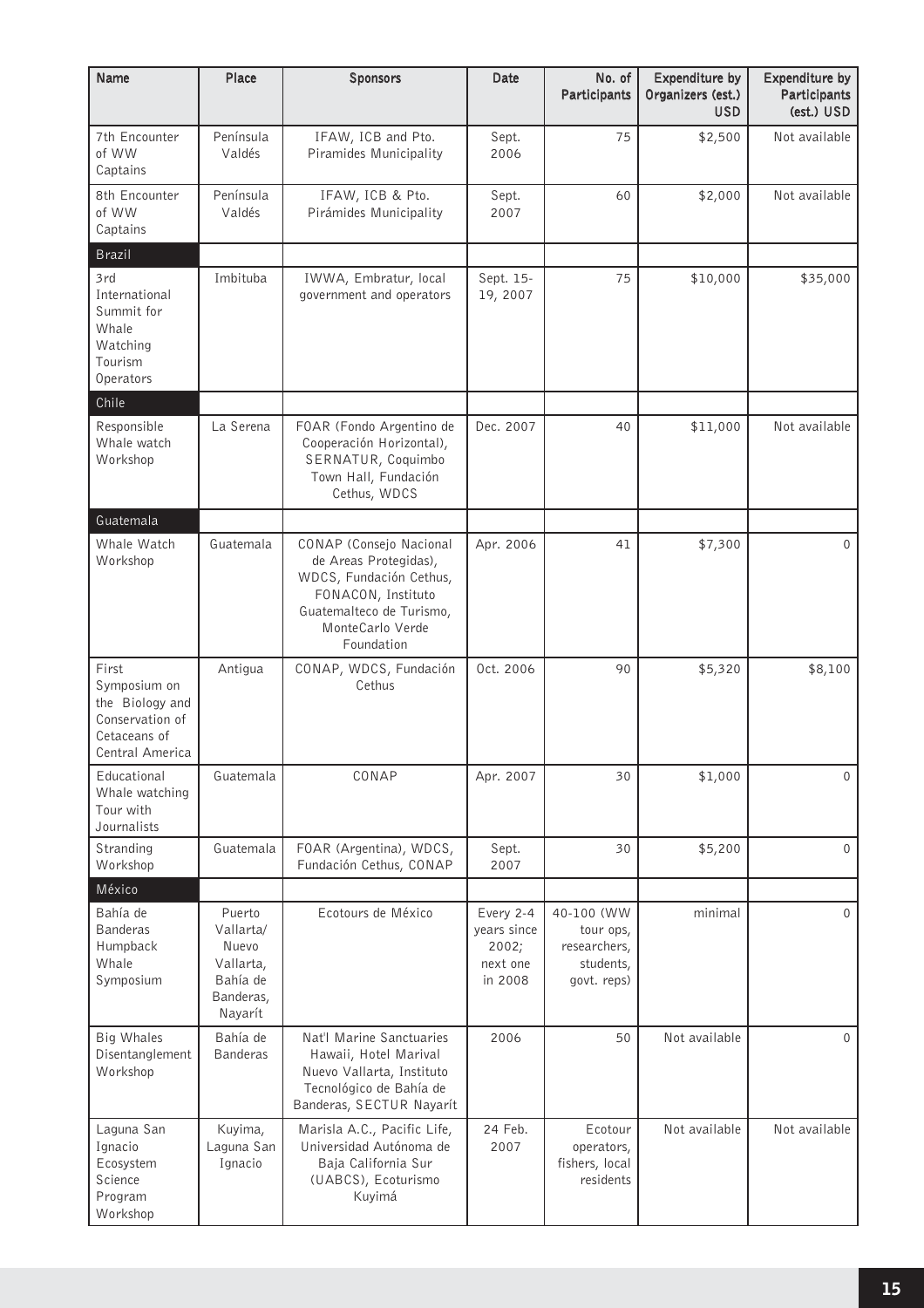| Name                                                                                                       | Place               | <b>Sponsors</b>                                                                                                                                                   | Date          | No. of<br>Participants | Expenditure by<br>Organizers (est.)<br><b>USD</b> | <b>Expenditure by</b><br>Participants<br>(est.) USD |
|------------------------------------------------------------------------------------------------------------|---------------------|-------------------------------------------------------------------------------------------------------------------------------------------------------------------|---------------|------------------------|---------------------------------------------------|-----------------------------------------------------|
| Nicaragua                                                                                                  |                     |                                                                                                                                                                   |               |                        |                                                   |                                                     |
| Whale watch<br>Workshop                                                                                    | Managua             | Ministerio del Ambiente y<br>Re-cursos Naturales<br>(MARENA), WDCS,<br>Fundación Cethus,<br>USAID, USA Forest<br>Service, CLUSA,<br>CANATUR, Budget Rent<br>a Car | Apr. 2006     | 70                     | \$8,366                                           | Not available                                       |
| Whale watch<br>workshop                                                                                    | San Juan<br>del Sur | FOAR (Argentina),<br>MARENA, WDCS,<br>Fundación Cethus                                                                                                            | March<br>2007 | 40                     | \$5,000                                           | $\Omega$                                            |
| Panamá                                                                                                     |                     |                                                                                                                                                                   |               |                        |                                                   |                                                     |
| Conference on<br>whale watching                                                                            | Ciudad de<br>Panamá | Universidad Marítima<br>Internacional de Panamá<br>(UMIP), WDCS,<br>Fundación Cethus                                                                              | Aug. 2007     | 40                     | \$5,000                                           | Not available                                       |
| Responsible<br>Whale Watch<br>Workshop                                                                     | Ciudad de<br>Panamá | UMIP, Autoridad<br>Marítima Panamá<br>(AMP), Instituto<br>Panameño de Turismo<br>(IPAT), ANAM, FOAR<br>(Argentina)                                                | Oct. 2006     | 40                     | \$5,000                                           | Not available                                       |
| Whale Watch<br>Workshop                                                                                    | Bocas del<br>Toro   | Administración Nacional<br>del Ambiente (ANAM),<br>WDCS, Fundación Cethus                                                                                         | Sept.<br>2006 | 30                     | \$5,000                                           | Not available                                       |
| Perú                                                                                                       |                     |                                                                                                                                                                   |               |                        |                                                   |                                                     |
| Informational<br>Workshop on<br>the Feasibility<br>of Dolphin<br>Watching as an<br>Economic<br>Alternative | Lima                | Humane Society<br>International (HSI),<br>Mundo Azul, Perú<br>Tourism Board, US State<br>Dept.                                                                    | Apr. 2006     | 40                     | \$9,396                                           | $\overline{0}$                                      |
| Informational<br>Workshop on<br>the Feasibility<br>of Dolphin<br>Watching as an<br>Economic<br>Alternative | Trujillo            | HSI, Mundo Azul, Perú<br>Tourism Board, US State<br>Dept.                                                                                                         | Apr. 2006     | 40                     | \$9,396                                           | $\Omega$                                            |
| Informational<br>Workshop on<br>the Feasibility<br>of Dolphin<br>Watching as an<br>Economic<br>Alternative | Iquitos             | HSI, Mundo Azul, Perú<br>Tourism Board, US State<br>Dept.                                                                                                         | Apr. 2006     | 40                     | \$3,707                                           | $\Omega$                                            |
| Training<br>Workshop on<br>How to Conduct<br>a Police Raid of<br><b>Illegal Dolphin</b><br>Meat Markets    | Lima                | HSI, Mundo Azul,<br>National Police (Tourism<br>& Ecology Dept.), US<br>State Dept.                                                                               | Nov. 2006     | 37                     | \$4,628                                           | $\Omega$                                            |
| Training<br>Workshop on<br>How to Conduct<br>a Police Raid of<br><b>Illegal Dolphin</b><br>Meat Markets    | Trujillo            | HSI, Mundo Azul,<br>National Police (Tourism<br>& Ecology Dept.), US<br>State Dept.                                                                               | Dec. 2006     | 37                     | \$4,628                                           | $\Omega$                                            |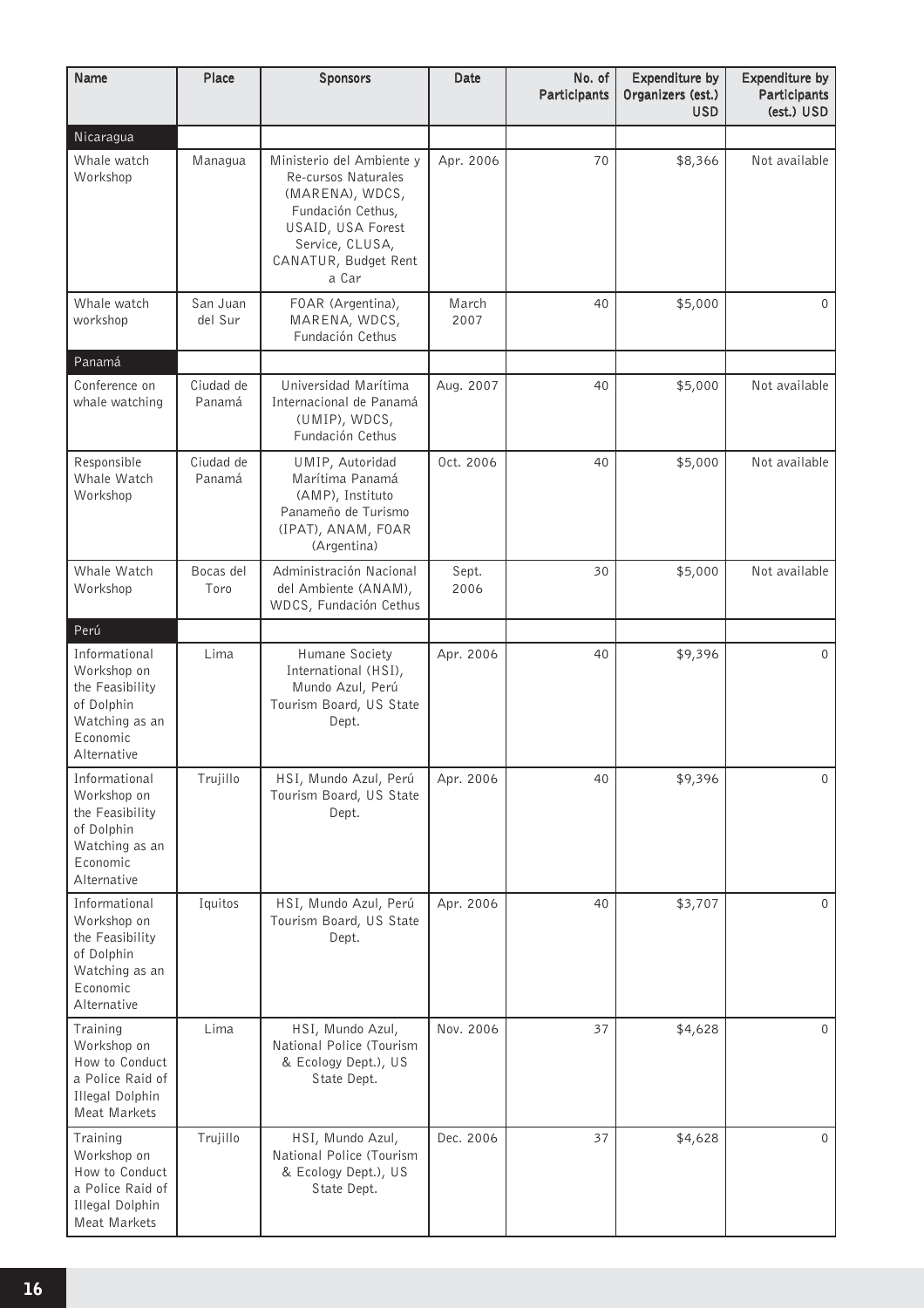| Name                                                                                                                    | Place                                                      | <b>Sponsors</b>                                                                                                                                                           | Date                                           | No. of<br>Participants                   | <b>Expenditure by</b><br>Organizers (est.)<br><b>USD</b> | Expenditure by<br>Participants<br>(est.) USD |
|-------------------------------------------------------------------------------------------------------------------------|------------------------------------------------------------|---------------------------------------------------------------------------------------------------------------------------------------------------------------------------|------------------------------------------------|------------------------------------------|----------------------------------------------------------|----------------------------------------------|
| Training<br>Workshop on<br>How to Conduct<br>a Police Raid of<br><b>Illegal Dolphin</b><br>Meat Markets                 | Chimbote                                                   | HSI, Mundo Azul,<br>National Police (Tourism<br>& Ecology Dept.), US<br>State Dept.                                                                                       | Dec. 2006                                      | 37                                       | \$4,628                                                  | $\Omega$                                     |
| Whale and<br>Dolphin<br>Watching: An<br>Opportunity for<br>Sustainable<br>Coastal<br>Development<br>and<br>Conservation | Lima                                                       | HSI, Mundo Azul, US<br>State Dept.                                                                                                                                        | Feb. 2007                                      | 80                                       | \$26,864                                                 | $\Omega$                                     |
| Uruguay                                                                                                                 |                                                            |                                                                                                                                                                           |                                                |                                          |                                                          |                                              |
| 5th Workshop<br>on Responsible<br>Tourism for<br>Whale<br>Watching                                                      | Punta del<br>Este                                          | Dirección Nacional de<br>Medio Ambiente,<br>Prefectura Nactional<br>Naval Punta del Este,<br>Min. de Turismo y<br>Deporte, Organización<br>Conservación Cetáceos<br>(OCC) | Sept.<br>2006                                  | 15                                       | \$500                                                    | $\Omega$                                     |
| 2nd<br>International<br>Workshop on<br>the Sustainable<br>and Non-lethal<br>Use of<br>Cetaceans                         | La Pedrera,<br>Rocha                                       | ICB, IFAW, OCC                                                                                                                                                            | Apr. 2007                                      | 150                                      | \$52,000                                                 | Not available                                |
| Governmental<br>and OCC<br>Workshop for<br>Whale Watch<br>Captains                                                      | Punta del<br>Este                                          | IFAW (addressing law<br>decree 261/02)                                                                                                                                    | Jun. 2006<br>&<br>Aug. 2007<br>(since<br>2002) | 25/ yr. (for<br>local WW<br>captains)    | \$500                                                    | \$1250                                       |
| Venezuela                                                                                                               |                                                            |                                                                                                                                                                           |                                                |                                          |                                                          |                                              |
| Sea Vida's V<br>Training<br>Seminar on<br>Whale<br>Watching                                                             | Ocumare de<br>la Costa,<br>State of<br>Aragua              | Sea Vida, Fundacite<br>Aragua, Ministry of<br>Science & Technology                                                                                                        | Nov. 2006                                      | 22 (most<br>participants<br>were locals) | \$4,000                                                  | \$440                                        |
| Sea Vida's VI<br>Training<br>Seminar on<br>WW & I<br>Internat <sup>'</sup> l<br>Training<br>Seminar on WW               | Maracay &<br>Ocumare de<br>la Costa,<br>State of<br>Aragua | FOAR (Argentina), Sea<br>Vida, Fundacite Aragua,<br>WDCS,<br>Fundación Cethus                                                                                             | Sept.<br>2007                                  | 30 (most<br>participants<br>were locals) | \$8,000                                                  | \$1,200                                      |

Source: Based on data obtained for this report.

The estimated expenditure by organizers and from participants or attendees of whale watch festivals and workshops (Tables 2 and 3) hint at the "value" of these events but do not literally measure that value or the economic impact on the community. In some cases funding came partly or entirely from outside the community or a country, for example from a conservation group or foreign government

agency; in this case the infusion of outside expenditure and benefits could accrue to the community especially if it is regular (e.g., annual) and equitably distributed. Similarly, participants ranged from 100% local to, more frequently, a mix of local, national and international, with a significant portion coming from outside the local economy.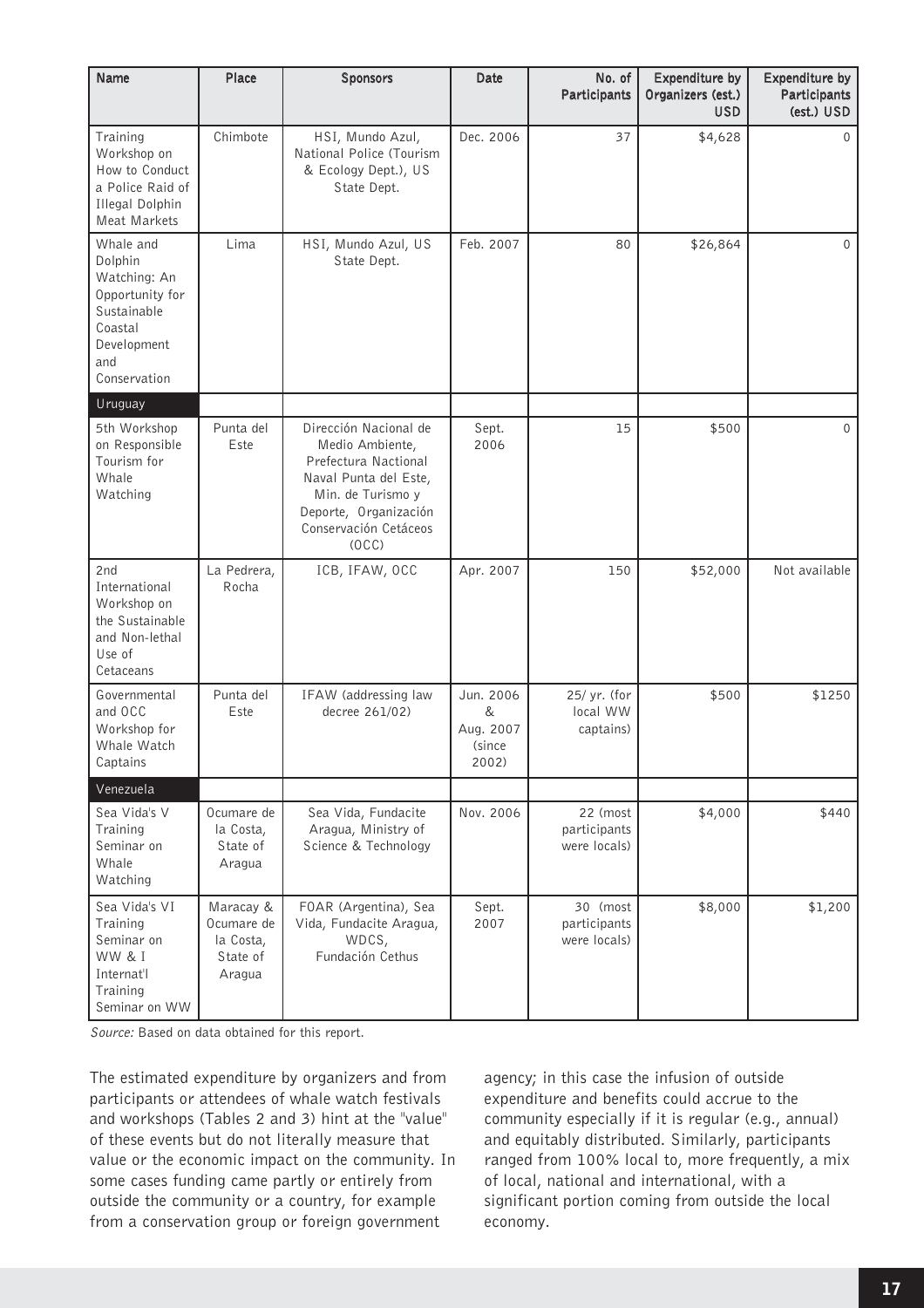# Regional Economic Impact Assessment

Over the past 15 years, whale watching has shown strong, steady growth throughout Latin America. As of 2006, there were 885,679 whale watchers (whale watch visits) in Latin America, with USD \$79.4 million in direct expenditure (ticket prices) and \$278.1 million in total expenditure. Based on the numbers of whale watches, this is an average rate of increase of 11.3% per year for the period 1998 to 2006 (Table 4). At this rate, Latin America will see its one millionth whale watcher sometime in 2008 and by 2010 there will be 1.4 million whale watchers per year (Fig. 1). The annual percentage increase between 1991 and 2006 averages 27.1% due to the very steep increases between 1991 and 1994 when the growth rate was 115.4%. This was unlikely to be sustained and would have been unhealthy had it continued at this rate. The rate since 1994, averaging 11.3% until 2006 shows strong, steady growth and is indicative of the fact that the industry is yet to become mature.

Overall tourism arrival numbers are up throughout Latin America. Among the 20 countries featured in Part 2 of this report, all except three (for which no

data were available) had an increase in arrivals from the previous year (from 2004 to 2005). Some 15 countries had 5% average annual increase or greater, more than the worldwide annual increase, and 12 countries had double digit increases. For most countries this represents a recovery from the period 2001-02, when worldwide tourism dipped due to 9- 11. Over the longer period of 1998 to 2005, a similar period for which whale watching has been measured for this report, the average annual increase in overall tourism arrivals was 2.4% per year for Latin America and 3.7% for the world (UNEP 2007).

Thus Latin America's growth rate since 1998 - an average of  $11.3\%$  per year (1998-2006) – is three times the rate of world tourism and 4.7 times the rate of Latin American tourism over a similar period. The cumulative effect of such a growth rate is substantial. In the decade (1998-2007) since the last report covering whale watching in Latin America, Whale Watching 2001 (Hoyt 2001), an estimated 6.4 million whale watches have taken place throughout Latin America.

Table 5 shows the breakdown in whale watchers for 2006 in the countries of Latin America. This summarizes the key country-by-country whale watch data in Part 2 of this report.



Figure 1. Current & Projected Latin American WW Numbers

Source: Based on data and calculations in this report (see Table 4).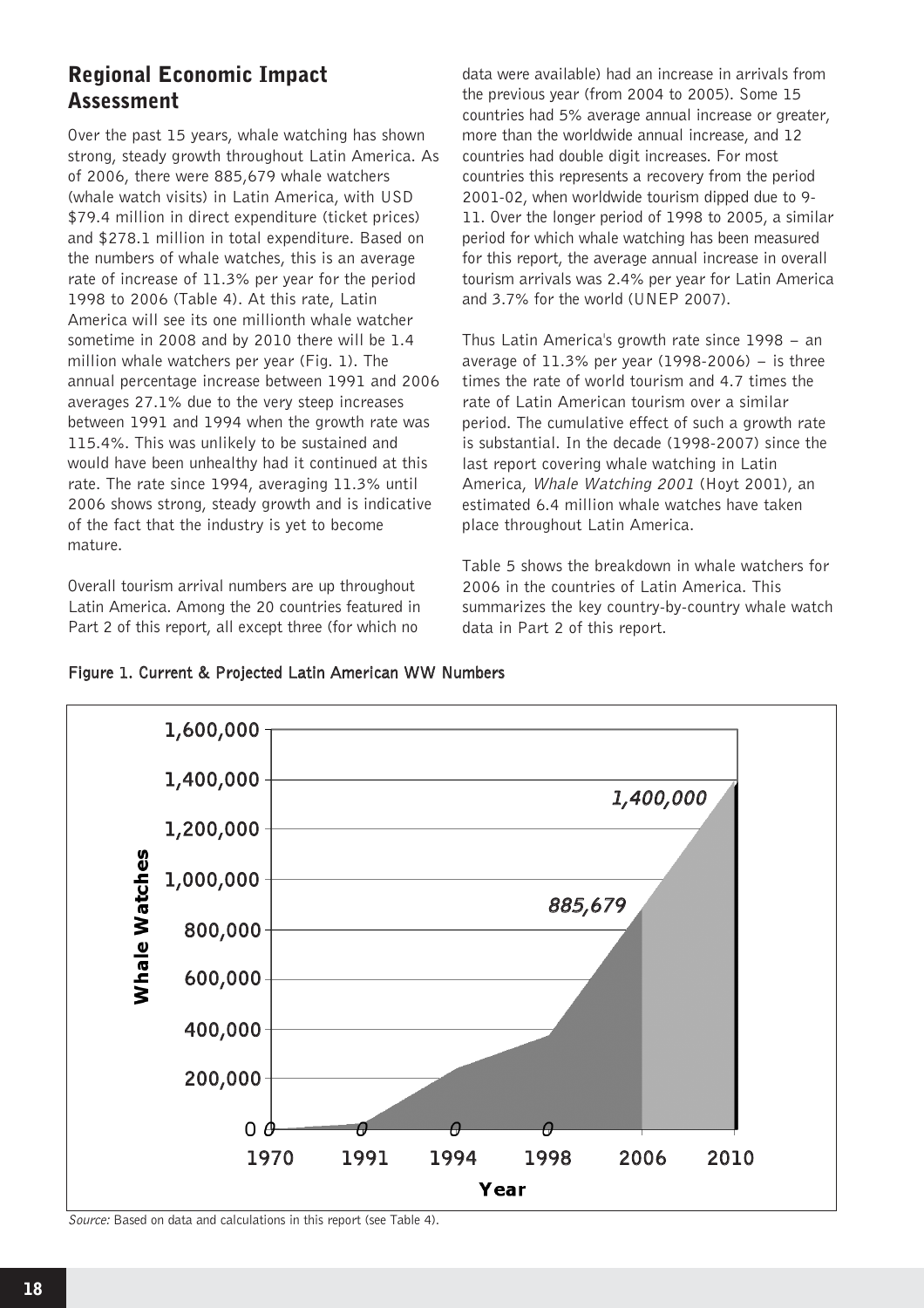| Table 4. Latin American WW Numbers & Visitor Expenditure 1991-2006 |  |
|--------------------------------------------------------------------|--|
|--------------------------------------------------------------------|--|

| Year | <b>WWs</b> | Avg. annual growth rate % | <b>USD Direct</b><br>Expenditure | USD Indirect<br>Expenditure | <b>USD Total</b><br>Expenditure |
|------|------------|---------------------------|----------------------------------|-----------------------------|---------------------------------|
| 1991 | 24,418     | na                        | 18,447,000                       | 14,445,000                  | 32,892,000                      |
| 1994 | 243,892    | 115.4                     | 29,777,000                       | 48,554,000                  | 78,331,000                      |
| 1998 | 376,484    | 11.5                      | 35,310,918                       | 101,837,082                 | 137,148,000                     |
| 2006 | 885,679    | 11.3                      | \$79,432,191                     | \$198,696,023               | \$278,128,214                   |

Source: 2006 findings based on data and calculations in this report: for 1991-1998, data are from Hovt (2001).

|  |  |  |  |  |  |  |  | Table 5. Latin America WW Numbers, Growth Rate & Expenditure, by Country |  |  |
|--|--|--|--|--|--|--|--|--------------------------------------------------------------------------|--|--|
|--|--|--|--|--|--|--|--|--------------------------------------------------------------------------|--|--|

| Country       | <b>WWs</b> | Avg. annual growth rate<br>%6 | <b>USD Direct</b><br>Expenditure | <b>USD Indirect</b><br>Expenditure | <b>USD Total</b><br>Expenditure |
|---------------|------------|-------------------------------|----------------------------------|------------------------------------|---------------------------------|
| México        | 169,904    | 5.8                           | 9,077,843                        | 76,401,220                         | 85,479,063                      |
| Guatemala     | 800        | na                            | 104,000                          | 48,000                             | 152,000                         |
| <b>Belize</b> | 368        | 1.0                           | 155,000                          | 39,000                             | 194,000                         |
| El Salvador   | minimal    | na                            | minimal                          | minimal                            | minimal                         |
| Honduras      | minimal    | na                            | minimal                          | minimal                            | minimal                         |
| Nicaragua     | 8,832      | na                            | 719,808                          | 1,324,800                          | 2,044,608                       |
| Costa Rica    | 105,617    | 74.5                          | 5,318,487                        | 15,842,550                         | 21,161,037                      |
| Panamá        | 17,711     | na                            | 448,025                          | 2,692,350                          | 3,140,375                       |
| Colombia      | 35,000     | 17.6                          | 3,125,000                        | 5,400,000                          | 8,525,000                       |
| Venezuela     | 9,757      | na                            | 240,034                          | 758,625                            | 998,659                         |
| Ecuador       | 42,900     | 17.8                          | 50,229,000                       | 10,053,700                         | 60,282,700                      |
| Perú          | 586        | 1.2                           | 120,632                          | 114,800                            | 235,432                         |
| Bolivia       | 400        | na                            | 76,000                           | 90,000                             | 166,000                         |
| Guyana        | 0          |                               | 0                                | $\Omega$                           | 0                               |
| Suriname      | 1,906      | na                            | 88,292                           | 9,530                              | 97,822                          |
| French Guiana | $\Omega$   |                               | 0                                | $\Omega$                           | 0                               |
| <b>Brazil</b> | 228,946    | 4.0                           | 6,316,288                        | 25,190,550                         | 31,506,838                      |
| Uruguay       | 4,800      | na                            | 26,000                           | 99,750                             | 125,750                         |
| Argentina     | 244,432    | 14.3                          | 2,218,339                        | 59,346,765                         | 61,565,104                      |
| Chile         | 13,720     | 19.5                          | 1,169,443                        | 1,284,383                          | 2,453,826                       |
| Total         | 885,679    | 11.3                          | \$79,432,191                     | \$198,696,023                      | \$278,128,214                   |

Source: Based on data and calculations in this report.

As of 2006, the top five whale watch countries in the region in terms of numbers of whale watches are: Argentina (244,432), Brazil (228,946), México (169,904), Costa Rica (105,617) and Ecuador (42,900).

Five countries in Latin America experienced rapid annual double-digit growth over the period 1998 to 2006: Costa Rica (74.5% per year), Chile (19.5%), Ecuador (17.8%), Colombia (17.6%) and Argentina (14.3%).

In one country, Costa Rica, with 74.5% average

annual increase between 1998 and 2006, growth was so rapid as to produce concerns about possible future oversupply, price wars and too many boats around whales. It will require careful management. With the exception of a few areas in Argentina and México, whale watching is still relatively young in Latin America and much has been learned by observing the successful examples at Península Valdés and in the lagoons in México. Perhaps even more has been learned by seeing some of the less successful examples of whale watching in North America and elsewhere.

<sup>6</sup> Average annual rate of growth is for the period 1998 to 2006.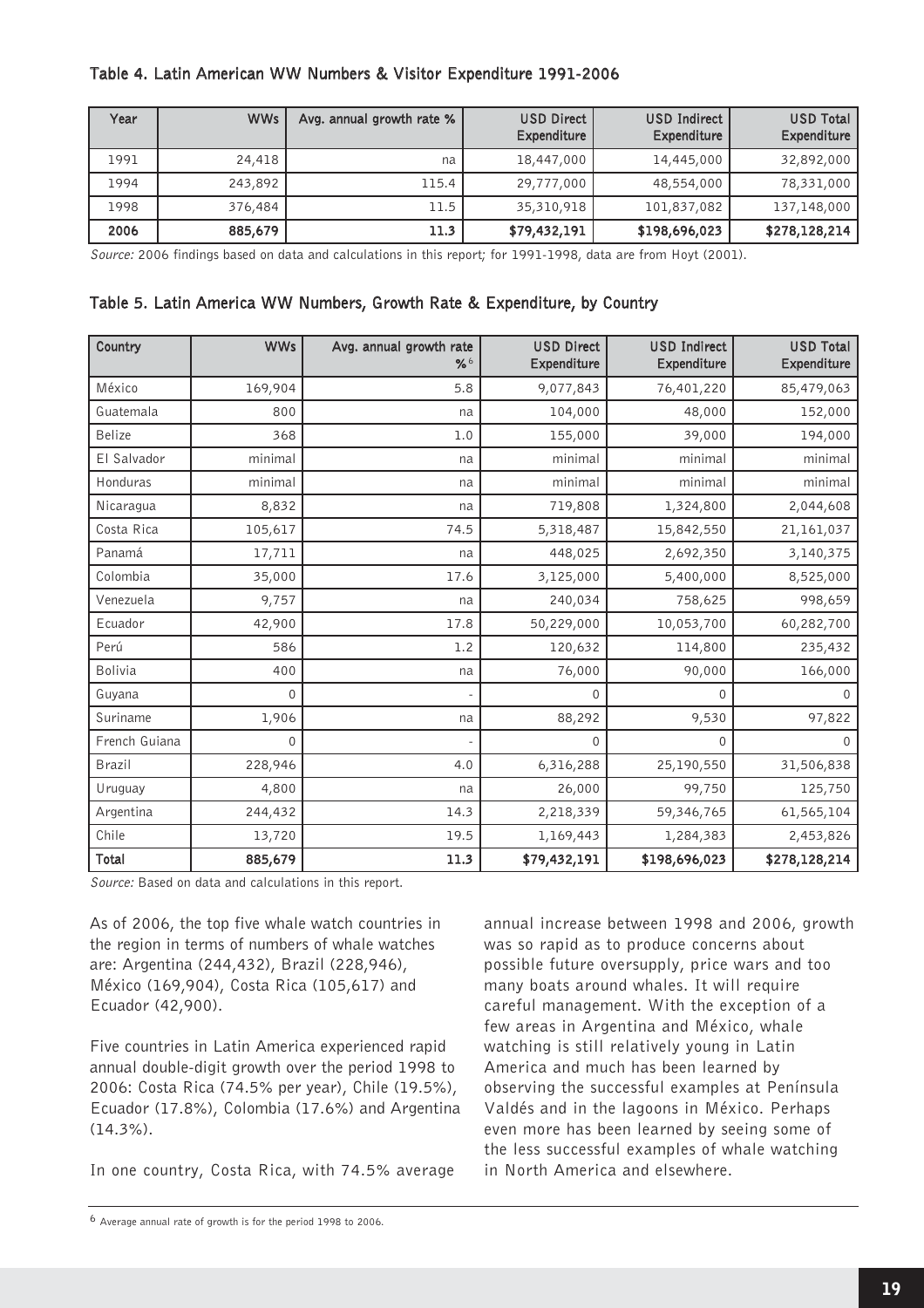# México

Estados Unidos Mexicanos

Population: 108,700,891 (2007 est.) Total Area: 1,972,550 sq km (761,602 sq mi) Tourist Arrivals: 21,914,917 (2005) (+6.3% on previous year) GDP/PPP: \$1.068 trillion USD (2005 est.) GDP/PPP per capita: \$10,100 USD Real growth rate: 3.0% Environmental Performance Index: 79.8 (47th in the world)

Main WW Species: Baja California lagoons: gray whale Eschrichtius robustus, bottlenose dolphin Tursiops truncatus. Ensenada: gray whale Eschrichtius robustus, common dolphin Delphinus spp, pantropical spotted dolphin Stenella attenuata, Pacific white-sided dolphin Lagenorhynchus obliquidens. San José del Cabo

and Cabo San Lucas: humpback whale Megaptera novaeangliae, bottlenose dolphin Tursiops truncatus. Sea of Cortés/ Gulf of California: blue whale Balaenoptera musculus, Bryde's whale Balaenoptera brydei, fin whale Balaenoptera physalus, humpback whale Megaptera novaeangliae, minke whale Balaenoptera acutorostrata, common dolphin Delphinus spp, bottlenose dolphin Tursiops truncatus, Pacific white-sided dolphin Lagenorhynchus obliquidens. West coast México (Puerto Vallarta/ Bahía de Banderas): humpback whale Megaptera novaeangliae, bottlenose dolphin Tursiops truncatus, pantropical spotted dolphin Stenella attenuata, spinner dolphin Stenella longirostris, false killer whale Pseudorca crassidens. Yucatán: bottlenose dolphin Tursiops truncatus. Year WW began: 1970 (Baja California). Types of WW: Large whales, dolphins, porpoises, boat-based, cruise ships, land-based, educational, photo-ID research.

#### México WW Numbers & Visitor Expenditure:

| Year | <b>WWs</b> | Avg. annual growth rate % | USD Direct<br>Expenditure <sup>7</sup> | USD Indirect<br>Expenditure | <b>USD Total</b><br>Expenditure |
|------|------------|---------------------------|----------------------------------------|-----------------------------|---------------------------------|
| 1991 | 2,000      | na                        | 3,000,000                              | 200,000                     | 3,200,000                       |
| 1994 | 12,000     | 81.7                      | 10,000,000                             | 5,000,000                   | 15,000,000                      |
| 1998 | 108,206    | 73.3                      | 8,736,000                              | 32,902,000                  | 41,638,000                      |
| 2006 | 169,904    | 5.8                       | \$9,077,843                            | \$76,401,220                | \$85,479,063                    |

México is one of the top ten tourism destinations in the world and the only one in the Americas besides the United States to reach the top ten. This alone ensures that there is a substantial international audience for whale watching. México was the first destination for whale watching outside the United States. The first trips were in 1970 – ships filled with US tourists departing from San Diego on selfcontained 7- to 10-day cruises down the Baja California coast to the lagoons (Hoyt 2002). Local Mexicans earned nothing from the trips. But these pioneer journeys at least showed that there was a market for whale watching in México and helped to spread word of mouth. Beginning in the late 1980s, the local Mexicans began earning an income from whale watching from their own boats and it has grown from there into a diverse industry, spreading out from the lagoons to southern and eastern Baja and the mainland coast, especially around Puerto Vallarta.

While most high quality whale watching in México is reported and regulated, there is a substantial amount of casual, unreported whale watching outside the main ports. The unit price for this is lower and often tourists get what they pay for  $-$  in general, no naturalists or guides on the boats, less chance that guidelines and regulations are followed, and less dedication to providing high quality whale watch trips. Even with a unit price a quarter of that charged by official boats, there is no doubt that the income from these trips can be helpful for local communities, offseason fishermen and others, but they do not capture the full potential value of whale watching.

#### México WW Socioeconomic Profile:

#### WW Tourists

● Overall, tourism is led by USA (92.8%) and Canada (1.7%). Breakdowns for other countries are not reported.

<sup>7</sup> The decline in per person direct expenditure from 1994 to 2006 is largely due to a change in the business as local tours replaced package tours from San Diego. The expenditure from 1998 and 2006 reflects more accurately the amounts being left in local communities.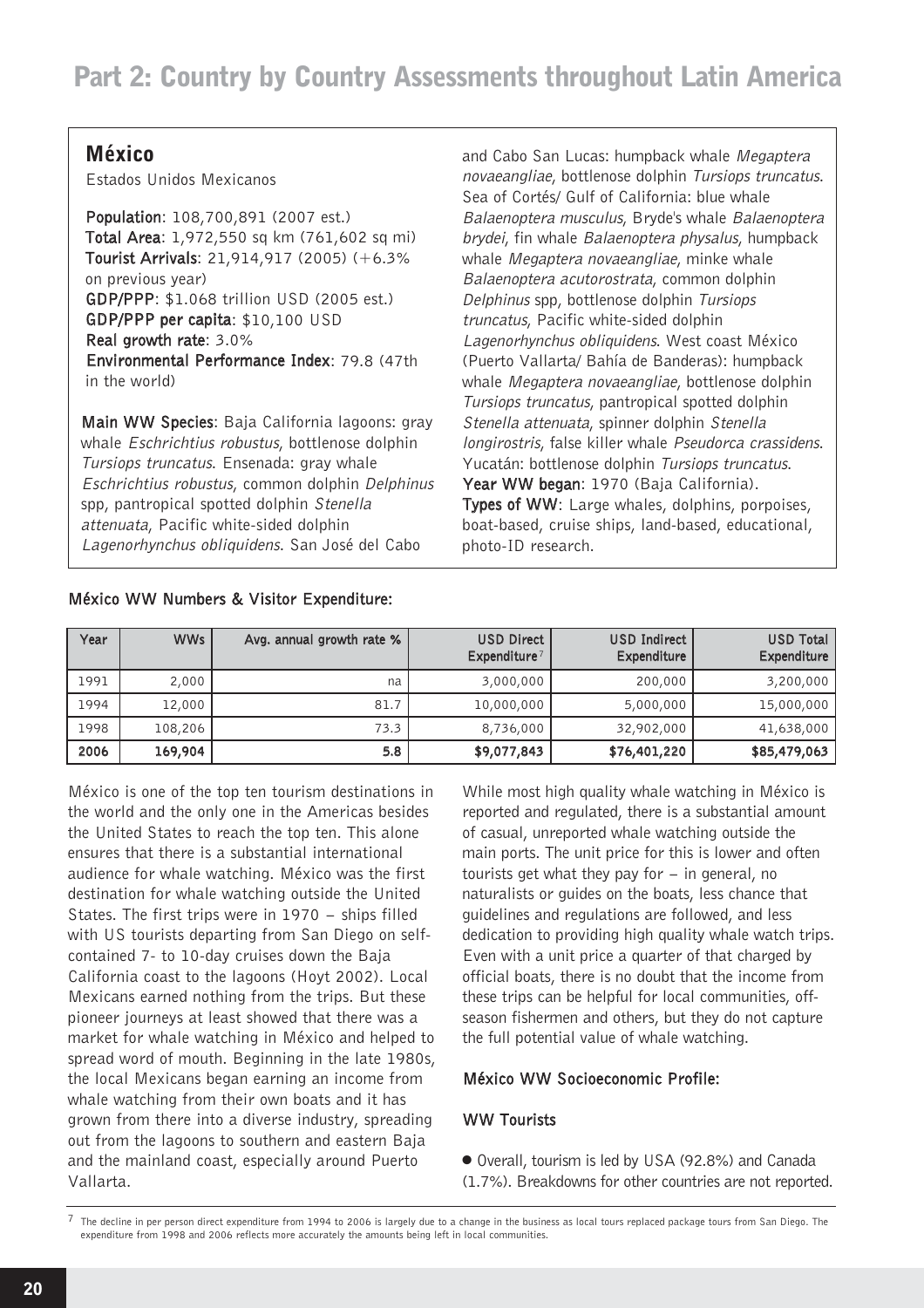● Through the 1970s and 1980s, the whale watch tourists were almost entirely Americans and Canadians. Today, the profile varies a little more by locale with a wider range of Europeans, Japanese, and Mexicans, the latter typically travelling from México City and other large cities to Baja or to the coast around Puerto Vallarta.

● In 1997, whale watchers at Laguna Ojo de Liebre were 27.8% from México, and 72.2% foreigners led by the USA (50.4%), Germany (7.8%), Canada (5.1%), Italy (4.6%) and France (1.4%). At Laguna San Ignacio, the whale watchers were 29.6% from México and 70.4% foreigners, including USA (45.7%), Germany (10.6%), Italy (4.3%), Canada (1.7%), and Belgium (1.7%) (Sánchez Pacheco 1997a).

● In Bahía de Banderas about 10% of the tourists go whale watching every year. This core group looks for high quality trips (good guides, educational tours, small groups) and the spend is USD \$85-\$95 per person.

● Surveys at four key locations in México have revealed that tourists would be willing to pay substantially more for their whale watch tours (Rivera et al. 2007). These "willingness to pay" studies are important in terms of identifying the "consumer surplus" which is a way to estimate how valuable whale watching is, beyond the basic tourist expenditure. In this way, we draw closer to uncovering the true value of whale watching in a particular area. We can also say that operators and communities have not successfully obtained all the value that they could from whale watching. Thus, at Laguna San Ignacio, as shown in Table 6, whale watchers said they were willing to pay USD \$100 for a tour that only cost them USD \$40, giving a substantial consumer surplus of USD \$60 per whale watcher. A consumer surplus of more than twice the actual cost of a whale watch trip was also found in Massachusetts, USA, in 1996 (Hoagland and Meeks 1997), but these surveys have not been done with whale watching elsewhere in Latin America.

| Table 6. How much whale watchers were willing to pay for WW tours in México |  |  |  |  |  |  |  |  |  |
|-----------------------------------------------------------------------------|--|--|--|--|--|--|--|--|--|
|-----------------------------------------------------------------------------|--|--|--|--|--|--|--|--|--|

| Place                                 | WTP <sup>8</sup> in USD | Actual tour cost in USD <sup>9</sup> | Consumer surplus in USD |
|---------------------------------------|-------------------------|--------------------------------------|-------------------------|
| Bahía de Banderas                     | \$79                    | $$25-65$                             | $$14-54$                |
| Bahía Magdalena                       | 78                      | 65                                   |                         |
| Guerrero Negro (Laguna Ojo de Liebre) |                         | 45                                   | 26 <sup>1</sup>         |
| Laguna San Ignacio                    | 100                     | 40                                   | 60                      |

Source: WTP (willingness to pay) and tour cost data based on Rivera et al. (2007).

#### WW Operators & the Trips They Offer

● There were no dedicated Mexican whale watch operators before the early 1990s, although fishermen were taking some tourists out in the gray whale lagoons using small local boats called pangas, mainly subcontracted by the large visiting American tour operators. In 2007, the whale watch operations in the lagoons were split between American companies largely working out of San Diego and local Mexican companies with significant revenues accruing to Mexicans.

● At Laguna San Ignacio between 1994 and 2002, the viability of local and regional operators improved significantly (Agersted 2006). They became more sophisticated in their product offerings, enhanced their facilities and gained a market share of ecotourism relative to the foreign operators. The operators that sold package tours benefited the most.

● As of 2004, there were five locally based companies offering whale watch day tours, camping, lodging, refreshments, transport and outsourcing. There were 10 foreign companies, all based out of San Diego, offering whale watching and a "live aboard" experience, with only two offering camping or lodging. However, all foreign companies were required to use local companies to conduct whale watch activities (Agersted 2006).

● The various threats and barriers to further development of whale watching, according to Agersted (2006), include unresolved land use conflicts, poor diversification possibilities outside the tourist season, stagnating visitor numbers, poor marketing and business skills among operators, lack of infrastructure, low profit margin for operators and lack of funding for further investment. Agersted presented a broad pallet of strategies to combat these problems.

 $8$  WTP = Willingness to pay, or how much whale watchers were willing to pay for a whale watch tour.

 $9$  Actual tour cost = the ticket price, or direct expenditure per person.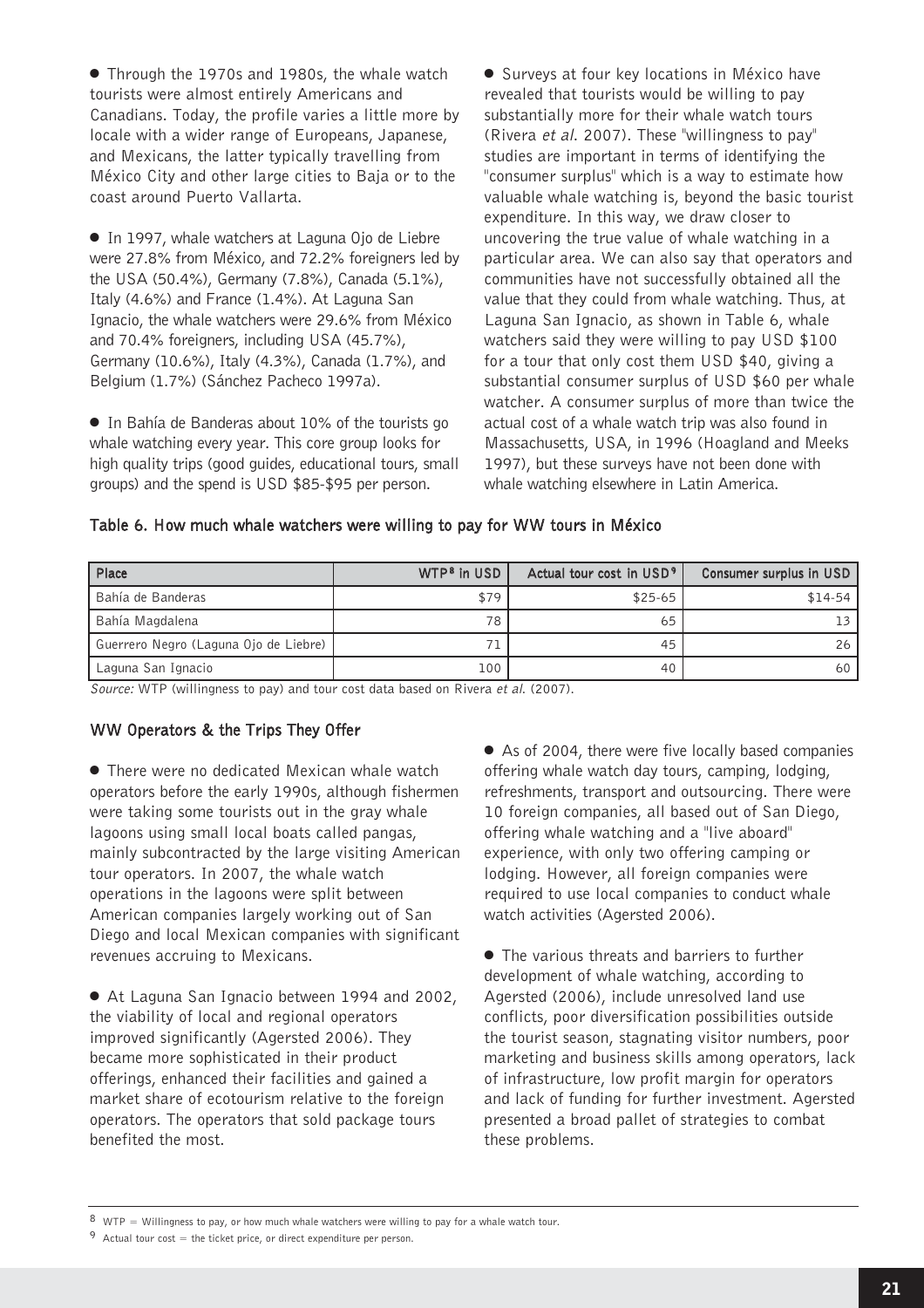#### México WW Breakdown:

| Port or location                                       | Ops                      | <b>Boats</b>   | <b>WWs</b> | % counted | <b>Unit Price</b> | <b>USD Direct</b><br>Expenditure | <b>USD Indirect</b><br>Expenditure <sup>10</sup> | <b>USD Total</b><br>Expenditure |
|--------------------------------------------------------|--------------------------|----------------|------------|-----------|-------------------|----------------------------------|--------------------------------------------------|---------------------------------|
| Baja - west coast                                      |                          |                |            |           |                   |                                  |                                                  |                                 |
| Ensenada / Bahía de<br>Todos los Santos                | $\overline{c}$           | 8              | 16,991     | 100%      | 25                | 424,775                          | 7,331,447                                        | 7,756,222                       |
| Laguna Ojo de Liebre                                   | $\overline{7}$           | $\overline{7}$ | 10,595     | 100%      | 45                | 476,775                          | 4,532,195                                        | 5,008,970                       |
| Laguna San Ignacio                                     | 8                        | 8              | 6,816      | 100%      | 40                | 272,640                          | 3,742,191                                        | 4,014,831                       |
| Bahía Magdalena and<br>Estero la Soledad <sup>11</sup> | 12                       | 106            | 11,107     | 100%      | 65                | 721,933                          | 4,792,551                                        | 5,514,484                       |
| Baja - east coast & Sea of Cortés                      |                          |                |            |           |                   |                                  |                                                  |                                 |
| Los Cabos - ships <sup>12</sup>                        | $10 - 21$                | $10 - 21$      | 85,200     | 100%      | 60                | 5,112,000                        | 36,762,948                                       | 41,874,948                      |
| Los Cabos – pangas <sup>13</sup>                       | 70                       | 70             | 13,440     | 20%       | 40                | 537,600                          | 5,799,226                                        | 6,336,826                       |
| La Paz <sup>14</sup>                                   |                          |                |            |           |                   |                                  |                                                  |                                 |
| Loreto                                                 | 4                        | 37             | 757        | 100%      | 50                | 37,850                           | 326,638                                          | 364,488                         |
| Bahía de los Angeles <sup>15</sup>                     | $\overline{\phantom{a}}$ |                |            |           |                   |                                  |                                                  |                                 |
| Puerto Peñasco                                         | $\overline{a}$           |                |            |           |                   |                                  |                                                  |                                 |
| Guaymas                                                |                          |                |            |           |                   |                                  |                                                  |                                 |
| México west coast mainland                             |                          |                |            |           |                   |                                  |                                                  |                                 |
| Puerto Vallarta -<br>Bahía de Banderas                 | 34                       | 57             | 13,483     | 100%      | 65                | 876,395                          | 8,455,457                                        | 9,331,852                       |
| Nayarít <sup>16</sup>                                  | 56                       | 130            | 5,515      | 100%      | 25                | 137,875                          | 3,458,567                                        | 3,596,442                       |
| Yucatán                                                |                          |                |            |           |                   |                                  |                                                  |                                 |
| Quintana Roo <sup>17</sup>                             | 3                        | 3              | 6,000      | 50%       | 80                | 480,000                          | 1,200,000                                        | 1,680,000                       |
| Total                                                  | $206+$                   | $426+$         | 169,904    |           |                   | \$9,077,843                      | \$76,401,220                                     | \$85,479,063                    |

Sources: Data for 2006 based on Rivera et al. (2007), Schwoerer (2007) and individual operator interviews and survey returns.

#### The WW Community

● Puerto San Carlos at Magdalena Bay celebrated its "13th International Festival of the Gray Whale" (13 Festival Internacional de la Ballena Gris) from Feb. 29-Mar. 2, 2008. Attendance figures for the 12th Festival were 6,000 people, 70% local and 30% foreign visitors. The festival, held during the gray whale season, offers games, sports and cultural events including artists and singers who contribute their time for the community. The local tourist companies organize and fund the event, and last year the festival earned \$6,500 after expenses which was donated for improvements in the town.

At nearby Puerto Adolfo López Mateos in Estero Soledad, there is a similar gray whale festival held every January (see Table 2).

● On Apr. 18-20, 2008, a new event to celebrate the end of the whale watch season was started at Laguna San Ignacio. Called Encuentro Cultural (Cultural Encounter), it features cultural events such as folk dancing and exhibitions as well as games and sports. The goal is to help integrate the community living around the lagoon. It is organized and funded by ARIC Laguna Baja (Asociación Rural de Interés Colectivo Laguna San Ignacio), a lagoon-based whale watch workers association.

15 Data are unreported here and at Puerto Peñasco and Guaymas.

<sup>10</sup> Indirect expenditure was not available for Ensenada, Los Cabos (ships and pangas) and Loreto, so calculations were used from Bahía Magdalena instead. Bahía Magdalena had the lowest ratio of indirect to direct expenditure of all known locations in Baja, so these numbers should be conservative but they are only a rough estimate.

<sup>11</sup> Reported numbers were 8,330 but estimates of under reporting here are 25-50%. 25% was added to compensate for the under reporting issue. In 2005, 12,701 visitors came to Bahía Magdalena (Schwoerer 2007) so the figure used above, 11,107 may be considered a conservative minimum.

<sup>12</sup> Estimate based on interviews with 10 key operators at the marina. These are conservative numbers because there are more operators who were not surveyed. Unit price is based on a typical spread of \$45-100.

<sup>13</sup> Based on interviews with pangueros, 20% of trips focus on whale watching (along with snorkeling, fishing, ocean excursions and parasailing). Unit price is conservative.

<sup>14</sup> Mainly offers tours to Baja lagoons (included in lagoon numbers).

<sup>16</sup> WW numbers are probably under reported and the numbers from some operators were unrecorded, so these should be taken as minimum numbers. The indirect expenditure is unknown but a calculation is made based on the per person expenditure at Puerto Vallarta.

<sup>17</sup> Numbers based on 50% of 12,000 people mainly taking whale shark tours on which dolphins were seen from Holbox Island. Indirect expenditure is derived from package price offerings from Mérida or Cancún and should be considered a rough estimate.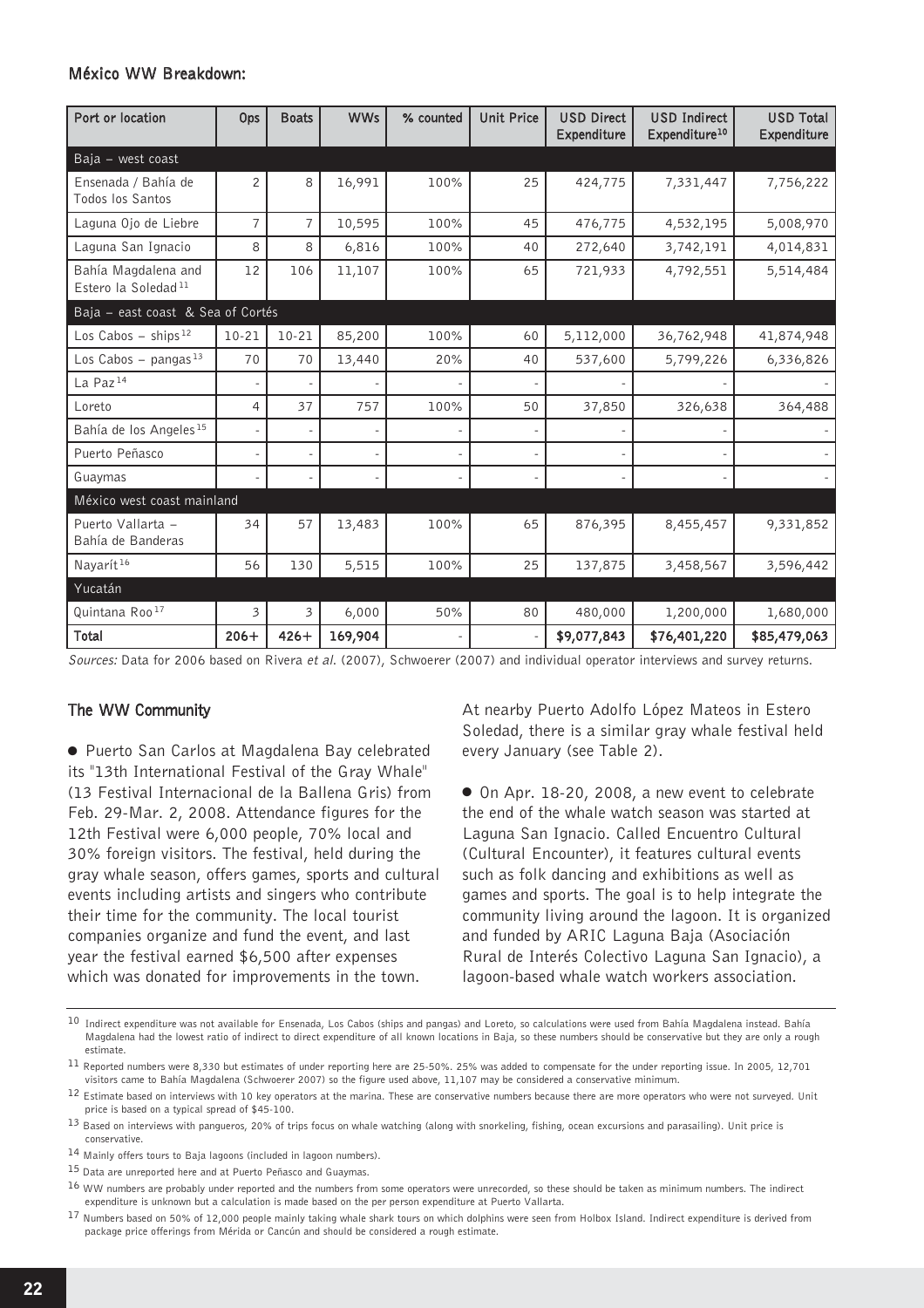● Peter Rossing Agersted (2006) evaluated the impact of ecotourism at Laguna San Ignacio. He found that between 1994 and 2002, ecotourism benefits improved significantly as reflected in rising visitor numbers (50% increase), employment (100%) and local and regional revenue (approximately 70%, or 55% in real terms adjusting for inflation). Social benefits included more cooperation among previously antagonistic stakeholders, a wider distribution of ecotourism benefits, improvement in living standards and broader local support for El Vizcaíno Biosphere Reserve. Agersted found that the local stakeholders were becoming much more involved in tourismrelated management activities which gave them a greater sense of empowerment.

● Local people working as guides during the tourism season and fishing the rest of the year were able to earn 50% of their income from the 3-4 months that they worked on whale watch tours in 2002 (Agersted 2006). However, only 14% of local adults were involved in whale watching, with half the workforce coming from Mexican communities outside of the area. Much remains to be done to achieve the goal of El Vizcaíno Biosphere Reserve management to turn tourism into the main source of income to provide an alternative to exploitation of the depleted fishing resources in and around the lagoons. Whale watching is not yet able to help cover El Vizcaíno's administration cost which would be an important goal as part of successful highvalue whale watching in a community.

● The "Ecosystem Science Program" at Laguna San Ignacio promotes social awareness and stakeholder participation in the conservation of the marine protected area within El Vizcaíno Biosphere Reserve. It strives to achieve science-based sustainable development alternatives and local economic development in balance with the natural components of the region. The program invites graduate students to help monitor the gray whales' status, their lagoon habitat, and the other marine wildlife as an inter-related system. The overall goal is to establish a long-term ecosystem monitoring program for Laguna San Ignacio.

● Paredes (2006) and Pérez Sánchez et al. (2007) investigated the status of whale watching including the socioeconomic aspects around Loreto, La Paz and Los Cabos in the southern Gulf of California. Los Cabos is the area in which the activity is more disorganized, and where most of the companies don't follow the existing guidelines to observe whales. Even though the activity is relatively new in Loreto, the companies there seem to know more

about the necessary requirements for offering whale watch trips, mainly due to the effort performed by the Loreto Bay National Marine Park. The companies in La Paz mainly offer trips to the gray whale breeding lagoons. As of 2007, the results of this research were to be presented in an information workshop for the whale watch industry in order to develop guidelines for the management and conservation of large whales for Loreto-La Paz-Los Cabos. A preliminary version of this document (Urbán et al. 2007) came to light only when this report was in draft form. It contains useful socioeconomic information based on operator surveys, as does Ojeda (2005) which could only briefly be examined.

● The economic value of whale watching was examined in two Bahía Magdalena communities generally considered to be successful at running whale watch tours - Puerto San Carlos and Puerto Adolfo López Mateos (Estero Soledad). A cost benefit framework was used to estimate the economic rent that gray whales generate for local communities (Schwoerer 2007). Cost effective strategies, including strategies for managing peak demand, were proposed to maximize the value of whale watching in terms of income to individual stakeholders. Schwoerer found that the rent captured by local communities was significant but not maximized. He also analyzed the current permit structure which limits the capacity of whale watching in the lagoons. Despite local calls for more capacity through additional trips or larger boats, he found that this was unjustified and would not increase the net benefits from whale watching in part because the additional capacity would tend to drive the price down. Instead, the study advocates raising the price charged to whale watchers to maximize rents and manage peak demand, for example on the weekends. Another option could be to adopt a two-tier price structure for Mexicans and foreigners (mainly from the US and Canada) as has been adopted in many national parks and protected areas. Other suggested strategies include sharing advertising costs and diversifying whale watch products to attract specialized, higher-paying ecotourists.

● In the Bahía de Banderas area, the prime humpback whale presence coincides with the peak winter tourism season (Avila Foucat and Saad Alvarado 1998). The trips vary from big party boats that sell whales as an extra attraction costing USD \$45 per person to specialized guided trips for 8-16 passengers for USD \$85-\$95 per person. The specialized whale watch companies have trained naturalist guides, some of them biologists, others oceanographers or experienced naturalist guides.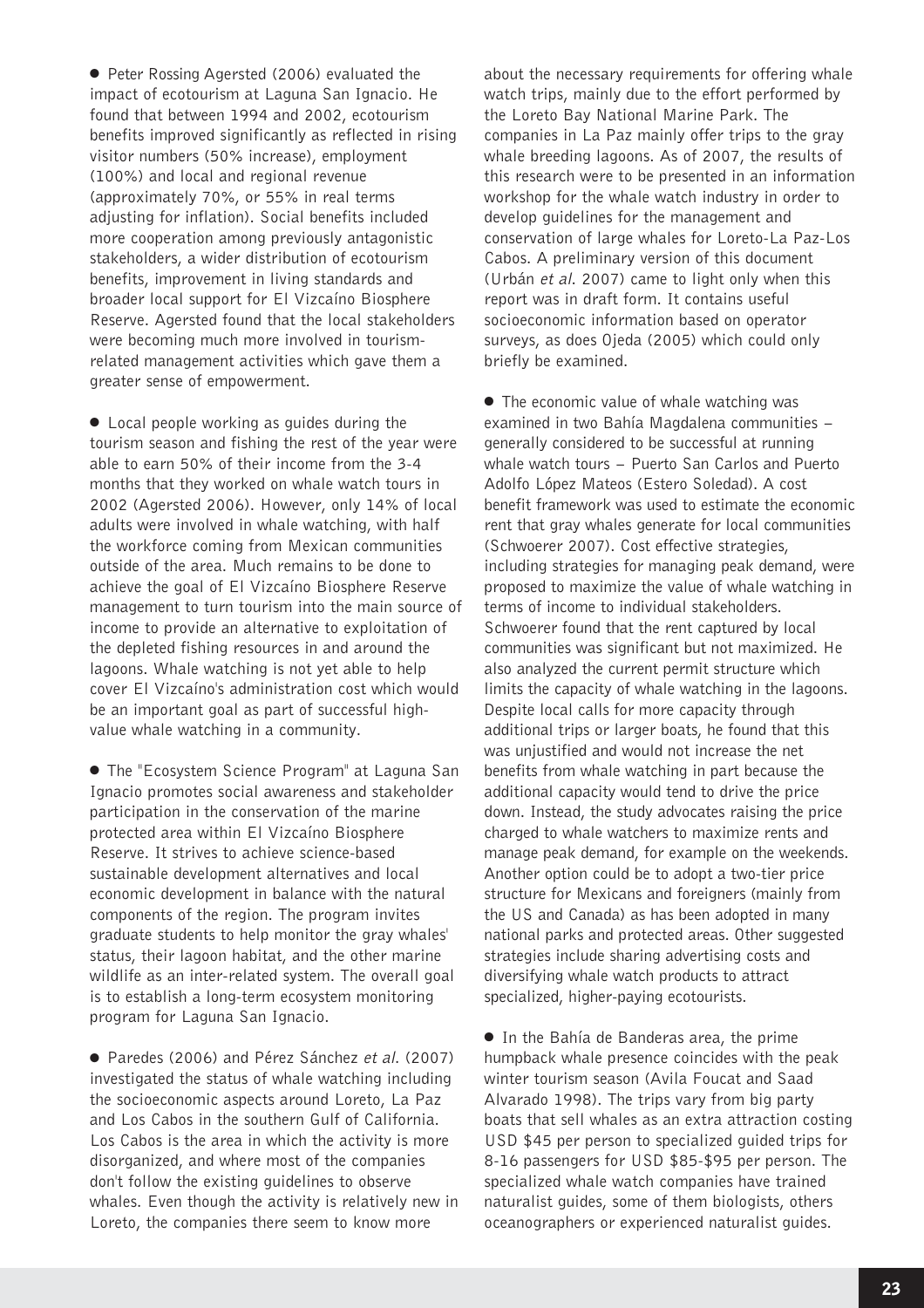Eight guides have received a Sectur (government) license as a whale watch guide.

● The whale watch industry has grown in Bahía de Banderas and along the Nayarít coast  $-$  from 71 WW permits in 2001 to 178 permits in 2007-08. This has meant more job opportunities and better income to the local communities. As of 2007 the whale watching supply is thought to exceed demand leading to competition becoming fierce with small operators struggling to survive against the big companies.

● At Rincón de Guayabitos and San Blas, fishermen started offering whale watch trips with no training at all. The trips are cheap (USD \$10-15 per person) and low quality. The operators don't follow whale watch regulations or accepted guidelines with regard to approaching whales.

● Nine Mexican operators have camps at the lagoons, five of them combined with boat trips, four with camps only (Sánchez Pacheco 1997a, 1997b). Several American operators also have camps at the lagoons. These camps ensure, even when run by outside operators, that a greater percentage of the tourism receipts are spent within México than with the live-aboard cruise ships.

● The whale watch community in Puerto Vallarta has joined the environmental government authorities Semarnat (Secretaría de Medio Ambiente y Recursos Naturales) and Profepa (Procuraduría Federal de Protección al Ambiente) to support the monitoring of whale watching to ensure good practice. Regulations have been put in place all over México to watch whales and dolphins which is potentially helping to improve the management and quality of whale watching.

● In Bahía de Banderas, whale watch operators and research institutions have joined efforts to create a humpback whale photo-ID catalogue. So far, more than 1,000 different whales have been identified.

#### Case Study 1. Whale Watching in the Lagoons of Baja

In Jan. 1972, the Mexican government created the world's first marine protected area (MPA) specifically to protect cetaceans: Laguna Ojo de Liebre (Scammon's Lagoon) (Hoyt 2005a). Whale watching had just started in the lagoons  $-$  long range trips from San Diego, bringing Americans to see gray whales on their mating and calving lagoons. Initially the protection of the gray whales and the lagoons was only superficial  $-$  on paper.

In 1979 and 1980, protection of nearby Laguna San Ignacio and Guerrero Negro followed, and in 1988, the entire lagoon complex was officially designated as El Vizcaíno Biosphere Reserve. UNESCO World Heritage status followed in 1993.

At first, whale watching was uncontrolled, but later the MPA helped provide the muscle to enable laws and enforcement to control boat traffic, fishing gear and nets used in the lagoons, as well as pollution from local settlements and industrial degradation of the surrounding land areas. The MPA also closed some sensitive gray whale habitats entirely to tourism, providing zoned protection which many researchers and MPA practitioners believe is a good way to manage whale watching.

In 1970, large California-based tour operators began organizing 7- 10-day tours to the lagoons, departing from San Diego. These were highquality, self-contained tours, often with naturalist guides such as Ray Gilmore and later Ken Norris. With these high quality tours, a growing US audience saw that there was a market for whale watching and enjoyed the trips. However, the trips left little or no money in México, providing no economic support for local communities. It was the classic case of almost total leakage of revenues from the area where the resource was located.

In the late 1980s one of the US companies began hiring local Mexican boats to take them into the lagoons; at the same time tourists began arriving overland and hiring boats on the spot. In 1991, partly as a trade-off for banning fishing in the lagoon during the tourist season, locals were given the sole permits to work as skiff drivers in the lagoon. The outside companies and cruise ships had to hire the pangas and their drivers. Still, Dedina and Young (1995) found that 50-65% of US operator revenues were spent on operating costs in México, though less than 1% was spent on local salaries and supplies. It took some years but this slowly transformed the value of whale watching for local people and since then local communities have become more and more involved in obtaining the benefits from tourism, starting up local inns, guesthouses and restaurants, although local land ownership and other problems remain.

It should be mentioned, however, that the US tour operators helped establish the location internationally and publicized the activity of whale watching, so their role was crucial. The boats out of San Diego still bring tourists to the lagoons but there is now more integration and cooperation with local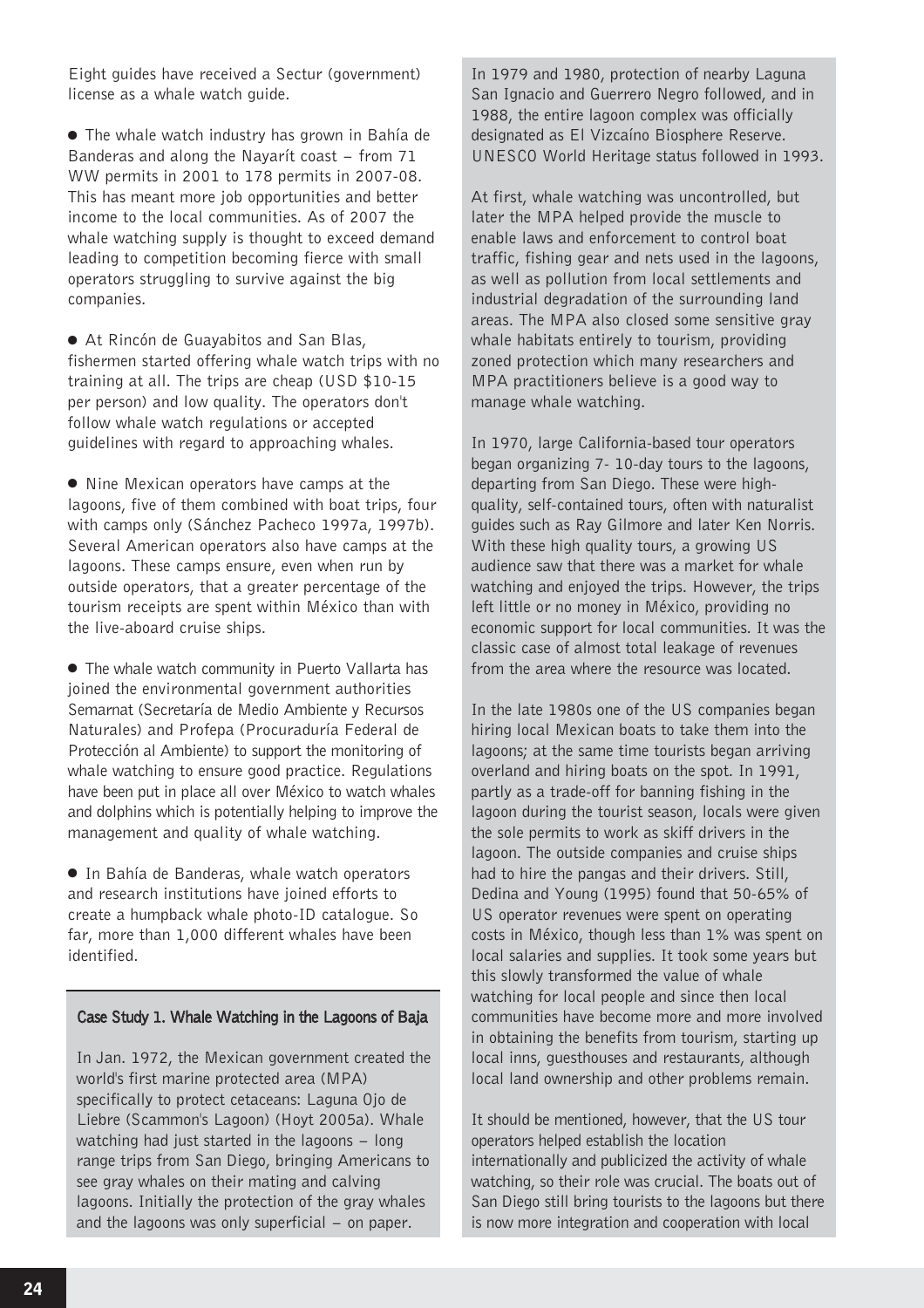communities. In effect, the US operations attracted the "tourism pioneers", the early ecotourists, to visit the lagoons, and gave them a good experience so that these tourists told others and helped make the place popular. The US operators continue to do good international marketing, so they are still valuable to the whale watch industry in México.

The challenge in Latin America and other countries where whale watching is developing is how to involve outside operators with a good business sense without them taking over completely. With "controls," it is possible. The important thing is to have an effective permit system and/or management through an MPA because limitations and restrictions can then be put on the permit such as allowing only one or a very limited number of large operators with other permits awarded to local people. The Mexican case study example shows that it is possible.

Whale watching also helped raise the environmental consciousness of local people, organizations and institutions (Sánchez Pacheco 1997a). In the mid-1990s the Mitsubishi Corporation lobbied the Mexican government for expansion of their salt works in the lagoons. They were determined to push ahead with development in the gray whale's protected habitat, but an international support group joined with México's Grupo de los Cien, a group of influential Mexicans, to protect the lagoons and the local ecotourism, and to stop Mitsubishi. Against the odds, in Mar. 2000, the campaign proved successful, showing that support for the gray whale had become solid in México and that the MPA designation was much more than just on paper. A part of that success was the empowerment of the local community through whale watching.

Source: Another version of this case study appeared in Hoyt 2007a, b. For more about El Vizcaíno Biosphere Reserve management plan, go to http://conanp.gob.mx/anp/programas\_manejo/vizcaino.pdf.

# Guatemala

República de Guatemala

Population: 12,728,111 (2007 est.) Total Area: 108,890 sq km (42,042 sq mi) Tourist Arrivals: 1,315,646 (2005) (+11.4% on previous year) GDP/PPP: \$62.97 billion USD (2005 est.) GDP/PPP per capita: \$5,200 USD Real growth rate: 3.1% Environmental Performance Index: 76.7 (69th in the world)

Main WW Species: Pacific coast (year-round except as noted): bottlenose dolphin Tursiops truncatus, spinner dolphin Stenella longirostris, pantropical spotted dolphin Stenella attenuata; (high season, Dec.-Apr.) humpback whale Megaptera novaeangliae; (seasonality unknown) sperm whale Physeter macrocephalus, short-finned pilot whale Globicephala macrorhynchus. Year WW began: Nov. 2005

Types of WW: Large whales, dolphins, boat-based, cruise ships, land-based, educational, photo-ID research.

#### Guatemala WW Numbers & Visitor Expenditure:

| Year | <b>WWs</b> | Avg. annual growth rate % | USD Direct<br>Expenditure | USD Indirect<br>Expenditure | <b>USD Total</b><br>Expenditure |
|------|------------|---------------------------|---------------------------|-----------------------------|---------------------------------|
| 1991 |            | na                        |                           |                             |                                 |
| 1994 |            | na                        |                           |                             |                                 |
| 1998 |            | na                        |                           |                             |                                 |
| 2006 | 800        | na                        | \$104,000                 | \$48,000                    | \$152,000                       |

In late 2005, Guatemala began offering whale and dolphin watching on its Pacific coast. With several whale watch workshops, the NGO support for high quality whale watching is producing dividends and Guatemala is poised for expansion of its whale watching in tandem with research and conservation activities. There is considerable potential for future development of marine ecotourism based around whale watching.

#### Guatemala WW Socioeconomic Profile:

#### WW Tourists

● Overall, tourism is led by El Salvador (37.8%), USA (21.8%), Honduras (8.1%), México (5.5%). Tourism from the US has grown every year since 2000 and by 7.4% from 2004 to 2005. 2006 total tourist arrivals were 1,502,069, an increase of 14.2% on 2005.

● The whale watch tourists are 60% female, 40% male; 80% were national; 20% foreigners.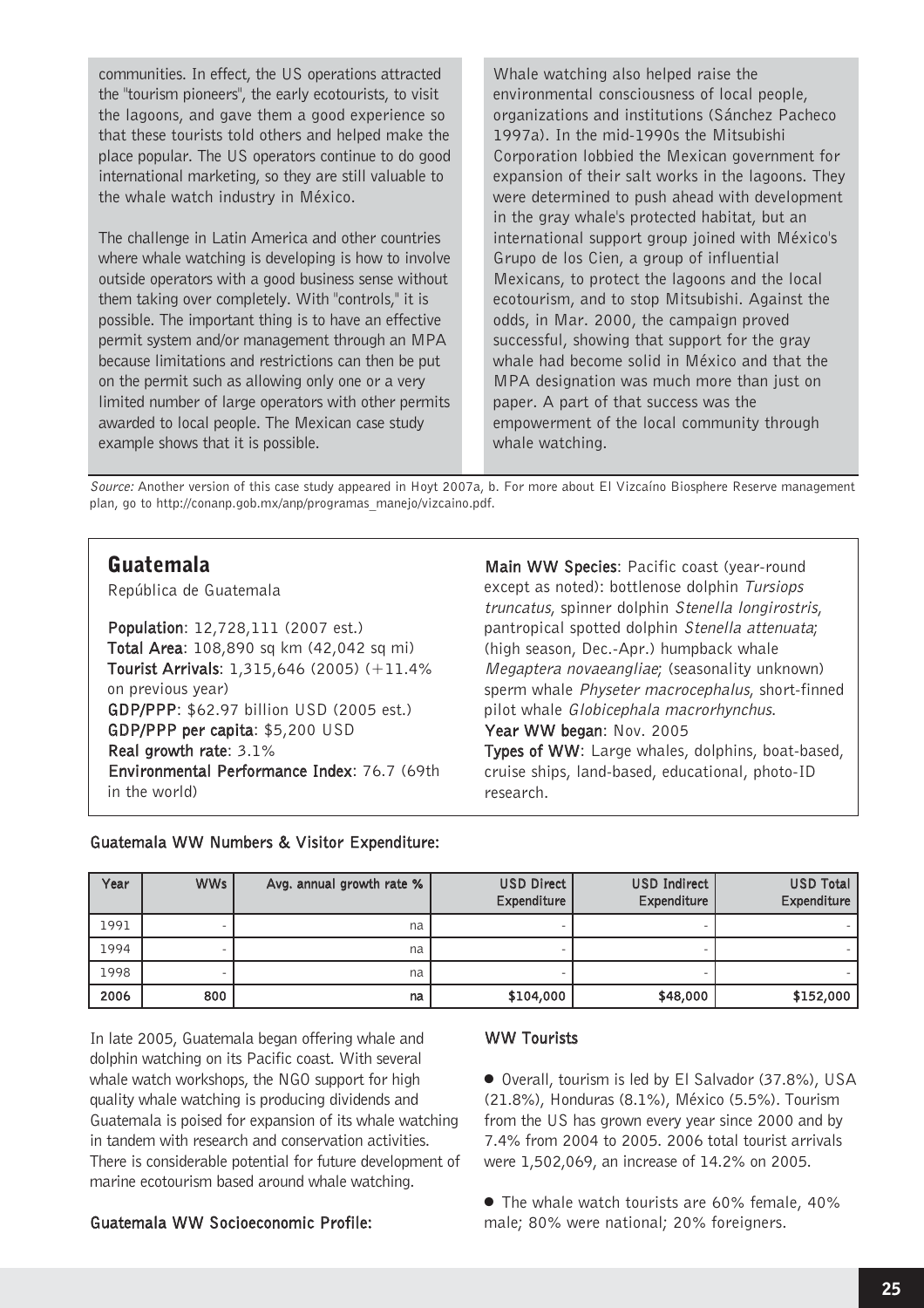● 90% of the whale watchers decided in advance to go whale watching; 10% were spontaneous.

#### WW Operators & the Trips They Offer

● The main whale watch operator, a year-round whale watching and marine wildlife tour business, has 15 employees and has experienced an annual 40 percent rate of return over the past 2 years.

● The trips lasting up to 6 hours feature humpback whales in season and include a wide range of marine wildlife.

● Operator makes contributions to research and photo-ID programs and offers discounts on the boat to local school children.

● Tours also offer sightings of olive ridley and leatherback sea turtles, giant manta ray and whale shark.

#### The WW Community

● Since whale watching started in Nov. 2005, three companies (hotel, B&B and souvenir shop) have been started that would not exist without the whale watching tours.

Belize

Population: 294,385 (2007 est.) Total Area: 22,966 sq km (8,867 sq mi) Tourist Arrivals: 236,573 (2005) (+2.5% on previous year) GDP/PPP: \$1.778 billion USD (2004 est.) GDP/PPP per capita: \$6,800 USD Real growth rate: 3.8% Environmental Performance Index: 71.7 (84th in the world)

● Three land-based whale watch spots have been identified (two on the Pacific and one on the Caribbean side) and will be developed further to augment visitor satisfaction and the overall value of whale watching.

● CONAP (Consejo Nacional de Áreas Protegidas) - the Guatemalan government's National Council of Protected Areas - has been involved from the start in conservation of whales and dolphins and in organizing and promoting responsible whale watch activities in the country.

● Two WDCS and Fundación Cethus whale workshops have been held in Guatemala and have contributed to community development and to the value of whale watching, helping to create high value community-based interest. An Apr. 2006 workshop established the platform for stakeholders led by CONAP to move forward in the development of well managed whale watching. In Oct. 2006, 90 Central American scientists, NGOs and government representatives attended the First Symposium on the Biology and Conservation of Cetaceans of Central America. In Sept. 2007, 30 participants from government, universities, navy and researchers attended a one-day stranding workshop supported by the Fondo Argentino de Cooperación Horizontal (FOAR) of the Argentine Foreign Affairs Ministry as part of Argentina-Guatemala cooperation activities.

Main WW Species: bottlenose dolphin Tursiops truncatus, clymene dolphin Stenella clymene, Atlantic spotted dolphin Stenella frontalis. Occasionally: short-finned pilot whale Globicephala macrorhynchus, false killer whale Pseudorca crassidens, rough-toothed dolphin Steno bredanensis, killer whale or orca Orcinus orca. Also, Nov.-Mar.: humpback whale Megaptera novaeangliae, sperm whale Physeter macrocephalus. Year WW began: 1991. Types of WW: Dolphins, boat-based, educational, photo-ID research.

#### Belize WW Numbers & Visitor Expenditure:

| Year   | <b>WWs</b> | Avg. annual growth rate % | <b>USD Direct</b><br>Expenditure | USD Indirect<br>Expenditure | <b>USD Total</b><br>Expenditure |
|--------|------------|---------------------------|----------------------------------|-----------------------------|---------------------------------|
| 1991   | minimal    | na                        | minimal                          | minimal                     | minimal                         |
| 1994   | 262        | na                        | 460,000                          | 40,000                      | 500,000                         |
| 1998   | 339        | 6.6                       | 433,000                          | 51,000                      | 484,000                         |
| 200618 | 368        | 1.0                       | \$155,000                        | \$39,000                    | \$194,000                       |

<sup>&</sup>lt;sup>18</sup> Includes 168 people on dolphin tours and 200 (10% of 2000) estimated on marine nature tours that include dolphins. Larger numbers for expenditure in previous periods included international air fares because they were part of a package price and the goal was to show the world impact of whale watching, but with the emphasis of this report on impact in each country, international air fares are not included.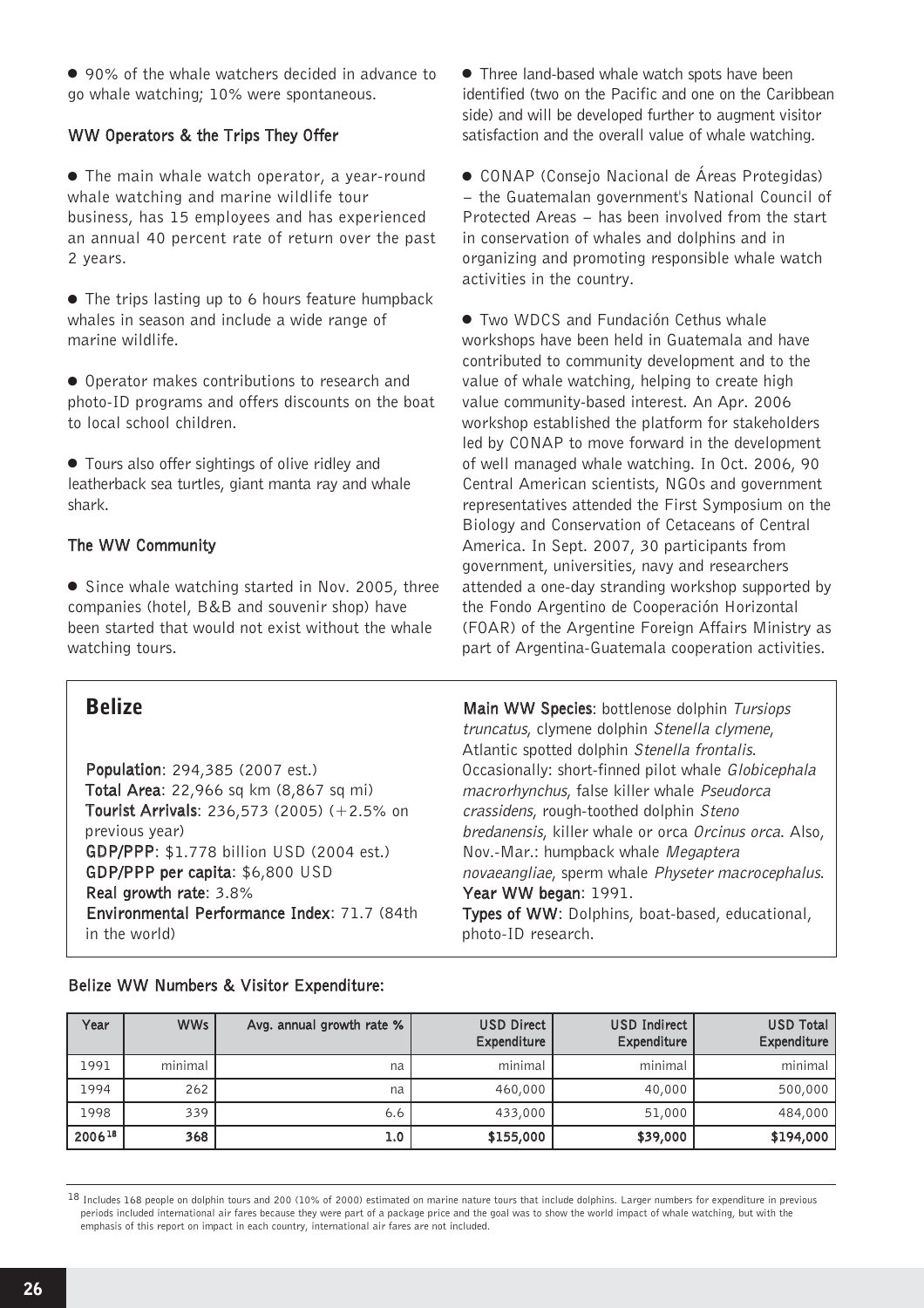Belize has the largest barrier reef in the western hemisphere and considerable tourism potential. Dolphin ecotourism, if developed along the existing model, could show some expansion, although too much will ruin the market. At present, the dolphin watching is mainly related to one ecotour company from the US that offers multi-day programs, as well as several package marine nature tour companies that offer dolphins as part of the trip.

#### Belize WW Socioeconomic Profile:

#### WW Tourists

● Mostly Americans take the dolphin trips. Overall, tourists to Belize are led by USA (61.7%), Guatemala (5.9%), Canada (5.7%), UK (4.2%) and México (2.5%). There has been strong growth in US tourism since 2001 with a 6.3% increase in numbers from 2004 to 2005. Tourism is the main source of foreign exchange.

● Surveys in process by Katheryn W. Patterson, supported by the Oceanic Society and WDCS, are looking at whale watcher attitudes to whaling and whether passengers are more or less likely to take whale watch trips in countries where whaling is tolerated. According to preliminary results, 95% thought it important that Belize has a strong commitment to whale and dolphin conservation and would be willing to pay higher tour prices to help protect the environment. 92% would be less likely to travel to Belize if the country supported whaling at the IWC (Patterson in prep).

#### El Salvador

República de El Salvador

Population: 6,939,688 (2007 est.) Total Area: 20,720 sq km (8,000 sq mi) Tourist Arrivals: 1,154,386 (2005) (+19.4% on previous year) GDP/PPP: \$33.68 billion USD (2005 est.) GDP/PPP per capita: \$4,900 USD Real growth rate: 4.9% Environmental Performance Index: 77.2 (65th in the world)

#### WW Operators & the Trips They Offer

● Since 1992, Oceanic Society Expeditions has offered ecotourism/ research expeditions with bottlenose dolphins under a research permit from the Belize Forest Department. These high quality educational trips use several small ships and participants stay in lodges at Blackbird Caye east of the barrier reef. Besides dolphin and whale watching, the trips offer bird-watching, snorkeling on the reef, and hikes through the tropical forest.

● Several marine nature tours and charters offer sightings of dolphins, though not dedicated tours, out of Belize City. Also many of the fishing and dive resorts feature dolphin experiences in their descriptions and dolphins are frequently encountered en route or even while snorkeling, e.g at Caye Caulker.

#### The WW Community

● The Belize government is strongly promoting ecotourism as a model program for dolphins and manatees. Recently a brochure on the cetaceans of Belize was published.

● Whale watch research is trying to clarify the habitat use of the dolphins. Mother/calf pairs of dolphins, for example, are hypothesized to stay close to mangroves. If the final results support this hypothesis, there is a potential for these areas to be declared critical nursery habitats for the bottlenose dolphin (Patterson in prep).

Main WW Species: (year-round) bottlenose dolphin Tursiops truncatus, pantropical spotted dolphin Stenella attenuata, sperm whale Physeter macrocephalus; (Nov.-Feb.) humpback whale Megaptera novaeangliae.

Year WW began: 2006.

Types of WW: Large whales, dolphins, boat-based, photo-ID research.

#### El Salvador WW Numbers & Visitor Expenditure:

| Year | WWs     | Avg. annual growth rate % | USD Direct<br>Expenditure | USD Indirect<br>Expenditure | <b>USD Total</b><br>Expenditure |
|------|---------|---------------------------|---------------------------|-----------------------------|---------------------------------|
| 1991 |         | na                        |                           |                             |                                 |
| 1994 | ۰       | na                        | ۰                         |                             |                                 |
| 1998 |         | na                        |                           |                             | $\overline{\phantom{0}}$        |
| 2006 | minimal | na                        | minimal                   | minimal                     | minimal                         |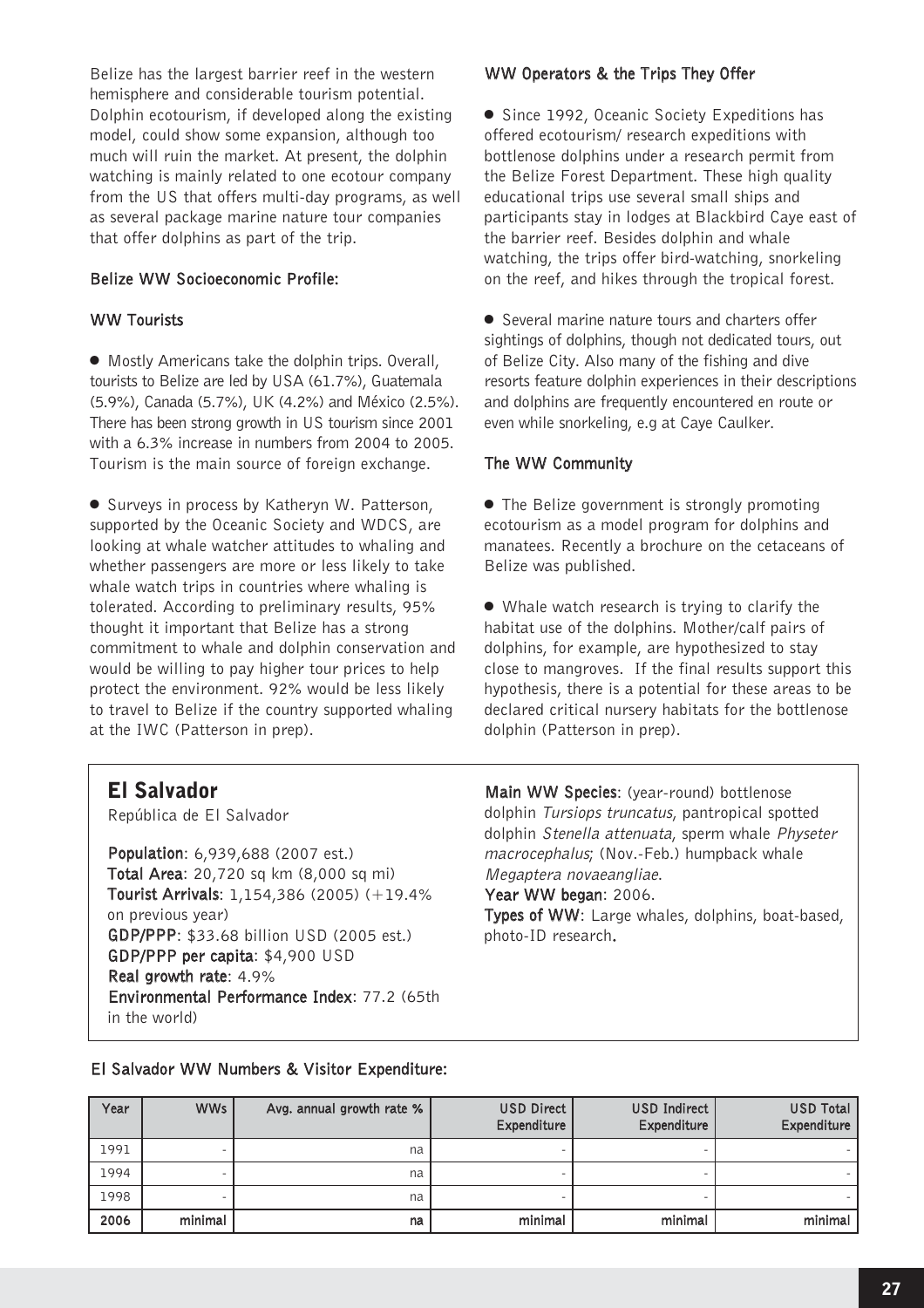El Salvador has moderate potential for development of whale watching. Cetaceans are present, but whale watching will have to be developed with an eye to creating a unique tour product to compete with other locations in the region.

#### El Salvador WW Socioeconomic Profile:

#### WW Tourists

● Overall, tourism is led by Guatemala (33.0%), USA (20.5%), Honduras (17.6%), Nicaragua (14.4%) and Costa Rica (3.0%).

#### WW Operators & the Trips They Offer

● There are no established target whale watch tours

yet but there is already marine turtle watching (Aug.-Dec.) and bird watching directed toward seabirds on their migratory routes (Nov.-Feb.) which sometimes include cetacean watching.

● Two land-based areas are identified for potential development.

#### The WW Community

● Currently, there are only once a month whale watch research trips organized with the cooperation of the Navy by the Instituto de Investigación en Ciencias Marinas (Institute of Marine Science Research). These half-day trips visit the edge of the continental shelf, some 15 km offshore.

Main WW Species: Bottlenose dolphin Tursiops truncatus, tucuxi (marine) Sotalia guianensis; various tropical dolphins. Year WW began: Late 1990s. Types of WW: Dolphins, boat-based.

# **Honduras**

República de Honduras

Population: 7,483,763 (2007 est.) Total Area: 112,090 sq km (43,278 sq mi) Tourist Arrivals: 673,035 (2005) (+5.0% on previous year) GDP/PPP: \$20.21 billion USD (2005 est.) GDP/PPP per capita: \$2,800 USD Real growth rate: 4% Environmental Performance Index: 75.4 (73rd in the world)

#### Honduras WW Numbers & Visitor Expenditure:

| Year | <b>WWs</b> | Avg. annual growth rate $%$ | USD Direct<br>Expenditure | <b>USD Indirect</b><br>Expenditure | <b>USD Total</b><br>Expenditure |
|------|------------|-----------------------------|---------------------------|------------------------------------|---------------------------------|
| 1991 |            | na                          | -                         |                                    |                                 |
| 1994 |            | na                          |                           |                                    |                                 |
| 1998 | minimal    | na                          | minimal                   | minimal                            | minimal                         |
| 2006 | minimal    | na                          | minimal                   | minimal                            | minimal                         |

Honduras has moderate to considerable potential for developing whale watching especially in the Bay Islands where diving and other marine tourism is already established and dolphins are often seen. University courses have offered between-term trips to the island of Utila to study the dolphins. On the largest Bay island of Roatan, which has been developed as a tourist destination, the most popular dolphin attractions are to see and swim with captive and semicaptive dolphins, including some wild dolphins that come for food offered by the resort. Such Invasive dolphin tourism is outside the scope of this report, but there is also some truly wild dolphin watching available here with the local bottlenose dolphins.

#### Honduras WW Socioeconomic Profile:

#### WW Tourists

● Overall, tourism is led by USA (29.4%), El Salvador (23.7%), Guatemala (13.8%) and Nicaragua (11.4%). US tourism increased by 16.4% from 2004 to 2005. Europe overall represented 7.9% of all tourist arrivals but this was steadily climbing, up 12.6% on the previous year.

#### WW Operators & the Trips They Offer

● Dolphin sightings are a regular feature of diving tours and some marine boat tours advertise dolphins as part of the attraction.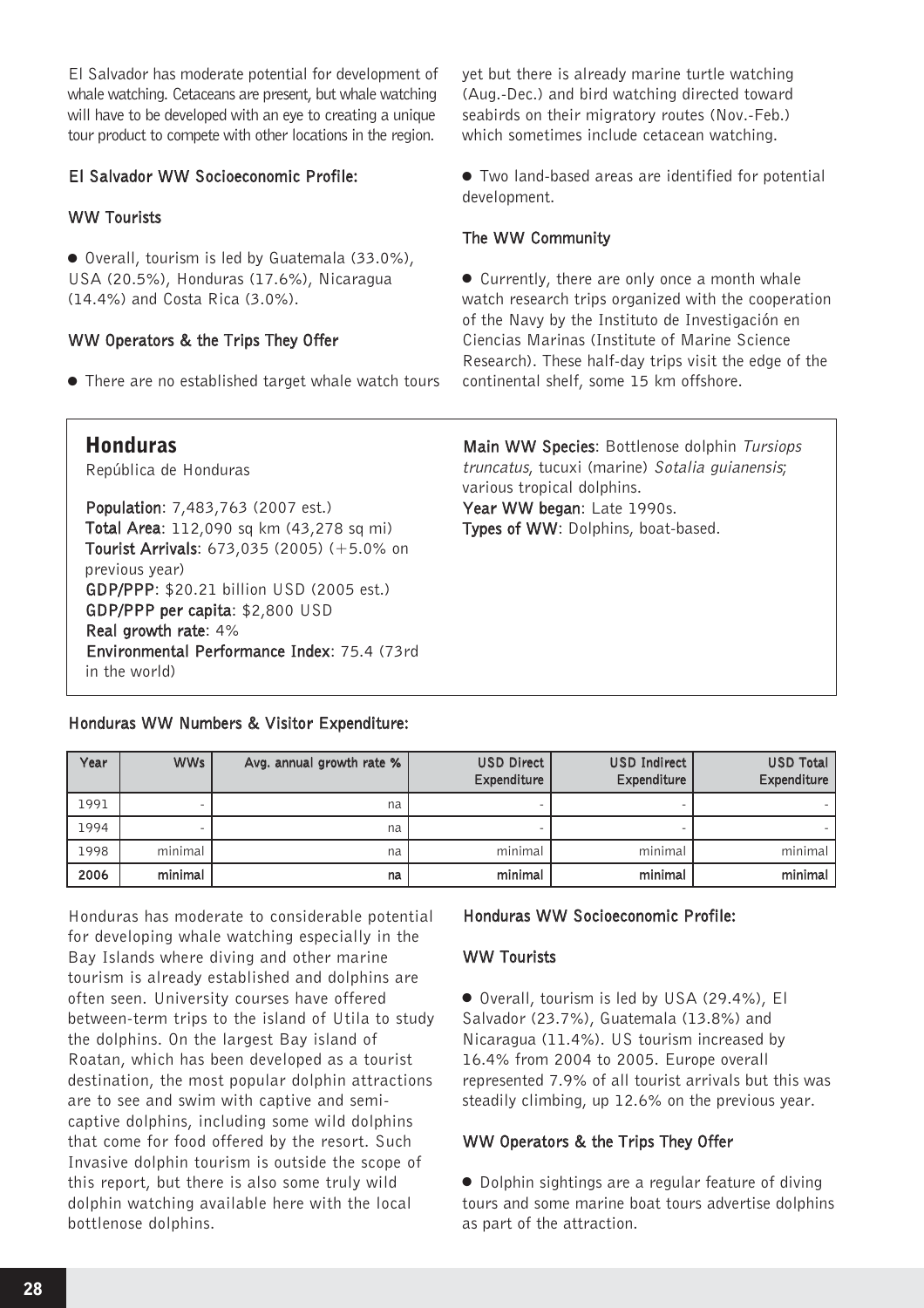● Research trips to study and work with dolphins have been offered through the University of Southern Mississippi. In 2006, 12 students paid approximately \$2,400 in direct expenditure and \$15,600 indirect to work with wild dolphins off Utila.

#### Nicaragua

República de Nicaragua

Population: 5,675,356 million (2007 est.) Total Area: 129,494 sq km (49,998 sq mi) Tourist Arrivals: 712,444 (2005) (+15.9% on previous year) GDP/PPP: \$13.24 billion USD (2005 est.) GDP/PPP per capita: \$2,400 USD Real growth rate: 4% Environmental Performance Index: 73.4 (77th in the world)

#### The WW Community

● In 2008, WDCS plans to present a communityoperator whale watch workshop in Honduras.

Main WW Species: Pacific: pantropical spotted dolphin Stenella attenuata, (Sept.-Mar.) humpback whale Megaptera novaeangliae, (occasionally) false killer whale Pseudorca crassidens.

Year WW began: 2006.

Types of WW: Large whales, dolphins, boat-based.

#### Nicaragua WW Numbers & Visitor Expenditure:

| Year | <b>WWs</b> | Avg. annual growth rate % | <b>USD Direct</b><br>Expenditure | USD Indirect<br>Expenditure | <b>USD Total</b><br>Expenditure |
|------|------------|---------------------------|----------------------------------|-----------------------------|---------------------------------|
| 1991 |            | na                        |                                  |                             |                                 |
| 1994 |            | na                        | ۰                                | $\overline{\phantom{a}}$    |                                 |
| 1998 |            | na                        | -                                |                             |                                 |
| 2006 | 8,832      | na                        | \$719,808                        | \$1,324,800                 | \$2,044,608                     |

Nicaragua's whale watch industry is just beginning. At San Juan del Sur, one of the main tourism communities on the Pacific coast, diving companies and marine nature tours are now including sightings of whales and dolphins as a key part of the trip. As tourism to the Pacific coast increases, it is likely that whale watching will become even more important as a source of income. The development of high quality, diverse tours will help to capture more value from whale watching.

#### Nicaragua WW Socioeconomic Profile:

#### WW Tourists

● Overall, tourism is led by USA (20.7%), Honduras (19.5%), Costa Rica (15.2%), El Salvador (14.1%) and Guatemala (8.1%). US tourists were up 11.7% from 2004 to 2005. Europe overall represented 8.3% of all tourist arrivals but this was steadily climbing, up 12.2% on the previous year.

● In 2006, 111,438 people visited the beaches of the Pacific coast (12.4% of all visitors to Nicaragua). From these, 99.03% went to the beaches alone, but 0.97% or 8,832 took whale

watching and marine nature trips during the peak 8 week humpback season.

#### WW Operators & the Trips They Offer

● In San Juan del Sur, some 23 fishing boats carrying tourists now include sightings of whales and dolphins as part of the trip. The coastal fishing industry has declined so the fishermen are being encouraged to move into tourism. Nature trips are taken to nearby islands for frigate birds, brown pelicans and sea turtles. During the (northern) winter season, humpback whales are regularly encountered and dolphins are seen yearround.

#### The WW Community

● In 2006-07, workshops were led by Fundación Cethus, WDCS and Fondo Argentino de Cooperación Horizontal (FOAR) and its Nicaraguan counterpart, Ministerio del Ambiente y Recursos Naturales (MARENA). The 2007 workshop in San Juan del Sur invited 30 participants from the local fishing community, local and national government, and Nicaraguan NGOs. The Nicaraguan Navy provided a vessel for field practice with cetaceans.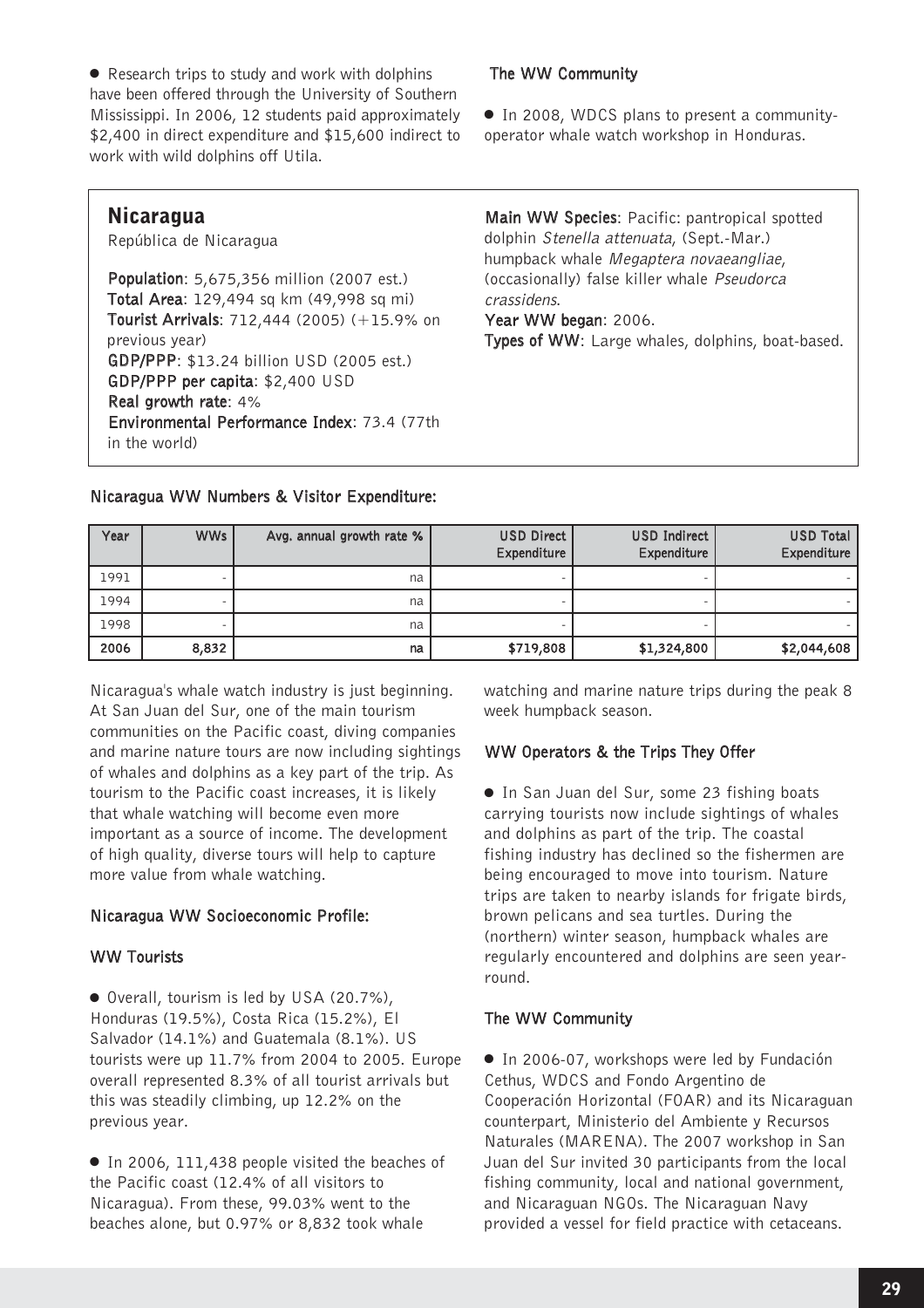Nicaragua is now working on action plans for whale watching, including preparing a cetacean inventory, developing capacity-building to establish whale watching along with conservation efforts, and

conducting cetacean research. In 2008, another FOAR-MARENA workshop will be presented in Nicaragua.

| <b>Costa Rica</b> |  |
|-------------------|--|
|-------------------|--|

República de Costa Rica

Population: 4,133,884 (2007 est.) Total Area: 51,100 sq km (19,730 sq mi) Tourist Arrivals: 1,679,051 (2005) (+15.6% on previous year) GDP/PPP: \$50.89 billion USD (2005 est.) GDP/PPP per capita: \$12,500 USD Real growth rate: 7.9% Environmental Performance Index: 90.5 (5th in the world)

Main WW Species: Pacific: humpback whale Megaptera novaeangliae, bottlenose dolphin Tursiops truncatus, pantropical spotted dolphin Stenella attenuata, spinner dolphin Stenella longirostris, false killer whale Pseudorca crassidens, (offshore only) blue whale Balaenoptera musculus. Caribbean: bottlenose dolphin Tursiops truncatus, tucuxi (marine) Sotalia guianensis, Atlantic spotted dolphin Stenella frontalis, short-finned pilot whale Globicephala macrorhynchus.

Year WW began: 1994; 1996 for humpback whales. Types of WW: Large whales, dolphins, boat-based, educational, photo-ID research.

| Year   | <b>WWs</b> | Avg. annual growth rate % | <b>USD Direct</b><br>Expenditure | <b>USD Indirect</b><br>Expenditure | <b>USD Total</b><br>Expenditure |
|--------|------------|---------------------------|----------------------------------|------------------------------------|---------------------------------|
| 1991   |            | na                        | minimal                          | minimal                            | minimal                         |
| 1994   | $100 +$    | na                        | 200,000                          | 50,000                             | 250,000                         |
| 1998   | 1,227      | 87.2                      | 100,000                          | 118,000                            | 218,000                         |
| 200619 | 105,617    | 74.5                      | \$5,318,487                      | \$15,842,550                       | \$21,161,037                    |

#### Costa Rica WW Numbers & Visitor Expenditure:

Since the last world whale watching census (Hoyt 2001), Costa Rica has become one of the fastest growing whale watch areas in the world, easily outstripping all other areas in Latin America with its fast growth rate. Why has it happened here?

At 1,412 km, Costa Rica has the second longest coastline in Central America after Panamá. Its irregular shore, mostly on the Pacific side, has numerous gulfs and bays which provide marine habitat for coastal cetaceans and good spots for whale watching. In many respects it is surprising that it took so long to happen here. Yet Costa Rica's population is concentrated in the central interior, with only 10% living along the coast. At the same time, until recently, most Costa Ricans and visitors to the country considered seaside holidays mainly for sunbathing.

Still, overall tourism arrivals to Costa Rica have been climbing rapidly in recent years and are higher than the rest of Central America. This is partly a result of Costa Rica's image as a stable political country that protects its wildlife and forest habitat through its extensive national park system.

In the Southwest Pacific part of the country where whale watching has become the most popular, the industry grew rapidly because certain hotels and guesthouses had their own boats to offer whale watching. Even more, fishermen were quick to change from fishing to whale watching and adapt their boats for tourism.

Yet none of this could have happened without a combination of the growing awareness of whales and dolphins and research into local populations. Many researchers, operators, local administrators and local and international NGOs have played a role in the development of whale watching and marine tourism. It has largely jumped off to a good start, but without care the problems endemic to fast growth, which researchers are already reporting, will soon set in. Carrying capacities especially in Drake Bay may need to be reviewed and adjusted; land-based conditions need to be enhanced and promoted to take some of the strain off the boat-based whale watching, and the existing whale watch regulations must be well defined, communicated and enforced. Attention to these things now will help ensure that whale watching has a future as an important, sustainable force in the country.

<sup>19</sup> The numbers presented are largely from 2007 because surveys were done mainly to cover this year.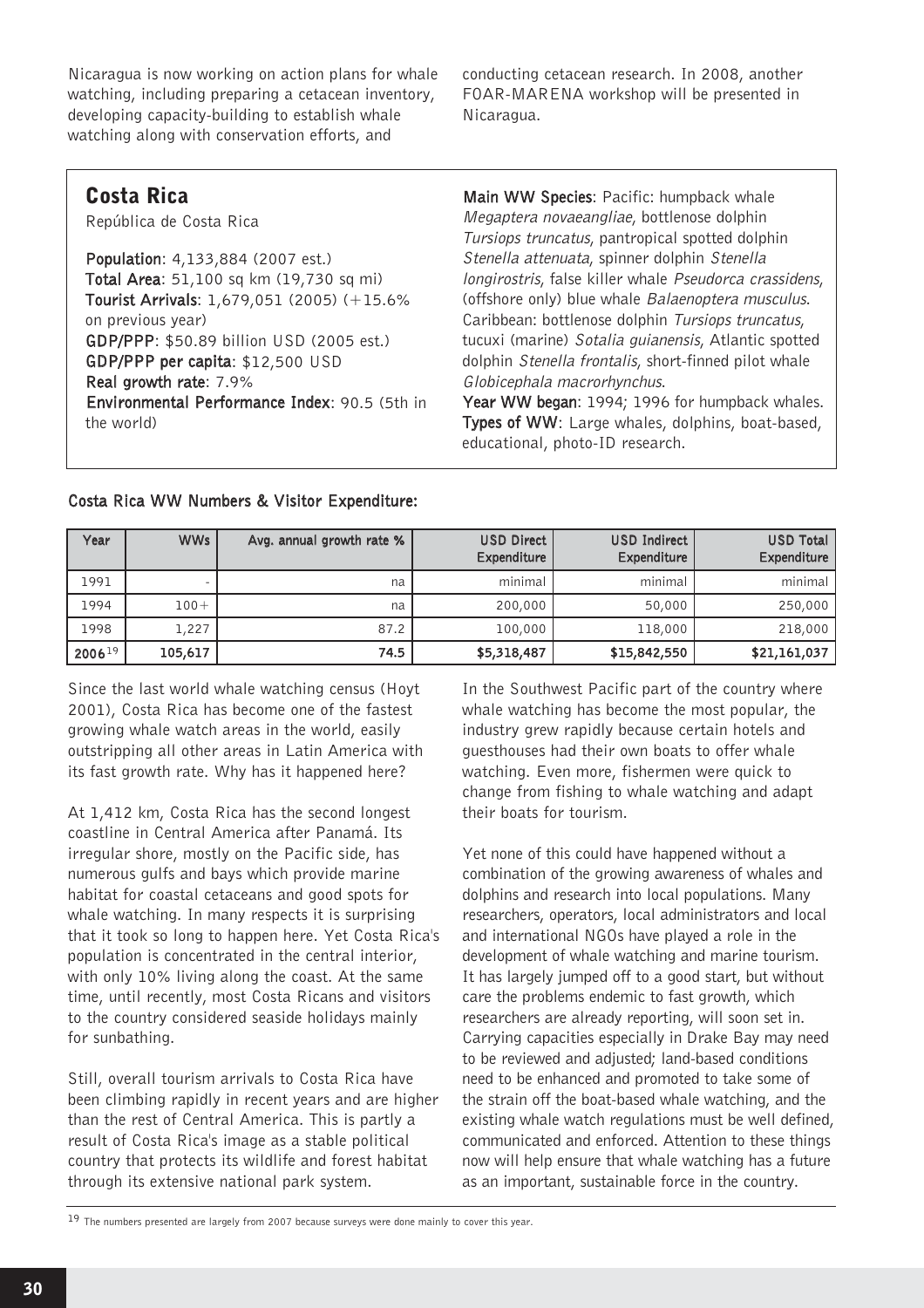In 2008, Costa Rica ranked no. 5 among 149 countries in the world in Yale University's Environmental Performance Index; Costa Rica was singled out for its high performance for a middle income country. In the near future, development will need to be carefully managed to maintain Costa Rica's positive tourist image.

#### Costa Rica WW Socioeconomic Profile:

#### WW Tourists

● Overall, tourism is led by USA (45.2%), Nicaragua (13.8%), Canada (5.2%), Panamá (4.3%), México (3.0%), Spain (2.9%), El Salvador (2.7%) and Germany (2.3%). US tourist numbers, which have nearly doubled in 5 years, are largely driving the huge increases in Costa Rican tourism. For all of Europe, the market share is 14.4%, which was 12.4% up from 2004 to 2005. From a traditional reliance on coffee, bananas and beef exports, tourism in Costa Rica has become a key business and source of foreign exchange.

#### WW Operators & the Trips They Offer

● In Bahía Drake, 19 businesses offer WW tours; 84% of them are owner-operated (Montero-Cordero and Martínez-Fernández 2007).

● Montero-Cordero and Martínez-Fernández (2007) measured awareness of the newly approved whale watch regulation in Bahía Drake. 70% of whale watch operators there had personnel who had not yet read the national regulation, six months after it came into force. Outside of Bahía Drake, Rodríguez-Fonseca and Fischel-Quirós (2007) found that more than 60% had knowledge of the regulations.

● In view of Costa Rica's successful land-based ecotourism offerings, future development of whale watching could branch out more to broad nature and marine nature tourism to extend visitor experiences over several days and to show the many ecological linkages between the land and the sea. This would add value to the tours and generate more revenue.

| Port or location                  | <b>Ops</b> | <b>Boats</b> | <b>WWs</b> | Unit Price <sup>20</sup> | <b>USD Direct</b><br>Expenditure | <b>USD Indirect</b><br>Expenditure | <b>USD Total</b><br>Expenditure |
|-----------------------------------|------------|--------------|------------|--------------------------|----------------------------------|------------------------------------|---------------------------------|
| Pacific Coast                     |            |              |            |                          |                                  |                                    |                                 |
| Bahía Drake & I. del<br>Caño, Osa | 19         | $10 - 60$    | 28,408     | 21.12                    | 600,000                          | 4,261,200                          | 4,861,200                       |
| Puerto Jimenez                    | 3          | 7            | 4,542      | 52.30                    | 235,927                          | 681,300                            | 917,227                         |
| <b>Ballena</b>                    | 4          | 15           | 12,592     | 59.4                     | 755,520                          | 1,888,800                          | 2,644,320                       |
| Sierpe                            | 5          | 11           | 9,967      | 51.2                     | 667,890                          | 1,495,050                          | 2,162,940                       |
| Golfito                           | 6          | 6            | 3,654      | 47.5                     | 125,334                          | 548,100                            | 673,434                         |
| Sámara                            | 3          | 4            | 7,204      | 35.5                     | 254,650                          | 1,080,600                          | 1,335,250                       |
| El Coco                           | 3          | 14           | 8,025      | 73.3                     | 1,003,500                        | 1,203,750                          | 2,207,250                       |
| Quepos                            | 2          | 4            | 24,090     | 59.5                     | 1,476,060                        | 3,613,500                          | 5,089,560                       |
| Caribbean Coast                   |            |              |            |                          |                                  |                                    |                                 |
| Manzanillo                        | 7          | 7            | 7,135      | 30.6                     | 199,606                          | 1,070,250                          | 1,269,856                       |
| Total                             | 52         | $76+$        | 105,617    | $\overline{\phantom{a}}$ | \$5,318,487                      | \$15,842,550                       | \$21,161,037                    |

#### Costa Rica WW Breakdown:

Sources: Annual data from Rodríguez-Fonseca and Fischel-Quirós 2007, Montero-Cordero and Martínez-Fernández 2007, and Montero-Cordero 2007, Lenin Oviedo and individual operator returns.

#### The WW Community

● Thirteen main communities offer whale and dolphin tours: 11 on the Pacific side for both whales and dolphins, and two for dolphins on the Atlantic side.

● Whale watch trips off the Osa Peninsula have aided whale research, spotlighting the high marine biodiversity (11 cetacean species) inhabiting upwellings and a variety of nearshore and offshore habitats.

● Land-based whale and dolphin watching in Costa Rica has the potential to help minimize impact from boat-based whale watching. There are three active sites for land-based watching. On the north Pacific coast, there is Flamingo in Guanacaste; on the south Pacific coast are sites overlooking Bahía Drake and Piñuela, in Puntarenas. In addition, 11 more sites may be developed.

20 Unit price is an average at each location.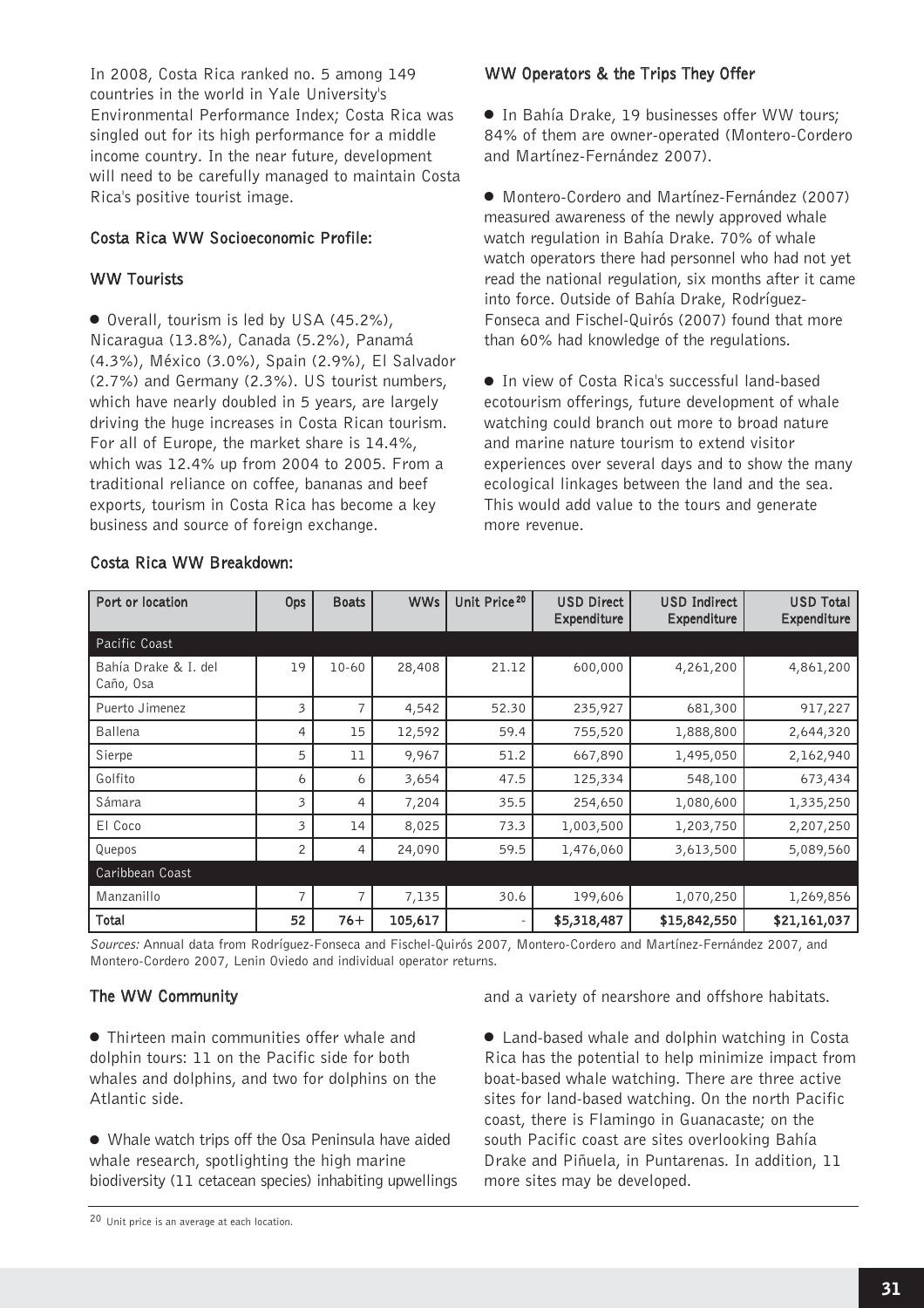# Panamá

República de Panamá

Population: 3,242,173 (2007 est.) Total Area: 78,200 sq km (30,193 sq mi) Tourist Arrivals: 576,050 (2005) (+15.6% on previous year) GDP/PPP: \$22.3 billion USD (2005 est.) GDP/PPP per capita: \$7,100 USD Real growth rate: 4.9% Environmental Performance Index: 83.1 (32nd in the world)

Main WW Species: Pacific: pantropical spotted dolphin Stenella attenuata, bottlenose dolphin Tursiops truncatus, spinner dolphin Stenella longirostris, humpback whale Megaptera novaeangliae, (sporadic) killer whale or orca Orcinus orca, sperm whale Physeter macrocephalus, Cuvier's beaked whale Ziphius cavirostris, shortfinned pilot whale Globicephala macrorhynchus; Caribbean: bottlenose dolphin Tursiops truncatus, tucuxi (marine) Sotalia guianensis, Atlantic spotted dolphin Stenella frontalis.

Year WW began: Late 1990s. Types of WW: Large whales, dolphins, boat-based, cruise ships, educational, photo-ID research.

| Year | <b>WWs</b> | Avg. annual growth rate % | <b>USD Direct</b><br>Expenditure | <b>USD Indirect</b><br>Expenditure | <b>USD Total</b><br>Expenditure |
|------|------------|---------------------------|----------------------------------|------------------------------------|---------------------------------|
| 1991 |            | na                        |                                  |                                    |                                 |
| 1994 |            | na                        |                                  |                                    |                                 |
| 1998 | minimal    | na                        | minimal                          | minimal                            | minimal                         |
| 2006 | 17,711     | na                        | \$448,025                        | \$2,692,350                        | \$3,140,375                     |

Panamá WW Numbers & Visitor Expenditure:

Panamá was slow to set up whale and dolphin watching research and tourism but it is now catching up fast. In the 1980s and 1990s, Panamá established numerous national parks and began catering to ecotourists with its rain forests, following the successful Costa Rican model. Its much longer coastline on both the Caribbean and the Pacific side give it high marine and cetacean tourism potential. This potential is starting to be realized mainly within the marine parks and protected areas which are a magnet for tourists wanting to explore the natural world. The challenge will be to ensure that high quality tours develop and that good management of the marine habitat and of cetaceans is the fundamental premise.

#### Panamá WW Socioeconomic Profile:

#### WW Tourists

● Overall, tourism is led by USA (27.8%), Colombia (18.9%), México (5.1%), Ecuador (4.5%), Costa Rica (4.4%) and Canada (3.4%). Most of the tourists come from cruise and other ships passing through the canal. US tourism has increased every year for the past 5 years and was up 14.4% from 2004 to 2005.

● In 2006 Coiba received 5,379 visitors, 20% of whom are counted for whale watching, or 1,076 people. Some 21% were nationals and 79% foreigners.

#### WW Operators & the Trips They Offer

● At Isla Iguana, 15 fishermen operators offer whale watch tours secondary to their main fishing activities. The trips focus on Isla Iguana Reserve but can include also Pedasí and Punta Mala. Yearround the trips offer sightings of pantropical spotted dolphins and humpback whales during the season.

● At the Archipelago Bocas del Toro, on the Caribbean side of Panamá, 206 boat skippers are involved in nature trips which feature snorkeling around the coral reef, a visit to Red Frog beach, and dolphin watching. The 206 skippers are divided as follows: 147 belong to 5 different associations or cooperatives; 52 are independent skippers and 7 are tour operators. From these, the Instituto Panameño de Turismo (IPAT) estimates that 79 (38%) have had training in tourism, 32 (16%) a course in first aid, and 76 (37%) a course on marine safety. In the table below we consider the cooperatives as single operator entities; thus there are 5 associations and 59 individual operators for a total of 64 operators.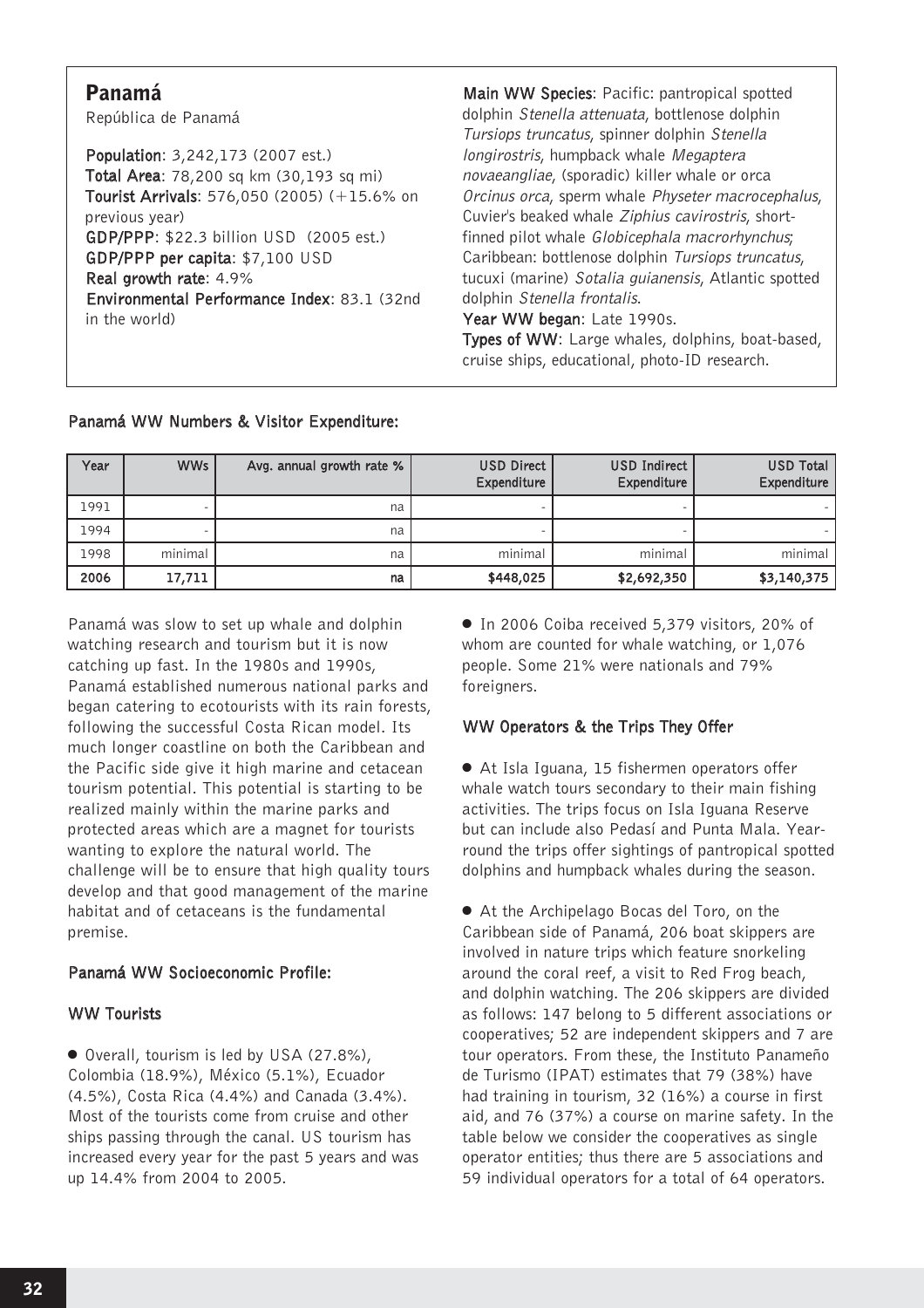#### Panamá WW Breakdown:

| Port or location           | <b>Ops</b> | <b>WWs</b> | % Counted | <b>Unit Price</b> | <b>USD Direct</b><br>Expenditure | <b>USD Indirect</b><br>Expenditure | <b>USD Total</b><br>Expenditure |
|----------------------------|------------|------------|-----------|-------------------|----------------------------------|------------------------------------|---------------------------------|
| Pacific                    |            |            |           |                   |                                  |                                    |                                 |
| Golfo de Panamá/ Contadora | 2          | 160        | 100       | 50                | 8,000                            | 24,000                             | 32,000                          |
| Isla Iguana                | 15         | 900        | 100       | 50                | 45,000                           | 90,000                             | 135,000                         |
| Arch. Las Perlas           | ۰          | incipient  |           |                   |                                  |                                    |                                 |
| Isla Coiba <sup>21</sup>   |            | 1,076      | 20        | 150               | 161,400                          | 242,100                            | 403,500                         |
| Caribbean                  |            |            |           |                   |                                  |                                    |                                 |
| Arch. Bocas del Toro       | 64         | 15,575     | 35        | 15                | 233,625                          | 2,336,250                          | 2,569,875                       |
| Total                      | $81 +$     | 17,711     |           |                   | \$448,025                        | \$2,692,350                        | \$3,140,375                     |

Sources: Latest annual data from individual operator interviews and survey returns.

#### The WW Community

● At least eight communities at present are associated with whale watching. Isla Coiba is a National Park that is the destination for tourists from at least four main communities.

● Panamá has regulations in place to watch whales and dolphins which is potentially helping to improve the management and quality of whale watching since 2006.

● Some 44,500 visitors went to the Archipelago Bocas del Toro in 2006 and of these an estimated 35% (15,575) can be considered dolphin watchers.

## Colombia

República de Colombia

Population: 44,227,550 (2007 est.) Total Area: 1,138,910 sq km (439,736 sq mi) Tourist Arrivals: 933,243 (2005) (+18.0% on previous year) GDP/PPP: \$374.4 billion USD (2006 est.) GDP/PPP per capita: \$8,600 USD Real growth rate: 6.8% Environmental Performance Index: 88.3 (9th in the world)

With 206 boats available in the area, it is urgent to study the impact on the local bottlenose dolphin population. Although the dolphins are not being solely targeted, there is the potential for problems. Also worrisome is the low unit price for the tours, compared to elsewhere in Panamá, which is typical of over-supply scenarios. Only two operators are registered to follow the legislation that regulates whale watch activities.

● Isla Coiba used to be a prison but now it draws tourists as a national park. There is a two-tiered price structure for admission to National Park waters: USD \$20 for foreigners and \$5 for nationals.

Main WW Species: Amazon: Amazon river dolphin or boto Inia geoffrensis, tucuxi Sotalia fluviatilis; west coast: humpback whale Megaptera novaeangliae, bottlenose dolphin Tursiops truncatus, spinner dolphin Stenella longirostris; Caribbean coast: bottlenose dolphin Tursiops truncatus, tucuxi (marine) Sotalia guianensis, Atlantic spotted dolphin Stenella frontalis, Bryde's whale Balaenoptera brydei.

Year WW began: Mid-1980s. Types of WW: Large whales, dolphins, boat-based, land-based, educational, photo-ID research.

#### Colombia WW Numbers & Visitor Expenditure:

| Year | <b>WWs</b> | Avg. annual <sup>22</sup> growth rate % | <b>USD Direct</b><br>Expenditure | <b>USD Indirect</b><br>Expenditure | <b>USD Total</b><br>Expenditure |
|------|------------|-----------------------------------------|----------------------------------|------------------------------------|---------------------------------|
| 1991 | minimal    | na                                      | minimal                          | minimal                            | minimal                         |
| 1994 | 5,000      | na                                      | 250,000                          | 1,668,000                          | 1,918,000                       |
| 1998 | minimal    | na                                      | minimal                          | minimal                            | minimal                         |
| 2006 | 35,000     | 17.6                                    | \$3,125,000                      | \$5,400,000                        | \$8,525,000                     |

21 Isla Coiba tours are general marine nature tours to see birds, turtles and sometimes dolphins; only 20% of the tours are included as WWs. Tours depart from Puerto Mutis, Playa Banco, Playa Aníbal and Santa Catalina. Cost is USD \$125 per day trip plus gasoline and visitors must pay USD \$20 (foreigners) and USD \$5 (nationals) for a National Park entry fee. Estimated average unit price is USD \$150/ person.

22 Shows the average annual increase for the period 1994-2006.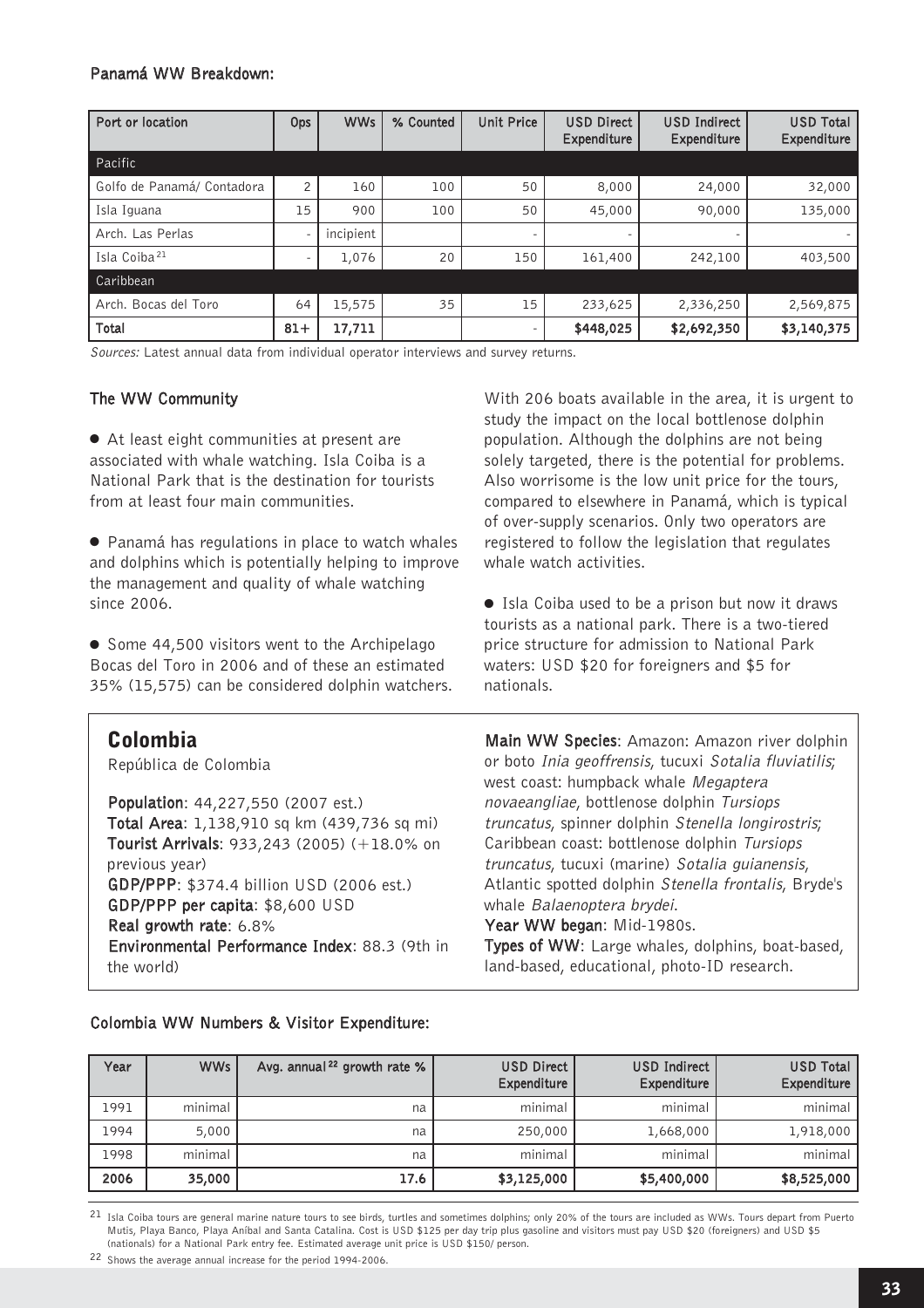Colombia has the potential to offer three distinct cetacean watching possibilities: not only the Pacific and the Atlantic or Caribbean, but the Amazon. Leading the way in terms of cetacean tourism are the substantial dedicated river dolphin tours, with Colombia being one of the best places to see river dolphins in the Amazon basin. Humpback whale watching on the west coast has substantial growth possibilities, too, although the humpback presence overlaps the rainy season in Colombia which affects overall tourism numbers. Researchers are currently exploring cetacean watching possibilities on the Caribbean coast.

For some years, Colombia suffered a decline in tourists from North America and Europe. This did not affect tourism from nearby Ecuador and Venezuela which helped to fill the gap.

Currently, however, tourism numbers are dramatically on the increase, and many people are discovering or re-discovering the natural wonders of the country. Colombia ranks 9th and 2nd among all Latin American countries on the Yale Environmental Performance Index 2008.

#### Colombia WW Socioeconomic Profile:

#### WW Tourists

● Overall, foreign tourists are led by USA (25.2%), Venezuela (12.2%), Ecuador (10.3%), Spain (6.1%).

#### WW Operators & the Trips They Offer

● The operators on the Pacific coast range from fishermen with small boats to hotels that have personnel who can run inflatable boats or pleasure cruisers. Day trips are offered, as well as several-day package trips. WDCS gave a whale watch workshop on the Pacific coast of Colombia for all prospective operators in 1997, organized by Fundación Yubarta.

● For the Colombian Caribbean, there are no tours focusing on whale watching although regular opportunistic sightings of tucuxi (marine) and bottlenose dolphins are made from land and boats in Golfo de Morrosquillo, Santa Marta and Cartagena. In Golfo de Morrosquillo, Fundación Omacha began analyzing the feasibility of whale watching in 2007.

● Substantial river-boat tourism out of Leticia uses a variety of small boats, carrying four passengers each, up to river-boats that take 28 passengers.

| Port or location                                  | <b>Ops</b> | <b>Boats</b>             | <b>WWs</b> | <b>Unit Price</b> | <b>USD Direct</b><br>Expenditure | <b>USD Indirect</b><br>Expenditure | <b>USD Total</b><br>Expenditure |
|---------------------------------------------------|------------|--------------------------|------------|-------------------|----------------------------------|------------------------------------|---------------------------------|
| Pacific                                           |            |                          |            |                   |                                  |                                    |                                 |
| Chocó                                             | 7          |                          | 1,000      | 25                | 25,000                           | 300,000                            | 325,000                         |
| Valle del Cauca: Buenaventura<br>& Bahía Málaga   |            | 80                       | 10,000     | 10                | 100,000                          | 1,500,000                          | 1,600,000                       |
| Amazon                                            |            |                          |            |                   |                                  |                                    |                                 |
| Leticia                                           | 22         | 38                       | 24,000     | 125               | 3,000,000                        | 3,600,000                          | 6,600,000                       |
| Caribbean Coast                                   |            |                          |            |                   |                                  |                                    |                                 |
| Golfo de Morrosquillo, Santa<br>Marta & Cartagena |            | $\overline{\phantom{a}}$ | minimal    |                   | minimal                          | minimal                            | minimal                         |
| Total                                             | 36         | 125                      | 35,000     |                   | \$3,125,000                      | \$5,400,000                        | \$8,525,000                     |

#### Colombia WW Breakdown:

Sources: Latest annual data courtesy Fernando Trujillo, Lilián Flórez-González and based on individual operator interviews and survey returns.

#### The WW Community

● Four main communities or areas are involved in dolphin watching, one in the Amazon and three on the west coast. There is also some dolphin watching in the resorts on the Caribbean coast from Cartagena to Santa Marta, but more on an incidental or accidental basis.

● A whale watch training workshop by Fundación Yubarta and WDCS, the Whale and Dolphin Conservation Society, in 1997, attracted potential whale and dolphin watch stakeholders and helped improve the educational value of whale watching. Since then, whale watching has grown slowly.

● Local people are invited to participate in the research-oriented Amazon dolphin watch tours. The participation is not just information transfer but it provides the rationale for research and the spirit behind it. Involving the community in research teaches respect for the local environment and emphasizes its uniqueness and importance (IFAW, WWF & WDCS 1997).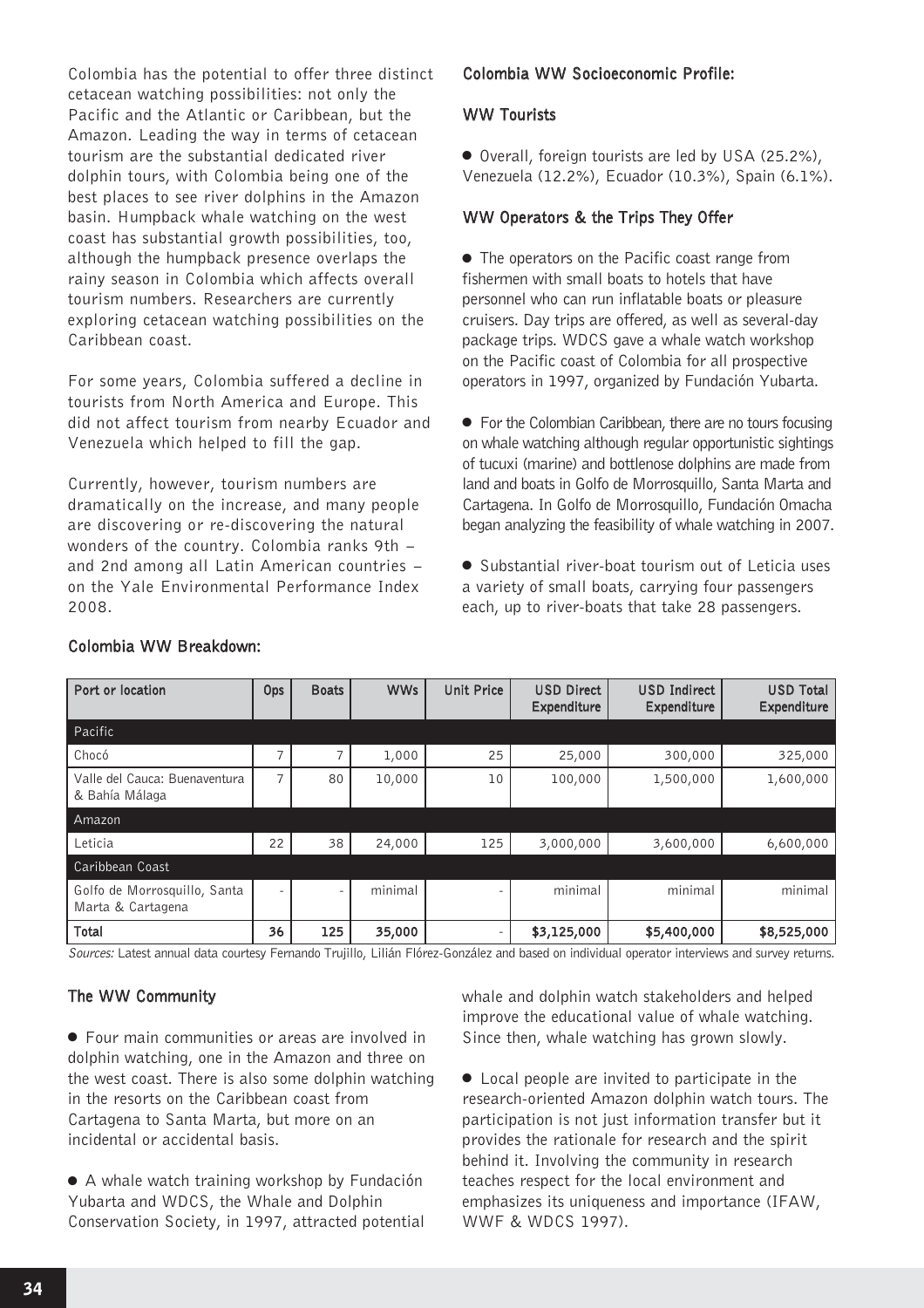# Venezuela

República Bolivariana de Venezuela

Population: 26,084,662 (2007 est.) Total Area: 912,050 sq km (352,144 sq mi) Tourist Arrivals: 706,103 (2005) (+45.2% on previous year) GDP/PPP: \$186.3 billion USD (2006 est.) GDP/PPP per capita: \$7,200 USD Real growth rate: 10.3% Environmental Performance Index: 80.8 (45th in the world)

Main WW Species: Anzoátegui State (Lechería and Paseo Colón) and Sucre State (Mochima): long-beaked common dolphin Delphinus capensis, Bryde's whale Balaenoptera brydei, other tropical dolphins; Aragua State (Bahía de Cata and La Boca de Ocumare): Atlantic

spotted dolphin Stenella frontalis, bottlenose dolphin Tursiops truncatus, (Oct.-Mar.) Bryde's whale Balaenoptera brydei; Mérida (Mérida State) to Puerto Concha (Zulia State): tucuxi (marine/estuarine, locally called tonina del lago) Sotalia guianensis; Mérida to Caño Guaritico and Apure River, Apure State: Amazon (Orinoco) River dolphin or boto (locally called tonina rosada) Inia geoffrensis23; Bolivar State (to Caura and Caroní rivers) and Orinoco River Delta in the Delta Amacuro State: Amazon (Orinoco) River dolphin or boto (locally called tonina rosada) Inia geoffrensis, tucuxi (marine/estuarine, locally called bufeo negro or bufete) Sotalia guianensis; El Guamache, Margarita Island: long-beaked common dolphin Delphinus capensis.

Year WW began: Mid-1980s.

Types of WW: Large whales, dolphins, boat-based, educational, photo-ID research.

| Year | <b>WWs</b> | Avg. annual growth rate % | USD Direct<br>Expenditure | USD Indirect<br>Expenditure | <b>USD Total</b><br>Expenditure |
|------|------------|---------------------------|---------------------------|-----------------------------|---------------------------------|
| 1991 | minimal    | na                        | minimal                   | minimal                     | minimal                         |
| 1994 | minimal    | na                        | minimal                   | minimal                     | minimal                         |
| 1998 | minimal    | na                        | minimal                   | minimal                     | minimal                         |
| 2006 | 9,757      | na                        | \$240,034                 | \$758,625                   | \$998,659                       |

Venezuela WW Numbers & Visitor Expenditure:

Venezuela's complex marine component includes parts of the Amazon and Orinoco basins, as well as the substantial Lake Maracaibo and Gulf of Venezuela, and the extensive, vast Caribbean coast. Whale watching in Venezuela, especially of dolphins, is widespread and some operators count on 25 to nearly 30 years experience. Although Venezuela has some whale populations as well as dolphins, few tourists are interested in watching whales. Mochima, a national park, accounts for more than half of dolphin watching in Venezuela. Some tours include elements special to Venezuela, such as trips to meet Anaconda serpents, but in other areas the pink river dolphins are attraction enough. Venezuela is the only place in Latin America where the marine tucuxi dolphin Sotalia guianensis swims into fresh water including Lake Maracaibo and up to 800 km upstream in the Orinoco. The Caribbean coastline and numerous islands offer an area for future growth in whale watching. Whale watching has recently shown success in attracting tourists around Margarita Island. Since 2003, whale watch training courses have been given along the coast, and future

whale watch workshops are in the planning stages for some of the interior areas of Venezuela.

#### Venezuela WW Socioeconomic Profile:

#### WW Tourists

● Overall, tourists to Venezuela are led by the USA (16.5%), Germany (13.6%), Netherlands (11.8%), Canada (6.6%), UK (6.1%), Italy (5.6%), Colombia (5.1%), France (4.3%) and Argentina (3.7%). US tourism fell after 2001 but has recently recovered to near 2001 levels. Overall, Venezuelan tourism has grown rapidly since 2001. North America holds a 25.2% market share while Europe has a 54.2% market share.

● In general, European tourists prefer to see the boto or Amazon (Orinoco) River dolphins while the coastal dolphins appeal to Venezuelans.

● In Mochima National Park (northeastern Venezuela) which attracts more than half of the

<sup>23</sup> In Venezuela, there is some confusion surrounding the species commonly referred to in English as the Amazon River dolphin, species *Inia geoffrensis*. Only a small portion of the Amazon River is in Venezuela. Most of the "Amazon River dolphins" in Venezuela are in fact found in the Orinoco River basin. Therefore, in Venezuela, we will refer to this dolphin as the Amazon (Orinoco) River dolphin or boto. Of course, there are also various local names, some of which are mentioned.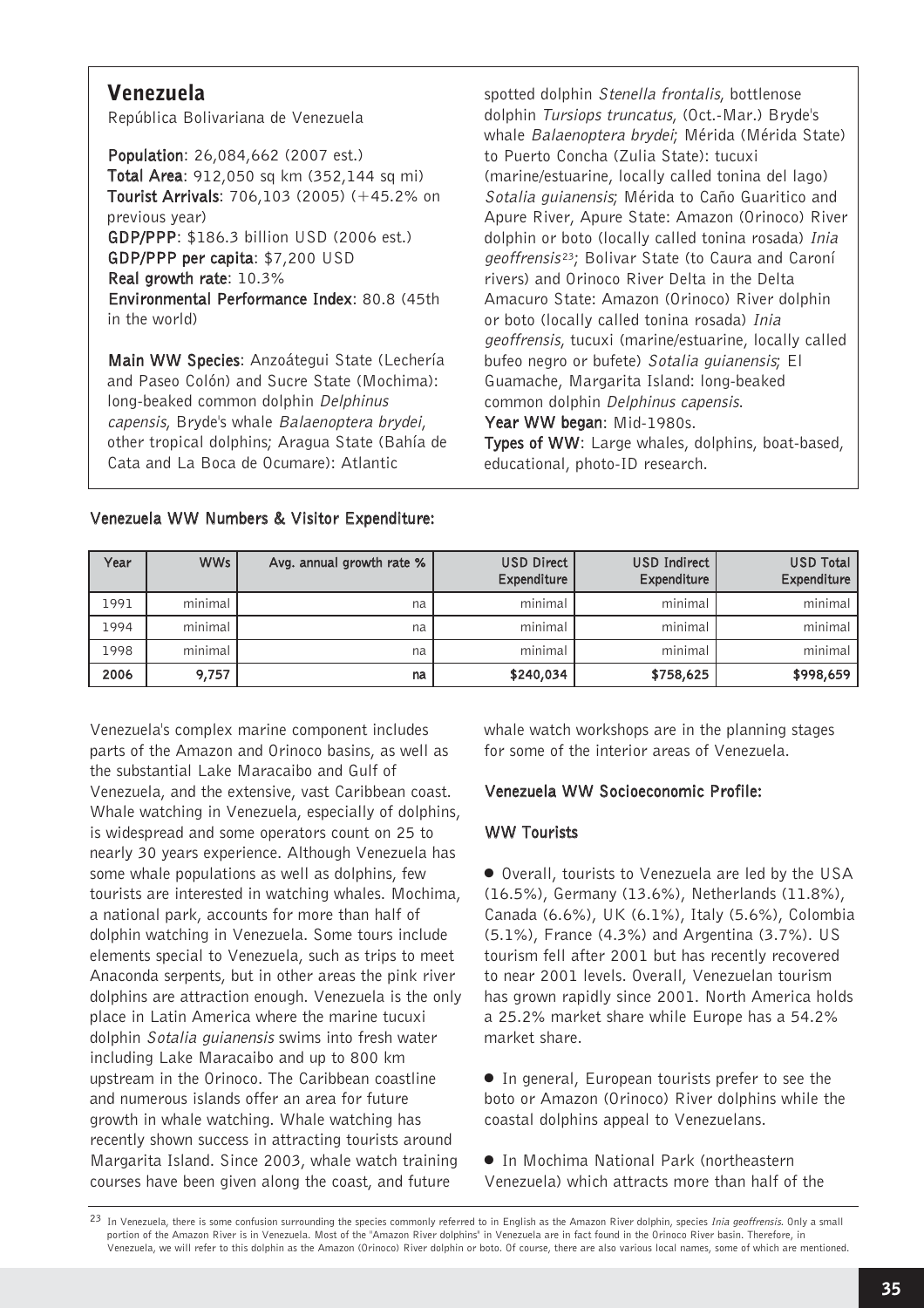whale watchers in Venezuela, a preliminary survey (21 participants) indicated that 76% of participants were Venezuelans; 62% were professionals and 30% business persons. 62% came to watch dolphins because of personal recommendations from previous passengers. Satisfaction was very high and 100% would repeat, recommend the experience to others and intend to go dolphin watching in other parts of the country (Bolaños-Jiménez et al. 2007a).

#### WW Operators & the Trips They Offer

● At least 123 operators offer tours that include dolphins and sometimes, on the coast, whales, too, although tours specifically to see whales are not undertaken. Dolphins are seen regularly as part of diving and marine nature tours, as well as jungle ecotours through the Orinoco basin.

● The Cumaná tour operators, based in the capital of the State of Sucre, hire fishermen from Mochima Town to do their dolphin watch tours.

● In the State of Bolivar, three places offer dolphin tours on the river. At Ciudad Bolivar, a dozen operators have organized as a union called Bolivar Promotours with a website. Brochures and stickers

have been distributed to sensitize the local community to river dolphins.

● In Mérida, in the Venezuelan Andes, most tour operators offer wildlife trips to the Venezuelan plains in the Guaritico Wildlife Refuge and inside the Apure River in search of river dolphins. One of the most unusual dolphin/wildlife watching tours is the "Llanos Tour" which is mainly oriented for the search of the Anaconda serpent Eunectes murinus. More than 90% of tourists come from Europe. The tour lasts 4 days and, occasionally, tour operators join efforts to be able to offer a trip, exchanging passengers with each other to fill the trips.

● The Catatumbo wildlife tours last 2 days and include dolphins and other wildlife. The tour is inexpensive with lodging in a "palafito" of the National Parks Institute, where passengers sleep in hammocks.

● Mérida is the only place where foreign tourists account for most of the customers. Tour operators offer special discounts to passengers paying in foreign currency. Several operators here also operate a lodge-like guesthouse.

| Port or location                                                                           | <b>Ops</b>     | <b>WWs</b> | % Counted | <b>Unit Price</b> | <b>USD Direct</b><br>Expenditure | <b>USD Indirect</b><br>Expenditure | <b>USD Total</b><br>Expenditure |
|--------------------------------------------------------------------------------------------|----------------|------------|-----------|-------------------|----------------------------------|------------------------------------|---------------------------------|
| Lechería, Puerto la Cruz,<br>Anzoátegui State                                              | $3 - 4$        | 1,320      | 100       | 30                | 39,600                           | 178,200                            | 217,800                         |
| Paseo Colón, Puerto la Cruz,<br>Anzoátegui State                                           | $20 - 30$      | 800        | 50        | 8                 | 6,400                            | 48,000                             | 54,400                          |
| Mochima, Sucre State                                                                       | $60 +$         | 5,200      | 100       | 12                | 62,400                           | 312,000                            | 374,400                         |
| Mérida to Puerto Concha,<br>Zulia State                                                    | 12             | 112        | 25        | 77                | 8,624                            | 11,760                             | 20,384                          |
| Mérida to Apure State:<br>Wildlife Refuge Caño<br>Guaritico, & San Vicente,<br>Apure River | $10 +$         | 80         | 10        | 130               | 10,400                           | 8,400                              | 18,800                          |
| Bahía de Cata, Aragua State                                                                | $\overline{3}$ | 120        | 100       | 10                | 1,200                            | 3,600                              | 4,800                           |
| La Boca de Ocumare,<br>Aragua State                                                        | $3 - 5$        | 441        | 100       | $10 - 20$         | 5,100                            | 19,845                             | 24,945                          |
| Bolivar State (to Caura<br>River) & Orinoco River Delta<br>in Delta Amacuro State          | $10 - 12$      | 184        | 50        | 130-210           | 31,310                           | 19,320                             | 50,630                          |
| El Guamache, Margarita<br>Island                                                           | $2+$           | 1,500      | 100       | 50                | 75,000                           | 157,500                            | 232,500                         |
| Total                                                                                      | 123-138        | 9,757      |           |                   | \$240,034                        | \$758,625                          | \$998,659                       |

#### Venezuela WW Breakdown:

Sources: Annual data courtesy Jaime Bolaños, Sociedad Ecológica Venezolana Vida Marina (Sea Vida). Calculations based on 2006, or 2007 if 2006 unavailable. Adjustments have been made in "% Counted" for nature tours that are only partly whale watching. Indirect expenditure is based on estimates for daily rates in each region multiplied by 1.5 to cover average time spent on the tour, with allowances for visitors' length of stay and purpose for travel.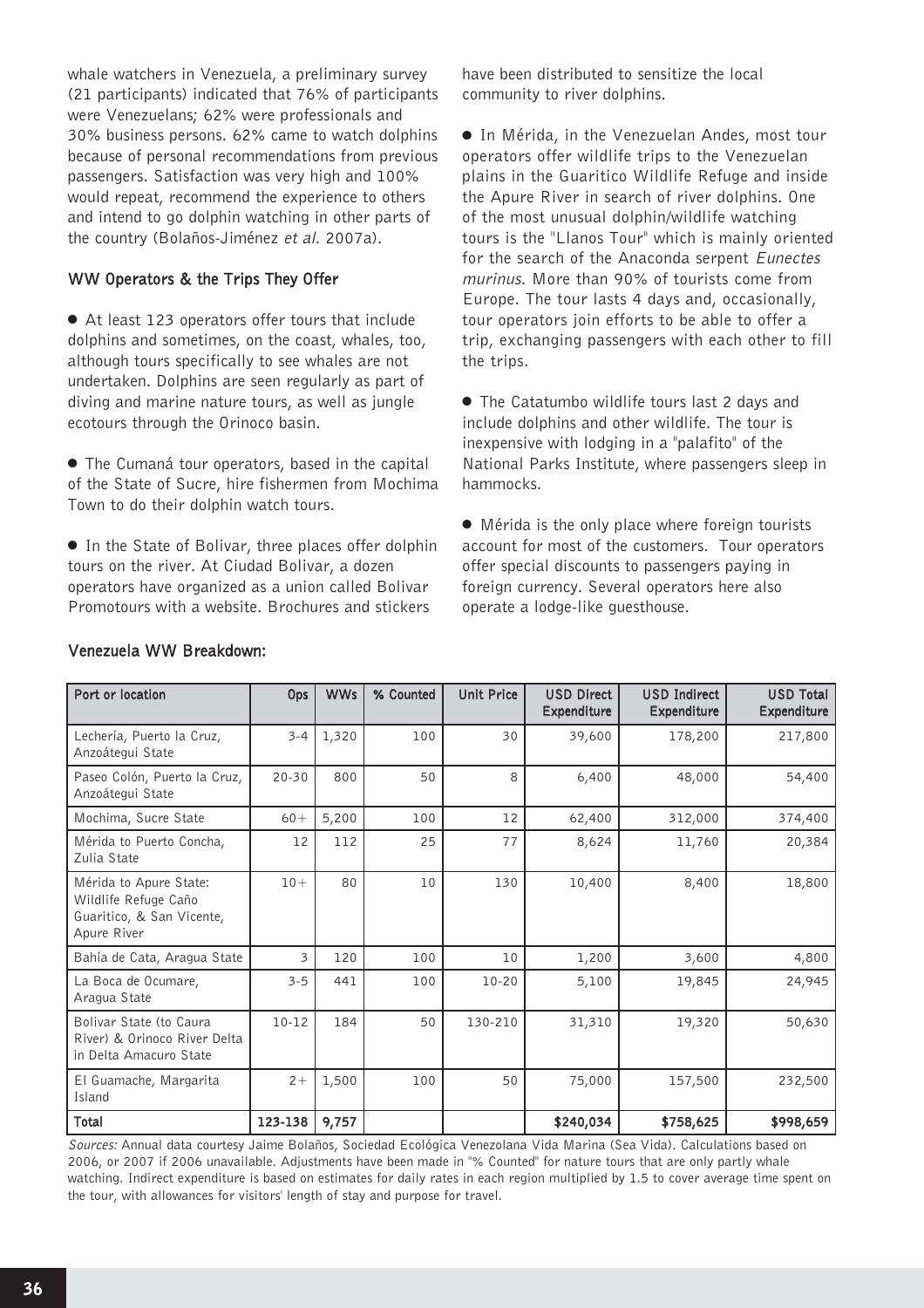#### The WW Community

● At least eight communities are currently offering tours which feature or include dolphin watching.

● Since 2001, Sea Vida, a local research-based NGO, has been promoting responsible whale watching in Aragua State (Bolaños-Jiménez et al. 2007b). A whale watchers' code of conduct has been developed and proposals for regulations have been made at the national level.

● Since 2003, Sea Vida has organized six training courses on whale watching and ecological aspects of local cetaceans, with national and international support (Bolaños-Jiménez et al. 2007b). The last one in September 2007, was organized by Sea Vida and Fondo Argentino de Cooperación Horizontal (FOAR) with support from the Ministerio del Poder Popular para Ciencia y Tecnología, Fundacite Aragua, Consejo de Educación Ambiental del Estado de Aragua and Universidad Pedagógica Experimental Libertador - Instituto Universitario Rafael Escobar Lara.

● The Ministerio del Poder Popular para Ciencia y Tecnología and Fundacite Aragua have three national programs promoting whale watching to become successful on a scientific and commercial level (Silva-Hernández et al. 2007, Villarroel-Marín and Bolaños-Jiménez 2007). As part of this effort, research projects have been initiated to obtain baseline information on species presence and the biologicalecological aspects necessary for good management.

● The Rufford Foundation, WDCS, Fundación Cethus and FOAR (Argentina) are supporting community whale watch workshops with Sea Vida and other organizations to be held in 2008. Locations include Puerto Concha, Mérida, Mochima and Ciudad Bolívar. Most operators have said they are willing to participate in workshops or meetings to exchange experiences. In 2008, there will also be a series of at least 12 training seminars in the cities of Cagua, Maracay and Bahía de Cata (Aragua State) as part of a project for empowering local communities for responsible whale watching. Sea Vida also has an agreement with the UNEFA University at Cagua which is offering internships to tourism students.

# Ecuador

República del Ecuador

Population: 12.2 million (2007 est.) Total Area: 283,560 sq km (109,483 sq mi) Tourist Arrivals: 860,784 (2005) (+5.1% on previous year) GDP/PPP: \$61.52 billion USD (2006 est.) GDP/PPP per capita: \$4,500 USD Real growth rate: 4.1% Environmental Performance Index: 84.4 (22nd in the world)

Main WW Species: Galápagos: bottlenose dolphin Tursiops truncatus, Bryde's whale Balaenoptera brydei, sperm whale Physeter macrocephalus, shortfinned pilot whale Globicephala macrorhynchus; mainland coast: humpback whale Megaptera novaeangliae, bottlenose dolphin Tursiops truncatus, pantropical spotted dolphin Stenella attenuata, killer whale or orca, Orcinus orca, various tropical dolphins. Amazon: Amazon river dolphin or boto Inia geoffrensis, tucuxi Sotalia fluviatilis. Year WW began: Early 1980s.

Types of WW: Large whales, dolphins, boat-based, cruise ships, land-based, educational, photo-ID research.

| Year | <b>WWs</b> | Avg. annual growth rate % | USD Direct<br>Expenditure | USD Indirect<br>Expenditure | <b>USD Total</b><br>Expenditure |
|------|------------|---------------------------|---------------------------|-----------------------------|---------------------------------|
| 1991 | 5,020      | na                        | 15,060,000                | minimal                     | 15,060,000                      |
| 1994 | 6,650      | 9.8                       | 15,100,000                | 200,000                     | 15,300,000                      |
| 1998 | 11,610     | 15.0                      | 19,700,000                | 3,650,000                   | 23,350,000                      |
| 2006 | 42,900     | 17.8                      | \$50,229,000              | \$10,053,700                | \$60,282,700                    |

#### Ecuador WW Numbers & Visitor Expenditure:

Ecuador's golden jewel, the Galápagos Islands, welcomes high-spending wildlife tourists. The Galápagos Islands were opened to organized, controlled tourism in 1970, becoming one of the first international ecotourism destinations. The

attraction has grown steadily until today more than 140,000 tourists a year are visiting the islands. Debate rages over the ideal number of tourists  $$ some say it should be much lower, but one thing is certain, there is a limit beyond which the resource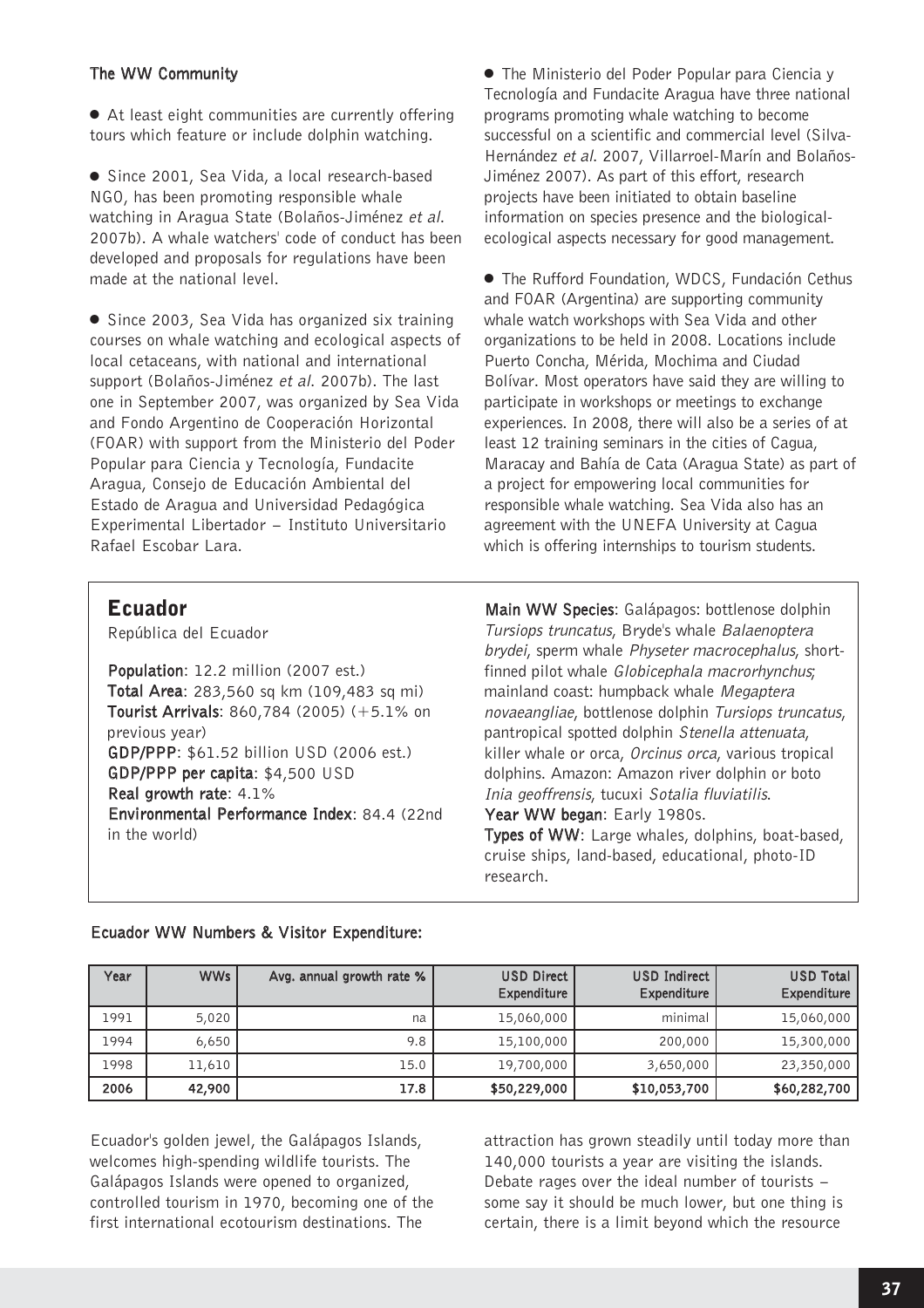and the value of the resource degrades considerably, making everyone losers. If this feedback loop were to be activitated, the Galápagos could suffer a serious economic downturn in tourism, in addition to the ecological consequences. For now, fueled by swelling ranks of North American baby boomers eager to travel to ever more exotic locales, Galápagos tourism provides a major source of income for the country. Whale watching is only a small feature of Galápagos tourism but the traffic from incoming Galápagos tourists, a target natural history audience, has substantial high-spending spin-off effects for general tourism as well as for whale watching. Every tourist must travel through and stay in mainland Ecuador usually for at least a couple days; many visitors make side trips to other Ecuadorean treasures such as the Amazon, the high cities in the Andes, and the coast where whale watching is also on offer.

On the other hand, many budget-conscious tourists opt to go to coastal Ecuador if they cannot afford the Galápagos. Created in 1979, Machalilla National Park, including Isla de la Plata, an island just off the coast, is sometimes referred to as the poor man's alternative to the Galápagos. Satisfaction with the marine wildlife here, however, is high. Dedicated whale and dolphin watching began along the coast of Ecuador in the early 1980s but didn't really start taking off until the 1990s. It is now a firm part of coastal tourism with the strong draw of the humpback whales and special events such as whale festivals in Machalilla National Park which alone draws 10,000 people a year. This, rather than the Galápagos, has become the center for whale watching activities in Ecuador, including associated photo-ID research, education and community awareness.

#### Ecuador WW Socioeconomic Profile:

#### WW Tourists

● Overall tourism to Ecuador is led by Perú (24.4%), USA (22.0%), Colombia (19.1%), Spain (4.6%), UK (2.6%), Germany (2.4%) and Chile (2.1%). For all of Europe, the market share in 2005 was 17.6%, up 13.8% on the previous year.

● In 2005, whale watch tourists for humpback whale watching at Machalilla National Park were comprised of roughly 75% foreigners and 25% Ecuadoreans. Foreigners are represented by Europeans, especially British, French, Dutch and German (46.3%), Americans-Canadians (19.9%) and other Latin Americans (7.9%) (Weinhäupl 2005). Visitors to the park were 59% workers and 41% students with a median age of 26 and 56% female, 44% male.

● At Machalilla National Park tourists pay USD \$15-30 for the tour and an additional USD \$20 for park admission. Visitor satisfaction was high with 90% finding that the trip matched their hopes and was worth the money, with high appreciation of the guide. Whales were mentioned by 48% of the tourists as giving them the most pleasure in their visit, compared to birds at nearly 40% and other species 6% (Weinhäupl 2005).

#### WW Operators & the Trips They Offer

● Ecuador has 28 dedicated whale watch operators, mostly taking people to see humpback whales along the coast. The Machalilla National Park and other nearby coastal Ecuador trips are day trips offered Jun.-Sept. to see mainly humpback whales aboard fishing boats, fiberglass launches, and small, comfortable cruisers (capacity 16 PAX) specially designed for whale watching. At no cost, Machalilla operators help Ecuadorean researchers who work on the boats throughout the season.

● Two operators offer dedicated trips to the jungle to see the river dolphins, especially the Amazon River dolphin but also sometimes tucuxi. One is a cruise boat, the other a backpackers' tour. Small groups of 24 passengers each are taken to the confluence of the Aguarico and Napo rivers and the Yasuni and Napo rivers, as well as to Lagarto Cocha Lake. The number of trips expanded greatly in 2008. The trips also feature sightings of the giant otters at Jatumcocha Lake.

● At least 80 operators offer trips to the Galápagos which are typically  $7$ -day  $+$  journeys aboard a wide range of yachts and small motor cruisers carrying 6 to 90 passengers. These are not dedicated whale watch tours, but nature tours which include regular dolphin sightings between the islands and whale sightings especially in the Canal Bolívar between Fernandina and Isabela and in the area west of Isabela Island. Several cruise ships (Polares, Santa Cruz, Isabela, among others) include in their itineraries a special tour "Búsqueda de Ballenas" (Searching for Whales) and will spend a day or more to look for the whales as part of the trip. Cost of Galápagos cruises ranges from USD \$71 for a day trip to USD \$650/ day worked out over 7 days on a luxury cruise (USD \$4500). In 2006 there were 140,000 visitors to the Galápagos. The portion for whale watching is counted as 10%, or 14,000 passengers, spending an average of USD \$3,500 each on a 7-day cruise, with \$500 for additional expenses.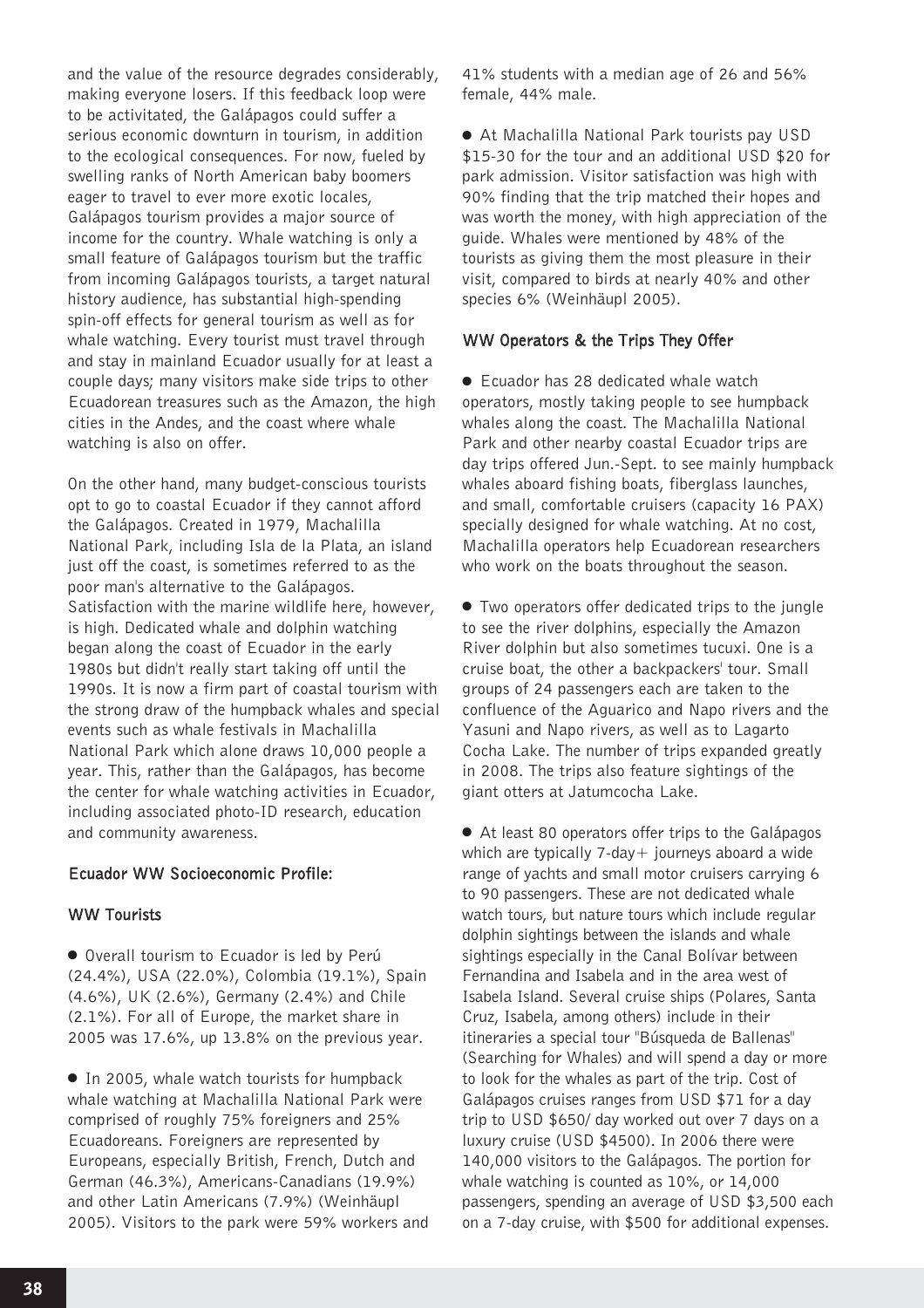#### Ecuador WW Breakdown:

| Port or location                                          | Ops            | <b>WWs</b> | % Counted | Unit Price | <b>USD Direct</b><br>Expenditure | <b>USD Indirect</b><br>Expenditure | <b>USD Total</b><br>Expenditure |
|-----------------------------------------------------------|----------------|------------|-----------|------------|----------------------------------|------------------------------------|---------------------------------|
| Machalilla National Park <sup>24</sup>                    | 22             | 20,000     | 100       | 30         | 600,000                          | 2,250,000                          | 2,850,000                       |
| Salinas                                                   | 15             | 5,000      | 100       | 25         | 125,000                          | 312,500                            | 437,500                         |
| Guayas & Salango, Ecuador<br>$-$ land-based <sup>25</sup> | ۰              | 1,800      | 100       | $\Omega$   |                                  | 25,200                             | 25,200                          |
| Galápagos Marine Reserve <sup>26</sup>                    | 80             | 14,000     | 10        | 71-4500    | 49,000,000                       | 7,000,000-<br>15,600,000           | 56,000,000                      |
| Amazon: dedicated dolphin<br>trips                        | $\overline{c}$ | 100        | 100       | 1,240      | 124,000                          | 16,000                             | 140,000                         |
| Amazon - river trips &<br>jungle lodges                   | Several        | 2,000      | 10        | 190        | 380,000                          | 450,000                            | 830,000                         |
| Total                                                     | $119+$         | 42,900     |           |            | \$50,229,000                     | \$10,053,700                       | \$60,282,700                    |

Sources: Latest annual data courtesy Cristina Castro, Ben Haase, individual operator interviews and survey returns.

#### The WW Community

● Seven communities play a part in whale watching along the coast of Ecuador (especially Manabí province, including Machalilla National Park, La Plata island, Santa Elena Peninsula, Sua) as well as in the Galápagos and the Amazon region.

● Coastal whale watching has effectively taken off since the designation of Ecuador's coastal waters as a whale sanctuary in 1989. The Galápagos Marine Reserve dates from 1959.

● Ecuador's protected areas provide a powerful demonstration to local people and communities in Ecuador about the value of conserving wildlife and natural habitats. People from all over the world have paid large amounts of money for their once in a lifetime tour to see Ecuador's wonders. The small towns in Machalilla National Park chose environmental protection over industrial development and expansion as an alternative economic strategy for local residents.

● Capturing tourist expenditure in the Amazon is a challenge according to local guides and researchers. Many river-boat trips are self-contained. The best opportunities for capturing local funds and gaining community support for tourism are the jungle lodges.

● Puerto López has had considerable community benefits from whale watch tourism. Prior to the early 1990s it was a quiet fishing town. Through the 1980s, approximately 3,000 visitors a year came to visit the Machalilla National Park. In 1994, humpback whale watching along the coast started to take off, attracting 1,630 whale watchers, mostly to Machalilla National Park and Isla de la Plata. In 1997, there were 5 hotels, 4 restaurants and 7 whale watch operators. The humpback whale festival which began in Puerto López in 1999 is largely credited with raising the numbers of park visitors to the current more than 30,000 a year. As of 2008, there were 32 hotels, 13 restaurants and 22 whale watch operators with 30 boats. Total number of dedicated whale watchers is currently 20,000 per season with 10,000 people attending the annual festival, 70% locals and 30% from outside the country. For more about the benefits from these and other whale festivals, see Table 2.

<sup>&</sup>lt;sup>24</sup> An estimated 20,000 visitors to the park see humpback whales. 11 operators go whale watching only; 11 operators go whale watching as well as hiking on Isla de la Plata. Visitation to the general area including the 3 port towns within the park, Salango, Puerto López and Puerto Cayo, amounts to 50,000 per year.

<sup>25</sup> Humpback whales in season can be seen from up to 10 hotels along the Ecuadorean coast. Two hotels promote it, receiving 30 guests/ day in high season (Jul.-Aug.). Indirect expenditure is counted in the charge from rooms USD \$12-20. One hotel has a special whale lookout and charges \$2 more.

<sup>26</sup> 140,000 visited the Galápagos Marine Reserve. 10% is taken as a conservative estimate of whale watching. Expenditure shown also represents 10% of official Park numbers. The spread of USD \$7-15.6 million represents 2 separate estimates. For the table, calculations are included only for the lower, conservative number. Galapagos numbers are based on "Galápagos en riesgo" in Watkins and Cruz 2007. http://www.darwinfoundation.org/files/library/pdf/2007/Galapagos\_en\_Riesgo\_7-4-07-ES.pdf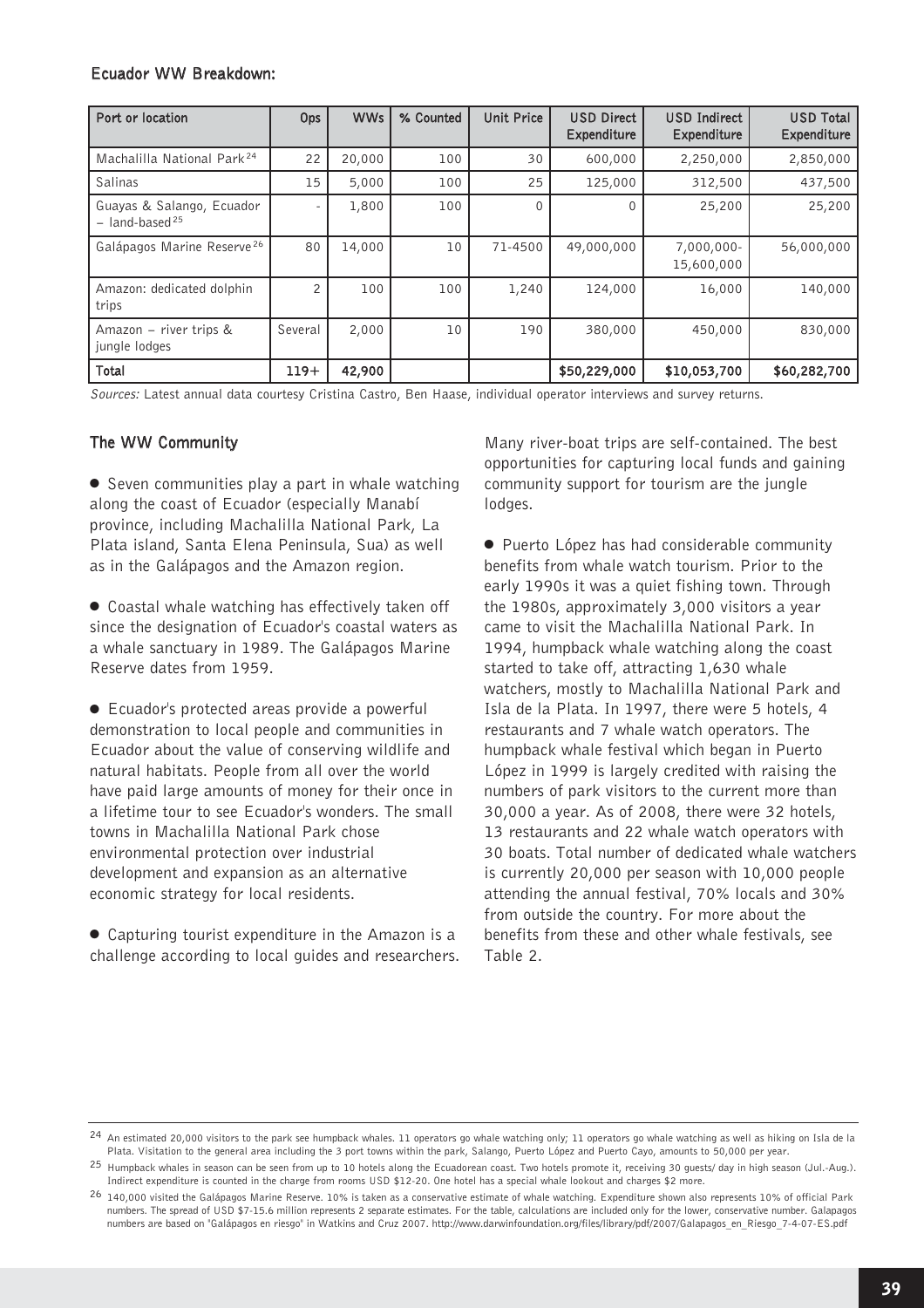| Perú<br>República del Perú                  | Main WW Species: Amazon River: Amazon River<br>dolphin or boto Inia geoffrensis, tucuxi Sotalia<br>fluviatilis; coastal waters: bottlenose dolphin Tursiops |
|---------------------------------------------|-------------------------------------------------------------------------------------------------------------------------------------------------------------|
| Population: 28,674,757 (2007 est.)          | truncatus and less often or further from shore: dusky                                                                                                       |
| Total Area: 1,285,220 sq km (496,223 sq mi) | dolphin Lagenorhynchus obscurus, common dolphin                                                                                                             |
| Tourist Arrivals: 1,486,005 (2005) (+16.4%  | Delphinus spp, Burmeister's porpoise Phocoena                                                                                                               |
| on previous year)                           | spinipinnis, humpback whale Megaptera novaeangliae,                                                                                                         |
| GDP/PPP: \$169.5 USD (2005 est.)            | sperm whale Physeter macrocephalus, Bryde's whale                                                                                                           |
| GDP/PPP per capita: \$6,100 USD             | Balaenoptera brydei, other cetaceans.                                                                                                                       |
| Real growth rate: 5.8%                      | Year WW began: 1985.                                                                                                                                        |
| Environmental Performance Index: 78.1 (59th | Types of WW: Large whales, dolphins, porpoises, boat-                                                                                                       |
| in the world)                               | based, land-based, educational, photo-ID research.                                                                                                          |

| Year | <b>WWs</b> | Avg. annual growth rate % | <b>USD Direct</b><br>Expenditure | <b>USD Indirect</b><br>Expenditure | <b>USD Total</b><br>Expenditure |
|------|------------|---------------------------|----------------------------------|------------------------------------|---------------------------------|
| 1991 | 27         | na                        | 40,000                           |                                    | 40,000                          |
| 1994 | 150        | 77.1                      | 360,000                          | 90,000                             | 450,000                         |
| 1998 | 531        | 37.2                      | 64,000                           | 17,000                             | 81,000                          |
| 2006 | 586        | 1.2                       | \$120,632                        | \$114,800                          | \$235,432                       |

Perú WW Numbers & Visitor Expenditure:

Perú has recently undergone a unique experiment to promote dolphin watching along the coast to provide replacement income for fishermen who previously caught the dolphins for the fish market, as well as to stimulate local interest in protecting the dolphins and their habitat (see Case Study 2). There had been several attempts to start dolphin watching along the coast in the 1980s and 1990s, but this was difficult in part due to the large numbers of dolphin catches. As recently as the mid-1990s, the number of dolphins and porpoises killed was recorded at 20,000 per year (Van Waerebeek and Reyes 1994). Following the legal banning of dolphin hunting and dolphin consumption in 1996, the number of small cetacean mortalities decreased to 3,000 or fewer, but dolphin meat could still be found on the black market (Rose 2006). In Apr. 2006, Humane Society International (HSI) joined with the Perú Tourism Board, National Police (Tourism & Ecology Dept.), US State Department and Mundo Azul to initiate a series of seven workshops ranging from regional stakeholder and specialist marine wildlife police enforcement workshops to national conferences with government ministries and international speakers (see Table 3). Case studies on whale watching were presented along with a legal framework, practical proposals and a blueprint for how to set up sustainable high quality whale watching specifically tailored for Perú (Hoyt 2007a, b). (See Case Study 2.)

Since the final whale and dolphin watching workshop in Feb. 2007, dolphin watching has started up in a limited way along the coast, and the prospects are encouraging. The bottlenose dolphin population density along the coast is very high and offshore there are multiple cetacean possibilities including the chance of sighting rare beaked whale species. In recent decades, beaked whale species new to science have been found in the waters off Perú and northern Chile.

In Aug. 2007 an earthquake destroyed the infrastructure as well as many people's lives in Paracas and nearby towns, close to one of the key dolphin areas. It remains to be seen how long it takes to rebuild. It may thus be difficult to judge the true success of the workshops for some time; basic assistance is needed before any expansion of whale watching can occur. Meanwhile, other areas in Latin America and other parts of the world are borrowing the blueprint created in and for Perú, and putting it to work.

#### Peru WW Socioeconomic Profile:

#### WW Tourists

● Most of the dolphin watchers have been Americans. Overall, tourism to Perú is led by Chile (23.7%), USA (19.6%), Ecuador (5.9%), Bolivia (4.8%), UK (4.1%), Spain (3.9%), France (3.6%), Argentina (3.6%), Colombia (3.3%), Brazil (2.9%), Germany (2.8%). Canada (2.2%) and Japan 2.2%).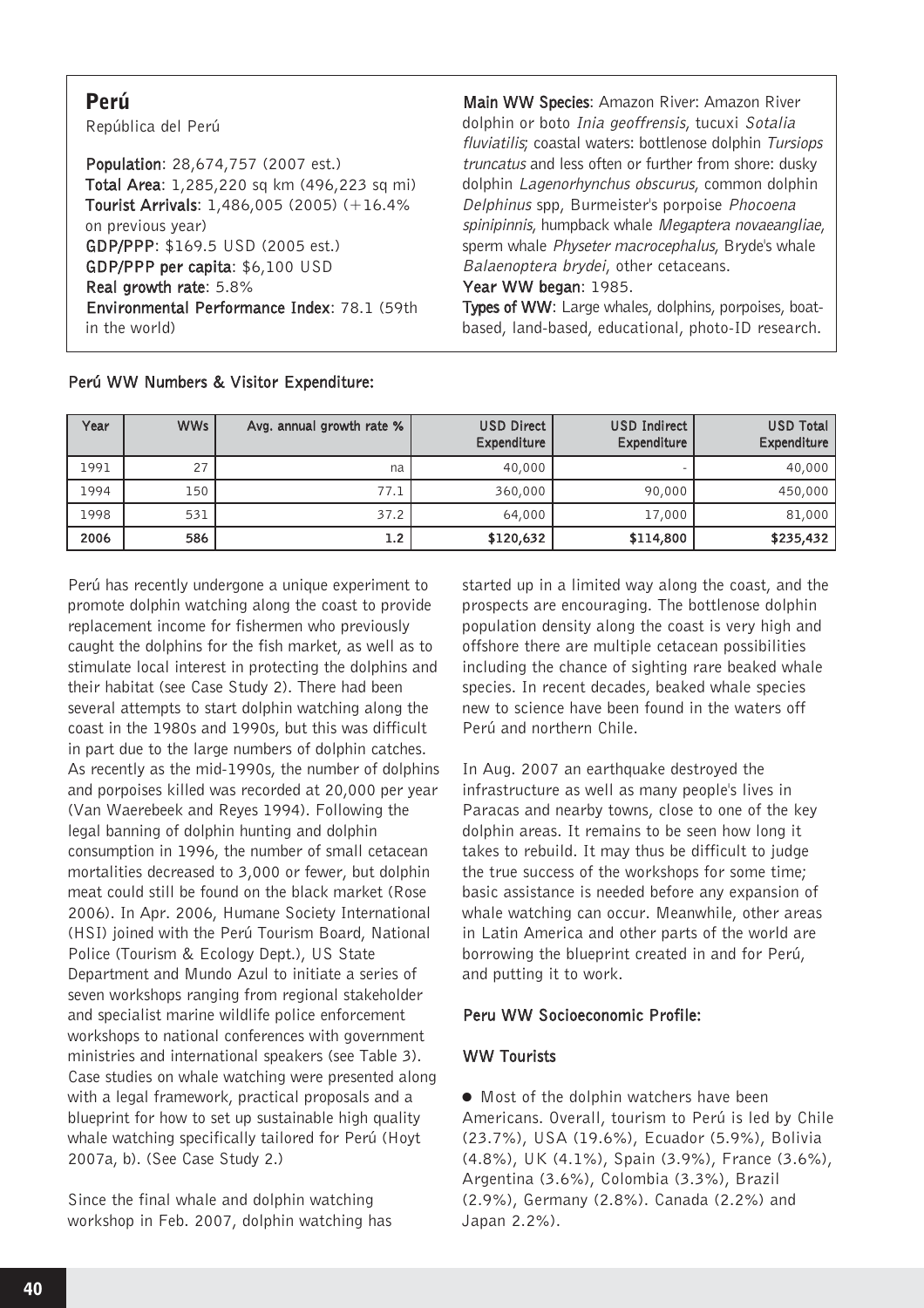#### WW Operators & the Trips They Offer

● Beginning in the mid-1980s, Oceanic Society Expeditions, an American ecotour operator specializing in dolphin and whale watch tours, operated high quality research trips open to the public in the Pacaya-Samiria National Reserve area of the Perúvian Amazon. However, these tours stopped for various reasons several

years ago, though it is hoped they will re-start by 2009.

● A pelagic bird watching tour operator has offered some guided whale watch trips every year, both dedicated and others partly bird-watching trips.

● A dedicated dolphin-watch operation along the coast south of Lima, beginning in 2007, introduced people to dolphin conservation and research with one-day and extended tours.

| Port or location                               | Ops     | <b>WWs</b>               | % Counted | Unit Price | USD Direct<br>Expenditure | <b>USD Indirect</b><br>Expenditure | <b>USD Total</b><br>Expenditure |
|------------------------------------------------|---------|--------------------------|-----------|------------|---------------------------|------------------------------------|---------------------------------|
| Coastal                                        | 3       | 86                       | 100       | 125-2600   | 25,632                    | 4,800                              | 30,432                          |
| Paracas: Sea lions &<br>seabirds <sup>27</sup> | Many    | $\overline{\phantom{a}}$ |           |            |                           |                                    |                                 |
| Amazon: dedicated dolphin<br>trips             |         | Τo<br>resume<br>2009     | 100       |            |                           |                                    |                                 |
| Amazon - river trips &<br>jungle lodges        | Several | 500                      | 10        | 190        | 95,000                    | 110,000                            | 205,000                         |
| <b>Total</b>                                   | $10+$   | 586                      |           |            | \$120,632                 | \$114,800                          | \$235,432                       |

Perú WW Breakdown:

Sources: Latest annual data from individual operator interviews and survey returns.

#### The WW Community

● A pilot project (2008) by Mundo Azul and fishermen from Pucusana, a small port 60 km south of Lima, is offering tours to see dolphins, sea lions and seabirds.

● The whale watch blueprint pioneered the involvement of wide sectors of the community in several coastal regions of Perú, as well as from top down administrators and ministries concerned with dolphin conservation and marine tourism (see Case Study 2 for more information).

#### Case Study 2. The Peruvian Experiment: Blueprint for Creating New Whale Watching in Coastal Perú

How would you start from scratch if you wanted to set up high quality whale or dolphin watching in a community? In 2006, the Humane Society International commissioned a blueprint to show how to accomplish this. Specific application was to be given to coastal Perú, but the blueprint was designed and written up to be universal.

The 14-point blueprint is presented in loosely chronological order as a practical "task list" of what needs to be done to ensure the successful development of high quality, sustainable whale watching. However, many steps can be done simultaneously or begun opportunistically, depending on the situation.

The blueprint is envisioned as a plan to be adopted initially at the national level and then developed into a working plan by a community or group of communities that undertake to start whale watching ideally aided by national and international direction, funding, coordination and implementation as needed. Following are the key tasks which need to be addressed in order to develop high quality, sustainable whale watching:

Initial planning and assessment (researchers, NGOs and government representatives take the lead; other stakeholders to assist)

- 1. Identify and form a planning group to refine and approve a draft working plan (national, regional and/or local) starting from the 14 step plan presented here.
- 2. Devise and implement stakeholder involvement strategies.
- 3. Organize baseline research on whales and dolphins.

 $^{27}$  This was counted as partly dolphin watching in the past but the quality has declined and since Aug. 2007, an earthquake in the region has devastated local tourism.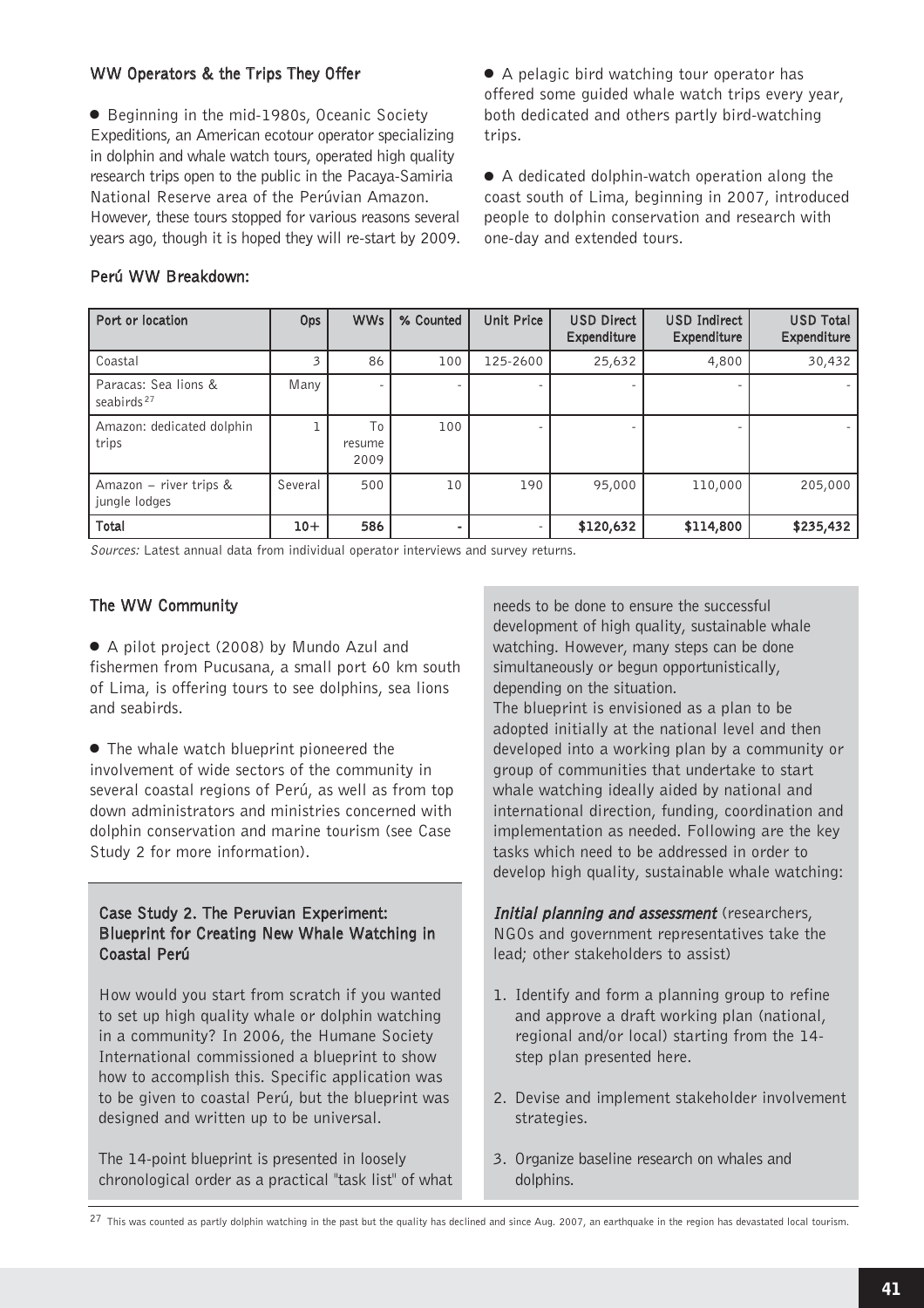4. Complete an environmental impact assessment (EIA) and a socioeconomic assessment.

**Marketing and tour design** (tourism agencies, operators and supporting businesses to take the lead; other stakeholders to assist)

- 5. Analyze the infrastructure available for tourism and identify gaps. Commission a tourism scoping document/feasibility study for current and possible future local attractions.
- 6. Commission a tourism marketing analysis (including visitor background and expectations).
- 7. Design the whale watching/ marine ecotourism tours or "tour products".
- 8. Shape the brand and overall marketing plan for the community/region.

**Focus on business** (operators and supporting businesses and tourism agencies take the lead; other stakeholders assist)

- 9. Set up business development, training and assistance programs and hold whale watch operator workshops.
- 10. Develop business plans for sustainable whale watching. Pay particular attention to valueadding techniques and impact-lowering strategies.

**Management of the resource** (government including tourism agencies as well as NGOs and researchers take the lead; other stakeholders assist)

- 11. Set the overall policies for managing the industry (licensing of operators, boats; making regulations). Set the upper limits for whale watching.
- 12. Examine the legal tools for managing the industry and implement them.
- 13. Embed education and research, as well as monitoring of the development of whale watching (to determine the impact of the animals being watched).
- 14. Develop a sustainability evaluation mechanism, both self-evaluation and periodic outside evaluation (including consideration of a big picture sustainability analysis.)

This 14-step plan is the core blueprint. A fuller description of each point, with positive and negative examples, is provided in the full document (Hoyt 2007a, b). The individual points of the plan and the details need to be fully adapted to the situation and conditions in specific countries and then tailored to the appropriate coastal communities, through the process of stakeholders adapting a nationally-approved plan to their own local community. In fact, without making most of the benefits accrue to local communities, a sustainable industry is impossible.

In Perú, the blueprint was only part of the process to help set up dolphin watching as a sustainable business. The other main part was an attempt to enforce Perú's existing environmental laws against killing dolphins. The Humane Society International with the Peruvian Tourism Board, the National Police (Tourism & Ecology Dept.), Mundo Azul and US State Dept. backing, adopted a strategy to sponsor:

- three regional workshops to alert local police about the presence of illegal dolphin meat in local markets and to train them to conduct dolphin meat raids;
- raids on markets where dolphin meat was illegally being sold, as well as development of an electronic database of illegal vendors to help control local black markets;
- three regional workshops to raise public awareness of the importance of protecting dolphins and to explore the feasibility of dolphin watching as an economic alternative using the blueprint; and
- a national conference to explore the development of a Peruvian whale and dolphin watch strategy with national government departments. The resulting National Strategy for the Development of Whale and Dolphin Watching in Perú (Estrategia para el Desarrollo del Turismo de Observación de Cetáceos en Perú) (Austermühle 2007) is designed to help small operators get started in the industry and outlines how such an ecotourism industry could develop in Perú.

Note: Adapted from Hoyt (2007a, b). See Table 3 for more information on the workshops.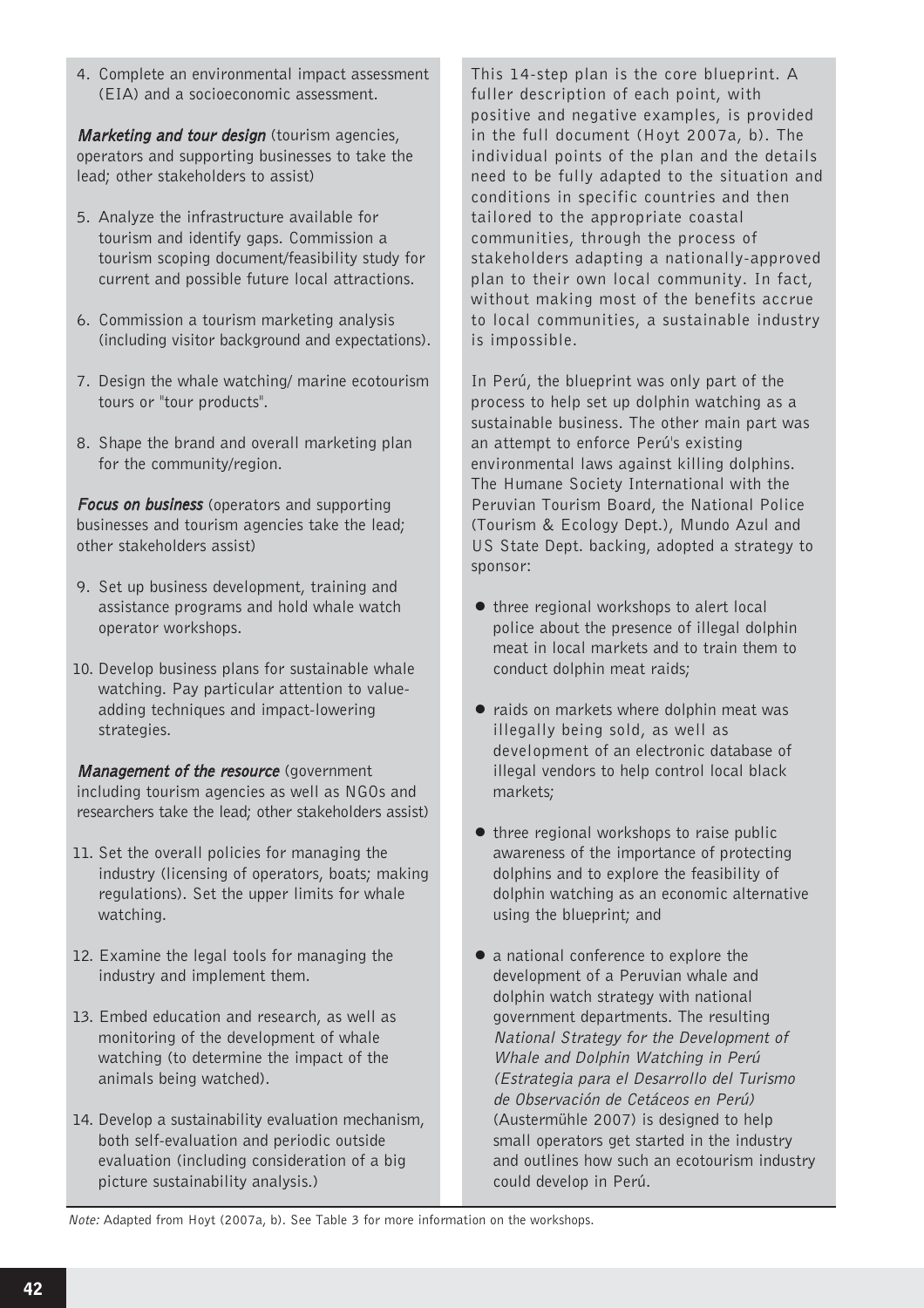# Bolivia

República de Bolivia

Population: 9,119,152 (2007 est.) Total Area: 1,098,580 sq km (424,164 sq mi) Tourist Arrivals: 400,000 (2005) GDP/PPP: \$23.73 billion USD (2005 est.) GDP/PPP per capita: \$2,700 USD Real growth rate: 3.4%

#### Environmental Performance Index: 64.7 (110th in the world)

Main WW Species: Amazon River: Amazon (Bolivian) river dolphin or bufeo Inia boliviensis. Year WW began: Early 2000s. Types of WW: Dolphins, boat-based, photo-ID research.

| Year | <b>WWs</b> | Avg. annual growth rate % | <b>USD Direct</b><br>Expenditure | USD Indirect<br>Expenditure | <b>USD Total</b><br>Expenditure |
|------|------------|---------------------------|----------------------------------|-----------------------------|---------------------------------|
| 1991 |            | na                        |                                  |                             |                                 |
| 1994 |            | na                        |                                  |                             |                                 |
| 1998 |            | na                        |                                  |                             |                                 |
| 2006 | 400        | na                        | \$76,000                         | \$90,000                    | \$166,000                       |

#### Bolivia WW Numbers & Visitor Expenditure:

Land-locked Bolivia has outstanding dolphin watching opportunities in its central Amazon region. Formerly considered a subspecies of the Amazon River dolphin, the recently designated river dolphin of Bolivia has the highest encounter rates recorded in the Amazon which is a positive reflection of the healthy environmental status of the region (Aliaga-Rossel et al. 2006). A few boat excursions are already offering dolphin sightings as part of overall nature tours on the river.

Ecotourism has not been encouraged by the country which has had years of economic and social instability but as the country recovers, the potential to draw dedicated high-spending ecotourists to Bolivia with its 22 national parks (covering 15.6% of the country) is substantial (Euromonitor International 2007). With modest national government support, several communities in the central Bolivian Amazon are already starting to turn to tourism to sustain the community and protect local areas.

# Guyana

Cooperative Republic of Guyana

Population: 769,095 (2007 est.) Total Area: 214,970 sq km (83,000 sq mi) Tourist Arrivals: Data not available GDP/PPP: \$2.895 billion USD (2005 est.) GDP/PPP per capita: \$3,800 USD

#### Bolivia WW Socioeconomic Profile:

#### WW Tourists

● At present Bolivia is usually a stop on a multicountry tour. The national tourism industry is trying to change the perception to make Bolivia a destination in its own right. Part of that will be an effort to find pioneer ecotourists, as well as historical and cultural tourists, and to include dolphins, the local bufeo.

#### WW Operators & the Trips They Offer

● Small river-boat trips in the Mamoré River and its tributaries are at present the only offerings. Prices vary but USD \$190/ passenger is a minimum amount for a one to several-day tour on the river. Only 10% of the estimated tour numbers are counted for the purposes of seeing river dolphins.

#### The WW Community

● The potential benefits for communities are yet to be examined.

Real growth rate: -2.5% Environmental Performance Index: 64.8 (108th in the world)

Main WW Species: Tucuxi (marine) Sotalia guianensis. Year WW began: No Commercial WW. Types of WW: No WW.

Guyana has tucuxi dolphins along its coasts and in the rivers but no formal dolphin watching has yet developed.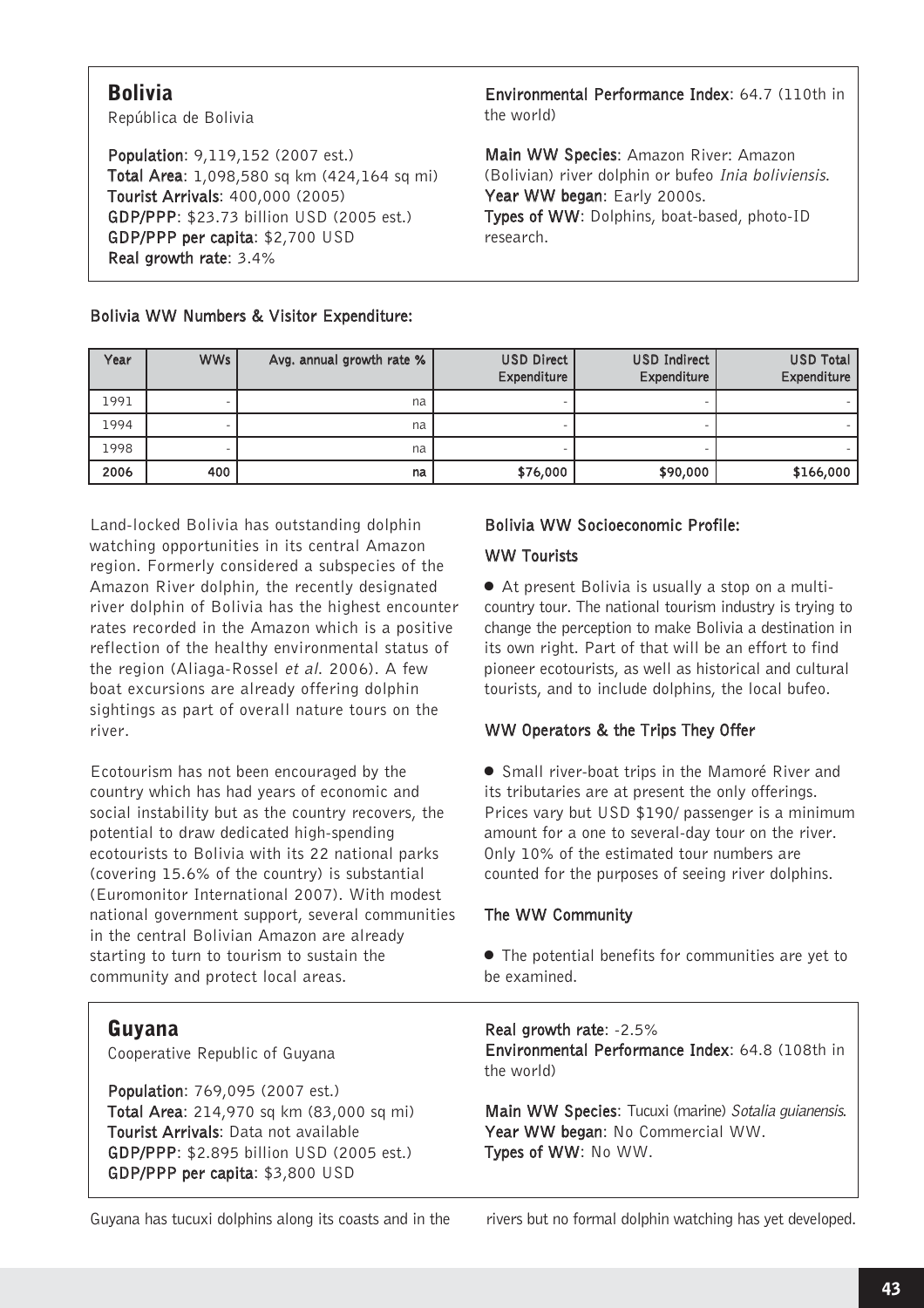#### Guyana WW Socioeconomic Profile:

#### WW Tourists

● Overall tourism to Guyana is led by the US

### Suriname

Republiek Suriname

Population: 470,784 (2007 est.) Total Area: 163,270 sq km (63,039 sq mi) Tourist Arrivals: 160,022 (2005) (+16.1% on previous year) GDP/PPP: \$2.081 billion USD (2005 est.) GDP/PPP per capita: \$4,100 USD Real growth rate: 2% Environmental Performance Index: No data available.

(51.5%) and Canada (13.6%). North America's market share is 65.1%, the Caribbean 23.0% and Europe is 7.5%. Tourism has grown steadily since 2001 but declined by 4.4% from 2004 to 2005.

Main WW Species: Tucuxi (marine) Sotalia guianensis. Year WW began: 2004. Types of WW: Dolphins, boat-based, land-based, educational, photo-ID research.

#### Suriname WW Numbers & Visitor Expenditure:

| Year | <b>WWs</b> | Avg. annual growth rate % | USD Direct<br>Expenditure | USD Indirect<br>Expenditure | USD Total<br>Expenditure |
|------|------------|---------------------------|---------------------------|-----------------------------|--------------------------|
| 1991 |            | na                        |                           |                             |                          |
| 1994 |            | na                        | -                         |                             |                          |
| 1998 |            | na                        |                           |                             |                          |
| 2006 | 1,906      | na                        | \$88,292                  | \$9,530                     | \$97,822                 |

Regular dolphin watch trips are offered by local boatmen and the Dolphin Programme of the Green Heritage Fund Suriname that is run by volunteers. The trip makes an ideal day excursion for people visiting Paramaribo and it is likely that dolphin and whale watching awareness will continue to grow here.

#### Suriname WW Socioeconomic Profile:

#### WW Tourists

● Overall, tourism to Suriname is led by the Netherlands (58.4%), French Guiana (12.6%), Guyana (8.3%), Brazil (3.7%), US (2.9%) and China (1.6%). European tourism has a 62.0% market share, largely due to the Netherlands followed by France, Belgium and Germany. All South American countries hold a 25.1% share.

#### WW Operators & the Trips They Offer

● The Green Heritage Fund Dolphin Programme has weekly data collection trips open to local paying volunteers as well as visitors. They collect data on dolphins and on the estuary ecosystem in the Suriname River.

● Tour operators offer official river-boat trips to see the dolphins and other wildlife, but three times as many trips are offered by small local boats.

#### The WW Community

● At present the trips provide local income to boatmen whether on official or unofficial trips, with official trips going once a week and unofficial three times a week. Each boat driver earns about USD \$91 but must pay fuel at a little more than \$1 a litre. On the official trips, the local company charges USD \$75 per person and they carry an average of four tourists with gross revenues of USD \$300 per trip, and earnings after expenses of \$209 per trip.

● Current work to dredge the Suriname River where the dolphins are found does not bode well for protection of their habitat. The local environmental group, the Green Heritage Fund, facilitates the dolphin research and other dolphin watching trips in the river to monitor the tucuxi and the river ecosystem but their comments criticizing the dredging proposal do not seem to have been taken seriously. Suriname is relatively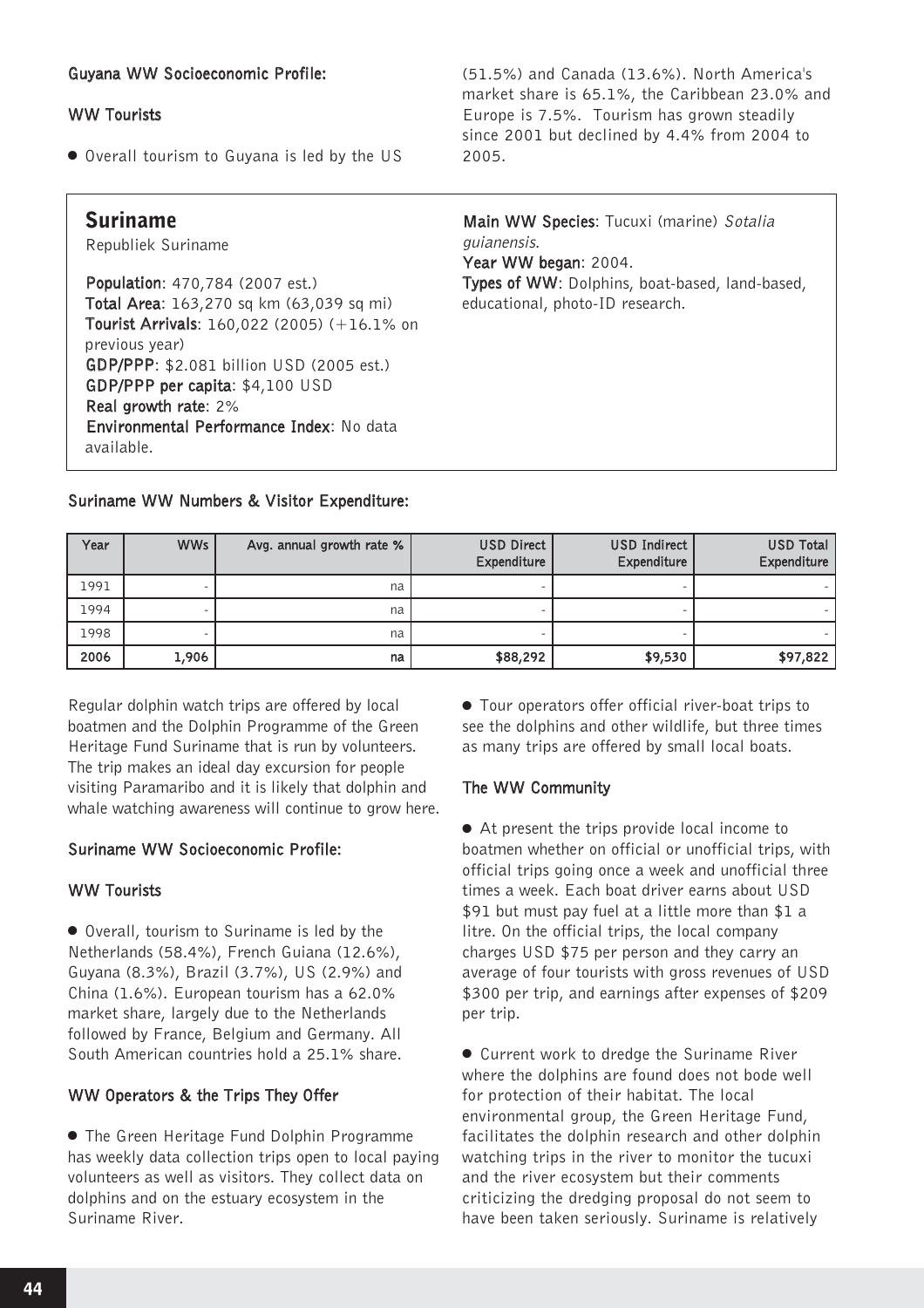undeveloped for tourism but there is tremendous promise. If tours are developed with care and Suriname promotes a positive ecologically friendly image, Suriname's marine wildlife including the dolphins could help support local people in a sustainable way through marine ecotourism.

| <b>French Guiana</b>                                           | Main WW Species: Tucuxi (marine) Sotalia                                                              |
|----------------------------------------------------------------|-------------------------------------------------------------------------------------------------------|
| La Guyane Française                                            | guianensis, bottlenose dolphin Tursiops truncatus.                                                    |
| (Overseas Department of France)                                | Year WW began: No commercial WW.<br>Types of WW: Informal/private only.                               |
| Population: 203,321 (2007 est.)                                |                                                                                                       |
| Total Area: 91,000 sq km (35,135 sq mi)                        | Local researchers report that tucuxi dolphins can                                                     |
| Tourist Arrivals: 65,000 (2002, most recent<br>year available) | be seen every day from shore but that there is<br>currently no interest from local people in engaging |
| GDP/PPP: \$1.551 billion USD (2003 est.)                       | in dolphin watching tourism. If a market can be                                                       |
| GDP/PPP per capita: \$8,300 USD                                | found, the potential would be substantial.                                                            |
| Real growth rate: Data not available.                          |                                                                                                       |
| Environmental Performance Index: Data not<br>available.        |                                                                                                       |
| French Guiana WW Socioeconomic Profile:                        | • Overall tourism is led by France (63.0%),                                                           |

WW Tourists

Martinique (15.0%) and Guadeloupe (8.0%). The only numbers, as reported to WTO, date from 2002.

#### Brazil

República Federativa do Brasil

Population: 190,010,647 (2007 est.) Total Area: 8,511,965 sq km (3,286,470 sq mi) Tourist Arrivals: 5,358,170 (2005) (+11.8% on previous year) GDP/PPP: \$1616 billion USD (2006 est.) GDP/PPP per capita: \$8,600 USD Real growth rate: 2.8% Environmental Performance Index: 82.7 (34th in the world)

Main WW Species: Amazon basin: Amazon river dolphin or boto Inia geoffrensis, tucuxi Sotalia fluviatilis; Fernando de Noronha: spinner dolphin Stenella longirostris, (Jul.-Oct.) humpback whale Megaptera novaeangliae; Abrolhos and north Bahia (Jul.-Oct.): humpback whale *Megaptera novaeangliae*, minke whale Balaenoptera acutorostrata, rough-toothed dolphin Steno bredanensis, bottlenose dolphin Tursiops truncatus; Anhatomirim/Florianópolis: tucuxi (marine) Sotalia guianensis; Imbituba, Santa Catarina State: (Jul.-Nov.) southern right whale Eubalaena australis, (year-round) bottlenose dolphin Tursiops truncatus; Laguna (year-round, best Mar.-May): bottlenose dolphin Tursiops truncatus; Imbé/ Tramandaí: bottlenose dolphin Tursiops truncatus; Rio Grande/São José do Norte: bottlenose dolphin Tursiops truncatus.

Year WW began: Early 1980s (Fernando de Noronha); mid-1980s (Amazon); early to mid-1990s (Bahia and Santa Catarina).

Types of WW: Large whales, dolphins, boat-based, land-based, cruise ships, educational, photo-ID research.

| Year   | <b>WWs</b> | Avg. annual growth rate % | USD Direct<br>Expenditure | USD Indirect<br>Expenditure | <b>USD Total</b><br>Expenditure |
|--------|------------|---------------------------|---------------------------|-----------------------------|---------------------------------|
| 1991   | minimal    | na                        | minimal                   | minimal                     | minimal                         |
| 1994   | 175,000    | na                        | 2,500,000                 | 6,250,000                   | 8,750,000                       |
| 199828 | 167,107    | $-1.1$                    | 4,071,000                 | 7,243,000                   | 11,314,000                      |
| 2006   | 228,946    | 4.0                       | \$6,316,288               | \$25,190,550                | \$31,506,838                    |

#### Brazil WW Numbers & Visitor Expenditure:

<sup>28</sup> The decline in numbers from 1994 and 1998 is largely due to the decision to count the Santa Catarina Island numbers of tucuxi dolphin watchers more

conservatively as 50% instead of 100%. If they were counted as 100% in 1998, the total number of whale watchers would have been 287,107. See also footnote 47.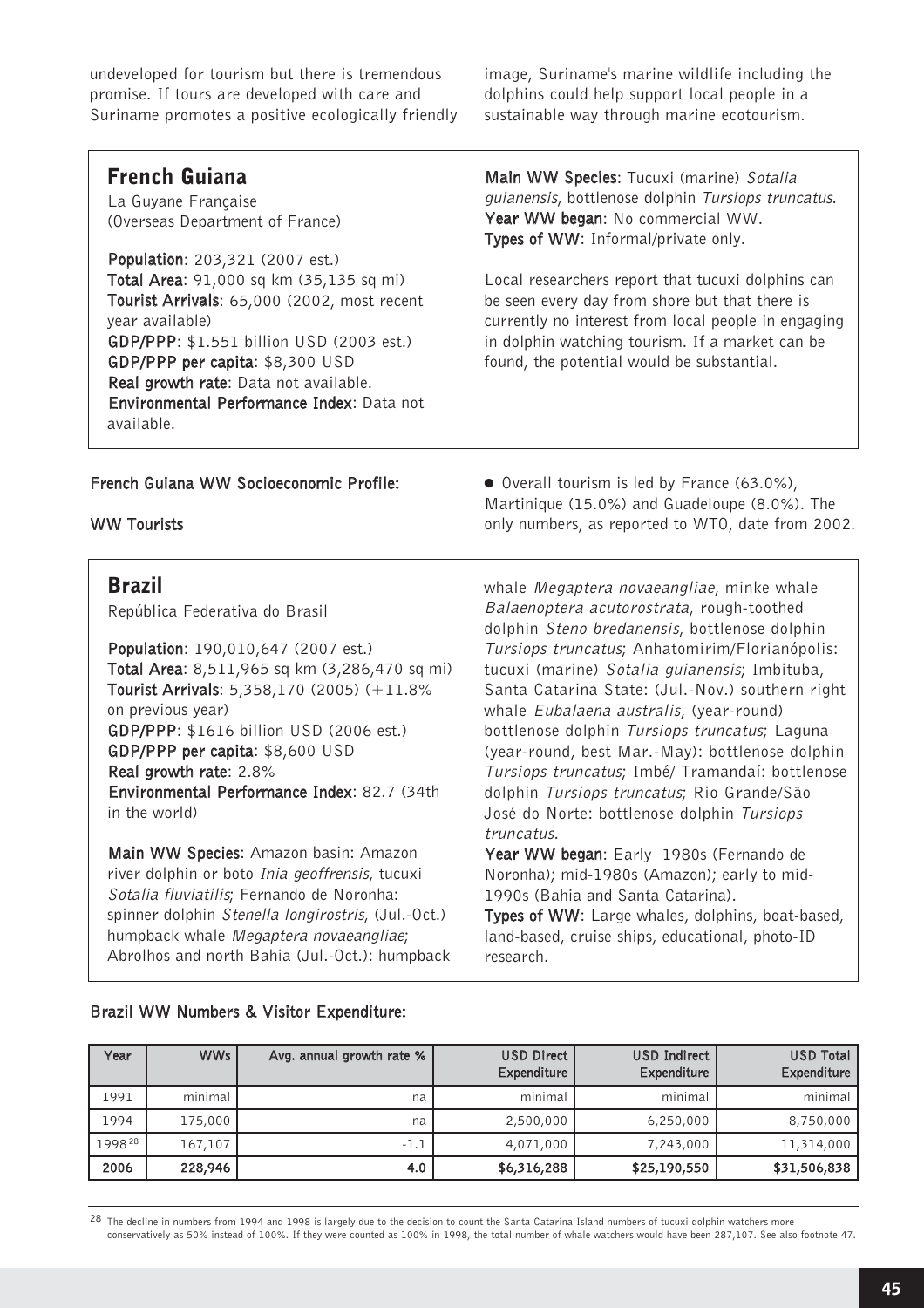The most successful whale watching in Brazil has grown under the watchful, guiding efforts of dedicated researchers and marine protected area management - Fernando de Noronha, Abrolhos, and Imbituba. The main exception to this is Anhatomirim in Santa Catarina State in southeastern Brazil. Studies of dolphin reactions to the large volume of tourists at Anhatomirim have shown some problems that need to be addressed if tourism here is to contribute to cetacean conservation as high quality whale watching and to the standard found in many other areas in Latin America.

Brazil has outstanding potential for future development of whale watching with a diversity of cetaceans and places to watch them. In recent decades, considering the size of its economy compared to other countries, Brazil had captured a comparatively low percentage of the world tourism dollar, but this is changing as the infrastructure and variety of accommodation and travel options have increased.

#### Brazil WW Socioeconomic Profile:

#### WW Tourists

● Overall, Brazilian tourism from abroad is led by Argentina (18.5%), USA (14.8%), Portugal (6.7%), Uruguay (6.4%), Germany (5.8%), Italy (5.7%) and France (4.7%). European tourism has a 39.1% market share, followed by South America at 37.6% and North America at 17.6%.

● At Fernando de Noronha, representing a 31% market share of whale watching in Brazil, 82% of the tourists were from Brazil and 18% international. 55% of them were female. According to tourist interviews, 70% were dedicated whale watchers going specifically for (20%) or partly because (50%) of the presence of the dolphins, while 30% decided on the spot to go whale watching.

● At Praia do Forte, Bahia, the most popular humpback whale watching spot in Brazil, 35% of the whale watchers were from Brazil and 65% were international. International whale watchers came from the UK (44%), Spain (26%), Germany (10%), Italy (5%), France (5%), Portugal (5%) and Switzerland (3%). An estimated 60% of visitors here went whale watching impulsively while 40% went to Praia do Forte partly (30%) or entirely (10%) to go whale watching.

● Tourists watching dolphins at Anhatomirim are mainly Brazilians and visiting Argentines.

#### WW Operators & the Trips They Offer

● Whale watch operators at Praia do Forte, Bahia, use experienced guides, typically with three years' training in ecotourism and a biology as well as tourism background. The tours from Praia do Forte have captured most of the humpback whale watching market from Bahia State to Abrolhos Bank. In 2007, 2 operators expanded to 4. By contrast in Caravelas, despite a high concentration of whales, whale watching had difficulty expanding due to poor tourism infrastructure and greater distance of humpbacks from the coast (Cipolotti et al. 2005).

● Amazon river-boat tours have the potential to contribute to local tourism if the boats and crew are local. Week-long trips can cost USD \$500-1500. Luxury cruises can cost more than \$250/ day but many of these ships are not locally owned, although they still employ at least some local people. River-boat tours are not dedicated toward the river dolphins, with few exceptions, most of which are located across the borders in Perú, Colombia or Ecuador. However, the river dolphins are a feature of most trips and are some of the easier wildlife species to see.

● Some 16 mainly schooners carry up to 300 passengers per trip in daily year-round tours departing Florianópolis for the Bay of Dolphins at the Environmental Protection Area of Anhatomirim. These are not dedicated dolphin trips, but they include frequent tucuxi dolphin sightings.

| Port or location     | Ops                      | <b>Boats</b> | <b>WWs</b> | % counted | <b>Unit Price</b> | <b>USD Direct</b><br>Expenditure | USD Indirect<br>Expenditure | <b>USD Total</b><br>Expenditure |
|----------------------|--------------------------|--------------|------------|-----------|-------------------|----------------------------------|-----------------------------|---------------------------------|
| River dolphins       |                          |              |            |           |                   |                                  |                             |                                 |
| Amazon <sup>29</sup> | $\overline{\phantom{0}}$ |              | 10,000     | 10        | 190               | 1,900,000                        | 2,250,000                   | 4,150,000                       |
| Spinner dolphins     |                          |              |            |           |                   |                                  |                             |                                 |
| Fernando do Noronha  | 20                       | 30           | 70,000     | 100       | 25                | 1,750,000                        | 8,750,000                   | 10,500,000                      |

#### Brazil WW Breakdown:

29 Amazon trips include jungle lodges, canoes and cruise ships of all sizes. These are not dedicated dolphin trips so only 10% is counted as the cetacean portion. 10% of 100,000 foreign tourists coming to Amazonas and the other Brazilian Amazon states represents a conservative estimate of dolphin watchers.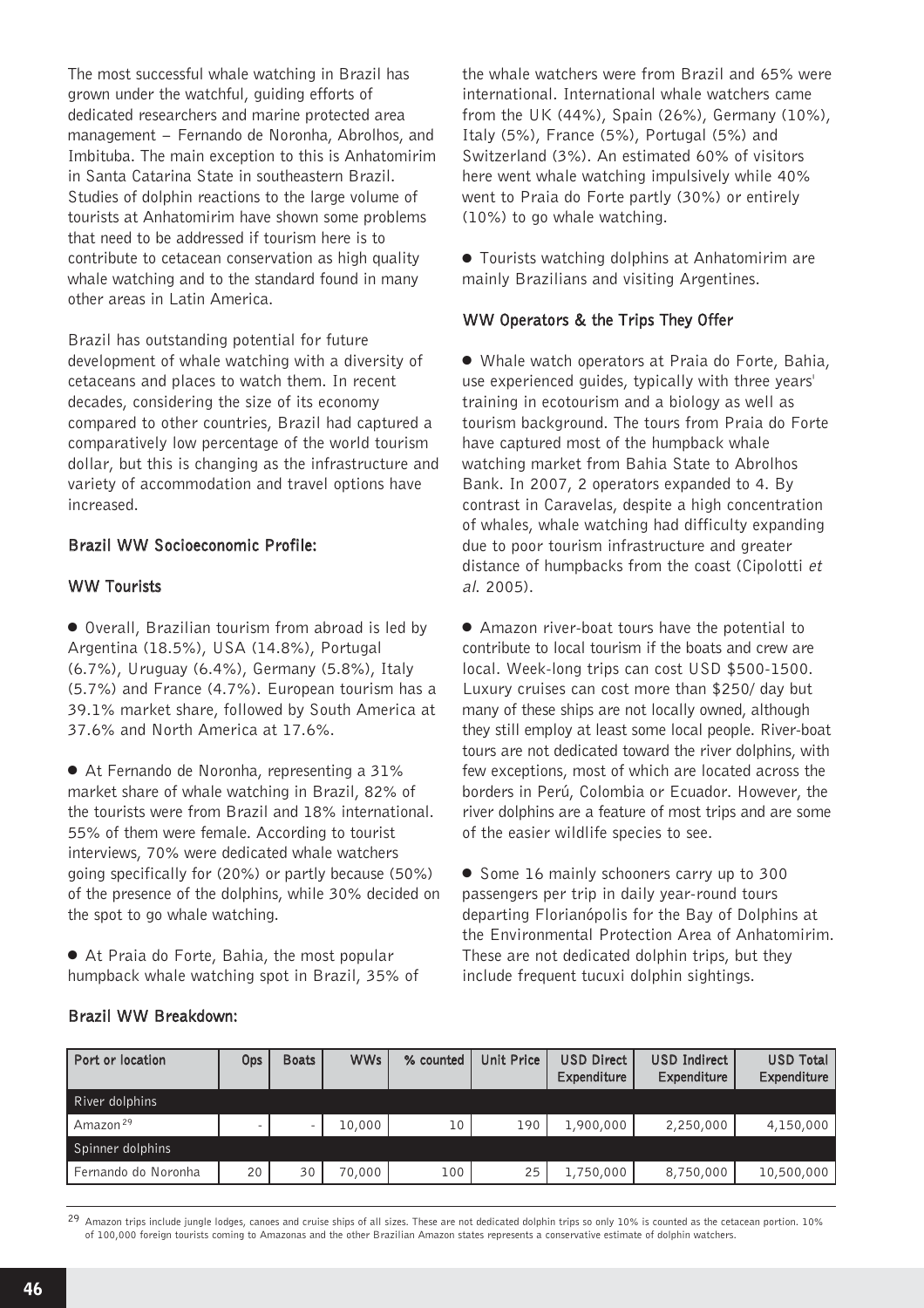| Port or location                               | Ops                      | <b>Boats</b>   | <b>WWs</b>  | % counted | <b>Unit Price</b> | <b>USD Direct</b><br>Expenditure | <b>USD Indirect</b><br>Expenditure | <b>USD Total</b><br>Expenditure |
|------------------------------------------------|--------------------------|----------------|-------------|-----------|-------------------|----------------------------------|------------------------------------|---------------------------------|
| Humpback whales                                |                          |                |             |           |                   |                                  |                                    |                                 |
| Praia do Forte, Bahia <sup>30</sup>            | 4                        | 4              | 3,207       | 100       | 77                | 246,939                          | 481,050                            | 727,989                         |
| Caravelas, Bahia                               | 3                        | 5              | 72          | 100       | 75                | 5,400                            | 10,800                             | 16,200                          |
| Itacare, Bahia <sup>31</sup>                   | 1                        | 1              | $\Omega$    | 100       |                   |                                  |                                    |                                 |
| Prado, Bahia <sup>32</sup><br>(Charlotte Bank) | 1                        | 1              | $\Omega$    | 100       | $\overline{a}$    |                                  |                                    |                                 |
| Salvador <sup>33</sup>                         | $\mathbf 0$              | 1              | $\Omega$    | 100       | $\overline{a}$    | $\overline{\phantom{0}}$         |                                    |                                 |
| Tucuxi dolphins                                |                          |                |             |           |                   |                                  |                                    |                                 |
| Anhatomirim/ Santa<br>Catarina <sup>34</sup>   | 10                       | 16             | 132,544     | 50        | 17.64             | 2,338,076                        | 13,254,400                         | 15,592,476                      |
| Southern right whales                          |                          |                |             |           |                   |                                  |                                    |                                 |
| Imbituba                                       | 2                        | $\overline{c}$ | 1,123       | 100       | 40-51             | 52,873                           | 112,300                            | 165,173                         |
| Imbituba land-based                            | $\overline{\phantom{0}}$ |                | 1,000-1,500 | 100       |                   |                                  | 25,000                             | 25,000                          |
| Bottlenose dolphins                            |                          |                |             |           |                   |                                  |                                    |                                 |
| Laguna                                         | 3                        | $\overline{c}$ | 1,000       | 100       | 23                | 23,000                           | 57,000                             | 80,000                          |
| Laguna land-based                              | $\overline{\phantom{0}}$ |                | 10,000      | 100       | $\overline{a}$    |                                  | 250,000                            | 250,000                         |
| Imbé-Tramandai                                 | $\overline{\phantom{0}}$ |                | minimal     | 100       | $\overline{a}$    |                                  | minimal                            | minimal                         |
| Rio Grande/ Sao José<br>do Norte               | $\overline{\phantom{0}}$ |                | minimal     | 100       | $\overline{a}$    |                                  | minimal                            | minimal                         |
| Total                                          | $44+$                    | $62+$          | 228,946     |           |                   | \$6,316,288                      | \$25,190,550                       | \$31,506,838                    |

Sources: Latest annual data based on estimations by researchers, individual operator interviews and survey returns.

#### The WW Community

● At least twelve communities in the eight main areas, as listed in the above table, have some involvement in whale watching.

● Brazil has regulations in place to watch whales and dolphins which are potentially helping to improve the management and quality of whale watching.

● Visitors to the National Marine Park of Fernando de Noronha provide income through tourism to the people of the main island at Vila dos Remédios. Since the advent of the spinner dolphin trips in the 1980s, the community has grown tremendously with 120 new hotels and motels serving the visiting public, 20 new restaurants, 40 new tour companies, and 20 new souvenir shops. None of these would exist without the popularity of the spinner dolphins.

● Fernando de Noronha has the Centro Golfinho Rotador (www.golfinhorotador.org.br), a cetacean research center open to the public.

● The humpback research group Instituto Baleia Jubarte has been advising local communities such as Itacaré on the sensible development of whale watching. They examined the potential of whale watching in the region and concluded that Porto Seguro, Guarajuba and Ilhéus, in particular, had high potential, with less but still some potential in the communities of Arembepe, Mar Grande, Comandatuba, Cabrália, Alcobaça and Conceicão da Barra (Cipolotti et al. 2005).

● Dolphins are an important drawing card for the Bahia Norte de Santa Catarina and the protected area at Anhatomirim. In this area, multi-year studies have been made of behavioral responses of tucuxi dolphins to boats, mainly schooners but also some small fishing and leisure boats (Pereira et al. 2007). Over time, the dolphins seem to be habituating to the boats although the reactions varied by season, boattype and approach and were sometimes negative responses. 60% of the encounters between boats and dolphins occurred inside the no-go "Dolphin Exclusive Zone". The authors called for more integration and

<sup>30</sup> Formerly listed as "Abrolhos" with only 50% of WWs counted. However, watching whales in the Abrolhos area is now more dedicated toward humpback whales and includes departures from various locations in Bahía State.

<sup>31</sup> At Itacare there were 36 WWs in 2004 and 187 in 2005 but the number declined to 0 in 2006, resuming to 70 in 2007.

<sup>32</sup> At Prado there were 487 WWs in 2004 and 194 in 2005 but the number declined to 0 in 2006.

<sup>33</sup> At Salvador there were 214 WWs in 2004 and 76 in 2005 but the number declined to 0 in 2006.

<sup>34</sup> At Anhatomirim, tourists aboard the schooner (scunha) sailboats, mostly departing from Florianópolis, are not dedicated dolphin watchers, though the operators feature dolphins as a main attraction of their trips. Total capacity throughout the year was 397,632. High season (Dec.-Feb.) is full capacity while Mar., Jul. and Nov. are counted at 2/3 capacity and the other 6 months at half capacity. The resulting figure is 265,088. This is the number of passengers estimated to travel on sailboats in 2006. To determine the portion ascribable to dolphin watching, we take a conservative 50% or 132,544 and use this number for WWs and to determine their expenditure.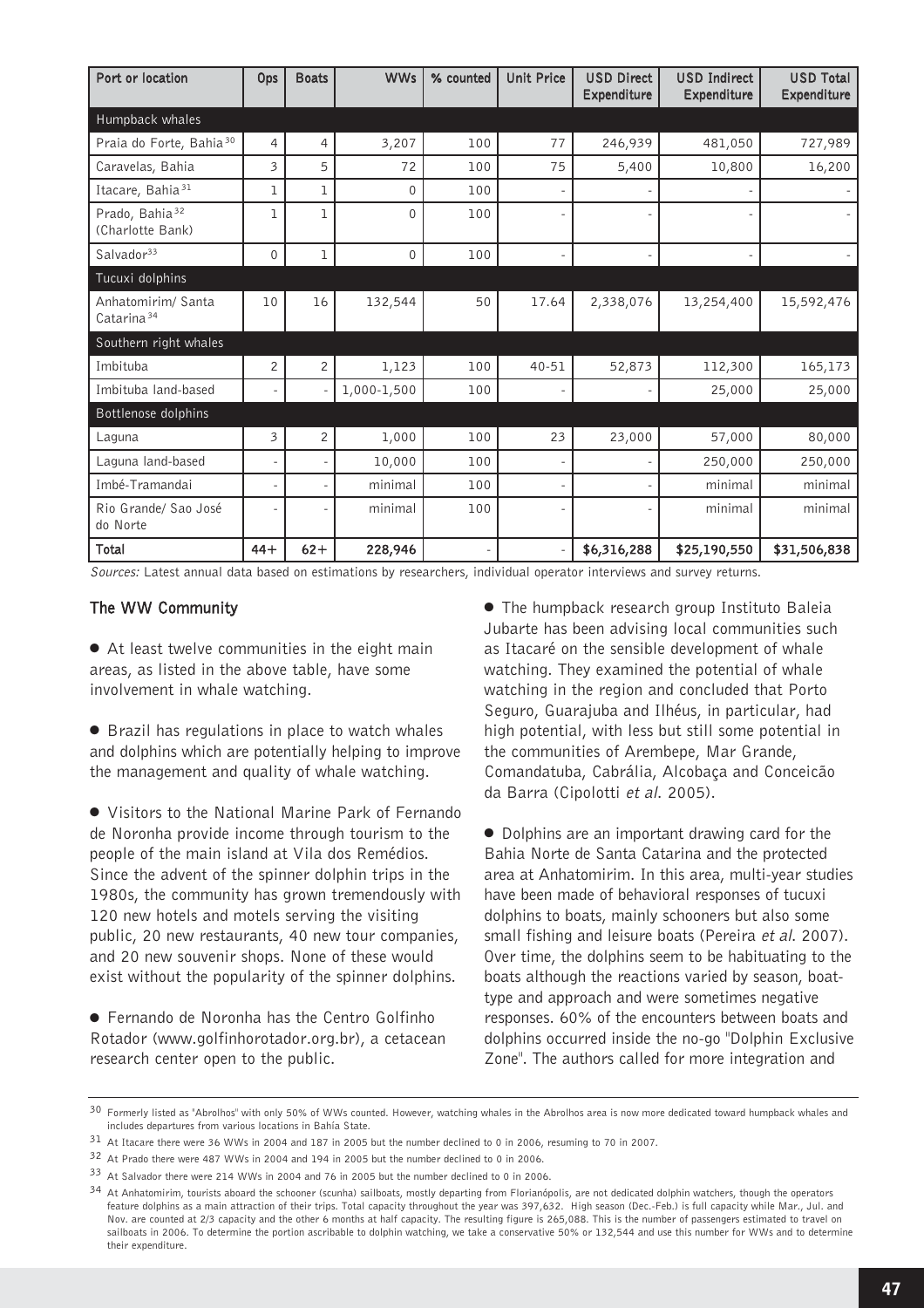cooperation between boat operators, researchers and the local community, as well as more enforcement of regulations, to make sure the dolphin populations remain healthy and undisturbed.

● Landmark protection around the 913 km² Abrolhos Marine National Park extended a noisethreat buffer zone covering 95,000 km² to protect humpback whales on their breeding grounds from seismic surveys due to oil and gas exploration, as well as associated noise from potential oil development (Engel 2007). This buffer zone was withdrawn by court order in mid-Jun. 2007, although legal challenges within Brazil are now underway to restore the buffer zone or to create a much larger MPA (Agardy et al. 2007).

● Brazil's various whale and dolphin watching communities have spawned a number of Brazilian NGOs and researchers who are also strong marine conservation supporters. The benefits for research and conservation from commercial whale watching are growing.

Uruguay

República Oriental del Uruguay

Population: 3,447,496 (2007 est.) Total Area: 176,220 sq km (68,039 sq mi) Tourist Arrivals: 1,917,049 (2005) (+2.5% on previous year) GDP/PPP: \$54.58 billion USD (2005 est.) GDP/PPP per capita: \$16,000 USD Real growth rate: 6.1% Environmental Performance Index: 82.3 (36th in the world)

● The annual Right Whale Week in Imbituba, Santa Catarina State, began in 1997, attracting locals and outside visitors for a week of special whale watching and other activities. The International Wildlife Coalition - Brazil has also organized whale watch workshops for enforcement authorities, talks and meetings with hotel and hostel owners along the "right whale coast", built a substantial land-based lookout and signage for the right whales, and made a successful proposal for a federally sanctioned (IBAMA) marine protected area for the southern right whales. In the past few years, Right Whale Week has turned into the annual Right Whale Month and it is now sponsored by the Brazilian Right Whale Project and PETROBRAS, the Brazilian Petroleum Company.

● At Laguna, the cooperative relationship between the dolphins and the fishermen and the visitors who watch the action from shore have contributed to the formulation of municipal decree 0267 issued Mar. 11, 1993 to make the whole lagoon system an ecological sanctuary for dolphins (Palazzo et al. 1994).

Main WW Species: (Mid-Jul.-mid-Nov.) southern right whale Eubalaena australis; also: bottlenose dolphin Tursiops truncatus, killer whale or orca Orcinus orca, franciscana Pontoporia blainvillei. Year WW began: 2001.

Types of WW: Large whales, dolphins, boat-based, land-based, educational, photo-ID research.

#### Uruguay WW Numbers & Visitor Expenditure:

| Year | <b>WWs</b> | Avg. annual growth rate % | USD Direct<br>Expenditure | <b>USD Indirect</b><br>Expenditure | USD Total<br>Expenditure |
|------|------------|---------------------------|---------------------------|------------------------------------|--------------------------|
| 1991 |            | na                        |                           |                                    |                          |
| 1994 |            | na                        |                           |                                    |                          |
| 1998 |            | na                        |                           |                                    |                          |
| 2006 | 4,800      | na                        | \$26,000                  | \$99,750                           | \$125,750                |

Uruguay offers a variety of fairly accessible, high quality whale watch experiences from both land and sea, some commercial and others more educational and research-oriented. With the focus on the exciting southern right whale, it is likely that the public interest and numbers will continue to grow. Overall foreign tourism arrivals to Uruguay have declined in recent years, mostly due

to economic troubles in Argentina where most tourists to Uruguay come from, but 2004 to 2005 saw some growth with further increases in 2006 and 2007.

#### Uruguay WW Socioeconomic Profile:

WW Tourists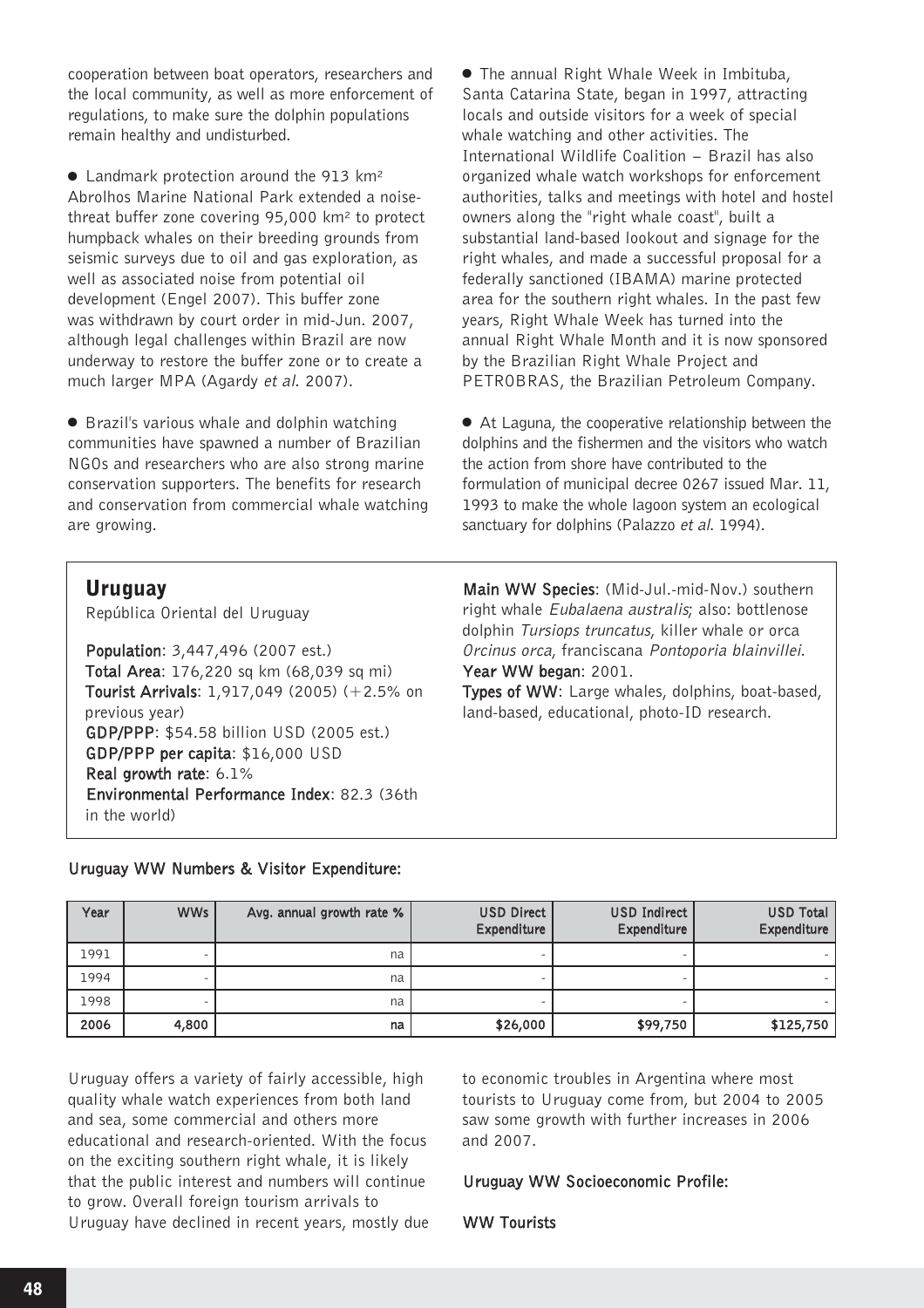● Overall, tourism to Uruguay is from Argentina (57.8%), Brazil (10.3%), US (3.2%), and Chile (2.2%). All European countries represent 6.2% of the market share for 2005, led by Spain, followed by Germany.

● A 2004 study by Paula Mina from the Organization for Cetacean Conservation (OCC) found that whale watchers in Punta del Este were between 26-65 years old, middle to upper class, and came from Uruguay (60%), Argentina (22%), Europe (2%) and other countries (15%). For almost 80% of them, it was their first contact with whales. More than 90% expressed satisfaction with the event in general and about seeing the whales (33% very satisfied; 58% somewhat satisfied). 93% said they were interested in repeating the experience. 95% were satisfied with the manner and skill of the guide.

#### WW Operators & the Trips They Offer

● Five whale watch operators work from one main community in Uruguay.

● Guided land-based watching is also offered which has the potential to assist researchers with southern right whale counts as well as provide extra income from the guided trips.

#### The WW Community

● Eight special platforms for whale watching are

offered all along the coast of Uruguay in Maldonado and Rocha. Whales can also be seen from other high cliffs, lookouts and beaches. Over the three-month period (Aug.-Oct.) when southern right whales can be seen inshore, approximately 4,050 people watch whales with an average spend of USD  $$20/person =$ \$81,000.

● A regular series of workshops on responsible tourism for whale watching has been held in Uruguay, culminating in the 5th WW workshop in Punta del Este in Sept. 2006. The meeting offered concrete recommendations for creating sustainable whale watching.

● In Apr. 2007, Uruguay hosted the 2nd International Workshop on the Sustainable and Nonlethal Use of Cetaceans (2º Taller Internacional sobre Gestión y Uso No Letal de Cetáceos) in La Pedrera, Rocha, attended by local and national ministries of tourism and the environment as well as whale and dolphin researchers and whale watching specialists from around Latin America and abroad.

● In Aug. 2007, an agreement on sustainable, responsible tourism, with special emphasis on whale watching, was signed by the Ministry of Tourism & Sport, the Municipalities of Maldonado and Rocha and the Organization for Cetacean Conservation (OCC). This agreement empowers a network of people to work together to implement training and workshops and to promote high quality whale watching.

# Argentina

República Argentina

Population: 40,301,927 (2007 est.) Total Area: 2,766,890 sq km (1,068,296 sq mi) Tourist Arrivals: 3,895,396 (2005) (+12.7% on previous year) GDP/PPP: \$542.8 billion USD (2005 est.) GDP/PPP per capita: \$13,700 USD Real growth rate: 8.7% Environmental Performance Index: 81.8 (38th in the world)

Main WW Species: Península Valdés: (May-Dec.) southern right whale Eubalaena australis, (year-round) dusky dolphin Lagenorhynchus

obscurus, killer whale or orca Orcinus orca; Las Playas del Doradillo: (Jun.-Nov.) southern right whale Eubalaena australis; Playa Unión (Rawson): (Sept.-Apr.) Commerson's dolphin Cephalorhynchus commersonii; Ría Deseado, San Julián (year round but mainly Sept.-Apr.): Commerson's dolphin Cephalorhynchus commersonii, Peale's dolphin Lagenorhynchus australis; Cabo Virgenes (Sept.- Apr.): Commerson's dolphin Cephalorhynchus commersonii, Peale's dolphin Lagenorhynchus australis, (sporadic) southern right whale Eubalaena australis, killer whale or orca Orcinus orca. Year WW began: 1983 (some unofficially in the

early 1970s). Types of WW: Large whales, dolphins, boat-based, cruise ships, land-based, educational, photo-ID research.

#### Argentina WW Numbers & Visitor Expenditure:

| Year | <b>WWs</b> | Avg. annual growth rate % | USD Direct !<br>Expenditure | USD Indirect<br>Expenditure | USD Total<br>Expenditure |
|------|------------|---------------------------|-----------------------------|-----------------------------|--------------------------|
| 1991 | 17,371     | na                        | 347,000                     | 14,245,000                  | 14,529,000               |
| 1994 | 44,580     | 37.0                      | 892,000                     | 35,218,000                  | 36,110,000               |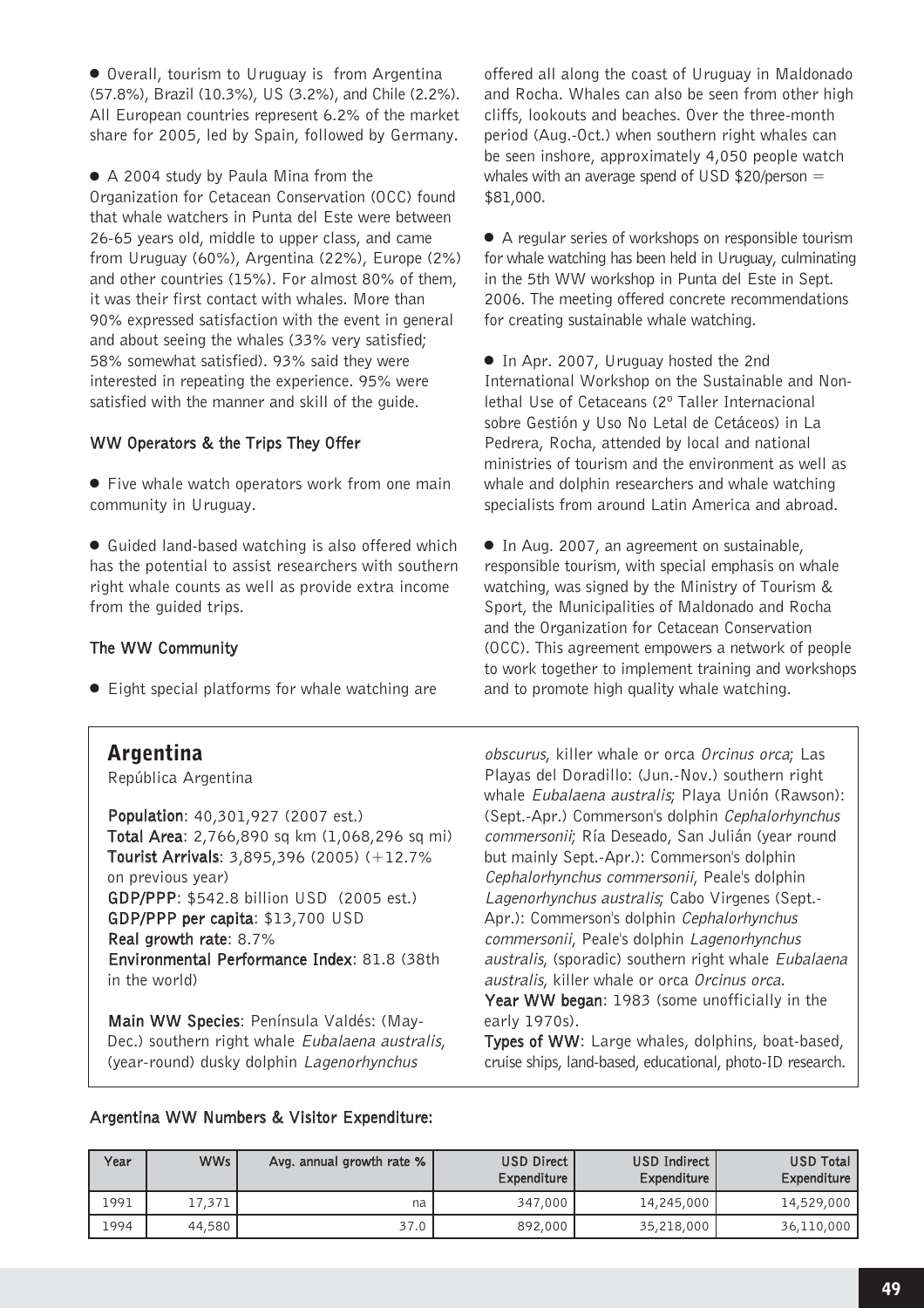| Year        | WWs     | Avg. annual growth rate % | USD Direct<br>Expenditure | USD Indirect<br>Expenditure | <b>USD Total</b><br>Expenditure |
|-------------|---------|---------------------------|---------------------------|-----------------------------|---------------------------------|
| 1998        | 84,164  | 17.2                      | 1,638,000                 | 57,746,000                  | 59,384,000                      |
| $2006^{35}$ | 244,432 | 14.3                      | \$2,218,339               | \$59,346,765                | \$61,565,104                    |

Argentina was second after México to start commercial whale watching. Since 1998 it has passed Brazil in terms of numbers of whale watchers to become the leading whale watch country in Latin America. After México, it has the highest expenditure for whale watching.

The whale watching industry has a solid base around Península Valdés with southern right whales, killer whales and various dolphins. Landbased whale watching is popular in Argentina because the southern right whales, dolphins and orcas spend considerable time close to shore. Punta Norte is a legendary site for watching orcas beach themselves. Although the orcas mainly hunt the young sea lions and elephant seals from February to early May, they can be seen throughout the year practicing their routines along the shore and many people visit Punta Norte to see them. Rangers are often present to provide information. There is a path along the cliff with many excellent vantage points for watching the orcas.

Land-based whale watching has added considerably to the economic impact of the main southern right whale watching industry but perhaps the most important factor is the limiting of permits which has meant that the demand has stayed strong. Patagonia in general and Península Valdés in particular have an international appeal, a powerful brand; for the past three decades, Península Valdés has remained firmly on the map for pioneer and high-spending ecotourists, while appealing to a broader tourist base as well.

#### Argentina WW Socioeconomic Profile:

#### WW Tourists

● Overall, tourists to Argentina in 2005 came from Chile (25.1%), Brazil (11.6%) and Uruguay (11.2%). Tourists from other South American countries totalled 59.6%, while European tourists comprised 16.3% and North American 9.5%. Tourism has climbed steadily every year since 2000.

● Tourism to Península Valdés, the prime whale watch area, has increased steadily since the 1980s when whale watching started. In 1993, the overall

number of tourists to Península Valdés passed 100,000, with 33,772 (34%) taking whale watch tours. In 1999, 200,000 visitors entered the area, and by 2006, the number had reached 300,000 per year. In 2007, 322,599 visitors came to Península Valdés with 32.1% from Chubut Province, 42.5% from Buenos Aires and elsewhere around Argentina, and 25.4% foreigners.

● Currently, 40% of all visitors to Península Valdés take whale watch tours. If only the key whale months of Jun. to mid-Dec. are included, then 80% of all visitors to Península Valdés go whale watching. From Jan. to Apr., about 35% of all visitors go to Punta Norte partly in hopes of watching orcas. Visitation to Península Valdés is recorded because each person who enters the area is charged an entry fee. The average person stays 3 days in the area and spends about USD \$110 per day (total \$330).

● Departing from Puerto Pirámides, in 2006, 60.8% (73,110 out of 120,172 total) of the whale watchers were from Argentina, largely from Buenos Aires, and the rest were foreigners, mainly from Europe (Spain, Germany, France, UK and Italy).

● A study at Punta Norte in Mar. 1997 (outside the right whale season) determined that 20% of 1,646 visitors interviewed were foreigners. The foreigners included Germans (17%), Italians (12%), Americans (11%), Israelis and French (8% each) and New Zealanders (5%) (Iñíguez et al. 1998).

● At San Julián, the dolphin watcher's profile was obtained through surveys (Iñíguez et al. 1998). 83% were national visitors, largely from the Buenos Aires area, who travelled an average 2,200 km (1,367 miles) to reach the site. The 17% international visitors were mainly from France, Israel, Brazil, Canada, and Germany. The dolphin watchers were highly educated  $-72%$  had at least a bachelor's degree and 31% were guided by recommendations. Some 82% of the visitors said that ecotourism was the primary reason for their trip (with attractions led by the Magellanic penguins and the Commerson's dolphins). Visitors spent an average of two days in the area (Fundación Cethus 1999).

 $35$  The modest increase in direct, indirect and total expenditure in relation to number of whale watchers is partly due to the Argentine government decision in Jan. 2002 that ended 10 years of parity to the US dollar with a devaluation of nearly 30%. There has also been a shift away from package tours for whale watchers compared to 1991-1998.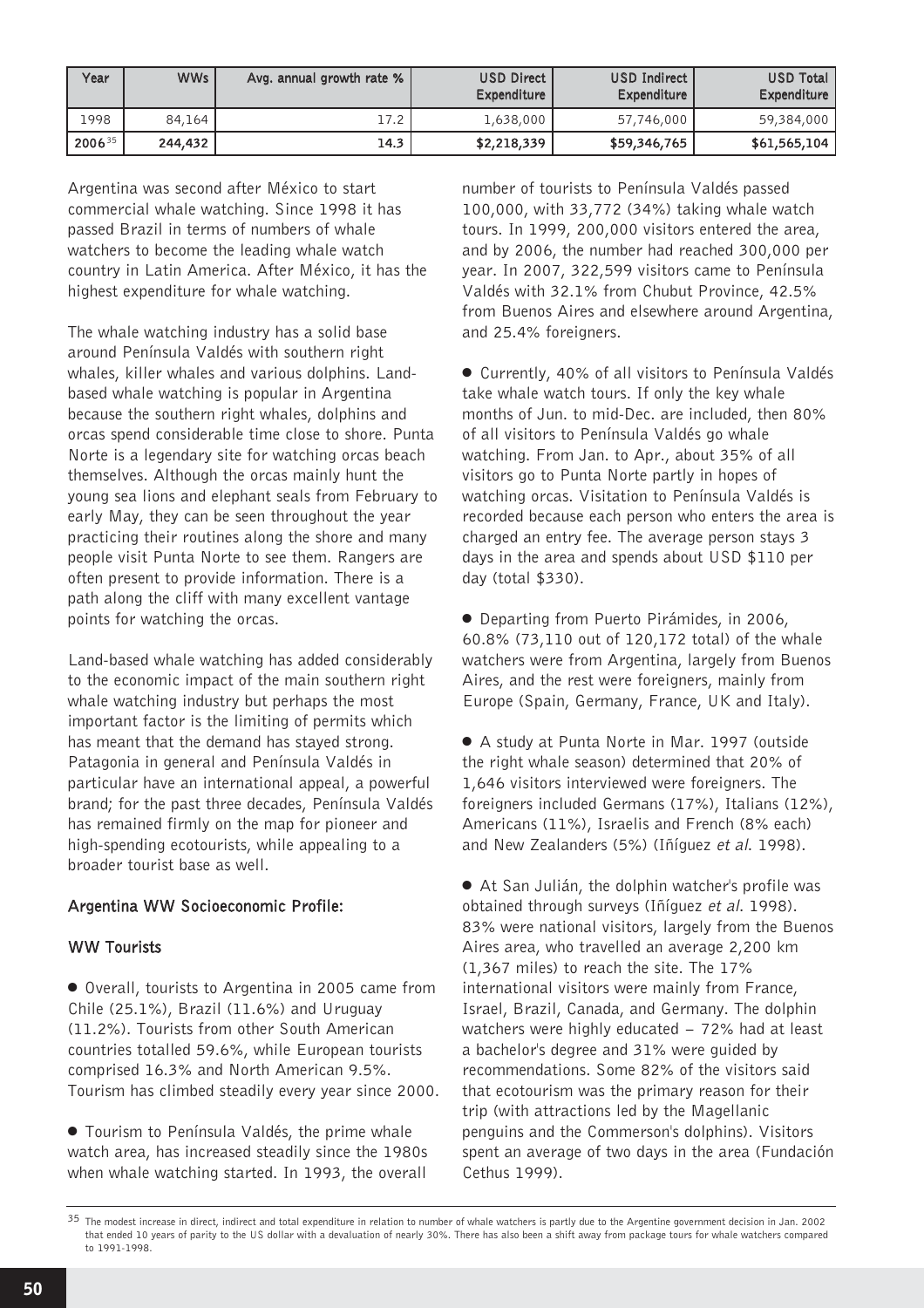#### WW Operators & the Trips They Offer

● At Puerto Pirámides, Península Valdés, six operators run the right whale tours lasting about 2 hours each. The 17 boats in the WW fleet take up to 84 passengers per boat; except for special days during the season, only one boat per operator is

allowed to be on the water at any one time.

● At Puerto Deseado, from Sep.-Apr., three tour operators offer 1-2 hour nature trips along the river in small inflatables and fiberglass boats (capacity 27 persons) which encounter the Commerson's dolphins.

| Port or location                       | <b>Ops</b>        | <b>Boats</b> | <b>WWs</b>    | <b>Unit Price</b> | <b>USD Direct</b><br>Expenditure | <b>USD Indirect</b><br>Expenditure | <b>USD Total</b><br><b>Expenditure</b> |
|----------------------------------------|-------------------|--------------|---------------|-------------------|----------------------------------|------------------------------------|----------------------------------------|
| Boat-based                             |                   |              |               |                   |                                  |                                    |                                        |
| Puerto Pirámides                       | 6                 | 17           | 120,172       | 17.45             | 2,097,001                        | 40,558,050                         | 42,655,051                             |
| Playa Unión (Rawson)                   | ı                 |              | 4,134         | 17.45             | 72,138                           | 1,395,225                          | 1,467,363                              |
| Puerto Deseado                         | 3                 | 3            | 2,400         | 15                | 36,000                           | 672,000                            | 708,000                                |
| Puerto San Julián                      | 2                 | 2            | 600           | 22                | 13,200                           | 168,000                            | 181,200                                |
| Las Grutas                             | ı                 | 1            | To start 2008 |                   |                                  |                                    |                                        |
| Land-based                             |                   |              |               |                   |                                  |                                    |                                        |
| Punta Norte <sup>36</sup>              | $\qquad \qquad -$ | ۰            | 61,856        |                   |                                  | 6,804,160                          | 6,804,160                              |
| Las Playas del Doradillo <sup>37</sup> |                   |              | 45,000        |                   |                                  | 4,950,000                          | 4,950,000                              |
| Cabo Vírgenes <sup>38</sup>            | ۰                 |              | 1,633         |                   |                                  | 179,630                            | 179,630                                |
| Antarctic departures                   |                   |              |               |                   |                                  |                                    |                                        |
| Ushuaia                                | c20               | c30          | 8,637         |                   |                                  | 4,619,700                          | 4,619,700                              |
| Total                                  | 32                | 53           | 244,432       |                   | \$2,218,339                      | \$59,346,765                       | \$61,565,104                           |

#### Argentina WW Breakdown:

Sources: Latest annual data from Miquel Iñíquez plus individual operator interviews and survey returns.

#### The WW Community

● Nine communities have some involvement in whale watching. Whale watching from Puerto Pirámides and nearby towns servicing Península Valdés began officially in 1983, while dolphinbased tourism began in 1992 out of Puerto San Julián and Puerto Deseado. However, Mariano van Gelderen had started some whale watching in the early 1970s around Península Valdés.

● Argentina has put regulations in place to watch whales and dolphins which is potentially helping to improve the management and quality of whale watching.

● The Instituto de Conservación de Ballenas (ICB) has conducted pioneer research on southern right whales, leading the way in local conservation and research initiatives, as well as helping to organize international workshops on whales, whale watching and right whales that have added considerable value to conservation and the local community (see Table 3).

● Ecocentro Mar Patagonia was set up in Puerto Madryn as a research and educational center. They engage in work on right whale photo-identification and satellite tracking of elephant seals. They also sponsor conferences.

● In a study of the socioeconomic aspects of whale watching in Argentina sponsored by WDCS and Fundación Cethus, Iñíguez et al. (1998) interviewed local tourism departments, fishermen, tour operators and visitors in three main areas and determined that whale watching had extensive socioeconomic value to small Argentine communities in terms of conservation, education, and public awareness as well as basic tourism revenues.

● Puerto Pirámides is a small town that depends mainly on ecotourism, much of it based around the whales (Iñíguez et al. 1998). Hotels, tourist buses, guides, cafés and restaurants are all substantially supported during the high whale season. The spirit

 $36$  Based on admissions purchased and park surveys, 1/3 of all visitors, 176,731, to Península Valdés go to Punta Norte = 61,856.

 $37$  Estimated number of whale watchers from the beach during the high tourist season of Jun-Sept. Sept.-Oct. are the peak months for whales. The actual season is 2-3 months longer (total up to 200 days) but this is given as a conservative estimate.

<sup>38 2006</sup> visitor numbers to the seasonal provincial reserve at Cabo Virgenes which is famous for Magellanic penguins (Spheniscus magellanicus) were 8,165. The cetacean portion is estimated to be 20% or 1,633 WWs.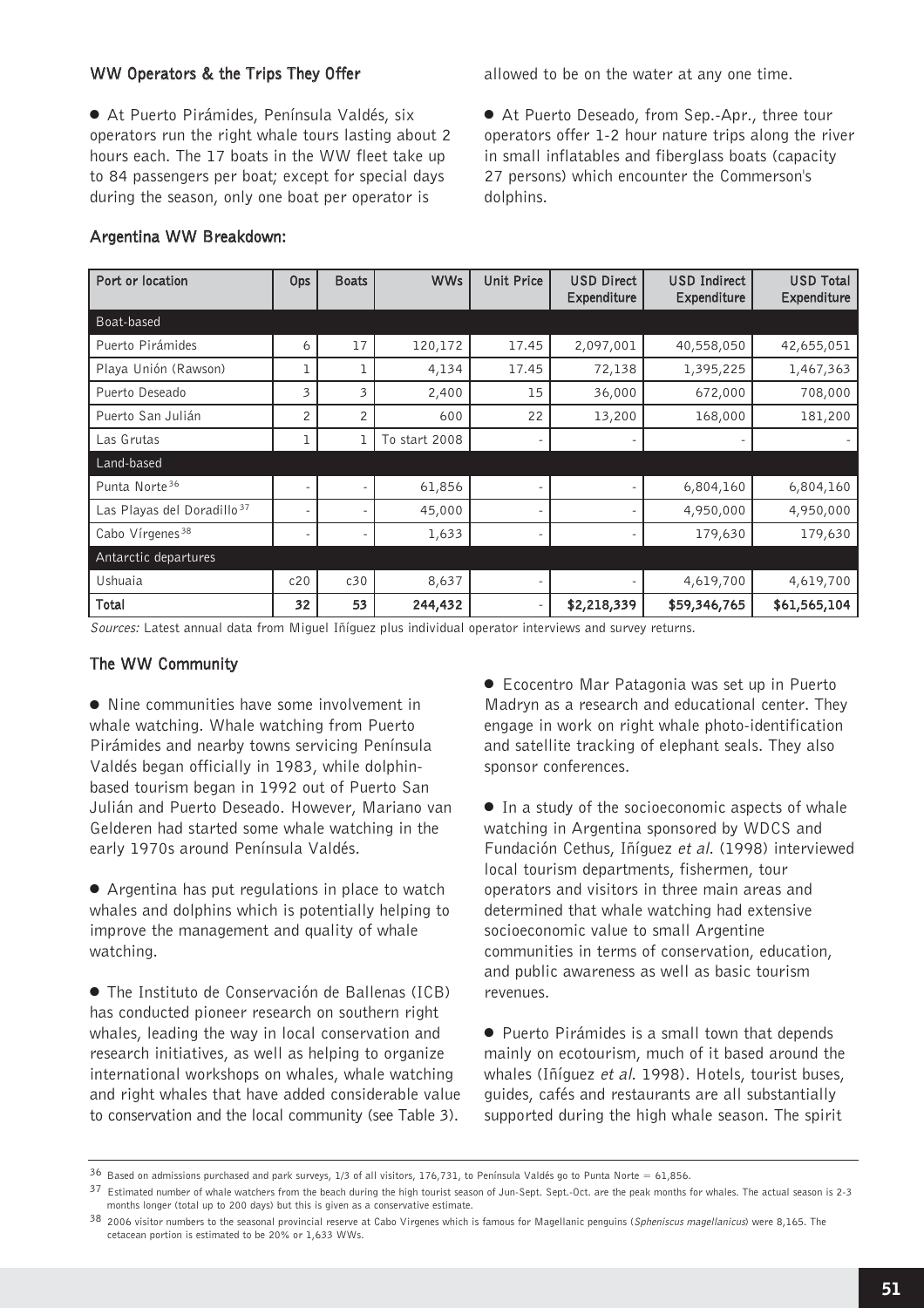of the town is exhibited in the annual "El Dia de la Ballena"  $-$  the Day of the Whale  $-$  when free trips are offered to see the whales and the whole town celebrates.

● Since 1992, Fundación Cethus has worked independently and with whale watch operators in the various cetacean areas, researching mainly small cetaceans, presenting environmental education programs to more than 14,500 students of all ages, working with travel agencies to develop more educational trips, producing educational materials, and consulting with local, provincial and national consultants on marine protected areas and cetaceans.

● Substantial revenues are obtained by the Chubut Tourism Department for film permits. According to Iñíguez et al. (1998), foreign film crews must pay a daily fee of USD \$300 and Argentine companies USD \$100. Film crews must budget for official observers from the tourism department at USD \$50 a day. In addition, film crews have to provide a copy of the finished film. An average 20-25 days are spent in the area filming the whales and other wildlife. Even if only 50% is attributable to whales, orcas and dolphins, the earnings are a minimum of USD \$3,500 per film crew. This money currently goes to the reserves, and thousands more dollars are left in the communities for boat and other equipment rentals, hotel, food and supplies.

● Fundación Cethus (1999) traced dolphin watching expenditure at San Julián and determined that tourists were spending an average of USD \$33.96/ day for an average of two days in the area. Of the money spent on the tours, 47% was kept largely in the town (gas and oil, book-keeping office, other services), while the rest went mainly to Buenos Aires (insurance, retirement payments, boat payments, boat taxes).

● Partly because of the endangered southern right whales, Península Valdés was made a "Tourist Reserve" by the Province of Chubut in 1983. Other reserves in Argentina created in response to tourism activity surrounding whales and dolphins are Punta Norte Tourist Reserve, Ría Deseado Nature Reserve and Bahía San Julián Nature Reserve (Hoyt 2005a). Of course, these reserves also afford protection to sea bird colonies, sea lion rookeries and other species.

#### Case Study 3. Puerto Pirámides, Argentina: Wind-swept Whale Watch Town

Puerto Pirámides offers in many ways the prime example of how a tiny, remote wind-swept town

transformed itself into a gateway offering the world a chance to enjoy high quality experiences with whales. The whales in this case are the southern right whales in the pristine waters of the far South Atlantic. Unlike most of the rest of the world, Puerto Pirámides accomplished its goal relatively independently of the big, established whale watch businesses in North America. The only other Latin American whale watching that pre-dates Puerto Pirámides is Baja California, México, where whale watching in the gray whale lagoons was developed by US interests. Of course, the pioneer whale watching at Puerto Pirámides was helped by the worldwide publicity awarded to Península Valdés from whale researcher Roger Payne and the photographers and film makers Des and Jen Bartlett, whose stories filled National Geographic and TV screens through the 1970s. Beginning in 1973 whale tourism was informal until 1983 when the first tours got started. The whale watching is seasonal (Jun. 15-Dec. 15) but there is enough additional off season marine wildlife – high jumping dusky and other dolphins; elephant seals and sea lions; and orcas catching sea lion pups and southern elephant seals on the beaches - to keep visitors coming year-round.

What are the secrets of whale watching success at Puerto Pirámides and Península Valdés?

- A fantastic, charismatic endangered species close at hand and in local abundance: the southern right whale. The emotive, touching story of the "right whale to hunt" that nearly went extinct and comes up to your boat reaches the public in a powerful way. However, other ports in Argentina, Uruguay and Brazil, as well as locations in South Africa and Australia, can claim all this too.
- Limiting the number of whale watch operators to only six. Each company is allowed to have only one boat in the water at a time, except during the long weekend of October 12. This limitation on operators and boats has helped to ensure that the supply does not expand too fast, forcing the prices down. In fact, whale watching has grown slowly but steadily for 25 years since it began in 1983.
- Substantial protection and a ban on development of the surrounding land and marine areas of Península Valdés. Keeping the area pristine makes it more desirable, more valuable by the year: the "Mona Lisa" principle (if you've got the "Mona Lisa" or its equivalent, then keep it in good condition and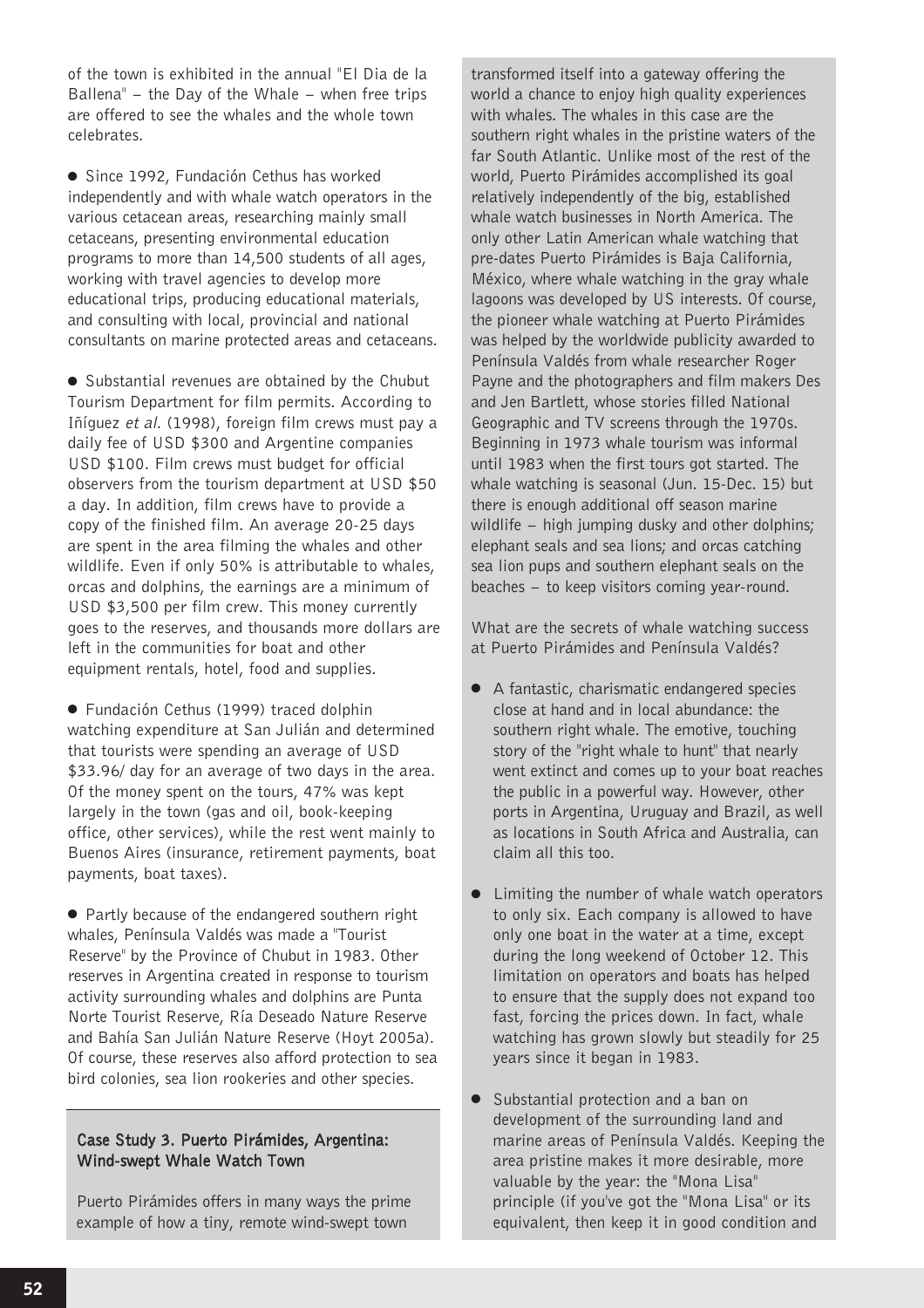its value increases every year). The park authorities have banned all whale watching in one of the gulfs around the Peninsula, restricting it to one main area. More work should be done on the connection between the establishment of marine mammal MPAs and

# Chile

República de Chile

Population: 16,284,741 (2007 est.) Total Area: 756,950 sq km (292,260 sq mi) Tourist Arrivals: 2,027,082 (2005) (+13.6% on previous year) GDP/PPP: \$202.7 billion USD (2006 est.) GDP/PPP per capita: \$12,700 USD Real growth rate: 4.2% Environmental Performance Index: 83.4 (29th in the world)

Main WW Species: Arica: bottlenose dolphin Tursiops truncatus, pilot whale Globicephala spp, Risso's dolphin Grampus griseus, shortbeaked common dolphin Delphinus delphis, sperm whale Physeter macrocephalus; Isla Choros-Damas & Isla Chañaral: bottlenose dolphin Tursiops truncatus; also: humpback whale Megaptera novaeangliae, blue whale Balaenoptera musculus, fin whale Balaenoptera sanctuaries and the value of whale watching. The opposite approach  $-$  e.g., building a 30storey hotel on the beach  $-$  could actually have the effect of decreasing the value of the whales, whale watching and local tourism. There is a lot to be said for high-value ecotourism.

physalus, Risso's dolphin Grampus griseus, southern right whale dolphin Lissodelphis peronii; Constitución coast, Chilean dolphin Cephalorhynchus eutropia; Chiloe/Patagonian channels: blue whale Balaenoptera musculus, humpback whale Megaptera novaeangliae, Chilean dolphin Cephalorhynchus eutropia, Peale's dolphin Lagenorhynchus australis, Commerson's dolphin Cephalorhynchus commersonii, southern right whale dolphin Lissodelphis peronii, killer whale or orca Orcinus orca, Risso's dolphin Grampus griseus, fin whale Balaenoptera physalus. Strait of Magellan/ Punta Arenas (Dec.-Apr.): humpback whale Megaptera novaeangliae, southern right whale Eubalaena australis, sei whale Balaenoptera borealis, killer whale or orca Orcinus orca, Peale's dolphin Lagenorhynchus australis, Chilean dolphin Cephalorhynchus eutropia, Commerson's dolphin Cephalorhynchus commersonii. Year WW began: Early 1990s. Types of WW: Large whales, dolphins, porpoises, boat-based, cruise ships, air, land-based, educational, photo-ID research.

| Year | <b>WWs</b> | Avg. annual growth rate % | USD Direct<br>Expenditure | USD Indirect<br>Expenditure | <b>USD Total</b><br>Expenditure |
|------|------------|---------------------------|---------------------------|-----------------------------|---------------------------------|
| 1991 | minimal    | na                        | minimal                   | minimal                     | minimal                         |
| 1994 | $300+$     | na                        | 15,000                    | 38,000                      | 53,000                          |
| 1998 | 3,300      | 82.1                      | 194,000                   | 485,000                     | 679,000                         |
| 2006 | 13,720     | 19.5                      | \$1,169,443               | \$1,284,383                 | \$2,453,826                     |

#### Chile WW Numbers & Visitor Expenditure:

In the past few years Chile has initiated some of the most diverse whale and dolphin watching opportunities in Latin America: from dolphin watching around rocky islands in the desert north, to large baleen whales leaping against the backdrop of Chiloe Island and the impenetrable temperate forests of the southern fjords. Chile, along with Argentina, also has the world's largest share of regionally endemic dolphins, including its own dolphin species: the Chilean dolphin. There are also Peale's and Commerson's dolphins and Burmeister's porpoises. Chile's southernmost port, Punta Arenas, offers tours of the nearby channels as well as excursions to the Antarctic, part of which feature whales and dolphins. Recently, air tours were initiated with flights taking only 2 hours to traverse the Drake Passage.

Despite the strong cetacean presence, reasonable tourism infrastructure and good access to most parts of the country, Chile has been slow to develop whale watching. Hoyt (2001) noted "considerable to outstanding potential [though] surprisingly little cetacean tourism has developed." But that has all changed. Whale watching has truly been launched in Chile and now can be expected to grow rapidly over the next few years. The challenge will be to control the development and keep the value high with research, education, good guidelines and regulations, and attention to local communities that are encouraged to enter the tourism market.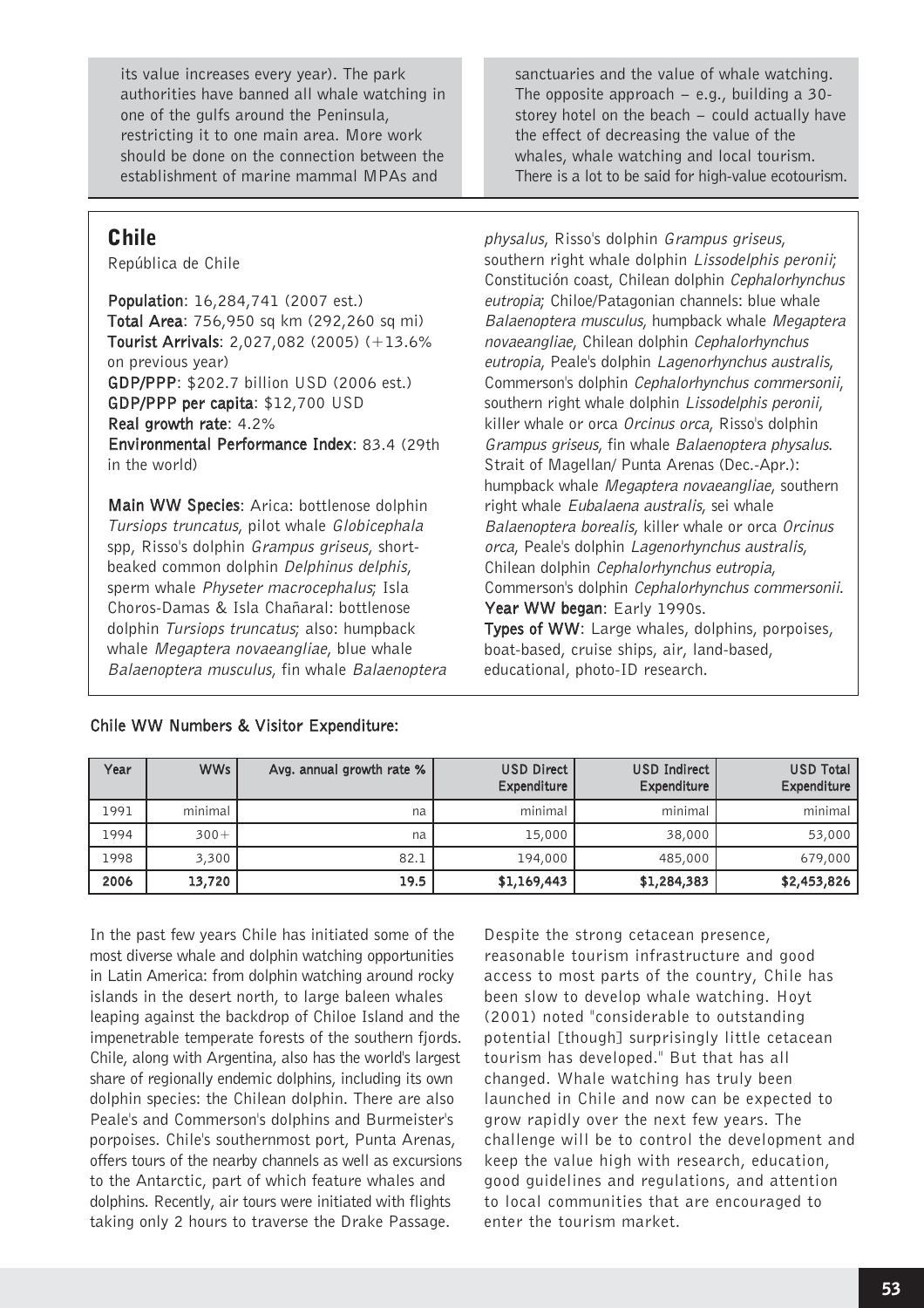#### Chile WW Socioeconomic Profile:

#### WW Tourists

● Overall tourism is led by Argentina (29.9%), Perú (10.9%), USA (9.1%), Bolivia (8.8%), Brazil (8.2%), Germany (3.4%), Spain (3.0%) and France (2.6%). All of Europe is 19.0% and all of North America is 12.5%. Big growth markets, doubling over 3 years, include Australia (1.5%) and China (0.3%).

● Boat passengers to Isla Choros and Damas (as reported by CONAF) were 12,235, 28% foreigners and 72% Chileans; 85% adult, 15% children; and 53% female, 47% male.

● In 2005, visitors to the MPA Francisco Coloane in the southern fjords were 77% foreigners and 23% Chilean.

#### WW Operators & the Trips They Offer

● At Isla Choros-Damas, in the north central part of the country 500 km (300 miles) north of Santiago, local fishermen offer austral summer tours using outboard fishing boats (capacity 12 passengers). A few kilometers north and offshore at Isla Chañaral, a small amount of dolphin watching has occurred at least since 1993. Cetacean watching and identification guidelines have been given to local tour boats by Centro de Investigación Eutropia.

● Researcher Parissa Yazdi looked at the impact of tour boats on the behavior and energetics of bottlenose dolphins around Isla Choros and recommended dolphin-watching guidelines to protect the dolphins as well as to improve the quality of encounters between dolphins and tourists (Yazdi 2007).

● In Arica, trips 2-3 times weekly focus on marine nature (penguins, albatross, cormorants, southern sea lions) and feature various whales and dolphins that come close to shore especially Jun.-Sept.

● Whale watching guidelines have been devised and implemented at the local level by the Chilean Navy from Ancud (Isla de Chiloe) and DIRECTEMAR (Cabrera et al. 2007). Valparaiso is currently working to implement guidelines for the entire Chilean coast.

● Besides a number of small to large cruise ship departures for the southern fjords and Antarctica which include cetacean sightings, there is now a service called Antarctica XXI which takes passengers by plane over the Drake Passage to the Antarctic peninsula, shortening the travel time and eliminating the sometimes rough crossing.

● Trips to the MPA Francisco Coloane include an option for extended kayaking trips that include humpback whale sightings.

| Port or location                                                    | Ops     | <b>Boats</b>   | <b>WWs</b>    | <b>Unit Price</b> | <b>USD Direct</b><br>Expenditure | <b>USD Indirect</b><br>Expenditure | <b>USD Total</b><br>Expenditure |
|---------------------------------------------------------------------|---------|----------------|---------------|-------------------|----------------------------------|------------------------------------|---------------------------------|
| Northern Chile                                                      |         |                |               |                   |                                  |                                    |                                 |
| Arica                                                               |         |                | 300           | 70-110            | 27,000                           | 12,000                             | 39,000                          |
| Isla Chañaral                                                       | 8       | 8              | 540           | 12                | 6,480                            | 92,610                             | 99,090                          |
| Isla Choros y Damas <sup>39</sup>                                   | 40      | 40             | 12,235        | 12                | 146,820                          | 713,423                            | 860,243                         |
| Southern fjords to Punta Arenas                                     |         |                |               |                   |                                  |                                    |                                 |
| Puñihuil (I. Chiloe)                                                |         |                | To start 2009 |                   |                                  |                                    |                                 |
| Quellon (I. Chiloe)                                                 | 5       | 5              |               |                   |                                  | -                                  |                                 |
| Patagonian Channels                                                 |         | $\overline{c}$ | 150           | 5714              | 857,143                          | 85,650                             | 942,793                         |
| Strait of Magellan                                                  | ٦       |                | 120           | 1100              | 132,000                          | 180,000                            | 312,000                         |
| Punta Arenas (for southern<br>fjords & the Antarctic) <sup>40</sup> | $3 - 5$ | $3 - 5$        | 375           |                   |                                  | 200,700                            | 200,700                         |
| Total                                                               | $59+$   | $60+$          | 13,720        |                   | \$1,169,443                      | \$1,284,383                        | \$2,453,826                     |

#### Chile WW Breakdown:

Sources: Latest annual data based on estimates from researchers, individual operator interviews and survey returns.

<sup>&</sup>lt;sup>39</sup> In Jan.-Feb., 150 total fishermen are active but only 40 typically work on nature trips. Dolphins are seen on all the trips, but the main attraction for most is the Humboldt penguin colony. 34% of participants go mainly to see dolphins; therefore for the indirect expenditure only 34% of the total reported expenditure is counted.

<sup>40</sup> Numbers represent 25% of total passengers and expenditure. Unit (ticket) prices and direct expenditure are not included because these are mainly taken by foreign companies. Instead, the data shown here detail expenditure incurred within Chile. See Table 7 for full explanation and data.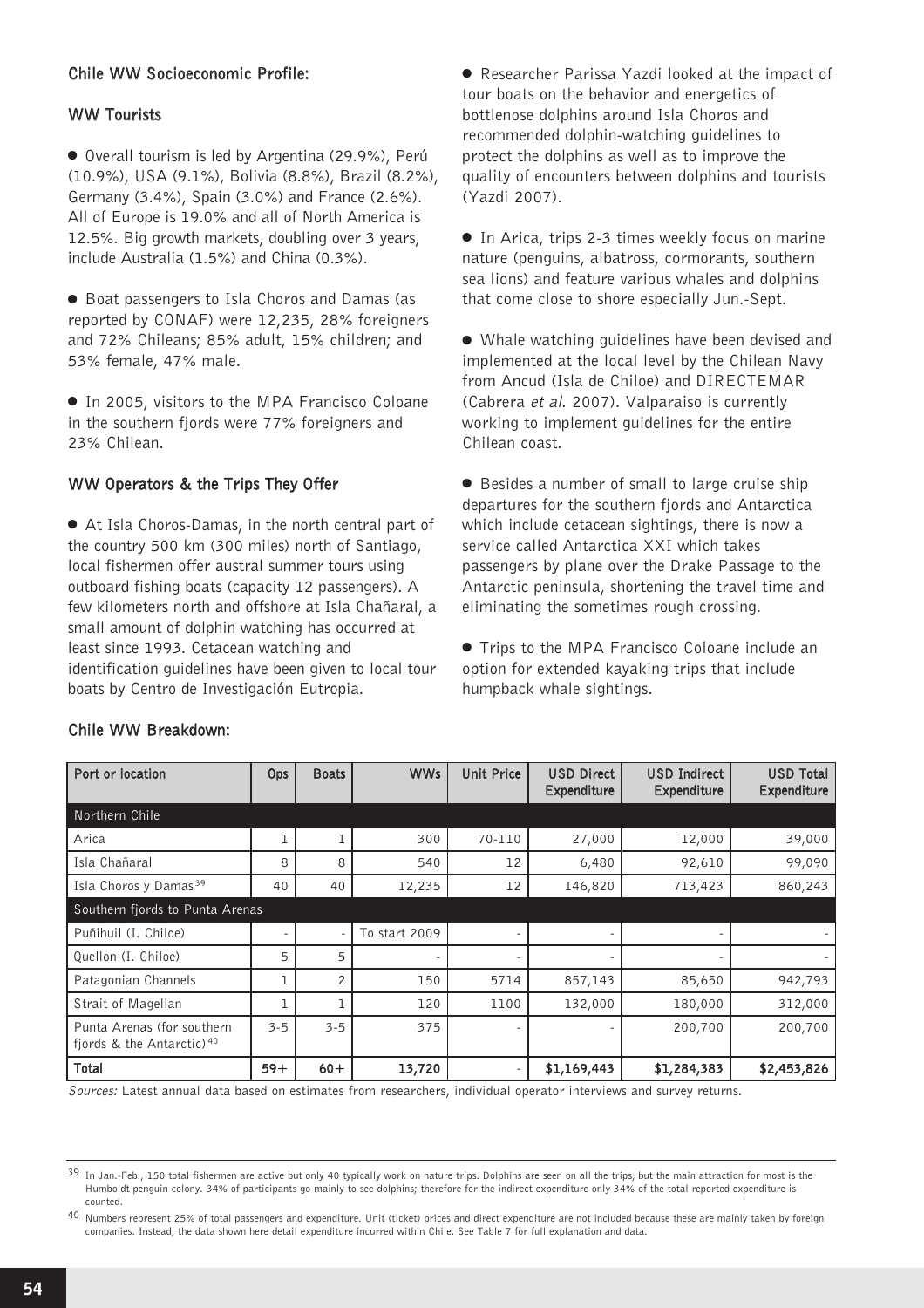#### The WW Community

● Eight communities have some involvement with whale watching, including at least 59 operators.

● A growing concern in Chile, the world's second largest farmed salmon producer, is the proliferation of salmon as well as mussel production in the inshore areas especially in the southern fjords of Chile. Since the 1980s, the industry has increased more than 140 fold, with the Xth Region holding more than 90% of the country's production (sources cited in Hucke-Gaete et al. 2006). Higher standards are needed for these salmon farms and they must be restricted to certain areas so that they don't adversely impact the habitats of whales, dolphins and other marine wildlife. Proposed MPAs should be carefully zoned and managed using ecosystem-based management principles.

● Various suggestions for a blue whale, cetacean or multiple-use protected area have been made for the Corcovado Gulf and around Chiloe Island. It is important that such an area be created in a transparent way with broad stakeholder input to implement the highest standards of conservation design and accompanying management plan.

● Puerto Montt, Valparaiso and Punta Arenas are departure points for ecotours, research and other cruises which include cetaceans, in particular Antarctic cruises. It is estimated that Chile captures about 4-5% of the Antarctic cruise market. Many tourists enroute to Antarctica stay 1 or 2 nights before and after their trip. Antarctic cruise ship itineraries have sometimes included exploration of Chilean coastal channels.

● Several international NGOs have worked with Chilean NGOs to kickstart the socioeconomic benefits of whale watching. In Nov. 1997, the Whale and Dolphin Conservation Society, in cooperation with Fundación Cethus and Chilean scientists, held a whale watch workshop to train prospective whale watch naturalists and operators from around Chile and Argentina. That same month, the International Fund for Animal Welfare, sponsored the Workshop on the Legal Aspects of Whale Watching, an international workshop to help establish the legal dimensions and foundations of whale watching. Since then, various other workshops within the country have been given to train researchers in handling strandings, acting as naturalist guides, and offering whale watching tours. In Dec. 2007, a community whale watch workshop was organized to assist in the establishment of responsible whale watching in the Coquimbo region; the organizers were Servicio Nacional de Turismo (SERNATUR) de Chile, Intendencia Región de Coquimbo, SERNATUR Región de Coquimbo and FOAR (Argentina).

● In south Isla de Chiloe, Centro Ballena Azul has been conducting blue whale research and communitybased activity through whale watch workshops.

● At Isla Choros-Damas and Isla Chañaral (MPAs), Centro de Investigación Eutropia has conducted bottlenose dolphin and fin whale research, working with artisanal fisheries and implementing a community-based educational program.

● In northwestern Chiloe Island, since 2004, Centro de Conservación Cetacea (CCC) has been conducting blue whale research and community-based activities under the Alafaguara (Chilean blue whale) Project to develop high quality blue whale watching including research programs, workshops for training operators and developing guidelines. The project is conducted in Puñihuil (northwestern Isla de Chiloe), a small coastal community mainly comprised of artisanal fishermen and local tour operators. In order to develop the activity in a responsible manner, CCC is working with the Municipality of Ancud and Project Footpath (Chilean government project) to initiate coastal blue whale watching from land sighting platforms or stations. At the same time, with the Catholic University of Chile, they are developing a business plan for five local tourist operators to evaluate the economic potential of jointly designing and buying a whale watch boat suitable for local conditions and economy of scale. Tours could begin in 2009 with whale watching of blue, sei and humpback whales promoted as one of several attractions in this biodiverse area.

● Off Constitución, in the coastal waters of central Chile, a Chilean dolphin project funded by Comisión Nacional del Medioambiente (CONAMA) was developed by Centro de Investigacion Eutropia (CIE) and Universidad Católica del Maule (UCM). The project includes community-based education programs as well as research. Dolphins can be seen from the coast and there is the possibility of developing trips for tourists in future.

● In 2007, a whale sanctuary was proposed for all of Chilean national waters. In April 2008, President Bachelet announced that the sanctuary would be created and would cover all of Chile's vast exclusive economic zone (EEZ).

#### Case Study 4. Antarctic Whale Watching Tourism: Capturing the Antarctic Market

Antarctica is one of the ultimate destinations for whale watching in the world, as well as one of the ultimate destinations on Earth. It is the last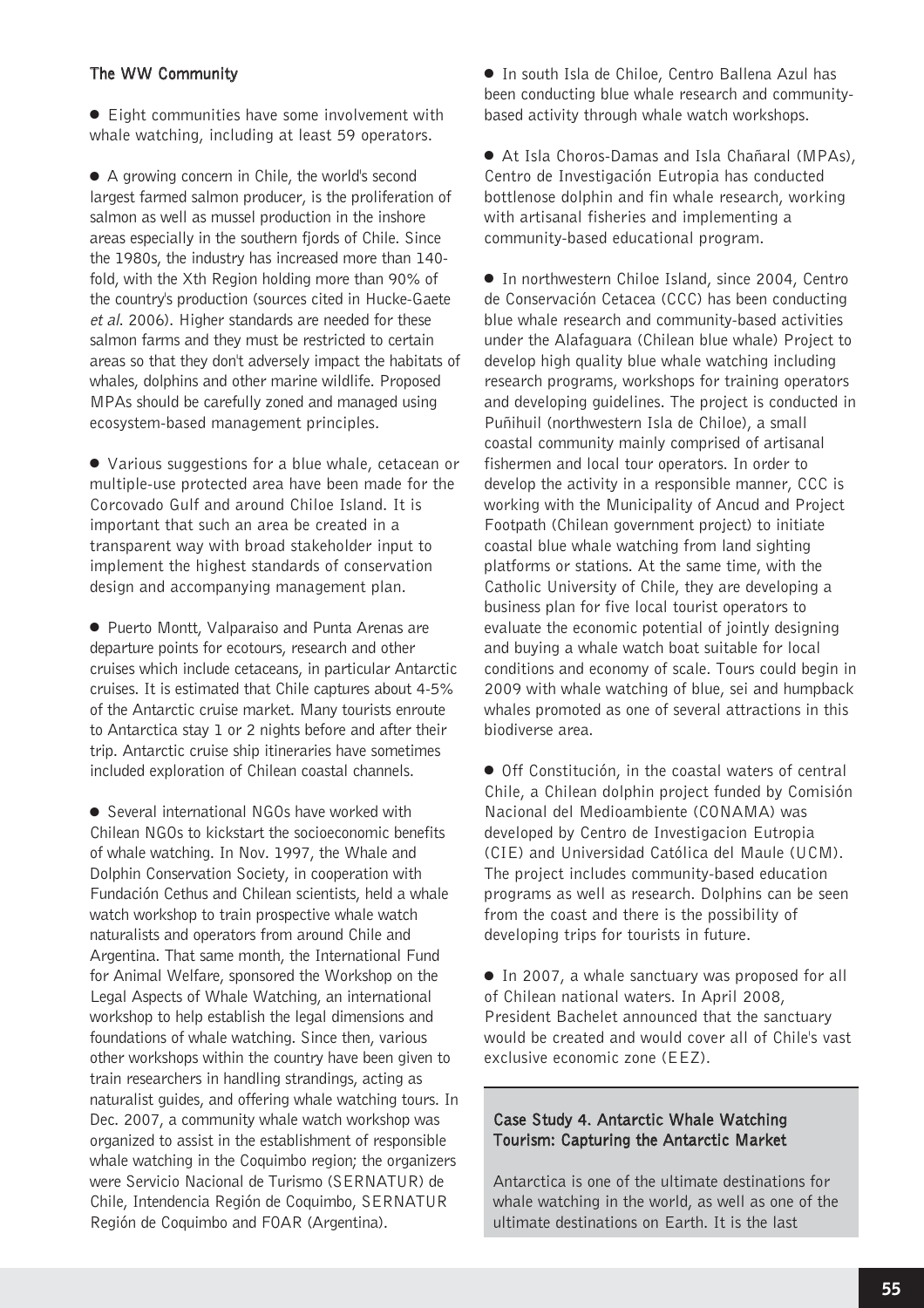continent and the great Southern Ocean, around the size of the United States and situated at the margins of the southern Atlantic, Pacific and Indian oceans easily qualifies it as the last ocean. In recent decades, tourists have come in increasing numbers, fueled by visions of penguins, ice and giant whales. The cruise ship traffic has expanded dramatically with both good and worrying aspects.

Tourism was limited to 5,000 or fewer people in the early 1990s. By the end of the decade, the 1999-2000 season, it surpassed 10,000 for the first time, but the biggest increase came in the 2003-04 season when passenger numbers jumped from 15,000 to more than 25,000. Throughout the 2000s, to date, tourism visits to Antarctica have grown by 20.8% per year, a level that may well not be sustainable for much longer. In the 2006-07 season (Nov. to mid-Mar.), a record 37,552 people ventured deep into the southern ocean to cruise Antarctic waters and/or to land on Antarctica. Many of them had a sampling of blue, fin and humpback whales, orcas and various dolphins. They also saw thousands of penguins and crabeater, leopard and Weddell seals.

Only a few Antarctic cruises are mainly whaleoriented; however, all cruises market whales as part of the trip. For this report, in line with previous reports (Hoyt 2001), 25% of all Antarctic visitors are considered to be the portion linked to whale watching.

South America, because of its location closest to Antarctica, has been able to capture substantial funds from the growing Antarctic tourist trade. The revenue for Antarctic cruises goes to companies for the most part based in Europe and North America, although some supplies, moorage and crew expenses are paid within South America. The most important expenditure for South America comes from the largely North American and European tourists who pass through the country enroute to or returning from Antarctica.

The key port servicing the Antarctic is Ushuaia near the southern tip of Argentina. It represents at least 92% of all traffic to Antarctica; Chile captures most of the rest, although some cruise ships depart from Brazil and Uruguay and others stop in the Falkland Islands/Islas Malvinas, usually enroute to Antarctica. A few others depart from South Africa, New Zealand or Australia. For this report we count 4% as coming from Chile, while the other ports are considered too small or not relevant to this report. For Argentina, additional benefits are felt in Buenos Aires through which all flights to Ushuaia connect and where many tourists choose to spend 1-2 nights before or after their cruise. The Antarctic cruise business is also largely responsible for the modernization of the airport and infrastructure at the port of Ushuaia. For this report, whale watching expenditure related to Antarctic cruises is the daily in-port expenditure of the whale watch tourists (a quarter of all Antarctic tourists) incurred during and/or following a visit to go whale watching in Antarctica, as well as the cost of any internal flights (especially, Buenos Aires-Ushuaia-Buenos Aires).

Table 7 summarizes the estimated expenditure within Argentina and Chile from Antarctic whale watchers and cruise ship staff and crew. For the 2006-07 season, the total number of tourists to Antarctica sea, air and land-based (both landed and cruise only  $include$ ) – was 37,552. Therefore the total using Ushuaia as a gateway (92% of all Antarctic tourists) was 34,548 and the total for Chile  $-$  4% or 1,502. Allowing 25% for whale watching, this means that 8,637 whale watch tourists went through Argentina and 375 whale watch tourists went through Chile. In addition there were 19,890 crew and 2,430 staff, so similar computations can be made from these numbers to determine the 25% portion attributable to whale watching in Argentina and Chile respectively and thus to estimate expenditure. With a minimum of 2 nights spent in Argentina or Chile at USD \$150/ day plus USD \$600 for return flights (Buenos Aires-Ushuaia or Santiago-Punta Arenas), the computation is detailed in Table 7.

#### Table 7. Estimated Expenditure within Argentina and Chile from Antarctic Whale Watchers and Cruise Ship Staff and Crew (2006-07)

| Departure country | No. of Antarctic<br>WWs (25% of<br>Total PAX) | Staff & Crew<br>attributable to WW<br>(25% of Staff & Crew) | 2 days expenses<br>at USD \$300 $@$ | Internal flights at<br>USD \$600 $@$ | Expenditure<br>related to WW in<br>USD. |
|-------------------|-----------------------------------------------|-------------------------------------------------------------|-------------------------------------|--------------------------------------|-----------------------------------------|
| Argentina         | 8,637                                         | 5,133                                                       | 1,539,000                           | 3,079,800                            | 4,619,700                               |
| Chile             | 375                                           | 223                                                         | 66,900                              | 133,800                              | 200,700                                 |
| Total             | 9,012                                         | 5,356                                                       | \$1,605,900                         | \$3,213,600                          | \$4,820,400                             |

Sources: Calculations for this report based on Pérez and Ocampo (2006), and International Association of Antarctic Tour Operators (IAATA) statistics (http://www.iaato.org/tourism\_stats.html), especially the "2006-2007 Summary of Seaborne, Airborne, and Land-based Antarctic Tourism".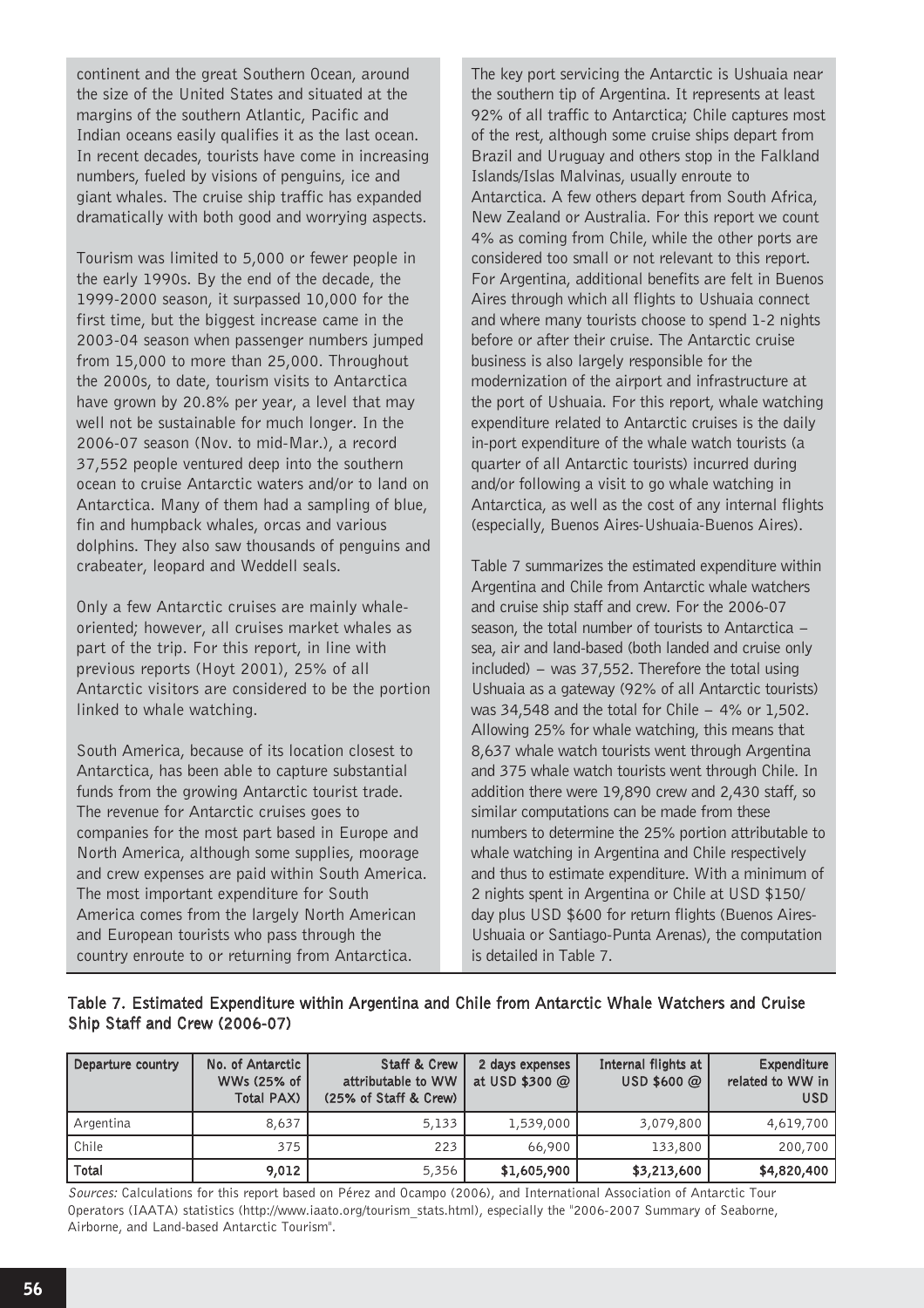# Conclusion

Whale watching is a growing business in Latin America offering a broad spectrum of socioeconomic benefits, particularly if it is well-managed. Between 1998 and 2006, the number of countries expanded from 8 to 18, and the number of communities from 56 to 91. At the same time the number of whale watchers (visits) increased to 885,679 from 243,892. This is an average annual growth rate of 11.3% per year since 1998. The current figure for total expenditure of USD \$278.1 million indicates that there is a substantial gross output, or turnover, for this industry. In the decade (1998-2007) since the last report covering whale watching in Latin America which was based on 1998 numbers (Hoyt 2001), an estimated 6.4 million whale watches have taken place throughout Latin America.

The majority of the whale watchers were international visitors, although not necessarily from outside of Latin America. Many countries within the region have extensive tourism from across their immediate borders. What is important is that the expenditure is coming from outside the country's economy, thus providing an infusion of foreign exchange. Still, domestic visitors can be important and indeed have the capacity to support local whale watch industries in shoulder and off seasons or at times when demand may not be as strong from visiting tourists due to exchange rate fluctuations or other reasons.

With such strong growth since 1998 (and really since the first census in 1991), we can say that whale watching in Latin America is not yet "mature". Indeed, the developmental phase for most of the boats being used is still in phase one (using existing boats) or the early stages of phase two (customizing existing boats). Phase three (designing and using purpose-built boats for whale watching) has only occurred in a few areas.

Most whale watching communities are outside the main cities and economic centers of Latin America, so whale watching is effectively contributing to rural economic development. The challenge for whale watch communities in Latin America will be to institute enforceable regulations and policies to steer the growth of whale watching and to put whale watching on a truly sustainable basis. Much can be learned from the mistakes of whale watch operations in communities that are already mature (in North America, for example) or that grew too fast without controls or planning and as a result developed severe problems (e.g., Tenerife in the Canary Islands).

The problems of too fast growth are well known: Too much competition to satisfy demand can quickly become oversupply causing the ticket prices to crash. Lack of adoption or enforcement of guidelines and regulations can put a severe strain on whales and dolphins and lead to a competitive situation to get ever closer to whales. Too much whale watching (over-use of the resource) could lead to long term negative effects on the animals or the marine environment that obscure and render meaningless the positive aspects and potential value of high quality whale watching.

With the possible exception of Costa Rica, whale watching in Latin America is not currently growing too fast for reasonable management. There is in fact room for growth in many areas. Perhaps the greatest potential for future growth in the industry is in land-based whale watching as well as in high quality diverse tour products that can compete with those offered in other parts of the world and can attract and meet the needs and desires of a wide variety of whale watchers. Can the existing whale watch hotspots grow in value without putting additional pressure on whale and dolphin populations or impacting the marine environment? That's part of the challenge. It is important to realize that the decisions and actions that are taken now and over the next few years in these countries will determine the sustainability and the ultimate future of whale watching in Latin America.

In general, the best way for whale watching to grow is slowly and steadily. This ensures that the customers who see whales and dolphins are satisfied and eager to return, that the animals are carefully considered, and that whale watching becomes a long-term, sustainable business. Latin Americans are working hard to make whale watching an enduring success.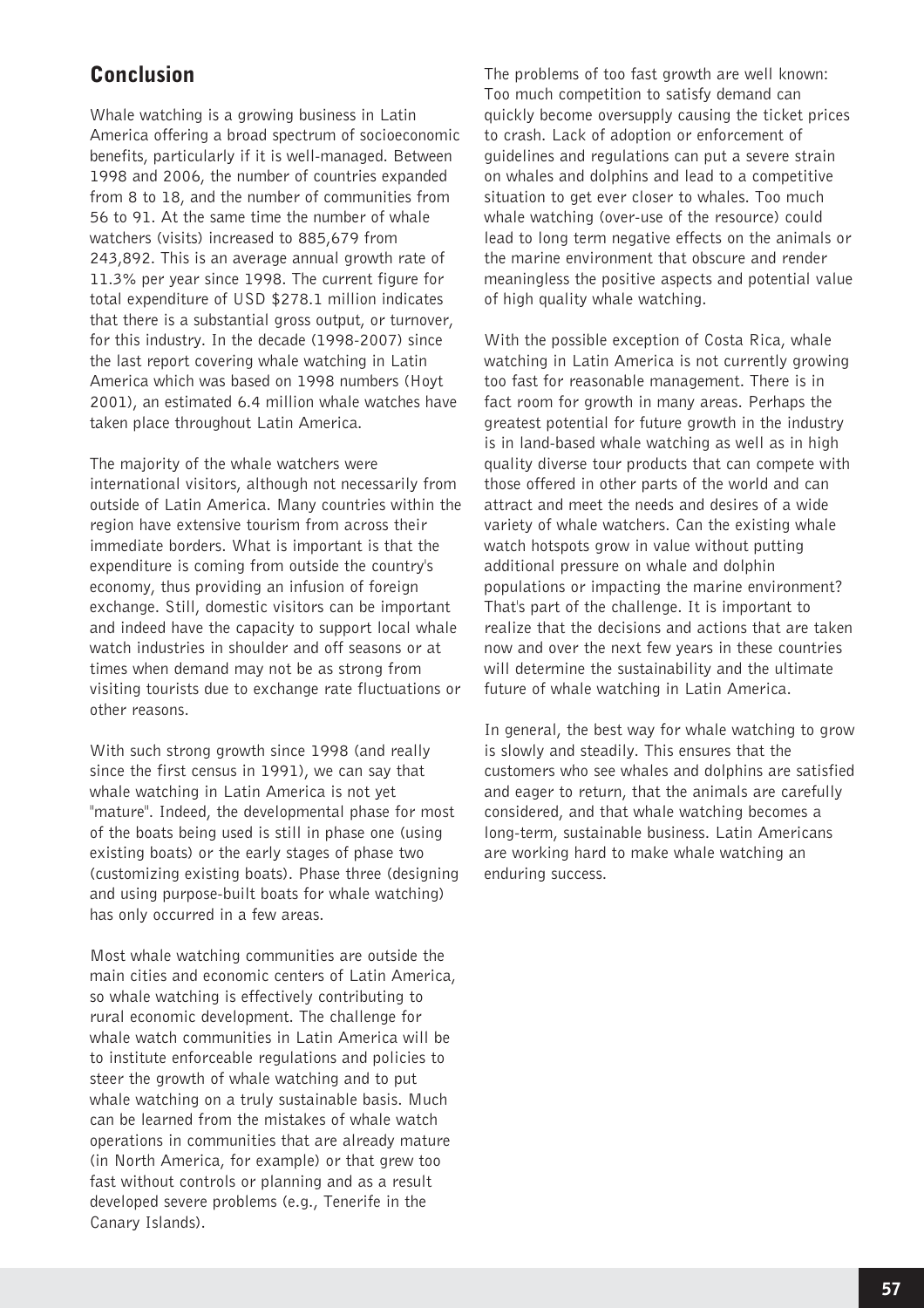# References

Agardy, T., Aguilar, N., Cañadas, A., Engel, M., Frantzis, A., Hatch, L., Hoyt, E., Kaschner, K., LaBrecque, E., Martin, V., Notarbartolo di Sciara, G., Pavan, G., Servidio, A., Smith, B., Wang, J., Weilgart, L., Wintle, B. and Wright, A. 2007. A Global Scientific Workshop on Spatio-Temporal Management of Noise. Report of the Scientific Workshop. 44pp.

Agersted, P.R. 2006. Evaluating ecotourism in México's biosphere reserves - whale watching activities in the world heritage site of Laguna San Ignacio, Baja California Sur, México 1994-2002. MSc Thesis, University of British Columbia.

Aliaga-Rossel, E., McGuire, T.L. and Hamilton, H. 2006. Distribution and encounter rates of the river dolphin (Inia geoffrensis boliviensis) in the central Bolivian Amazon. J. Cetacean Res. Manage. 8(1):87-92.

Austermühule, S. 2007. Turismo de Avistamiento de Cetáceos - Oportunidad para la Conservación y el Desarollo Sostenible. Mundo Azul, Lima, Perú, 77pp.

Avila Foucat, S. and Saad Alvarado, L. 1998. Valuación de la ballena gris y ballena jorobada en México. Gaceta Ecológica. Instituto Nacional de Ecología, SEMARNAP 49.

Bejder, L., Samuels, A., Whitehead, H., Gales, N., Mann, J., Connor, R.C., Heithaus, M., Watson-Capps, J., Flaherty, C., and Krützen, M. 2006. Decline in relative abundance of bottlenose dolphins exposed to long-term disturbance. Conservation Biology 20(6), 1791-1798.

Bolaños-Jiménez, J., Herreral, O.L., Panza, R. and Villarroel-Marin, A. 2007a. Preliminary assessment of marketing-related aspects on dolphin-watching in the Mochima National Park, northeastern Venezuela. Paper to IWC Scientific Committee. SC/59/WW19

Bolaños-Jiménez, J., Villarroel-Marin, A., Parsons, E.C.M. and Rose, N.A. 2007b. Origin and development of whalewatching in the state of Aragua, Venezuela: Laying the groundwork for sustainability. Proceedings of the 5th International Coastal and Marine Tourism Congress. Ed. Lück, M., Graeupl, A., Miller, M.L., Auyong, J., and Orams, M.B. Auckland, New Zealand, 11-15 September.

Cabrera, E., Galleti, B., and Carlson, C.A. 2007. Recommendations for Whale Watching Guidelines in the Blue Whale Feeding Area of Southern Chile. Paper to IWC Scientific Committee. SC/59/WW15, 9pp.

Cipolotti, S.R.C., Morete, M.E., Basto, B.l., Engel, M.H., and Marcovaldi, E. 2005. Increasing of whale watching activities on humpback whales in Brazil: Implications, monitoring and research. Paper to IWC Scientific Committee. SC/57/WW7, 15pp

Dedina, S., and Young, E. 1995. Conservation as communication: local people and gray whale tourism in Baja California Sur México. Whalewatcher, 29(2): 8-13.

Engel, M.H. 2007. Abrolhos Bank: the Role of MPAs in the protection of the most important humpback whale breeding ground in the western South Atlantic. In Agardy, T., Aguilar, N., Cañadas, A., Engel, M., Frantzis, A., Hatch, L., Hoyt, E., Kaschner, K., LaBrecque, E., Martin, V., Notarbartolo di Sciara, G., Pavan, G., Servidio, A., Smith, B., Wang, J., Weilgart, L., Wintle, B. and Wright, A. 2007. A Global Scientific Workshop on Spatio-Temporal Management of Noise. Report of the Scientific Workshop.

Euromonitor International. 2007. Travel and Tourism in Bolivia. Report. Euromonitor International (http://www.euromonitor.com)

Fundación Cethus. 1999. The value of ecotourism of Bahía San Julián, Santa Cruz, Argentina. Final report to the Whale and Dolphin Conservation Society, July 1999, 8 pp.

Hoagland, P. and Meeks, A.E. 1997. The demand for whale watching at Stellwagen Bank National Marine Sanctuary. Woods Hole Oceanographic Institution, Woods Hole, MA, draft, unpublished, 25pp.

Hoyt, E. 2001. Whale Watching 2001: Worldwide Tourism Numbers, Expenditure, and Expanding Socioeconomic Benefits. International Fund for Animal Welfare, Yarmouth Port, MA, USA, 157pp.

Hoyt, E. 2002. Whale watching. In Encyclopedia of Marine Mammals (Perrin, W.F., B. Würsig and J.G.M. Thewissen, eds.) Academic Press, San Diego, CA., pp1305-1310.

Hoyt, E. 2005a. Marine Protected Areas for Whales, Dolphins and Porpoises: A World Handbook for Cetacean Habitat Conservation. Earthscan, London, 512pp.

Hoyt, E. 2005b. Enhancing the Value of Whale Watching: Strategies for True Sustainability. 1º Taller Internacional sobre Gestión y Uso No Letal de Cetáceos: Ballenas, un recurso compartido. 27-29 Sept. 2005, Salón Municipal de Puerto Pirámides, Península Valdés, Chubut, Argentina.

Hoyt, E. 2005c. Sustainable ecotourism on Atlantic islands, with special reference to whale watching, marine protected areas and sanctuaries for cetaceans. Biology and Environment: Proceedings of the Royal Irish Academy, Vol. 105B, No. 3, pp141-154.

Hoyt, E. 2007a. A Blueprint for Dolphin and Whale Watching Development. Humane Society International (HSI), Washington, DC, pp. i-iii, 1-28.

Hoyt, E. 2007b. Un Esquema para el Desarrollo de la Observación de Delfines y Ballenas. Humane Society International (HSI), Washington, DC, pp. i-iii, 1-28.

Hucke-Gaete, R., Viddi, F., and Bello, M. 2006. Conservación Marina en el sure de Chile. Privately published, 109pp.

IFAW. 1999. Report of the Workshop on the Socioeconomic Aspects of Whale Watching. Kaikoura, New Zealand, 88pp.

IFAW. 2005. The Growth of the New Zealand Whale Watching Industry: A socioeconomic assessment. IFAW Asia Pacific, Surry Hills, NSW, Australia, 26pp.

IFAW, WWF and WDCS. 1997. Report of the International Workshop on the Educational Values of Whale Watching, Provincetown, Massachusetts, USA. 40pp.

Iñíguez, M.A., Tomsin, A., Torlaschi, Ch and Prieto, L. 1998. Aspectos socio-económicos del avistaje de cetáceos en Península Valdés, Puerto San Julián y Puerto Deseado, Patagonia, Argentina. Fundación Cethus, Buenos Aires, pp. 1- 14.

Lusseau, D., Slooten, E., and Currey, R.J. 2006. Unsustainable dolphin watching activities in Fiordland, New Zealand. Tourism in Marine Environments 3(2), 173-178.